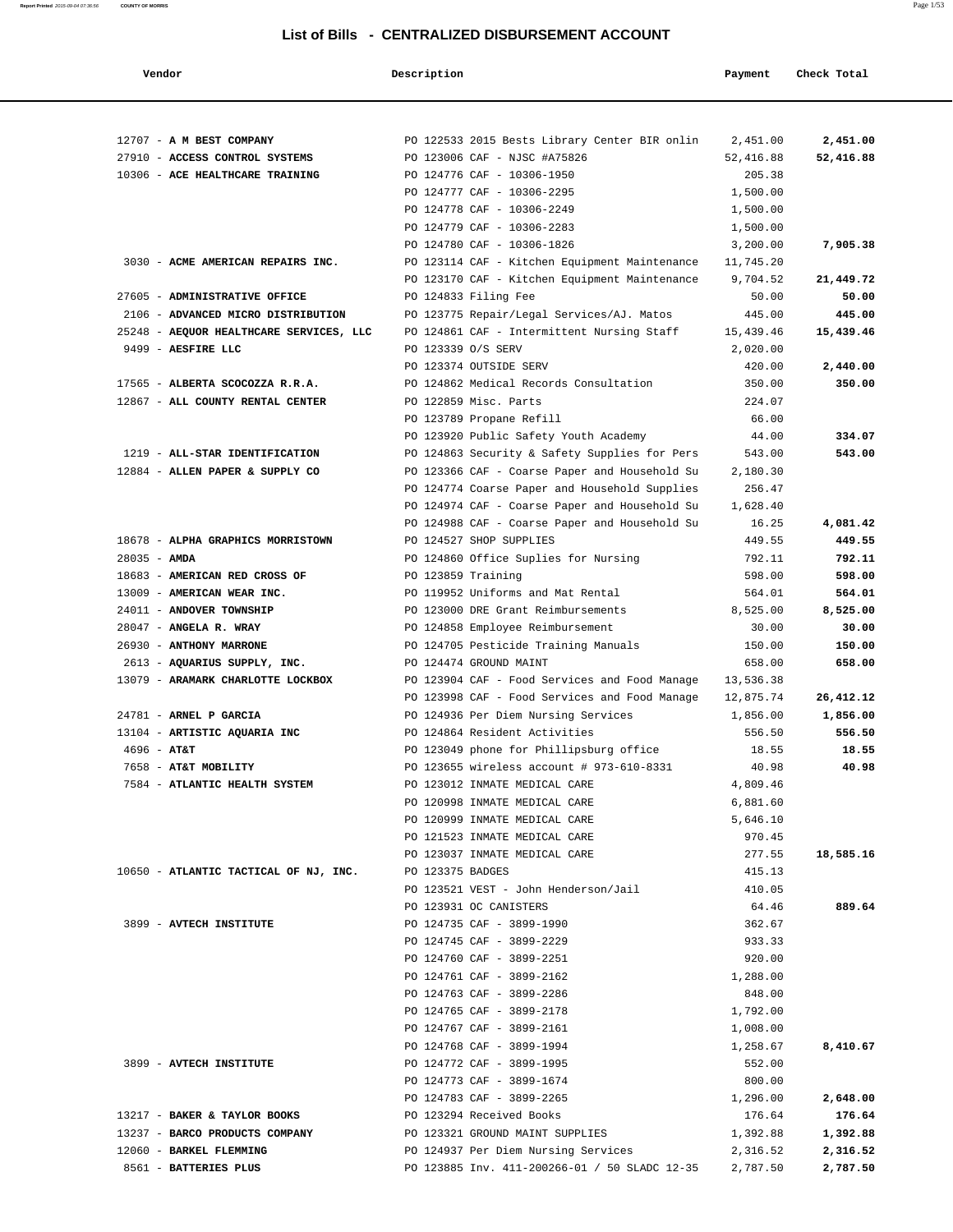| Vendor                                                                                 | Description |                                               | Payment    | Check Total |
|----------------------------------------------------------------------------------------|-------------|-----------------------------------------------|------------|-------------|
|                                                                                        |             |                                               |            |             |
| 6319 - BERNAN                                                                          |             | PO 123295 Received Books                      | 168.35     | 168.35      |
| $21359$ - BERYL SKOG                                                                   |             | PO 124567 SANE SART Supplemental Pay          | 324.90     | 324.90      |
| 6327 - BETH DENMEAD                                                                    |             | PO 124547 AGING MILEAGE REIMBURSMENT          | 75.70      | 75.70       |
| 23983 - BEYER FORD                                                                     |             | PO 117531 CAF - MCCPC #15-C, Item 4           | 50,000.00  | 50,000.00   |
| 9476 - BINSKY SERVICE LLC                                                              |             | PO 123113 CAF - Labor Rates for HVAC Repair & | 294.00     |             |
|                                                                                        |             | PO 123309 CAF - Labor Rates for HVAC Repair & | 2,161.00   | 2,455.00    |
| 6725 - BIO- REFERENCE LABORATORIES, INC. PO 123120 CAF - Medical Laboratory Diagnostic |             |                                               | 800.11     | 800.11      |
| 13413 - BOONTON AUTO PARTS                                                             |             | PO 124549 AUTO BODY SHOP                      | 100.16     | 100.16      |
| 13560 - BOROUGH OF BUTLER                                                              |             | PO 124354 Borough of Butler Electric          | 208.64     | 208.64      |
| 18454 - BOROUGH OF WHARTON                                                             |             | PO 123171 CAF - Salting, Sanding, and/or Plow | 22,857.14  | 22,857.14   |
| 27569 - BOSCH SECURITY SYSTEMS, INC. PO 117745 SECURITY SYSTEM POWER SUPPLY            |             |                                               | 816.15     | 816.15      |
| 27905 - BOYDD PRODUCTS, INC.                                                           |             | PO 123016 OFFICER TRAINING AIDS               | 179.00     | 179.00      |
| 25332 - BRIAN DAVIS                                                                    |             | PO 124687 Work Boots                          | 90.00      | 90.00       |
| 13490 - BRODART CO                                                                     |             | PO 123296 Confirm Processing Materials        | 188.40     | 188.40      |
| 13856 - CABLEVISION                                                                    |             | PO 123082 Optimum Online                      | 788.33     | 788.33      |
| 13856 - CABLEVISION                                                                    |             | PO 123427 Cable service for Power to Learn    | 58.97      | 58.97       |
| 13856 - CABLEVISION                                                                    |             | PO 123759 OPTIMUM ONLINE                      | 59.95      | 59.95       |
| 8451 - CABLEVISION                                                                     |             | PO 123791 Cable Service - PSTA                | 301.65     | 301.65      |
| 8451 - CABLEVISION                                                                     |             | PO 123799 Cable Service - Public Safety Compl | 927.66     | 927.66      |
| 8451 - CABLEVISION                                                                     |             | PO 124695 Cable Service                       | 225.45     | 225.45      |
| 27428 - CALICO INDUSTRIES, INC.                                                        |             | PO 120980 Can Liners - Youth Shelter LARG BLA | 108.08     | 108.08      |
| 27988 - CANDACE RANKIN                                                                 |             | PO 123797 RMB Mileage                         | 121.45     | 121.45      |
| 9852 - CARLOS FONSECA, M.D.                                                            |             | PO 124832 RMB Battery                         | 125.68     | 125.68      |
| 25474 - CARRELLE L CALIXTE                                                             |             | PO 124938 Per Diem Nursing Services           | 3,248.00   | 3,248.00    |
| 3382 - CCH INC                                                                         |             | PO 122550 Confirm Capital Changes Reports in  | 3,097.00   | 3,097.00    |
| 4598 - CDW GOVERNMENT LLC                                                              |             | PO 123072 2013 UASI - RIA Computer Equipment  | 663.96     | 663.96      |
| 3638 - CENTER POINT LARGE PRINT                                                        |             | PO 123297 Received Large Print Books          | 119.45     | 119.45      |
| 20487 - CENTURYLINK                                                                    |             | PO 124000 Telephone Tichester                 | 1,785.33   | 1,785.33    |
| 24625 - CFCS - HOPE HOUSE                                                              |             | PO 124976 CAF - Grant in Aid Funding 2015     | 2,326.00   | 2,326.00    |
| 7253 - CHARLES JURGENSEN                                                               |             | PO 124775 VETERANS REIMBURSEMENT              | 65.00      | 65.00       |
| 14980 - CHARLOTTE GRAHAM                                                               |             | PO 122093 Medicare B Reimbursement January 20 | 629.40     | 629.40      |
| 11375 - CHIRON TRAINING CENTER                                                         |             | PO 124736 CAF - 11375-2150                    | 1,293.36   | 1,293.36    |
| $4126$ - CHRIS LIOS                                                                    |             | PO 124986 Work Boots                          | 90.00      | 90.00       |
| 1682 - CHRISTINE MARION                                                                |             | PO 124145 Meeting Expenses                    | 8.00       |             |
|                                                                                        |             | PO 124145 Meeting Expenses                    | 29.83      | 37.83       |
| 25571 - CLEARY GIACOBBE ALFIERI &                                                      |             | PO 124410 Various legal services              | 1,926.00   | 1,926.00    |
| 25571 - CLEARY GIACOBBE ALFIERI &                                                      |             | PO 124411 Public Safety Complex               | 689.50     | 689.50      |
| 25571 - CLEARY GIACOBBE ALFIERI &                                                      |             | PO 124413 Open Space legal services           | 688.50     | 688.50      |
| 8454 - CLIFTON ELEVATOR SERVICE CO INC                                                 |             | PO 124274 CAF - Elevatior Maintenance & Inspe | 462.50     | 462.50      |
| 7785 - COLE-PARMER INSTRUMENT CO                                                       |             | PO 120217 Sample Equipment Supplies           | 160.80     | 160.80      |
| 6435 - COLOPLAST CORP                                                                  |             | PO 123491 Nursing General Stores~Wound Care   | 403.32     | 403.32      |
| 13917 - COMMUNITY HOPE INC.                                                            |             | PO 124698 CAF - Grant in Aid Funding 2015     | 20,016.36  |             |
|                                                                                        |             | PO 124701 CAF - Grant in Aid Funding 2015     | 18,879.90  | 38,896.26   |
| 26101 - COOPER ELECTRIC SUPPLY CO.                                                     |             | PO 123010 ELECTRICAL SUPPLIES                 | 1,264.48   | 1,264.48    |
| 26101 - COOPER ELECTRIC SUPPLY CO.                                                     |             | PO 123436 Machinery Repairs & Parts           | 867.31     | 867.31      |
| 611 - CORNELL AGBA                                                                     |             | PO 124505 Insurance reimb. for 1/15 to 12/15  | 144.00     | 144.00      |
| 14644 - CORNERSTONE FAMILY PROGRAMS                                                    |             | PO 124945 SUBGRANT OAA TITLE IIIB CM          | 6,481.00   |             |
|                                                                                        |             | PO 124946 SUBGRANT OAA MM / PA TITLE IIIE     | 11,060.00  | 17,541.00   |
| 14029 - COUNTY COLLEGE OF MORRIS                                                       |             | PO 124623 CAF - Prinitng Services             | 15,914.00  | 15,914.00   |
| 14022 - COUNTY COLLEGE OF MORRIS                                                       |             | PO 124624 1st Half 9/15 Operating Budget      | 492,916.67 | 492,916.67  |
| 14031 - COUNTY CONCRETE CORP.                                                          |             | PO 124545 GROUND MAINT                        | 160.00     | 160.00      |
| 13 - COUNTY OF MORRIS                                                                  |             | PO 124626 John A. Jones (EE on Workers Comp)  | 673.25     | 673.25      |
| 13 - COUNTY OF MORRIS                                                                  |             | PO 124919 TRANSFER FUNDS FOR DEDICATED MOTOR  | 46,719.93  | 46,719.93   |
| 13 - COUNTY OF MORRIS                                                                  |             | PO 124967 TRANSFER FUNDS FOR DEDICATED WEIGHT | 62,172.55  | 62,172.55   |
| 13 - COUNTY OF MORRIS                                                                  |             | PO 125011 2nd Half 8/15 Metered Mail          | 297.76     | 297.76      |
| 13 - COUNTY OF MORRIS                                                                  |             | PO 125012 2nd Half 8/15 Metered Mail          | 8,966.29   | 8,966.29    |
| 13 - COUNTY OF MORRIS                                                                  |             | PO 125013 TRANSFER FUNDS FOR DEDICATED WEIGHT | 93,944.46  | 93,944.46   |
| 13 - COUNTY OF MORRIS                                                                  |             | PO 125014 TRANSFER FUNDS FOR DEDICATED MOTOR  | 24,194.69  | 24,194.69   |
| 14041 - COUNTY WELDING SUPPLY CO                                                       |             | PO 122781 welding material                    | 35.40      |             |
|                                                                                        |             | PO 123341 welding materials                   | 21.50      |             |
|                                                                                        |             | PO 123376 Acetylene                           | 20.65      | 77.55       |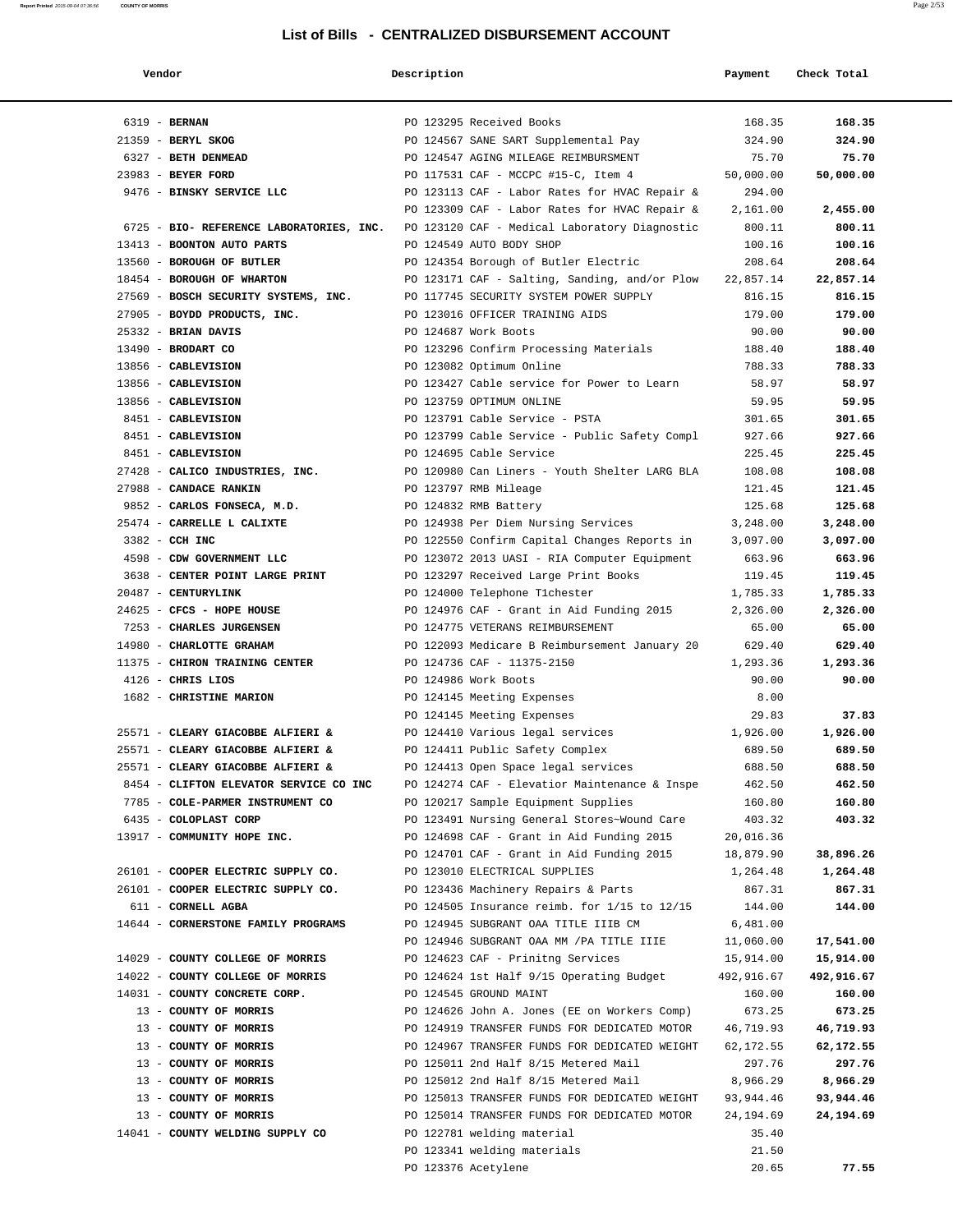| Vendor                                                                 | Description        |                                                                        | Payment            | Check Total        |
|------------------------------------------------------------------------|--------------------|------------------------------------------------------------------------|--------------------|--------------------|
| 25373 - CREATING WITH CLAY LLC                                         |                    | PO 124865 Resident Activities                                          | 200.00             | 200.00             |
| 11283 - CROSS COUNTRY EDUCATION, LLC                                   | PO 123377 TRAINING |                                                                        | 338.00             | 338.00             |
| 14092 - CURRENT THERAPEUTICS, INC.                                     |                    | PO 120165 Rehabilitation General Stores                                | 320.00             | 320.00             |
| 14102 - CY DRAKE LOCKSMITHS, INC.                                      | PO 123223 KEYS     |                                                                        | 17.25              | 17.25              |
| 12523 - D&B AUTO SUPPLY                                                |                    | PO 120224 Battery & Charger for Hazmat respon                          | 163.63             |                    |
|                                                                        |                    | PO 124553 AUTO PARTS                                                   | 5,258.98           | 5,422.61           |
| 14123 - DAILY RECORD                                                   |                    | PO 124129 Legal Ad Acct. # ASB-70021874                                | 71.96              | 71.96              |
| 7247 - DAILY RECORD                                                    |                    | PO 124498 ANNUAL SUBSCRIPTION                                          | 266.98             | 266.98             |
| 14123 - DAILY RECORD                                                   |                    | PO 124924 Contract Awards - 7/22/15 Meeting                            | 60.52              | 60.52              |
| 14123 - DAILY RECORD                                                   |                    | PO 124968 ADVERTISEMENT                                                | 212.12             | 212.12             |
| 14123 - DAILY RECORD                                                   |                    | PO 124991 Ordinances for Publication 8/12/15                           | 336.04             | 336.04             |
| 27177 - DAMACINA L. OKE                                                |                    | PO 124939 Per Diem Nursing Services                                    | 928.00             | 928.00             |
| 2633 - DANIEL MAHONEY                                                  |                    | PO 124755 EXPENSE VOUCHER                                              | 84.99              | 84.99              |
| 588 - DANIEL TERRY                                                     |                    | PO 121996 Medicare B Reimbursement January 20                          | 629.40             | 629.40             |
| 11155 - DANILO LAPID                                                   |                    | PO 124940 Per Diem Nursing Services                                    | 1,184.00           | 1,184.00           |
| 25386 - DAVID JEAN-LOUIS                                               |                    | PO 124941 Per Diem Nursing Services                                    | 2,083.16           | 2,083.16           |
| 14228 - DELL MARKETING L.P.                                            |                    | PO 122949 PLEASE ORDER AS PER QUOTE# 10214948                          | 2,001.06           |                    |
|                                                                        |                    | PO 122998 RIA Computer Equipment                                       | 32,409.00          | 34,410.06          |
| 25169 - DENISE THORNTON                                                |                    | PO 124973 Reimbursement - Food                                         | 164.83             | 164.83             |
| $21638$ - DENNIS GRAU                                                  |                    | PO 124866 Resident Activites                                           | 300.00             | 300.00             |
| 26582 - DENTAL & MEDICAL CAREER                                        |                    | PO 124758 CAF - 26582-1832                                             | 2,382.70           |                    |
|                                                                        |                    | PO 124759 CAF - 26582-1832                                             | 645.00             | 3,027.70           |
| 14265 - DENTRUST DENTAL INC.                                           |                    | PO 123119 CAF - Dental Services<br>PO 123009 WATER COOLER RENT PAYMENT | 2,935.00           | 2,935.00           |
| 27806 - DIAMOND DRINKING WATER, INC.<br>3292 - DICK BLICK              |                    | PO 118369 Materials for Exhibits                                       | 2,940.00<br>70.67  | 2,940.00<br>70.67  |
| 28007 - DIEGO MALDONADO                                                |                    | PO 124424 2015 WORK BOOTS - HILL                                       | 90.00              | 90.00              |
| 24349 - DIRECT ENERGY BUSINESS MARKETING PO 124573 GAS - HESS - SUPPLY |                    |                                                                        | 40,863.23          | 40,863.23          |
| 8735 - DIRECT TV INC                                                   |                    | PO 124847 DirecTV - MCC                                                | 63.99              | 63.99              |
| 11931 - DIVERSIFIED STORAGE                                            |                    | PO 123344 MEDICAL FILE DIVIDERS                                        | 2,495.00           | 2,495.00           |
| 21748 - DORIS A LOMOTEY                                                |                    | PO 124859 Employee Reimbursement                                       | 30.00              | 30.00              |
| 24659 - DOROTHY DIFABIO                                                |                    | PO 124546 SANE SART Supplemental Pay                                   | 73.40              | 73.40              |
| 20687 - DOROTHY TAYLOR                                                 |                    | PO 124473 NUTRITION SITE EXPENSES                                      | 133.51             | 133.51             |
| 13058 - DOSSIER SYSTEMS                                                |                    | PO 123065 THREE DAY BASIC TRAINING                                     | 1,295.00           | 1,295.00           |
| 14379 - DOVER BRAKE & CLUTCH CO INC                                    |                    | PO 124555 TRUCK PARTS                                                  | 529.60             | 529.60             |
| 11691 - DYNAMIC IMAGING SYSTMES INC                                    |                    | PO 123346 ID SUPPLIES/CONFIG. AND TESTING                              | 340.00             | 340.00             |
| 27522 - EACM CORP.                                                     |                    | PO 124514 CAF - Main Air-Handler Upgrade                               | 11,743.04          | 11,743.04          |
| 27492 - EASTMAN PARK MICROGRAPHICS, INC.                               |                    | PO 122965 processing of film                                           | 1,183.05           | 1,183.05           |
| 18985 - EBSCO INFORMATION SERVICES                                     |                    | PO 118370 Confirm Keyboard periodical                                  | 24.48              |                    |
|                                                                        |                    | PO 122756 Annual Renewal of Washington Times                           | 107.05             | 131.53             |
| 12467 - EDITHA MARQUEZ                                                 |                    | PO 124942 Per Diem Nursing Services                                    | 1,184.00           | 1,184.00           |
| 21799 - EDWARD SHAPLEY                                                 |                    | PO 124727 Reimbursement                                                | 9.51               | 9.51               |
| 26117 - EDWARDS LEARNING CENTER                                        |                    | PO 124581 CAF - Edwards-JR/JS-15-WFNJ                                  | 408.00             | 408.00             |
| 26117 - EDWARDS LEARNING CENTER                                        |                    | PO 124606 CAF - Edwards-JR/JS-15-WFNJ                                  | 204.00             | 204.00             |
| 26117 - EDWARDS LEARNING CENTER                                        |                    | PO 124608 CAF - Edwards-JR/JS-15-WFNJ                                  | 408.00             | 408.00             |
| 21722 - ELITE TRANSCRIPTS INC.                                         |                    | PO 124585 Transcript                                                   | 337.45             | 337.45             |
| 21722 - ELITE TRANSCRIPTS INC.                                         |                    | PO 124593 Transcripts                                                  | 500.22             | 500.22             |
| 16785 - ELIZABETH O'KEEFFE                                             |                    | PO 121783 Medicare B Reimbursement January 20                          | 629.40             | 629.40             |
| 27135 - ELIZABETH VILLASENOR                                           |                    | PO 124943 Per Diem Nursing Services                                    | 2,368.00           | 2,368.00           |
| 27141 - ELLEN M. NOLL                                                  |                    | PO 124944 Per Diem Nursing Services                                    | 464.00             | 464.00             |
| 17157 - EMERALD PROFESSIONAL                                           |                    | PO 124868 CAF - HGP1111<br>PO 124839 CAF - Office Cleaning             | 15,088.15          | 15,088.15          |
| 2047 - EMPLOYMENT HORIZONS, INC.<br>8651 - EMSAR NJ                    |                    | PO 123361 OEM Medical                                                  | 44,059.00          | 44,059.00          |
| 27369 - eSOLUTIONS, INC.                                               |                    | PO 124867 Medicare Billing                                             | 499.18<br>6,667.05 | 499.18<br>6,667.05 |
| 20597 - ESTATE OF KARLENE JARRETT                                      |                    | PO 123359 Medicare B Reimbursement January 20                          | 629.40             | 629.40             |
| 20265 - EVELYN TOLENTINO                                               |                    | PO 124947 Per Diem Nursing Services                                    | 1,572.50           | 1,572.50           |
| 14604 - EXTEL COMMUNICATIONS                                           |                    | PO 119805 Labor & Material for Security Camer                          | 24,644.00          | 24,644.00          |
| 14641 - FAMILY INTERVENTION                                            |                    | PO 124793 CAF - FC-1514                                                | 16,817.00          | 16,817.00          |
| 12515 - FASTENAL COMPANY                                               |                    | PO 123950 BLDG MAINT                                                   | 53.64              | 53.64              |
| 20423 - FASTER URGENT CARE                                             |                    | PO 121201 Medical Support                                              | 998.84             | 998.84             |
| 14668 - FEDEX                                                          |                    | PO 123851 EXPRESS MAIL                                                 | 80.68              |                    |
|                                                                        |                    | PO 124869 Express Shipping                                             | 103.62             | 184.30             |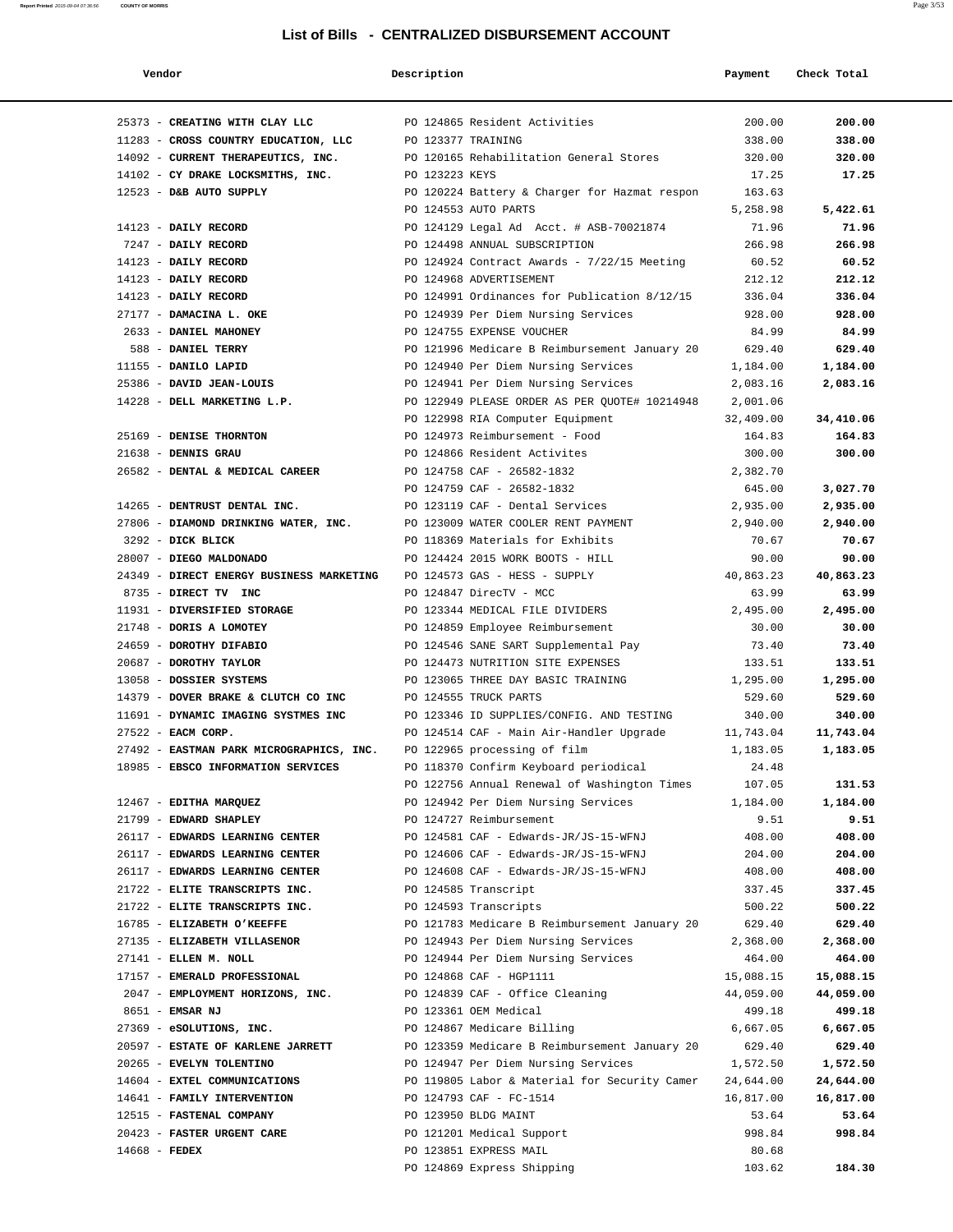| Vendor                                                         | Description         |                                                                                      | Payment          | Check Total |
|----------------------------------------------------------------|---------------------|--------------------------------------------------------------------------------------|------------------|-------------|
| 9388 - FF1 PROFESSIONAL SAFETY SERVICES                        |                     | PO 123505 Amphibious Patrol Vehicle Equipment                                        | 12.82            |             |
|                                                                |                     | PO 123505 Amphibious Patrol Vehicle Equipment                                        | 609.98           | 622.80      |
| 9388 - FF1 PROFESSIONAL SAFETY SERVICES                        |                     | PO 123704 Flow Test                                                                  | 325.00           | 325.00      |
| 9388 - FF1 PROFESSIONAL SAFETY SERVICES                        |                     | PO 123911 Uniforms, Accessories                                                      | 3,737.90         | 3,737.90    |
| 14702 - FIRE FIGHTERS EQUIPMENT CO INC                         |                     | PO 123381 VEHICLE SAFETY ITEMS                                                       | 1,475.00         |             |
|                                                                |                     | PO 123708 Oxygen - PSD                                                               | 60.50            | 1,535.50    |
| 3051 - LAZ PARKING                                             |                     | PO 124456 CAF - Juror Parking                                                        | 6,847.50         | 6,847.50    |
| 12151 - FLEMINGTON BUICK CHEVROLET                             |                     | PO 123703 CAR PARTS                                                                  | 407.39           |             |
|                                                                |                     | PO 124557 CAR PARTS                                                                  | 876.52           | 1,283.91    |
| 14749 - FOLEY, INC.                                            |                     | PO 123711 SERVICE AGREEMENT                                                          | 2,361.83         | 2,361.83    |
| $14839 - GALE$                                                 |                     | PO 122972 Received Books                                                             | 1,927.97         | 1,927.97    |
| 14852 - GANN LAW BOOKS                                         | PO 124664 Law Books |                                                                                      | 4,823.00         | 4,823.00    |
| 14726 - GEN-EL SAFETY & INDUSTRIAL                             |                     | PO 123886 Safety Items                                                               | 1,498.50         |             |
|                                                                | PO 123668 Flow Test |                                                                                      | 266.00           | 1,764.50    |
| 27836 - GENERAL FOUNDRIES INC                                  |                     | PO 122797 Catch Basin Drainage & Pipes                                               | 12,923.00        | 12,923.00   |
| 14887 - GENERAL PLUMBING SUPPLY INC.                           |                     | PO 123769 CAF - Plumbing Supplies                                                    | 1,419.54         |             |
|                                                                |                     | PO 123787 CAF - Plumbing Supplies                                                    | 861.05           | 2,280.59    |
| 8269 - GEORGINA GRAY-HORSLEY                                   |                     | PO 124948 Per Diem Nursing Services                                                  | 928.00           | 928.00      |
| 14916 - GILL ASSOCIATES IDENTIFICATION                         |                     | PO 124040 polaroid ribbon and vinyl card for                                         | 726.75           | 726.75      |
| 21643 - GLORIA HIBBERT                                         |                     | PO 121603 Medicare B Reimbursement January 20                                        | 629.40           | 629.40      |
| 14956 - GOODYEAR AUTO SERVICE                                  | PO 123671 TIRES     |                                                                                      | 486.35           | 486.35      |
| $14983$ - GRAINGER                                             |                     | PO 123017 MAINTENANCE SUPPLIES                                                       | 57.74            |             |
|                                                                |                     | PO 123018 COMMERCIAL VACUUM                                                          | 339.54           |             |
|                                                                |                     | PO 123031 AIR CIRCULATORS                                                            | 240.28           |             |
|                                                                |                     | PO 123493 General Stores                                                             | 1,033.03         |             |
|                                                                |                     | PO 123492 General Stores                                                             | 69.85            |             |
|                                                                |                     | PO 123495 General Stores                                                             | 562.35           |             |
|                                                                |                     | PO 123777 Hose Reel                                                                  | 152.02           | 2,454.81    |
| $14984$ - GRAINGER                                             |                     | PO 123659 OEM Equipment                                                              | 454.35           |             |
|                                                                |                     | PO 123698 OEM Equipment                                                              | 213.78           |             |
|                                                                |                     | PO 123975 BUILD MAINT/ OTHER ADMIN                                                   | 209.44           | 877.57      |
| 19122 - GRASS ROOTS TURF PRODUCTS INC                          |                     | PO 123937 GROUND MAINT                                                               | 677.39           | 677.39      |
| 15010 - GREY HOUSE PUBLISHING                                  |                     | PO 123300 Received Books                                                             | 398.40           | 398.40      |
| $15026$ - GSETA                                                |                     | PO 124167 annual conference 2015 for 2 days                                          | 225.00           | 225.00      |
| $15026$ - GSETA                                                |                     | PO 124236 GSETA conference registration                                              | 225.00           | 225.00      |
| 6032 - HAROLD W. SERGENT                                       |                     | PO 124975 Work Boots                                                                 | 90.00            | 90.00       |
| 9728 - HARRIET VALLECER RN                                     |                     | PO 124949 Per Diem Nursing Services                                                  | 888.00           | 888.00      |
| 2084 - HATCH MOTT MACDONALD, LLC                               |                     | PO 124622 CAF - On-Call Professional Engineer                                        | 1,856.00         | 1,856.00    |
| 8685 - HENRY SCHEIN INC                                        |                     | PO 123121 CAF - Medical and OTC Supplies<br>PO 123123 CAF - Medical and OTC Supplies | 148.73<br>842.07 | 990.80      |
| 11538 - HEWLETT-PACKARD COMPANY                                |                     | PO 123512 SANE SART EQUIPMENT PURCHASE                                               | 99.99            | 99.99       |
| 27466 - HIPPO FACILITY MANAGEMENT INC.                         |                     | PO 110825 FACILITY WORK ORDER COMPUTER PROGRA                                        | 119.00           |             |
|                                                                |                     | PO 123024 FACILITY WORK ORDER COMPUTER PROGRA                                        | 119.00           | 238.00      |
| 15241 - HORIZON BLUE CROSS BLUE SHIELD                         |                     | PO 124277 September 2015 Main County and Morr                                        | 39,448.81        | 39,448.81   |
| 15241 - HORIZON BLUE CROSS BLUE SHIELD                         |                     | PO 124279 September 2015 Horizon PBA 151 Medi                                        | 167,762.79       | 167,762.79  |
| 15241 - HORIZON BLUE CROSS BLUE SHIELD                         |                     | PO 124331 September 2015 PBA 151 Medical PPO/                                        | 349,838.28       | 349,838.28  |
| 15259 - HUDSON AWNING & SIGN CO. INC.                          |                     | PO 124307 Install New Canopy for Patient Entr                                        | 4,225.00         | 4,225.00    |
| 10767 - ILLIENE CHARLES, RN                                    |                     | PO 124950 Per Diem Nursing Services                                                  | 2,414.25         | 2,414.25    |
| 4592 - INFORMATION & TECHNOLOGY                                |                     | PO 124732 CAF - 4592-2169                                                            | 810.00           |             |
|                                                                |                     | PO 124733 CAF - 4592-2170                                                            | 840.00           |             |
|                                                                |                     | PO 124734 CAF - 4592-2272                                                            | 1,020.00         |             |
|                                                                |                     | PO 124737 CAF - 4592-2182                                                            | 840.00           |             |
|                                                                |                     | PO 124738 CAF - 4592-2174                                                            | 870.00           |             |
|                                                                |                     | PO 124739 CAF - 4592-2244                                                            | 870.00           |             |
|                                                                |                     | PO 124740 CAF - 4592-2244                                                            | 1,350.00         |             |
|                                                                |                     | PO 124741 CAF - 4592-2167                                                            | 840.00           | 7,440.00    |
| 4592 - INFORMATION & TECHNOLOGY                                |                     | PO 124742 CAF - 4592-2172                                                            | 870.00           |             |
|                                                                |                     | PO 124743 CAF - 4592-2171                                                            | 810.00           | 1,680.00    |
| 15337 - INFORMATION TODAY INC                                  |                     | PO 123301 Received Book                                                              | 282.05           | 282.05      |
| 12041 - INGLESINO, WEBSTER,                                    |                     | PO 124414 Legal services Morris View                                                 | 3,736.57         | 3,736.57    |
| 19236 - INSTITUTE FOR FORENSIC PSYCHOLOGY PO 123857 Evaluation |                     |                                                                                      | 1,500.00         | 1,500.00    |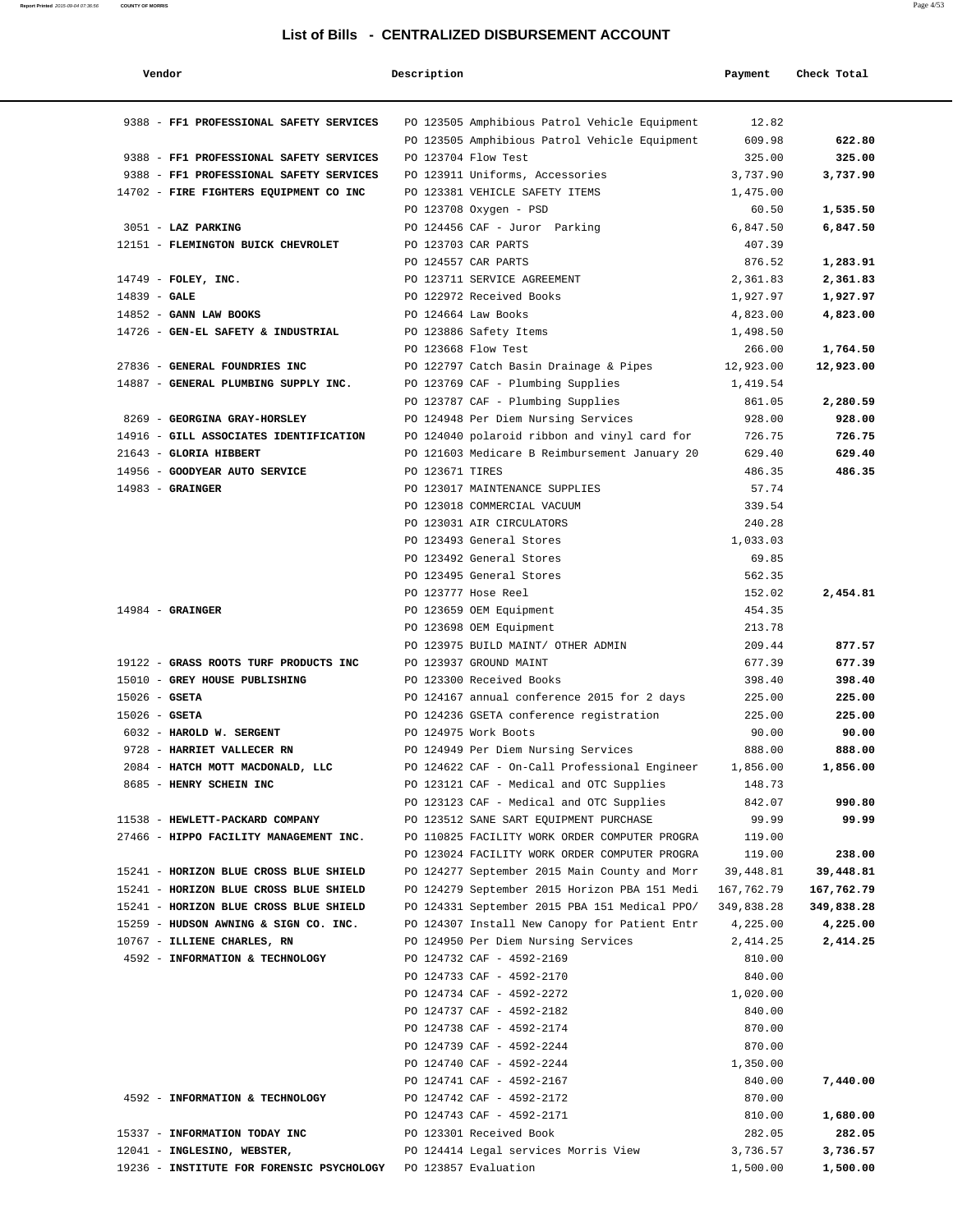| Vendor                                                                 | Description     |                                                                                                | Payment            | Check Total        |
|------------------------------------------------------------------------|-----------------|------------------------------------------------------------------------------------------------|--------------------|--------------------|
|                                                                        |                 |                                                                                                |                    |                    |
| 4859 - INSTITUTE FOR FORENSIC PSYCHOLOGY PO 124154 Evaluation          |                 |                                                                                                | 900.00             | 900.00             |
| 6100 - INTER CITY TIRE                                                 | PO 124565 TIRES |                                                                                                | 1,230.16           | 1,230.16           |
| 15433 - J & D SALES & SERVICE LLC PO 124583 SERVICE WATER RECYCLER     |                 |                                                                                                | 395.00             | 395.00             |
| 16779 - J.R. O'DWYER COMPANY, INC. PO 123302 Received Book             |                 |                                                                                                | 103.00             | 103.00             |
| 27446 - JAIME SHANAPHY                                                 |                 | PO 124572 SANE SART Supplemental Pay                                                           | 114.30             | 114.30             |
| 14340 - JANET DONALDSON                                                |                 | PO 124969 Receipts for the Daily Record and S                                                  | 42.50              | 42.50              |
| 21088 - JENNIFER CARPINTERI                                            |                 | PO 124289 Petty Cash Reimbursement                                                             | 151.13             | 151.13             |
| 21088 - JENNIFER CARPINTERI                                            |                 | PO 124871 Morris View Petty Cash                                                               | 382.16             | 382.16             |
| 960 - JERSEY CENTRAL POWER & LIGHT                                     |                 | PO 124379 ELECTRIC - MASTER ACCOUNT                                                            | 56,974.33          | 56,974.33          |
| 960 - JERSEY CENTRAL POWER & LIGHT                                     |                 | PO 124383 ELECTRIC - 0538                                                                      | 3,415.48           | 3,415.48           |
| 960 - JERSEY CENTRAL POWER & LIGHT                                     | PO 124396 JCP&L |                                                                                                | 35.56              | 35.56              |
| 960 - JERSEY CENTRAL POWER & LIGHT                                     | PO 124617 JCP&L |                                                                                                | 59.59              | 59.59              |
| 960 - JERSEY CENTRAL POWER & LIGHT                                     |                 | PO 124841 ELECTRIC - COMM CENTER                                                               | 1,572.03           | 1,572.03           |
| 1622 - JERSEY TRACTOR-TRAILER                                          |                 | PO 124444 CAF - 1622-2263                                                                      | 3,200.00           |                    |
|                                                                        |                 | PO 124721 CAF - 1622-2260                                                                      | 3,200.00           |                    |
| $1815$ - JESCO INC.                                                    |                 | PO 124722 CAF - 1622-2296<br>PO 123705 TRUCK PARTS                                             | 2,000.00<br>364.10 | 8,400.00<br>364.10 |
| 11570 - JESSICA REYMUNDO                                               |                 | PO 124503 Mi. & Insurance reimb. for 2/15 to                                                   | 165.05             | 165.05             |
| 15508 - JML MEDICAL INC.                                               |                 | PO 124870 CAF - Various Medical Supplies                                                       | 14,486.98          | 14,486.98          |
| 1930 - JOHN PATTEN                                                     |                 | PO 124980 travel reimbursement Mar-July 2015                                                   | 615.47             | 615.47             |
| 26487 - JOHN SPEIRS                                                    |                 | PO 124491 Meeting Expense                                                                      | 62.36              | 62.36              |
| 13008 - JOHN WILLS STUDIOS INC                                         |                 | PO 123345 PHOTOGRAPH SETTING                                                                   | 559.71             | 559.71             |
| 12452 - JOHNSON & JOHNSON, ESQS                                        |                 | PO 124535 Legal services rendered for 7/15                                                     | 5,803.96           | 5,803.96           |
| 2695 - JOHNSTONE SUPPLY                                                | PO 124488 HVAC  |                                                                                                | 158.23             |                    |
|                                                                        | PO 124842 HVAC  |                                                                                                | 257.90             | 416.13             |
| 7432 - JUNE WITTY                                                      |                 | PO 124568 SANE SART Supplemental Pay                                                           | 146.30             | 146.30             |
| 15565 - KELLER & KIRKPATRICK                                           |                 | PO 124845 CAF - Engineering Design Services f                                                  | 2,445.00           | 2,445.00           |
| 15574 - KENVIL POWER EQUIPMENT, INC.                                   | PO 123343 parts |                                                                                                | 175.45             |                    |
|                                                                        | PO 123393 parts |                                                                                                | 52.13              |                    |
|                                                                        |                 | PO 123625 Weed & Pest Reports                                                                  | 5.37               | 232.95             |
| 17948 - KIDDE FIRE TRAINERS, INC.                                      |                 | PO 123815 Smoke Fluid                                                                          | 2,400.00           | 2,400.00           |
| 7566 - KING TRANSCRIPTION                                              |                 | PO 123846 Transcripts                                                                          | 768.84             | 768.84             |
| 10297 - KJI ELECTRONICS INC                                            |                 | PO 122194 OEM Tactical Support                                                                 | 1,302.00           | 1,302.00           |
| 27813 - KROLL ONTRACK, INC.                                            |                 | PO 118126 Court Case Expense                                                                   | 350.00             | 350.00             |
| 7434 - LABORATORY CORPORATION OF                                       |                 | PO 114011 DNA Testing for 12/27/14 to 01/31/1 193.50                                           |                    | 193.50             |
| 12726 - LANGUAGE LINE SERVICES                                         |                 | PO 123279 Interpretation Service                                                               | 30.60              | 30.60              |
| 5932 - LARRY PETERS                                                    |                 | PO 123923 Public Safety Youth Academy                                                          | 211.90             | 211.90             |
| 15709 - LAWMEN SUPPLY CO OF NJ, INC.                                   |                 | PO 123487 WALK THRU METAL DETECTOR                                                             | 3,389.55           | 3,389.55           |
| 27072 - LEIGH CARTER                                                   |                 | PO 124582 travel reimbursement                                                                 | 162.38             | 162.38             |
| 5855 - LEXIS NEXIS                                                     |                 | PO 123303 Confirm On-Line Service for June 01                                                  | 174.00             | 174.00             |
| 11936 - LEXISNEXIS RISK DATA                                           |                 | PO 114688 Monthly Statement - January                                                          | 155.00             | 155.00             |
| 11936 - LEXISNEXIS RISK DATA                                           |                 | PO 117644 March Monthly Statement                                                              | 155.00             | 155.00             |
| 11936 - LEXISNEXIS RISK DATA                                           |                 | PO 120623 Monthly Statements                                                                   | 161.50             | 161.50             |
| 15775 - LIFESAVERS INC                                                 |                 | PO 123464 CPR Training                                                                         | 140.00             | 140.00             |
| 4928 - LINCOLN TECHNICAL INSTITUTE                                     |                 | PO 124770 CAF - 4928-1625                                                                      | 799.00             | 799.00             |
| 15816 - LONGFELLOWS SANDWICH DELI                                      |                 | PO 124467 sandwiches for Youth Orientation Me                                                  | 130.00             | 130.00             |
| 15816 - LONGFELLOWS SANDWICH DELI<br>15816 - LONGFELLOWS SANDWICH DELI |                 | PO 124971 2015 Food and Refreshments for Advi<br>PO 124985 2015 Food and Refreshments for Advi | 137.99<br>97.92    | 137.99<br>97.92    |
| 8307 - LOREEN RAFISURA                                                 |                 | PO 124951 Per Diem Nursing Services                                                            | 289.71             | 289.71             |
| 21100 - LOUISE R. MACCHIA                                              |                 | PO 124952 Per Diem Nursing Services                                                            | 2,266.25           | 2,266.25           |
| 53 - LOVEYS PIZZA & GRILL                                              |                 | PO 124872 Employee Luncheon                                                                    | 66.90              | 66.90              |
| 26155 - LS ENGINEERING ASSOCIATES CORP.                                |                 | PO 124506 CAF - On-Call Professional Engineer                                                  | 1,000.00           | 1,000.00           |
| 15850 - LUM, DRASCO & POSITAN LLC                                      |                 | PO 124264 Legal Services                                                                       | 862.34             | 862.34             |
| 15919 - M.C. PROSECUTOR'S EMERGENT                                     |                 | PO 124709 Investigative fund                                                                   | 4,162.62           | 4,162.62           |
| 15926 - M.C. SCHOOL OF TECHNOLOGY                                      |                 | PO 124461 CAF - 15926-1548                                                                     | 800.00             | 800.00             |
| 7568 - MADUKWE IMO IBOKO, RN                                           |                 | PO 124953 Per Diem Nursing Services                                                            | 2,348.39           | 2,348.39           |
| 25080 - MARIA CARMELITA OBLINA                                         |                 | PO 124954 Per Diem Nursing Services                                                            | 725.00             | 725.00             |
| 27032 - MARIA T VELASQUEZ                                              |                 | PO 124566 Insurance reimb. for 7/15 to 12/15                                                   | 72.00              | 72.00              |
| 9781 - MARIDO SERVICES INC.                                            |                 | PO 121296 Filters for Boiler Room Equipment a                                                  | 2,913.81           | 2,913.81           |
| 496 - MARQUIS WHO'S WHO LLC                                            |                 | PO 123304 Confirm On-Line Biographies                                                          | 1,295.00           | 1,295.00           |
| 12257 - MARSHALL WANG                                                  |                 | PO 124495 Investigative Expense                                                                | 58.02              | 58.02              |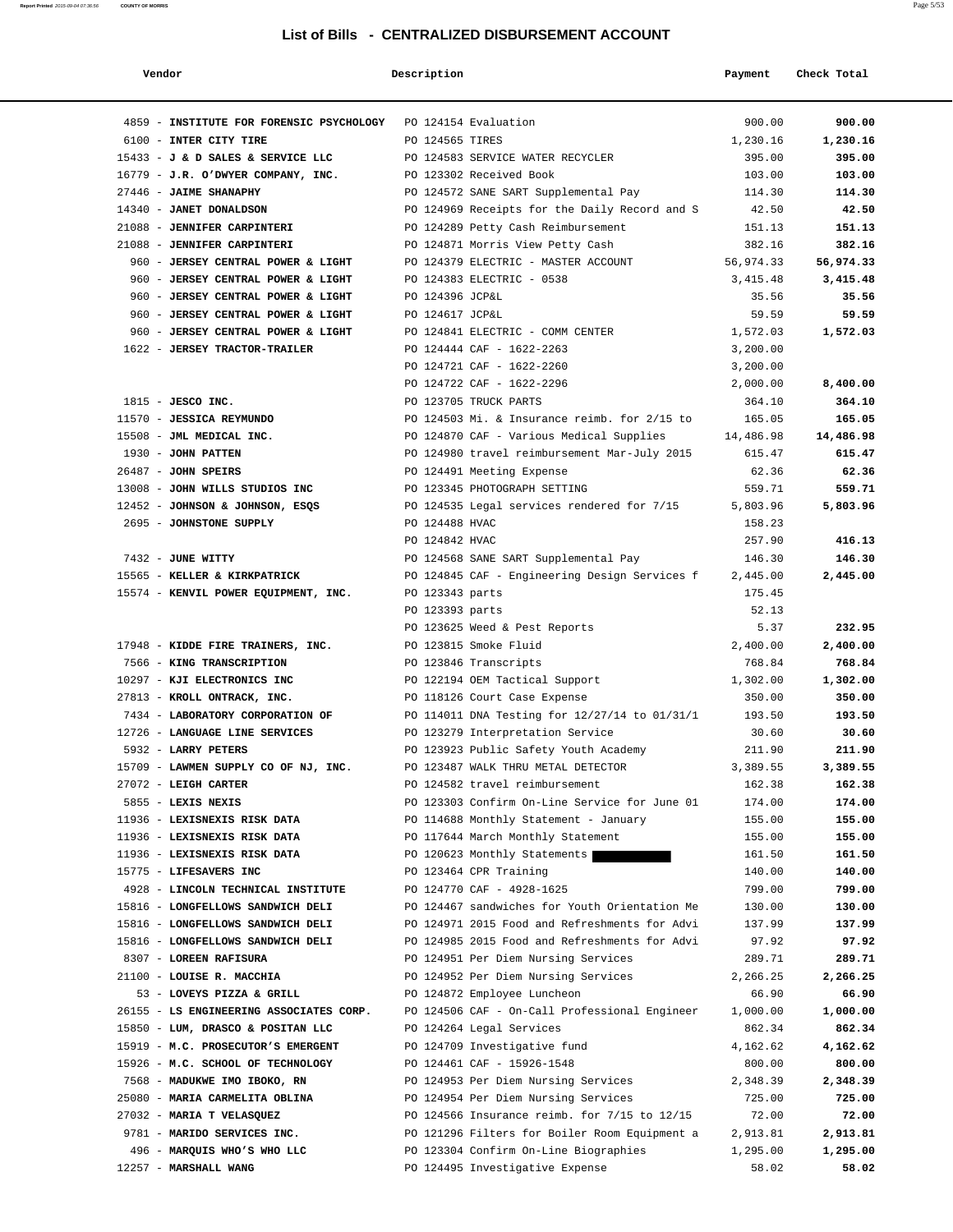| Vendor                                 | Description     |                                                                     | Payment          | Check Total |
|----------------------------------------|-----------------|---------------------------------------------------------------------|------------------|-------------|
|                                        |                 |                                                                     |                  |             |
| $11023$ - MARTHA YAGHI                 |                 | PO 124955 Per Diem Nursing Services                                 | 888.00           | 888.00      |
| 8875 - MARTINA REYES                   |                 | PO 124726 2015 WORK BOOTS - NIGHT CREW                              | 90.00            | 90.00       |
| 9935 - MASTER DRIVING SCHOOL INC       |                 | PO 124442 CAF - 9935-2058                                           | 3,191.40         |             |
|                                        |                 | PO 124440 CAF - 9935-1943                                           | 3,191.40         |             |
|                                        |                 | PO 124438 CAF - 9935-2216                                           | 3,191.40         | 9,574.20    |
| 9650 - MC LEAGUE OF MUNICIPALITIES     |                 | PO 124037 reservation for June 3,2015                               | 100.00           | 100.00      |
| 4783 - MEDICAL & DENTAL INSTITUTE      |                 | PO 124436 CAF - 4783-1748                                           | 3,200.00         | 3,200.00    |
| 8443 - MELOJANE CELESTINO              |                 | PO 124956 Per Diem Nursing Services                                 | 295.26           | 295.26      |
| 16133 - MERCER COUNTY COMMUNITY        |                 | PO 124628 Summer 2015 Chargeback - Hymowitz                         | 1,625.78         | 1,625.78    |
| 6518 - METALS USA PLATES &             | PO 124595 STEEL |                                                                     | 386.00           | 386.00      |
| 27879 - METRO PET SUPPLY INC.          |                 | PO 123862 PLEASE ORDER - Cages for K9                               | 333.96           | 333.96      |
| 28016 - MICHAEL PILKINGTON             |                 | PO 124142 Travel Expense                                            | 517.65           | 517.65      |
| 24951 - MICHELLE CAPILI                |                 | PO 124957 Per Diem Nursing Services                                 | 2,664.00         | 2,664.00    |
| 295 - MID-ATLANTIC TRUCK CENTRE INC    |                 | PO 123749 TRUCK PARTS                                               | 4,054.46         | 4,054.46    |
| 295 - MID-ATLANTIC TRUCK CENTRE INC    |                 | PO 124580 TRUCK PARTS                                               | 1,601.23         | 1,601.23    |
| 28043 - MIDDLESEX COUNTY VOCATIONAL &  |                 | PO 124627 Chargeback Fall 2014 J. Morgan                            | 968.70           | 968.70      |
| 11453 - MIDWEST TAPE LLC               |                 | PO 122973 Received CD's & DVD's                                     | 758.78           | 758.78      |
| 16207 - MILLER & CHITTY CO INC         |                 | PO 124873 CAF - Boiler Services & Repairs                           | 2,905.00         | 2,905.00    |
| 16223 - MINUTEMAN PRESS                |                 | PO 124469 Business Cards                                            | 397.60           | 397.60      |
| 6408 - MIRION TECHNOLOGIES (GDS) INC   |                 | PO 123179 I.D. Badges                                               | 916.94           | 916.94      |
| 25428 - MIRLENE ESTRIPLET              |                 | PO 124958 Per Diem Nursing Services                                 | 1,763.79         | 1,763.79    |
| 6953 - MOBILEX USA                     |                 | PO 99700 CAF - On-Site Radiology Services                           | 612.00           |             |
|                                        |                 | PO 104819 CAF - On-Site Radiology Services                          | 612.00<br>442.00 | 1,666.00    |
| 7313 - MONTAGE ENTERPRISES INC.        |                 | PO 123116 CAF - On-Site Radiology Services<br>PO 123681 TRUCK PARTS | 933.02           | 933.02      |
| $4033 - MOPEC$                         |                 | PO 122897 Morgue supplies                                           | 1,456.01         | 1,456.01    |
| 15932 - MORRIS COUNTY 4-H ASSOCIATION  |                 | PO 123781 7/15 tent rental for the 4-H Fair                         | 2,000.00         | 2,000.00    |
| 7131 - MORRIS COUNTY AFTER CARE CENTER |                 | PO 123013 INMATE MEDICAL CARE                                       | 280.00           |             |
|                                        |                 | PO 123019 INMATE MEDICAL CARE                                       | 410.00           | 690.00      |
| 6213 - MORRIS COUNTY ENGRAVING LLC     |                 | PO 124794 Retirement Plaque                                         | 48.15            | 48.15       |
| 12819 - MORRIS COUNTY M.U.A            |                 | PO 123025 FACILITY WASTE PULL FEE                                   | 660.00           | 660.00      |
| 12819 - MORRIS COUNTY M.U.A            |                 | PO 123039 FACILITY GARBAGE COMPACTOR TIPPING                        | 739.93           | 739.93      |
| 12819 - MORRIS COUNTY M.U.A            |                 | PO 124400 FACILITY GARBAGE COMPACTOR TIPPING                        | 3,245.91         | 3,245.91    |
| 19483 - MORRIS COUNTY MUNICIPAL        |                 | PO 123828 CAF - Solid Waste Collection Servic                       | 7,179.23         | 7,179.23    |
| 19483 - MORRIS COUNTY MUNICIPAL        |                 | PO 124271 DUMPSTER SERVICE: JULY 2015                               | 350.00           | 350.00      |
| 19483 - MORRIS COUNTY MUNICIPAL        |                 | PO 124280 CAF - Solid Waste Collection                              | 7,339.35         | 7,339.35    |
| 19483 - MORRIS COUNTY MUNICIPAL        |                 | PO 124346 REFUSE REMOVAL                                            | 155.92           | 155.92      |
| 19483 - MORRIS COUNTY MUNICIPAL        |                 | PO 124458 Tipping Fees                                              | 393.12           | 393.12      |
| 16321 - MORRISTOWN LUMBER &            |                 | PO 123032 MAINTENANCE SUPPLIES                                      | 19.74            |             |
|                                        |                 | PO 123399 Nuts, Bolts, OSB Board for Fire Pro                       | 104.40           |             |
|                                        |                 | PO 123524 Paint - CIS                                               | 37.03            | 161.17      |
| 21573 - MORRISTOWN MEDICAL CENTER      |                 | PO 124472 Atlantic Health                                           | 7,037.33         | 7,037.33    |
| 16327 - MORRISTOWN MEMORIAL HOSPITAL   |                 | PO 123676 Morgue Use                                                | 1,500.00         | 1,500.00    |
| 16341 - MORRISTOWN PARTNERSHIP         |                 | PO 124202 Morristown Festival on the Green 20                       | 2,270.75         | 2,270.75    |
| 16355 - MORSE WATCHMANS INC            |                 | PO 123021 KEY RINGS AND HUBS                                        | 206.75           | 206.75      |
| 19501 - MSC INDUSTRIAL SUPPLY CO.      |                 | PO 108477 INSTALL HOLDING CAGE                                      | 1,204.57         | 1,204.57    |
| 21858 - MUNICIPAL CAPITAL CORP         |                 | PO 123917 LEASE PAYMENT FOR COPIERS                                 | 3,299.25         | 3,299.25    |
| 21858 - MUNICIPAL CAPITAL CORP         |                 | PO 123980 Ricoh copiers                                             | 1,452.77         | 1,452.77    |
| 21858 - MUNICIPAL CAPITAL CORP         |                 | PO 123981 lease charge on the ricoh mp4002sp                        | 626.01           | 626.01      |
| 21858 - MUNICIPAL CAPITAL CORP         |                 | PO 123982 Copier rentals                                            | 1,697.67         | 1,697.67    |
| 21858 - MUNICIPAL CAPITAL CORP         |                 | PO 124197 Ricoh Copier                                              | 197.23           | 197.23      |
| 21858 - MUNICIPAL CAPITAL CORP         |                 | PO 124415 Invoice 13199-06 Contract 13199 Ri                        | 225.52           | 225.52      |
| 21858 - MUNICIPAL CAPITAL CORP         |                 | PO 124455 Quarterly Payment for Copier                              | 946.02           | 946.02      |
| 21858 - MUNICIPAL CAPITAL CORP         |                 | PO 124600 COPIER LEASE                                              | 944.07           | 944.07      |
| 19523 - N.J. NATURAL GAS COMPANY       |                 | PO 124704 NATURAL GAS - MONTVILLE                                   | 184.68           | 184.68      |
| 1179 - NANCY COLLARILE                 |                 | PO 110897 Medicare B Reimbursement July 2014                        | 1,258.80         | 1,258.80    |
| 20657 - NANCY MEEKER                   |                 | PO 121736 Medicare B Reimbursement January 20                       | 629.40           | 629.40      |
| 21122 - NATIONAL FUEL OIL INC.         |                 | PO 124508 DIESEL FUEL                                               | 25,291.06        | 25,291.06   |
| 16480 - NATIONAL INDUSTRIES            |                 | PO 124874 Oxygen Tank Holders                                       | 86.50            | 86.50       |
| 16521 - NETCONG MUNICIPAL ALLIANCE     |                 | PO 125059 CAF - 2015 Municipal Alliance Funds                       | 889.83           |             |
|                                        |                 | PO 125060 CAF - 2015 Municipal Alliance Funds                       | 480.52           |             |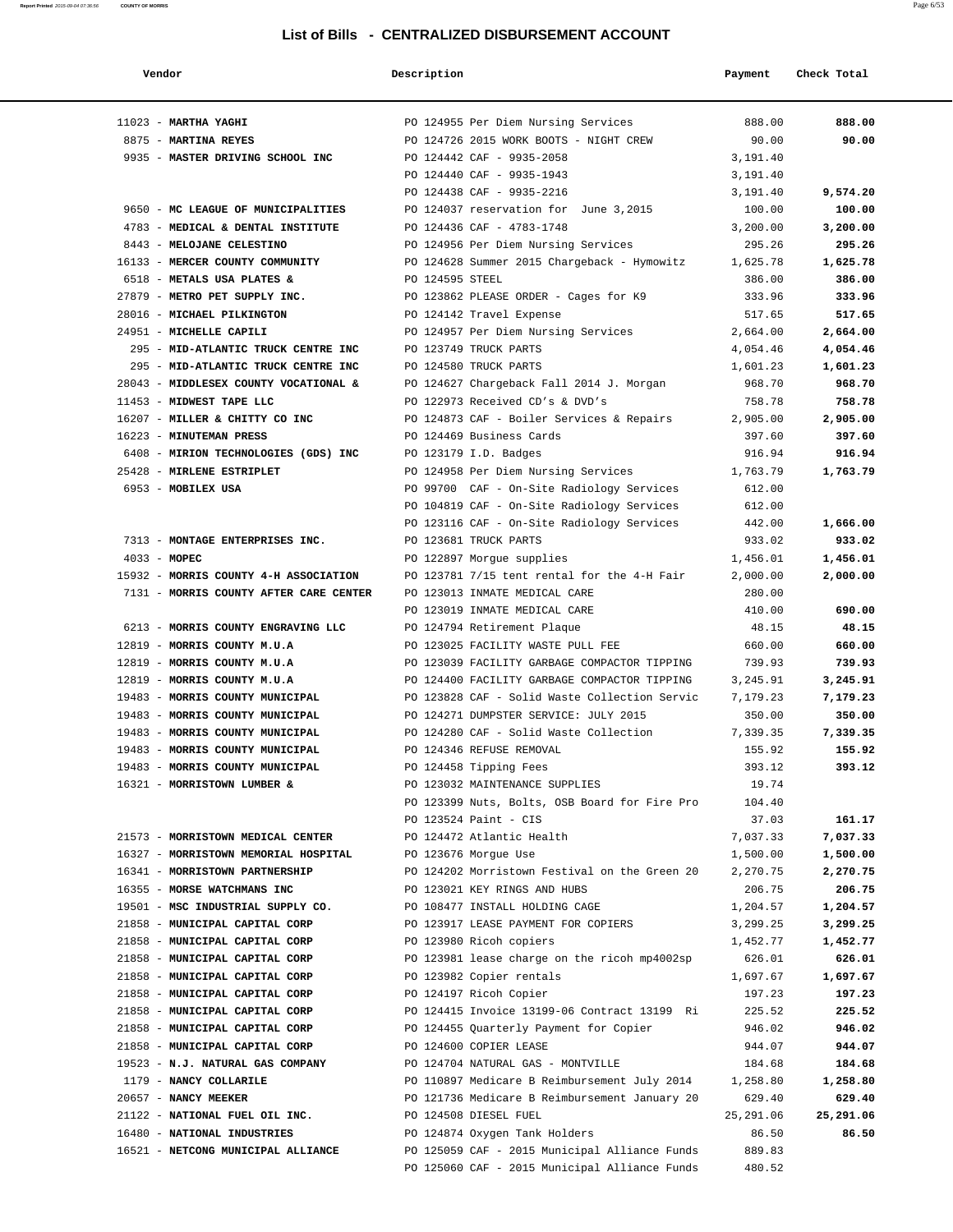| Vendor                               | Description                                                                               | Payment          | Check Total     |
|--------------------------------------|-------------------------------------------------------------------------------------------|------------------|-----------------|
|                                      |                                                                                           |                  |                 |
|                                      | PO 125089 CAF - 2015 Municipal Alliance Funds                                             | 5,903.52         | 7,273.87        |
| 27788 - NEW JERSEY HEALTHCARE        | PO 117846 INMATE MEDICAL CARE                                                             | 1,266.00         | 1,266.00        |
| 16552 - NEWBRIDGE SERVICES INC       | PO 124229 CAF - NEWSER-14M-WIA                                                            | 1,000.00         |                 |
|                                      | PO 124232 CAF - NEWSER-14M-WIA<br>PO 124234 CAF - NEWSER-14M-WIA                          | 225.00<br>225.00 |                 |
|                                      | PO 124235 CAF - NEWSER-14M-WIA                                                            | 450.00           |                 |
|                                      | PO 124795 CAF - NEWSER-14M-WIA                                                            | 1,000.00         |                 |
|                                      | PO 124820 CAF - NEWSER-14M-WIA                                                            | 775.00           |                 |
|                                      | PO 124821 CAF - NEWSER-14M-WIA                                                            | 225.00           |                 |
|                                      | PO 124822 CAF - NEWSER-14M-WIA                                                            | 225.00           | 4,125.00        |
| 16552 - NEWBRIDGE SERVICES INC       | PO 124823 CAF - NEWSER-14M-WIA                                                            | 450.00           |                 |
|                                      | PO 124824 CAF - NEWSER-14M-WIA                                                            | 1,000.00         |                 |
|                                      | PO 124825 CAF - NEWSER-14M-WIA                                                            | 225.00           |                 |
|                                      | PO 124826 old Ref# R030602114000                                                          | 225.00           |                 |
|                                      | PO 124827 CAF - NEWSER-14M-WIA                                                            | 450.00           | 2,350.00        |
| 23981 - NIELSEN DODGE - C-J-R        | PO 123751 AUTO PARTS                                                                      | 48.60            | 48.60           |
| 17819 - NJ ADVANCE MEDIA, LLC        | PO 124577 Display Ad - Acct # XMORR3200900                                                | 146.70           | 146.70          |
| 16638 - NJ STATE LEAGUE OF           | PO 123305 Confirm Order                                                                   | 12.00            |                 |
|                                      | PO 124061 Subscription NJ Municipalities Maga                                             | 25.00            | 37.00           |
| 16670 - NJ STATE LEAGUE OF           | PO 123712 NJSLOM Conference                                                               | 550.00           |                 |
|                                      | PO 123763 Magazine Renewal                                                                | 25.00            |                 |
|                                      | PO 124244 Registration for the NJSLOM Confere                                             | 55.00            | 630.00          |
| $12550 - NJLM$                       | PO 124614 REGISTRATION FEE FOR THE ANNUAL CO                                              | 55.00            | 55.00           |
| $10662$ - NMS LABS                   | PO 124676 Toxicological Testing Services                                                  | 10,078.00        | 10,078.00       |
| 16738 - NORTHEASTERN HARDWARE CO INC | PO 123899 Hand Roller                                                                     | 139.95           | 139.95          |
| $10846 - ODB CO$                     | PO 123694 TRUCK PARTS                                                                     | 250.00           | 250.00          |
| 26726 - OFFICE CONCEPTS GROUP, INC.  | PO 122563 Received Materials                                                              | 571.47           |                 |
|                                      | PO 122974 Confirm Receipt of Supplies                                                     | 1,441.51         |                 |
|                                      | PO 123906 Misc. Office Supplies                                                           | 411.75           |                 |
|                                      | PO 123912 Office supplies                                                                 | 149.66           |                 |
|                                      | PO 124201 Treasurer's Office & Mailroom Suppl                                             | 97.27            |                 |
|                                      | PO 124891 10 3-ring binders for Liz K                                                     | 28.10            | 2,699.76        |
| 4654 - OFFICE TEAM                   | PO 124214 J. Morris w/e 7/24/15 & 7/31/15                                                 | 1,294.06         | 1,294.06        |
| 4654 - OFFICE TEAM                   | PO 124216 T. Gould w/e 7/31/15                                                            | 875.00           | 875.00          |
| 4654 - OFFICE TEAM                   | PO 124543 T. Gould 8/15 Parking & w/e 8/7/15                                              | 950.00           | 950.00          |
| 9375 - OLGA VISCO                    | PO 122038 Medicare B Reimbursement January 20                                             | 629.40           | 629.40          |
| 25021 - ONE SOURCE OF NEW JERSEY LLC | PO 123026 MISC. MAINTENANCE SUPPLIES                                                      | 163.50           | 163.50          |
| 25021 - ONE SOURCE OF NEW JERSEY LLC | PO 123637 Flow Form Tubing, Degreaser, Washer                                             | 263.75           | 263.75          |
| 2929 - ORIENTAL TRADING COMPANY INC. | PO 122564 Children Summer Program Materials<br>PO 124298 Supplies for Resident Activities | 159.01           |                 |
| 16847 - OXFORD UNIVERSITY PRESS      | PO 122565 Confirm 15 On-Line Titles                                                       | 204.31<br>75.00  | 363.32<br>75.00 |
| 16887 - PAPER MART INC               | PO 123087 Confirm Order: 40 Cases of Copier Pa                                            | 1,160.00         |                 |
|                                      | PO 124170 Office Supplies                                                                 | 1,234.00         | 2,394.00        |
| 8535 - PAULA JORDAO                  | PO 124492 Travel                                                                          | 49.50            | 49.50           |
| 7569 - PELICAN SPORT CENTER INC      | PO 123440 Plant Operation                                                                 | 55.96            | 55.96           |
| 7632 - PESI INC.                     | PO 123380 TRAINING                                                                        | 199.00           | 199.00          |
| 9210 - PETER LIMONE JR.              | PO 124990 NUTRITION SITE PICNIC                                                           | 100.00           | 100.00          |
| 17005 - PHARMA CARE INC              | PO 124875 CAF - Pharmaceutical Consulting Ser                                             | 4,045.22         | 4,045.22        |
| 17066 - PLAINSMAN AUTO SUPPLY        | PO 123757 AUTO PARTS                                                                      | 4,871.45         |                 |
|                                      | PO 124604 AUTO PARTS                                                                      | 7,036.74         | 11,908.19       |
| 17189 - PSE&G CO                     | PO 124385 GAS - PSE & G - MOSQUITO                                                        | 44.76            |                 |
|                                      | PO 124299 Gas Usage                                                                       | 1,742.95         |                 |
|                                      | PO 124144 Gas Usage                                                                       | 657.56           | 2,445.27        |
| 7872 - QUENCH USA, INC.              | PO 115538 AC#D060587, 3/2/15 720 UV Hot and C                                             | 336.00           |                 |
|                                      | PO 124017 Quench coolers                                                                  | 156.00           | 492.00          |
| $264$ - R & J CONTROL, INC.          | PO 123900 GENERATOR MAINTENANCE                                                           | 374.00           |                 |
|                                      | PO 124462 CAF - Generator Repair Services                                                 | 1,007.07         | 1,381.07        |
| $20642 - R.B.'S DELI$                | PO 123870 Meals                                                                           | 506.00           | 506.00          |
| 17215 - R.S. KNAPP CO. INC.          | PO 123871 Milling & Resurfacing Road Projects                                             | 2,251.72         |                 |
|                                      | PO 123879 Ann Street Garage                                                               | 907.50           |                 |
|                                      | PO 123893 HP Design jet rental                                                            | 66.64            |                 |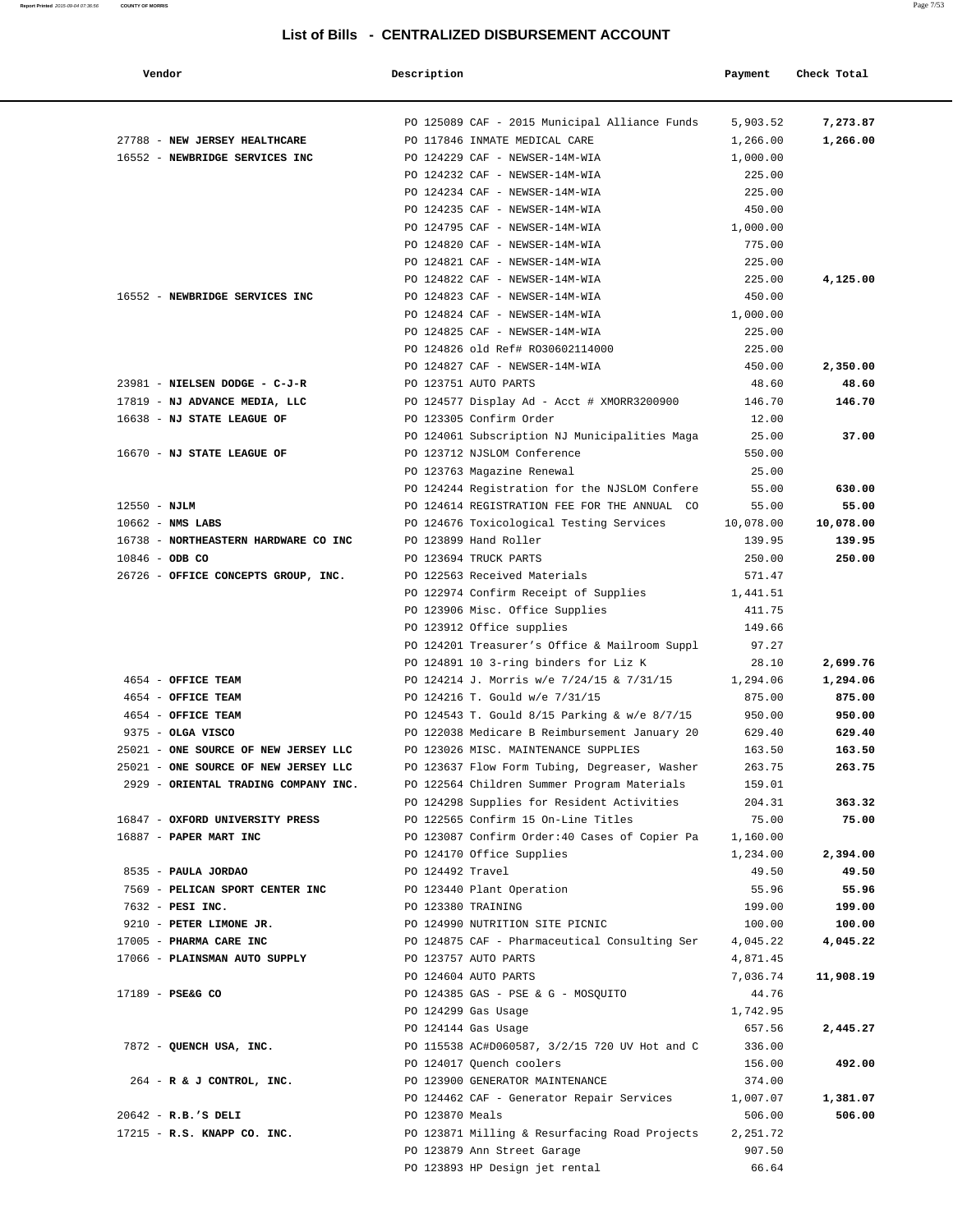| Vendor                                                               | Description        |                                                          | Payment              | Check Total          |  |
|----------------------------------------------------------------------|--------------------|----------------------------------------------------------|----------------------|----------------------|--|
|                                                                      |                    | PO 124138 Plans & Specs for various Mill & Re            | 2,457.68             | 5,683.54             |  |
| 27995 - RALLY BUS CORP.                                              |                    | PO 125010 2015 Countywide Unencumbered/Allian            | 2,000.00             | 2,000.00             |  |
| 17255 - RARITAN VALLEY COMMUNITY                                     |                    | PO 124481 CAF - 17255-2019                               | 3,200.00             | 3,200.00             |  |
| 26223 - RE-TRON TECHNOLOGIES INC.                                    |                    | PO 123754 AUTO PARTS                                     | 319.96               | 319.96               |  |
| 810 - READY REFRESH                                                  |                    | PO 124897 Water for Morris Township                      | 366.25               | 366.25               |  |
| 810 - READY REFRESH                                                  |                    | PO 124902 Treasurer Water & Cooler                       | 45.46                | 45.46                |  |
| 274 - READY REFRESH                                                  |                    | PO 124903 BOTTLED WATER MAILROOM 7/15/15-8/14            | 24.49                | 24.49                |  |
| 274 - READY REFRESH                                                  |                    | PO 124909 WATER FOR BUILDINGS & GROUNDS / CO             | 150.37               | 150.37               |  |
| 274 - READY REFRESH                                                  |                    | PO 124914 DRINKING WATER                                 | 21.92                | 21.92                |  |
| 12128 - READY SUPPLY                                                 |                    | PO 124849 Adult Briefs & Nursing Supplies                | 10,093.03            | 10,093.03            |  |
| 17269 - RECORDED BOOKS LLC                                           |                    | PO 123307 Confirm Receipt of Replacement CD's            | 34.75                | 34.75                |  |
| 17283 - REGENT BOOK CO                                               |                    | PO 123308 Received BH&G Easy Garden Project              | 16.01                | 16.01                |  |
| 1542 - RESIDEX, LLC                                                  |                    | PO 123861 weed & pest supplies                           | 663.31               | 663.31               |  |
| 12034 - RICCIARDI BROTHERS OF                                        | PO 123342 parts    |                                                          | 305.96               |                      |  |
|                                                                      | PO 123983 PAINT    |                                                          | 1,889.26             | 2,195.22             |  |
| 13770 - ROBERT A. CHARMOY, DMD PA                                    |                    | PO 124198 Dental Program                                 | 60.00                | 60.00                |  |
| 20990 - RON-JON CONSTRUCTION CORP.                                   |                    | PO 124389 CAF - Replacement of Kiel Avenue Br            | 175,505.50           | 175,505.50           |  |
| 7805 - ROSE DUMAPIT<br>24397 - ROSEMARY BATANE COBCOBO               |                    | PO 124959 Per Diem Nursing Services                      | 1,471.86             | 1,471.86             |  |
|                                                                      |                    | PO 124960 Per Diem Nursing Services                      | 888.00               | 888.00               |  |
| 5345 - ROUTE 23 AUTOMALL LLC<br>9938 - RUTGERS CENTER FOR CONTINUING |                    | PO 123753 AUTO PARTS<br>PO 124475 CAF - 9938-1982        | 1,206.83<br>2,076.00 | 1,206.83             |  |
|                                                                      |                    | PO 124476 CAF - 9938-2040                                | 1,820.00             |                      |  |
|                                                                      |                    | PO 124724 CAF - 9938-2010                                | 2,076.00             |                      |  |
|                                                                      |                    | PO 124725 CAF - 9938-2033                                | 3,004.00             |                      |  |
|                                                                      |                    | PO 124730 CAF - 9938-2264                                | 1,819.00             |                      |  |
|                                                                      |                    | PO 124731 CAF - 9938-2223                                | 1,436.00             |                      |  |
|                                                                      |                    | PO 124744 CAF - 9938-2232                                | 1,756.00             |                      |  |
|                                                                      |                    | PO 124781 CAF - 9938-2002                                | 2,156.00             | 16,143.00            |  |
| 9938 - RUTGERS CENTER FOR CONTINUING                                 |                    | PO 124782 CAF - 9938-2098                                | 1,502.00             | 1,502.00             |  |
| 27044 - RUTGERS, THE STATE UNIVERSITY                                |                    | PO 124723 CAF - 27044-2092                               | 3,196.00             |                      |  |
|                                                                      |                    | PO 124784 CAF - 27044-2374                               | 3,200.00             |                      |  |
|                                                                      |                    | PO 124785 CAF - 27044-2371                               | 3,200.00             | 9,596.00             |  |
| 26340 - SANDRA HOYER                                                 |                    | PO 124574 SANE SART Supplemental Pay                     | 62.90                | 62.90                |  |
| 17546 - SCHIFANO CONSTRUCTION CORP.                                  |                    | PO 124391 CAF - Milling & Resurfacing of Wat             | 268,212.00           |                      |  |
|                                                                      |                    | PO 124394 CAF - Milling and resurfacing of Le            | 329,136.03           |                      |  |
|                                                                      |                    | PO 124844 CAF - Milling and resurfacing of Le            | 59,015.52            | 656,363.55           |  |
| 26405 - SECAP FINANCE                                                |                    | PO 123285 3Q15 Mailroom Postage Equipment                | 2,097.00             | 2,097.00             |  |
| 24284 - SELECT REHABILITATION INC.                                   |                    | PO 124876 CAF - Physical, Occupational and Sp 154,881.06 |                      | 154,881.06           |  |
| 26179 - SERVICE ASSOCIATES II, INC.                                  |                    | PO 122566 Confirm Cleaning of 52 Fabric Libra            | 975.00               | 975.00               |  |
| 27853 - SHELLEY REINER                                               |                    | PO 124961 Per Diem Nursing Services                      | 1,123.75             | 1,123.75             |  |
| 17365 - SHERIFF EDWARD V. ROCHFORD                                   |                    | PO 124374 Misc petty cash                                | 306.91               |                      |  |
|                                                                      |                    | PO 124377 Misc Petty Cash                                | 47.32                |                      |  |
|                                                                      |                    | PO 124380 Petty Cash                                     | 57.96                |                      |  |
|                                                                      | PO 124357 misc     |                                                          | 107.94               |                      |  |
|                                                                      |                    | PO 124360 Petty Cash                                     | 80.00                | 600.13               |  |
| 19858 - SHERWIN WILLIAMS                                             |                    | PO 122446 Paint & Painting Supplies                      | 325.64               |                      |  |
|                                                                      | PO 123312 PAINT    |                                                          | 42.79                |                      |  |
|                                                                      |                    | PO 123501 Paint & Painting Supplies                      | 453.67               | 822.10               |  |
| 17636 - SHERWIN-WILLIAMS                                             | PO 124182 PAINT    |                                                          | 211.46               | 211.46               |  |
| 17726 - SHI INTERNATIONAL CORP                                       |                    | PO 123506 Software and Licensure - Purchasing            | 356.95               | 356.95               |  |
| 23965 - SIG SAUER INC.                                               |                    | PO 109344 CAF - Firearm Trade In/Purchase                | 1,916.00             | 1,916.00             |  |
| 6981 - SODEXO INC & AFFILIATES                                       |                    | PO 124365 CAF - Dietary Services for Various             | 188,874.81           | 188,874.81           |  |
| 6981 - SODEXO INC & AFFILIATES                                       | PO 124570 SODEXO   |                                                          | 72.25                | 72.25                |  |
| 12459 - SOLAR TECHNOLOGY INC.<br>11348 - SOMERSET COUNTY POLICE      | PO 123281 Training | PO 123924 VMS Cell Repair                                | 366.00               | 366.00               |  |
| 17755 - SOUTHEAST MORRIS COUNTY                                      |                    | PO 124719 WATER - QTR MEM                                | 220.00               | 220.00<br>2,292.91   |  |
| 17755 - SOUTHEAST MORRIS COUNTY                                      |                    | PO 124720 WATER - CENTRAL AVE                            | 2,292.91<br>1,652.79 |                      |  |
| 11160 - SPACE FARMS INC                                              |                    | PO 123946 Deer Carcass Removal                           | 2,145.00             | 1,652.79<br>2,145.00 |  |
| 17798 - ST. CLARE'S HOSPITAL                                         |                    | PO 124427 CAF - 2015 Chapter 51 CH51-1524 DET            | 2,448.00             | 2,448.00             |  |
| 4611 - STAPLES ADVANTAGE                                             |                    | PO 113748 Confirmed Supplies 2014 & 2015                 | 47.57                | 47.57                |  |
| 4611 - STAPLES ADVANTAGE                                             |                    | PO 123310 Confirm Back Order from June 22 201            | 76.23                | 76.23                |  |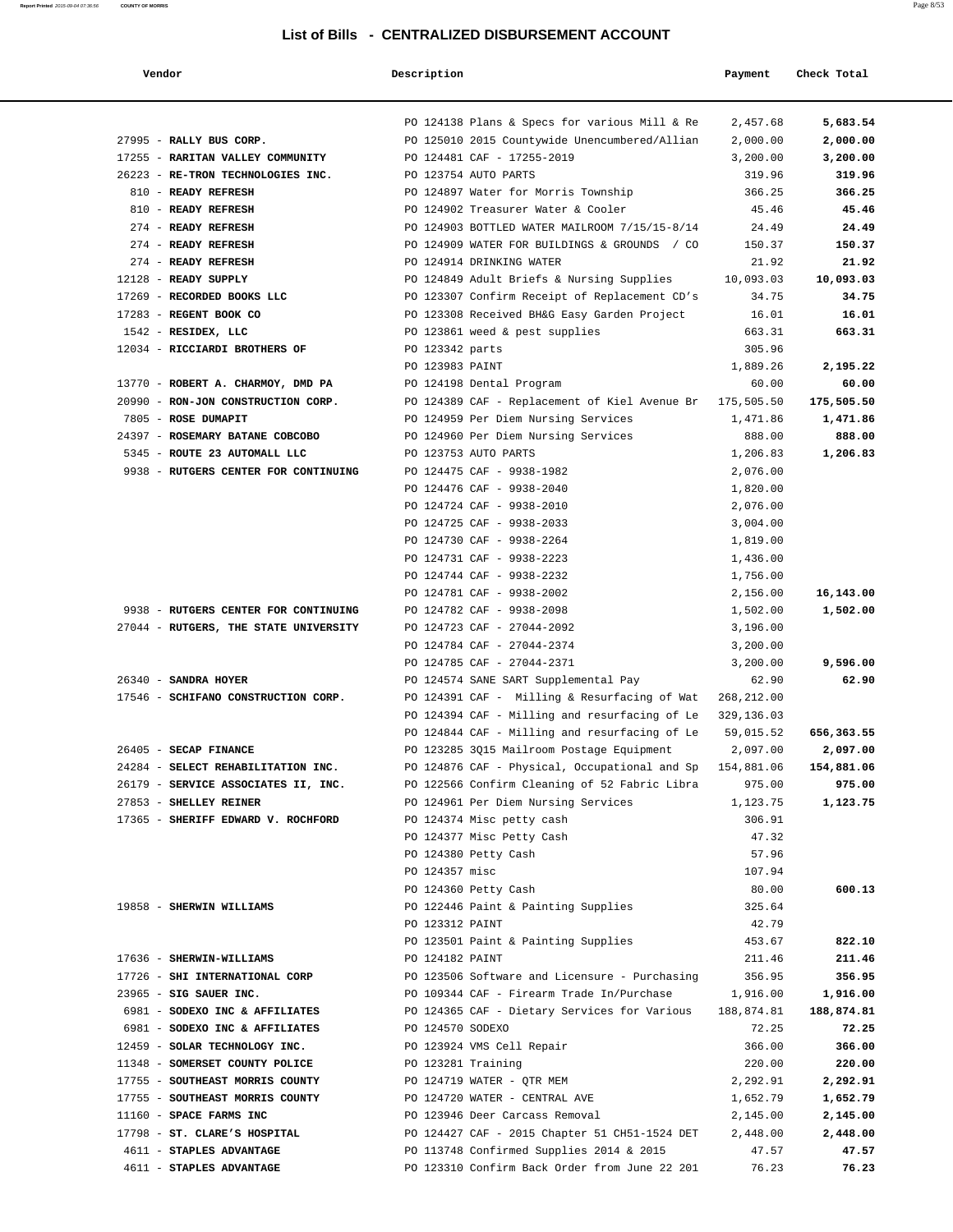| Vendor                                  | Description        |                                               | Payment   | Check Total |
|-----------------------------------------|--------------------|-----------------------------------------------|-----------|-------------|
|                                         |                    |                                               |           |             |
| 4611 - STAPLES ADVANTAGE                |                    | PO 123907 Office Supplies                     | 238.80    | 238.80      |
| 4611 - STAPLES ADVANTAGE                |                    | PO 123918 NUTRITION OFFICE SUPPLIES           | 144.75    | 144.75      |
| 4611 - STAPLES ADVANTAGE                |                    | PO 123977 Office Supplies 7/2015              | 167.80    | 167.80      |
| 4611 - STAPLES ADVANTAGE                | PO 124175 supplies |                                               | 42.25     | 42.25       |
| 4611 - STAPLES ADVANTAGE                |                    | PO 124180 Office Supplies                     | 48.49     | 48.49       |
| 4611 - STAPLES ADVANTAGE                |                    | PO 124186 Various equipment for Risk Manageme | 281.17    | 281.17      |
| 4611 - STAPLES ADVANTAGE                |                    | PO 124190 office supplies/paper               | 221.88    | 221.88      |
| 4611 - STAPLES ADVANTAGE                | PO 124193 supplies |                                               | 69.58     | 69.58       |
| 4611 - STAPLES ADVANTAGE                |                    | PO 124200 Various office supplies             | 215.04    | 215.04      |
| 4611 - STAPLES ADVANTAGE                |                    | PO 124276 Office Supplies 7/22/2015           | 121.08    | 121.08      |
| 4611 - STAPLES ADVANTAGE                |                    | PO 124504 Office Supplies                     | 590.04    | 590.04      |
| 4611 - STAPLES ADVANTAGE                |                    | PO 124850 Office Supplies                     | 123.16    | 123.16      |
| $19919$ - STAR LEDGER                   |                    | PO 124851 Newspapers for Bistro               | 123.00    | 123.00      |
| 4298 - STERICYCLE INC.                  |                    | PO 123107 MEDICAL WASTE FEES                  | 329.76    | 329.76      |
| 13152 - STEWART & STEVENSON             |                    | PO 123760 TRUCK PARTS                         | 520.14    | 520.14      |
| 19934 - STRAUB AUDIO/VIDEO SYSTEMS LLC  |                    | PO 123311 Consultation - Site Survey A/V Syst | 295.00    | 295.00      |
| 24132 - STS TIRE & AUTO CENTERS         | PO 123761 TIRES    |                                               | 1,105.82  | 1,105.82    |
| 8621 - SUBURBAN PROPANE -2347           |                    | PO 123814 Propane Delivery                    | 589.86    | 589.86      |
| 522 - SUSAN KLEIN                       |                    | PO 124268 Insurance reimb. for 7/15 to 12/15  | 72.00     | 72.00       |
| 25400 - SUZIE COLLIN                    |                    | PO 124962 Per Diem Nursing Services           | 2,987.75  | 2,987.75    |
| 2908 - SYBIL RALPH                      |                    | PO 121839 Medicare B Reimbursement January 20 | 629.40    | 629.40      |
| 18067 - T J'S SPORTWIDE TROPHY          |                    | PO 123847 Office Supply                       | 131.72    | 131.72      |
| 26030 - TABB INC.                       |                    | PO 123802 Background Checks                   | 114.00    | 114.00      |
| 26030 - TABB INC.                       |                    | PO 124199 Background checks                   | 70.00     | 70.00       |
| 5611 - TBS CONTROLS LLC                 |                    | PO 123441 CAF - Environmental Control and HVA | 70.65     |             |
|                                         |                    | PO 123442 CAF - Environmental Control and HVA | 2,679.17  | 2,749.82    |
| 26138 - TEEL, INC.                      |                    | PO 112828 Investigative Expense               | 265.00    | 265.00      |
| 17990 - TELESEARCH INC                  |                    | PO 124143 C. Kristiansen w/e 8/2/15 & 8/9/15  | 1,082.25  |             |
|                                         |                    | PO 124613 tempory services weeking 8-9-15     | 825.00    |             |
|                                         |                    | PO 124912 tempory services weekend 8-16-15    | 834.00    | 2,741.25    |
| 26677 - TEODORA O. DELEON               |                    | PO 124963 Per Diem Nursing Services           | 592.00    | 592.00      |
| 27034 - TERESA OMWENGA                  |                    | PO 124964 Per Diem Nursing Services           | 1,184.00  | 1,184.00    |
| 14476 - THE EDUCATIONAL CENTER          |                    | PO 124792 CAF - JJ-1501                       | 28,710.00 | 28,710.00   |
| 19739 - THE RBA GROUP INC.              |                    | PO 124387 CAF - Engineering Design and Surve  | 6,481.34  | 6,481.34    |
| 20151 - THOMAS MCNIECE                  |                    | PO 121734 Medicare B Reimbursement January 20 | 629.40    | 629.40      |
| 24933 - THOMAS POLLIO                   |                    | PO 124691 PETTY CASH                          | 183.93    | 183.93      |
| 11740 - THOMAS WALLACE                  |                    | PO 124590 Work Boots                          | 90.00     | 90.00       |
| 21479 - TIOGA SOLAR MORRIS COUNTY 1 LLC |                    | PO 123830 Electric / Solar Energy             | 2,615.18  | 2,615.18    |
| 26631 - TOM MYNES                       |                    | PO 124707 Meal Ticket-Hazmat Call             | 4.69      | 4.69        |
| 14451 - TOWNSHIP OF EAST HANOVER        |                    | PO 124791 CAF - 2015 Municipal Alliance Funds | 4,500.66  | 4,500.66    |
| 1905 - TOWNSHIP OF ROCKAWAY             |                    | PO 125057 CAF - 2015 Municipal Alliance Funds | 6,550.00  | 6,550.00    |
| 18398 - TOWNSHIP OF WASHINGTON          |                    | PO 124588 CAF - 2015 Municipal Alliance Funds | 11,671.93 | 11,671.93   |
| 24227 - TRAVIS LUECHT                   | PO 124711 Boots    |                                               | 90.00     | 90.00       |
| 11781 - TREASURER. ST OF NJ             |                    | PO 123287 CSP Collection Intercept Fees (2nd  | 10,063.05 | 10,063.05   |
| 11781 - TREASURER. ST OF NJ             |                    | PO 123288 CSP Collection Intercept Fees (Pre- | 104.00    | 104.00      |
| 19990 - TREASURER-STATE OF NEW JERSEY   |                    | PO 123027 REGISTRATION RENEWAL FOR MEDICAL WA | 500.00    |             |
|                                         |                    | PO 122638 Medical Waster Registration         | 85.00     | 585.00      |
| 24804 - TRITEC OFFICE EQUIPMENT INC     |                    | PO 124556 Office Supplies                     | 114.00    | 114.00      |
| 24804 - TRITEC OFFICE EQUIPMENT INC     |                    | PO 124718 OFFICE MACHINES                     | 30.24     | 30.24       |
| 24804 - TRITEC OFFICE EQUIPMENT INC     |                    | PO 124911 RICOH CONTRACT MODEL: MPC3503R      | 132.65    | 132.65      |
| 24804 - TRITEC OFFICE EQUIPMENT INC     |                    | PO 124928 Color Copies                        | 32.90     | 32.90       |
| 21352 - TROPICANA CASINO & RESORT       |                    | PO 123764 Room Reservatiosn for the NJSLOM Co | 1,520.00  | 1,520.00    |
| 4144 - U-LINE SHIPPING SUPPLY           |                    | PO 123689 PLEASE ORDER - Evidence Supplies/Sg | 862.91    |             |
|                                         |                    | PO 124877 Safety & Security Supplies          | 49.24     | 912.15      |
| 436 - UNA HUTCHIN                       |                    | PO 121611 Medicare B Reimbursement January 20 | 629.40    | 629.40      |
| 18217 - UNION COUNTY COLLEGE            |                    | PO 124625 2015 Spring Semester Chargeback Bil | 4,112.13  | 4,112.13    |
| 446 - UNITRONIX DATA SYSTEMS INC        |                    | PO 124500 Software maintenance for 8/15       | 5,682.60  | 5,682.60    |
| 15732 - UNIVERSAL UNIFORM SALES CO INC  |                    | PO 123117 CAF - Contract Renewal uniforms     | 11,841.00 | 11,841.00   |
| 15732 - UNIVERSAL UNIFORM SALES CO INC  |                    | PO 123122 CAF - Contract Renewal uniforms     | 308.50    | 308.50      |
| 15732 - UNIVERSAL UNIFORM SALES CO INC  |                    | PO 123124 CAF - Contract Renewal uniforms     | 761.90    | 761.90      |
| 15732 - UNIVERSAL UNIFORM SALES CO INC  |                    | PO 123163 CAF - Custom Fitted Uniforms        | 10.00     | 10.00       |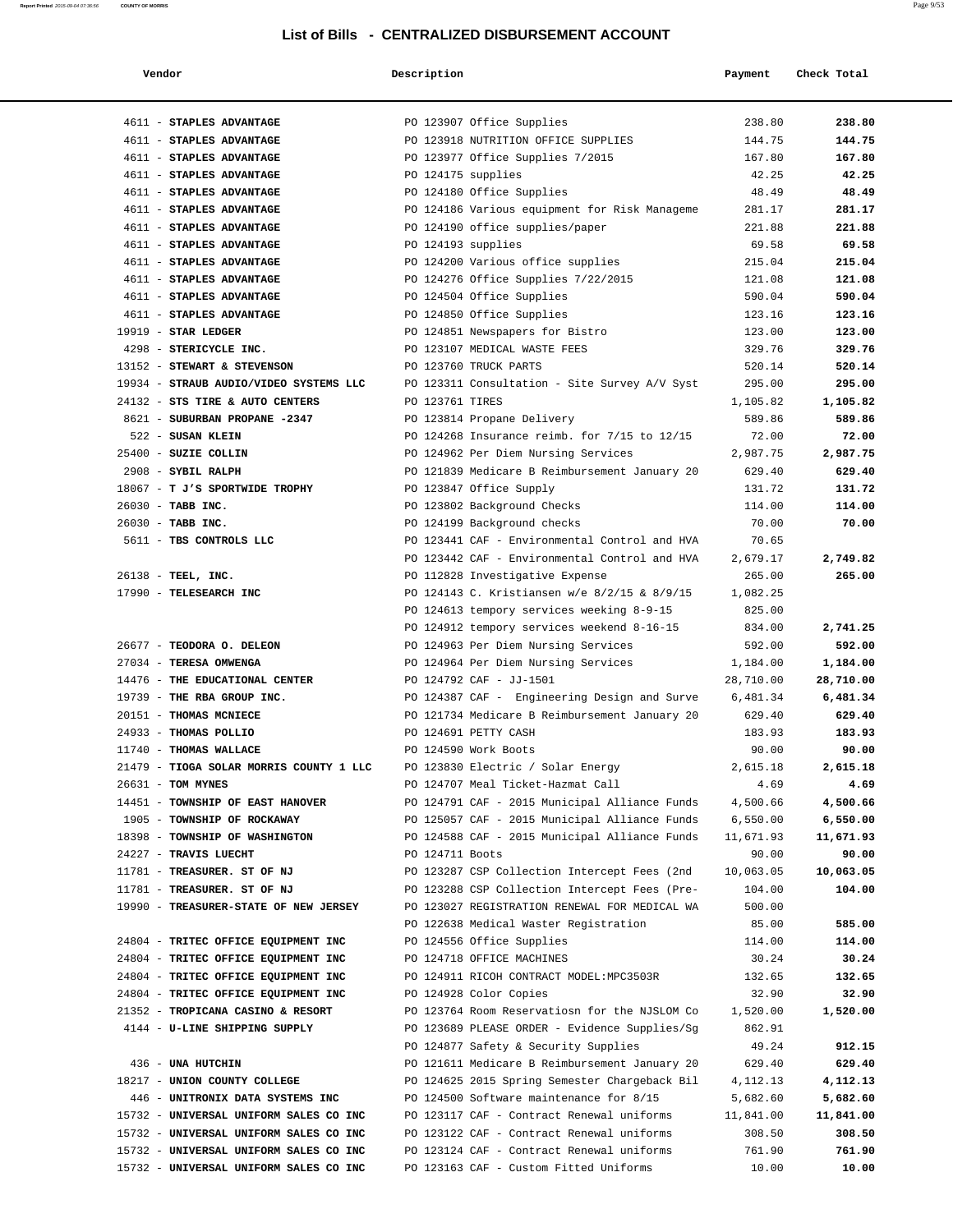| Vendor                                                                | Description                                               | Payment  | Check Total |
|-----------------------------------------------------------------------|-----------------------------------------------------------|----------|-------------|
|                                                                       |                                                           |          |             |
| 15732 - UNIVERSAL UNIFORM SALES CO INC                                | PO 123368 CAF - Custom Fitted Uniforms                    | 62.00    | 62.00       |
| 15732 - UNIVERSAL UNIFORM SALES CO INC                                | PO 123371 CAF - Contract Renewal                          | 1,291.00 | 1,291.00    |
| $20042$ - V.E. RALPH & SON INC.                                       | PO 117651 Tactical Medical Training Equipment 111, 216.00 |          | 111,216.00  |
| $1286$ - VERIZON                                                      | PO 123878 Telephone pobox4833                             | 218.34   | 218.34      |
| $1286$ - VERIZON                                                      | PO 124063 Sheriff's Ofc & Inst July 2015                  | 38.78    | 38.78       |
| $1286$ - VERIZON                                                      | PO 124212 Sheriff's Ofcs & Inst - August 2015             | 66.67    | 66.67       |
| $1286$ - VERIZON                                                      | PO 124362 PENTHOUSE- A & R BLDG                           | 66.67    | 66.67       |
| $10158 - VERIZON$                                                     | PO 124790 NURTRITION TELEPHONE                            | 777.36   | 777.36      |
| 1348 - VERIZON WIRELESS                                               | PO 123176 Cell Phones                                     | 59.51    |             |
|                                                                       | PO 124848 Wireless Service                                | 80.04    | 139.55      |
| $27645 - VIA INC.$                                                    | PO 123835 Task chair w/mesh back                          | 418.20   | 418.20      |
| 7037 - VILLAGE SUPER MARKET, INC.                                     | PO 123930 Public Safety Youth Academy                     | 2,024.64 | 2,024.64    |
| 27890 - VISUAL ARCHITECTURAL DESIGNS, INC. PO 124240 CAF - OJT-15S-16 |                                                           | 4,995.00 | 4,995.00    |
| 6146 - W.B. MASON COMPANY INC                                         | PO 124179 Office Supplies                                 | 172.13   |             |
|                                                                       | PO 124204 Office Supplies                                 | 654.24   | 826.37      |
| 9795 - WALLABY TALES LLC                                              | PO 124787 Educational program                             | 295.00   | 295.00      |
| 453 - WHITES HEALTHCARE ENTERPRISES INC                               | PO 124729 Supply of medicines                             | 741.73   | 741.73      |
| 18568 - YBP LIBRARY SERVICE                                           | PO 122567 Confirm Book                                    | 640.00   | 640.00      |
|                                                                       |                                                           |          |             |

TOTAL **3,733,275.28**

|  |  |  |  | Total to be paid from Fund 01 Current Fund    | 2,176,266.52 |
|--|--|--|--|-----------------------------------------------|--------------|
|  |  |  |  | Total to be paid from Fund 02 Grant Fund      | 334,248.32   |
|  |  |  |  | Total to be paid from Fund 04 County Capital  | 993,987.34   |
|  |  |  |  | Total to be paid from Fund 13 Dedicated Trust | 228,773.10   |
|  |  |  |  |                                               |              |
|  |  |  |  |                                               | 3,733,275.28 |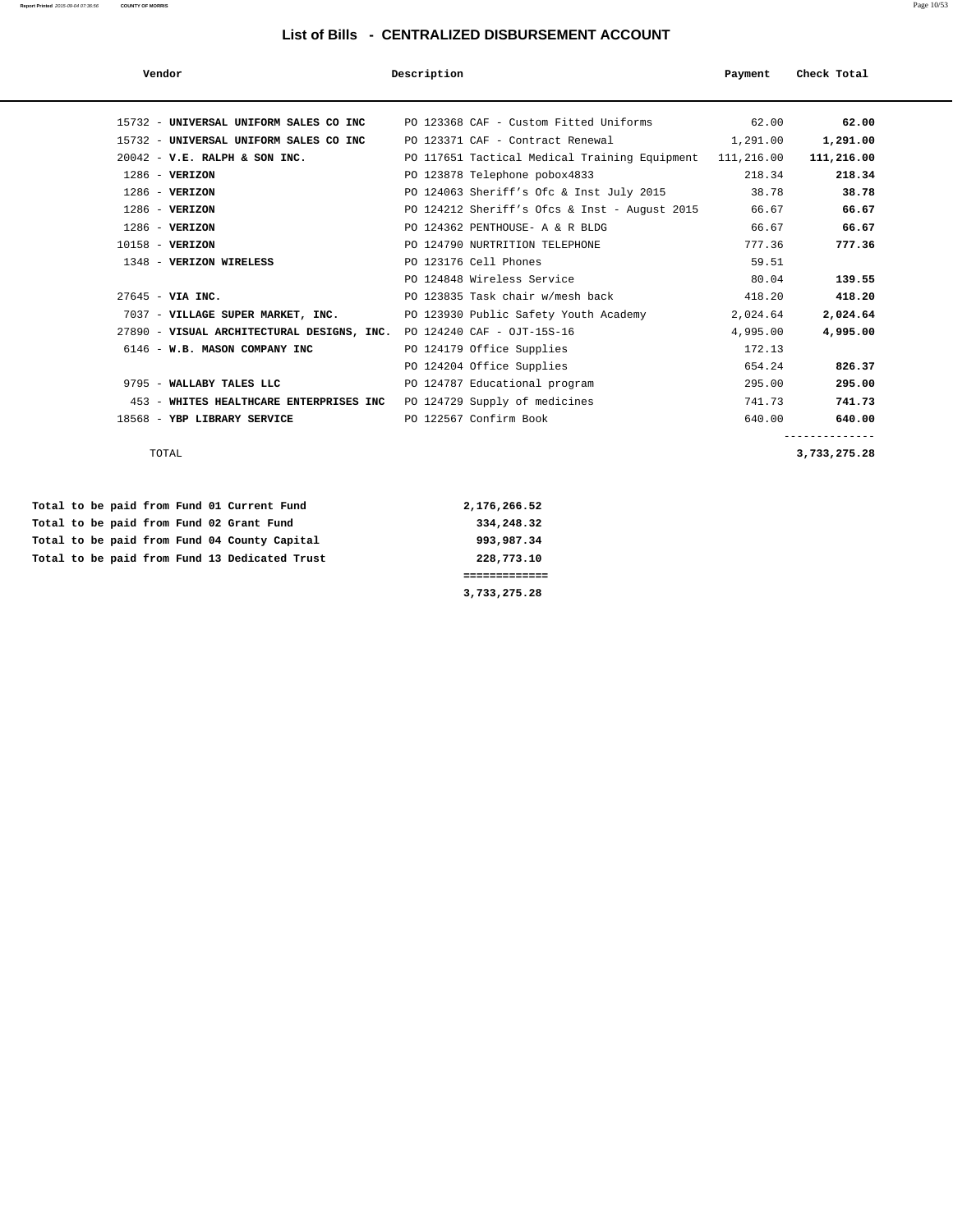**Report Printed** 2015-09-04 07:37:06 **COUNTY OF MORRIS** Page 11/53

# **List of Bills (Department/Account Detail) - CENTRALIZED DISBURSEMENT ACCOUNT**

| Account | <b>PO #</b> | Vendor | Description | Payment | Account Total<br>.<br>. |
|---------|-------------|--------|-------------|---------|-------------------------|
|         |             |        |             |         |                         |

### **Current Fund**

# **County Administrator**

| 124061 NJ STATE LEAGUE OF                              | New Jersey Municipalities Magazine Octob | 25.00  |             |
|--------------------------------------------------------|------------------------------------------|--------|-------------|
| 01-201-20-100100-028<br><i>Books &amp; Periodicals</i> | TOTAL FOR ACCOUNT                        |        | 25.00       |
| 124200 STAPLES ADVANTAGE                               |                                          | 215.04 |             |
|                                                        | HP 78A Toner, Coffee 24pk, Kcup coffee,  |        |             |
| Office Supplies & Stationery<br>01-201-20-100100-058   | TOTAL FOR ACCOUNT                        |        | 215.04      |
| 125012 COUNTY OF MORRIS                                | 2nd Half 8/15 Metered Mail               | 81.89  |             |
| 01-201-20-100100-068<br>Postage & Metered Mail         | TOTAL FOR ACCOUNT                        |        | 81.89       |
| 123764 TROPICANA CASINO & RESORT                       | Reservations for the following at Tropic | 340.00 |             |
| 123764 TROPICANA CASINO & RESORT                       | Additional room charge                   | 40.00  |             |
| 123712 NJ STATE LEAGUE OF                              | Registration for the following to attend | 110.00 |             |
| $01 - 201 - 20 - 100100 - 082$<br>Travel Expense       | TOTAL FOR ACCOUNT                        |        | 490.00      |
| 124199 TABB INC.                                       | Background checks                        | 70.00  |             |
| 01-201-20-100100-084<br><i>Other Outside Services</i>  | TOTAL FOR ACCOUNT                        |        | 70.00       |
|                                                        |                                          |        | =========== |
|                                                        |                                          |        |             |
| TOTAL for County Administrator                         |                                          |        | 881.93      |

 **Personnel** 

|              | 79.19  | Office Supplies Inv# 3273901583 Acct# NY | 124276 STAPLES ADVANTAGE                                       |
|--------------|--------|------------------------------------------|----------------------------------------------------------------|
|              | 41.89  | Office Supplies Inv# 3273901582 Acct# NY | 124276 STAPLES ADVANTAGE                                       |
|              | 12.51  | Office Supplies Inv# 3272961601Acct# NYC | 123977 STAPLES ADVANTAGE                                       |
|              | 155.29 | Office Supplies Inv# 3272382890Acct# NYC | 123977 STAPLES ADVANTAGE                                       |
| 288.88       |        | TOTAL FOR ACCOUNT                        | Office Supplies & Stationery<br>01-201-20-105100-058           |
|              | 127.99 | 2nd Half 8/15 Metered Mail               | 125012 COUNTY OF MORRIS                                        |
| 127.99       |        | TOTAL FOR ACCOUNT                        | 01-201-20-105100-068<br>Postage & Metered Mail                 |
|              | 197.23 | Ricoh MP301SPF Copier                    | 124197 MUNICIPAL CAPITAL CORP                                  |
| 197.23       |        | TOTAL FOR ACCOUNT                        | <i><b>Office Machines - Rental</b></i><br>01-201-20-105100-164 |
| ============ |        |                                          |                                                                |
| 614.10       |        |                                          | TOTAL for Personnel                                            |

#### **Board of Chosen Freeholders**

| 125012 COUNTY OF MORRIS                        | 2nd Half 8/15 Metered Mail               | 45.22  |        |
|------------------------------------------------|------------------------------------------|--------|--------|
| 125012 COUNTY OF MORRIS                        | 2nd Half 8/15 Metered Mail               | 328.74 |        |
| Postage & Metered Mail<br>01-201-20-110100-068 | TOTAL FOR ACCOUNT                        |        | 373.96 |
|                                                |                                          |        |        |
| 123920 ALL COUNTY RENTAL CENTER                | Youth Academy Propane, Invoice dated 8/7 | 44.00  |        |
| 123923 LARRY PETERS                            | Academy Awards per attached invoice date | 211.90 |        |
| 123764 TROPICANA CASINO & RESORT               | Reservatiosn for the following to attend | 850.00 |        |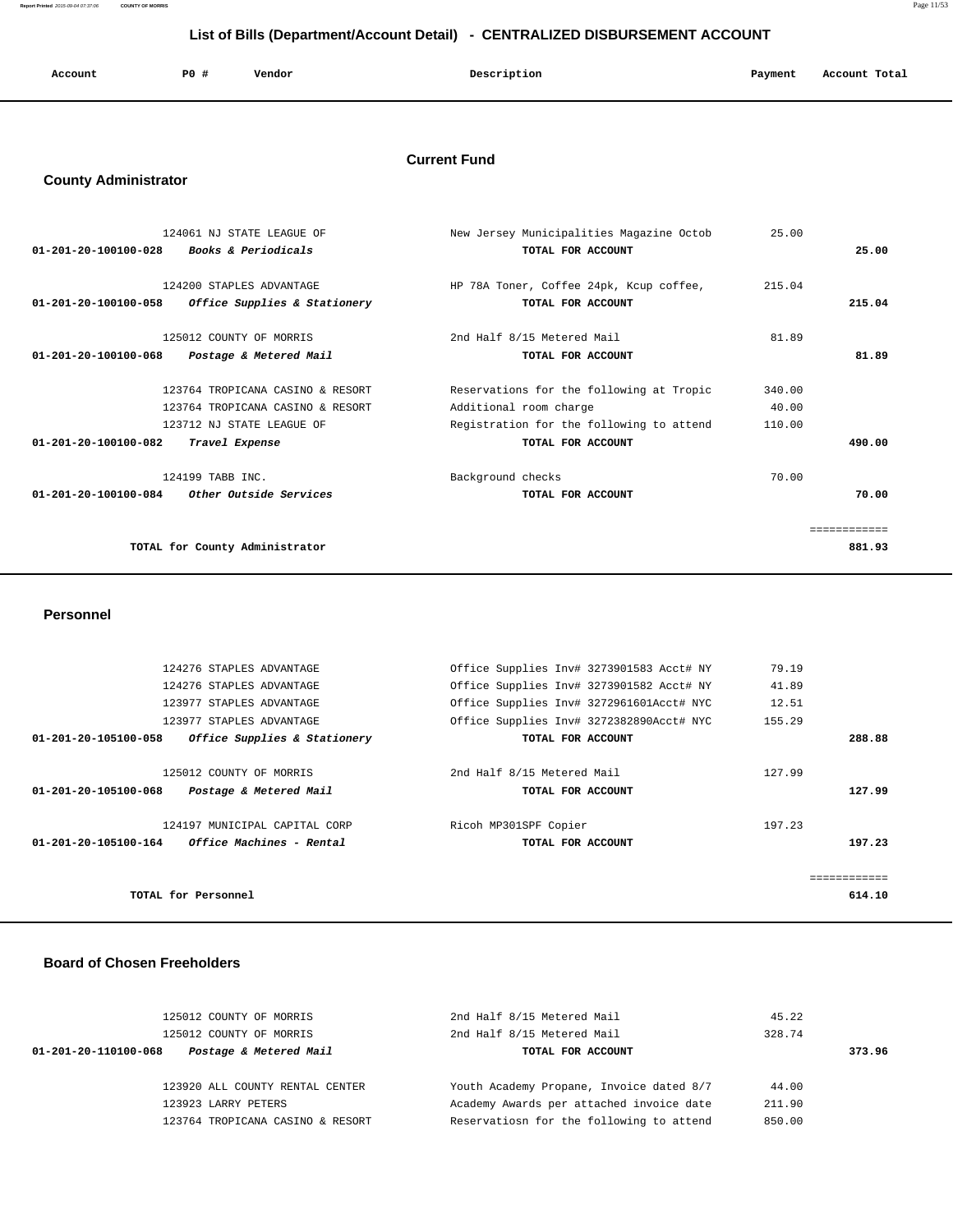| Account              | PO#<br>Vendor                                     | Description                              | Payment  | Account Total |
|----------------------|---------------------------------------------------|------------------------------------------|----------|---------------|
|                      | <b>Board of Chosen Freeholders</b>                |                                          |          |               |
|                      | 123930 VILLAGE SUPER MARKET, INC. Inv Date 8/3/15 |                                          | 221.92   |               |
|                      | 123930 VILLAGE SUPER MARKET, INC.                 | Inv Date $8/4/15$                        | 396.89   |               |
|                      | 123930 VILLAGE SUPER MARKET, INC.                 | Inv Date 8/5/15                          | 229.80   |               |
|                      | 123930 VILLAGE SUPER MARKET, INC.                 | Inv Date $8/6/15$                        | 1,029.05 |               |
|                      | 123930 VILLAGE SUPER MARKET, INC.                 | Inv Date 8/5/15                          | 146.98   |               |
|                      | 123712 NJ STATE LEAGUE OF                         | Registration for the following to attend | 330.00   |               |
|                      | 124202 MORRISTOWN PARTNERSHIP                     | 10'x20' freestanding tents               | 2,000.00 |               |
|                      | 124202 MORRISTOWN PARTNERSHIP                     | 8 ft tables                              | 87.75    |               |
|                      | 124202 MORRISTOWN PARTNERSHIP                     | Chairs                                   | 33.00    |               |
|                      | 124202 MORRISTOWN PARTNERSHIP                     | Delivery charge                          | 150.00   |               |
| 01-201-20-110100-079 | Special Projects                                  | TOTAL FOR ACCOUNT                        |          | 5,831.29      |
|                      |                                                   |                                          |          |               |
|                      |                                                   |                                          |          | ============  |
|                      | TOTAL for Board of Chosen Freeholders             |                                          |          | 6,205.25      |

#### **Clerk of the Board**

| 124968 DAILY RECORD                                   | ASB-03668474 - SNOW PLOWING & ICE REMOVA  | 71.96  |
|-------------------------------------------------------|-------------------------------------------|--------|
| 124968 DAILY RECORD                                   | MORRIS VIEW SHOWERS 8/06/15               | 140.16 |
| 124924 DAILY RECORD                                   | ASB-70021774 Northeast and Bucks (p/d 7   | 60.52  |
| 124991 DAILY RECORD                                   | ASB-70021774 - Amending Ord. No. 962398   | 70.64  |
| 124991 DAILY RECORD                                   | Amending Ord. No. 963255 (p/d 8/14) (Int  | 67.56  |
| 124991 DAILY RECORD                                   | \$88,500 Ord. for road resurfacing. (p/d  | 64.04  |
| 124991 DAILY RECORD                                   | \$1,000,000 renovation of media center at | 66.68  |
| 124991 DAILY RECORD                                   | \$250,000 water penetration repairs to CC | 67.12  |
| Advertising<br>01-201-20-110105-022                   | TOTAL FOR ACCOUNT                         | 608.68 |
| 124969 JANET DONALDSON                                | Receipts for the Daily record and Star L  | 42.50  |
| Other Administrative Supplies<br>01-201-20-110105-095 | TOTAL FOR ACCOUNT                         | 42.50  |
|                                                       |                                           |        |
| TOTAL for Clerk of the Board                          |                                           | 651.18 |

# **County Clerk**

|                      | 124614 NJLM                             | REGISTRATION FEE FOR THE 100 ANNUAL NEW  | 55.00      |          |
|----------------------|-----------------------------------------|------------------------------------------|------------|----------|
| 01-201-20-120100-023 | Associations and Memberships            | TOTAL FOR ACCOUNT                        |            | 55.00    |
|                      |                                         |                                          |            |          |
|                      | 123655 AT&T MOBILITY                    | wireless account #973-610-8331 account # | 40.98      |          |
| 01-201-20-120100-031 | Cellular Phones/Pagers                  | TOTAL FOR ACCOUNT                        |            | 40.98    |
|                      |                                         |                                          |            |          |
|                      | 122965 EASTMAN PARK MICROGRAPHICS, INC. | ticket #1051 tracking #1zav0748036210551 | 1,183.05   |          |
| 01-201-20-120100-054 | Microfilming                            | TOTAL FOR ACCOUNT                        |            | 1,183.05 |
|                      | 125012 COUNTY OF MORRIS                 | 2nd Half 8/15 Metered Mail               | 2, 112, 25 |          |
|                      |                                         |                                          |            |          |
| 01-201-20-120100-068 | Postage & Metered Mail                  | TOTAL FOR ACCOUNT                        |            | 2,112.25 |
|                      | 124040 GILL ASSOCIATES IDENTIFICATION   | polaroid ymckt 3-0100-1 ribbon and the c | 726.75     |          |
|                      |                                         |                                          |            |          |
| 01-201-20-120100-069 | Printing                                | TOTAL FOR ACCOUNT                        |            | 726.75   |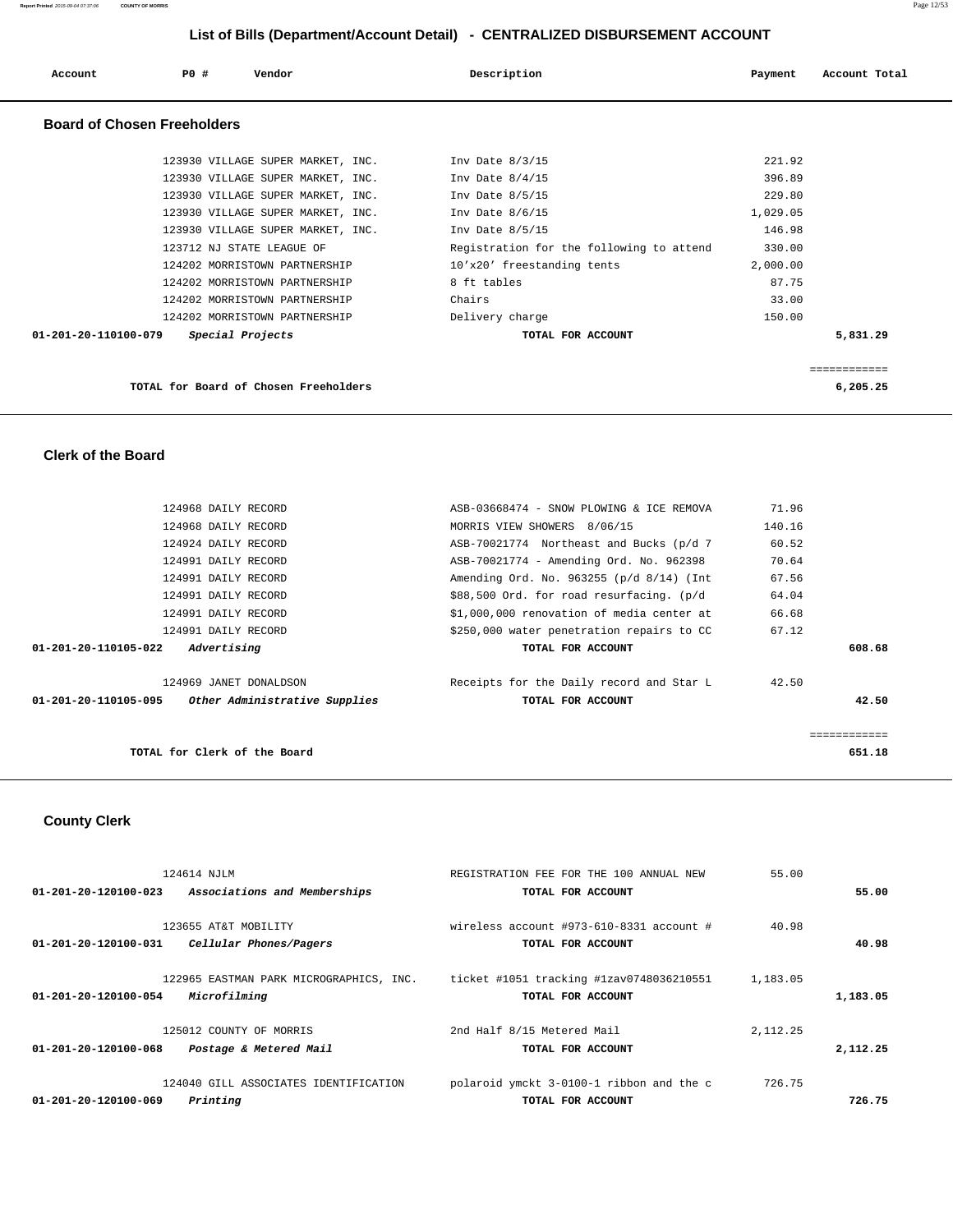**Report Printed** 2015-09-04 07:37:06 **COUNTY OF MORRIS** Page 13/53

# **List of Bills (Department/Account Detail) - CENTRALIZED DISBURSEMENT ACCOUNT**

| Account              | PO#                    | Vendor                             | Description |                                                               | Payment | Account Total            |
|----------------------|------------------------|------------------------------------|-------------|---------------------------------------------------------------|---------|--------------------------|
| <b>County Clerk</b>  |                        |                                    |             |                                                               |         |                          |
| 01-201-20-120100-164 |                        | Office Machines - Rental           |             | TOTAL FOR ACCOUNT                                             |         | 626.01                   |
| 01-201-20-120100-185 | Food                   | 124037 MC LEAGUE OF MUNICIPALITIES |             | Two from the Morris County Clerk"s Offic<br>TOTAL FOR ACCOUNT | 100.00  | 100.00                   |
|                      | TOTAL for County Clerk |                                    |             |                                                               |         | ============<br>4,844.04 |

#### **County Board of Elections**

| 124244 NJ STATE LEAGUE OF                                                 | Registration for John Sette for the NJSL        | 55.00  |        |
|---------------------------------------------------------------------------|-------------------------------------------------|--------|--------|
| Education Schools & Training<br>01-201-20-121100-039                      | TOTAL FOR ACCOUNT                               |        | 55.00  |
| 125012 COUNTY OF MORRIS<br>Postage & Metered Mail<br>01-201-20-121100-068 | 2nd Half 8/15 Metered Mail<br>TOTAL FOR ACCOUNT | 411.24 | 411.24 |
| TOTAL for County Board of Elections                                       |                                                 |        | 466.24 |
|                                                                           |                                                 |        |        |

#### **Superintendent of Elections**

| 125012 COUNTY OF MORRIS                           | 2nd Half 8/15 Metered Mail               | 550.06   |          |
|---------------------------------------------------|------------------------------------------|----------|----------|
| Postage & Metered Mail<br>01-201-20-121105-068    | TOTAL FOR ACCOUNT                        |          | 550.06   |
| 123885 BATTERIES PLUS                             | Item # SLADC12-35J 12VOLT Lead Batteries | 2,787.50 |          |
| 124415 MUNICIPAL CAPITAL CORP                     | Voting Machine Warehouse Ricoh MP301SPF  | 225.52   |          |
| Electronic Voting Machine<br>01-201-20-121105-104 | TOTAL FOR ACCOUNT                        |          | 3,013.02 |
|                                                   |                                          |          |          |
|                                                   |                                          |          |          |
| TOTAL for Superintendent of Elections             |                                          |          | 3,563.08 |

# **County Elections (Cty Clerk)**

|                      | 124613 TELESEARCH INC                  | tempory services weekend 8-9-15 karen he | 825.00   |
|----------------------|----------------------------------------|------------------------------------------|----------|
|                      | 124912 TELESEARCH INC                  | tempory services weekend 8-16-15 Karen H | 834.00   |
| 01-201-20-121110-016 | Outside Salaries & Wages               | TOTAL FOR ACCOUNT                        | 1,659.00 |
|                      |                                        |                                          |          |
|                      | 125012 COUNTY OF MORRIS                | 2nd Half 8/15 Metered Mail               | 27.73    |
| 01-201-20-121110-068 | Postage & Metered Mail                 | TOTAL FOR ACCOUNT                        | 27.73    |
|                      |                                        |                                          |          |
|                      |                                        |                                          |          |
|                      | TOTAL for County Elections (Cty Clerk) |                                          | 1,686.73 |
|                      |                                        |                                          |          |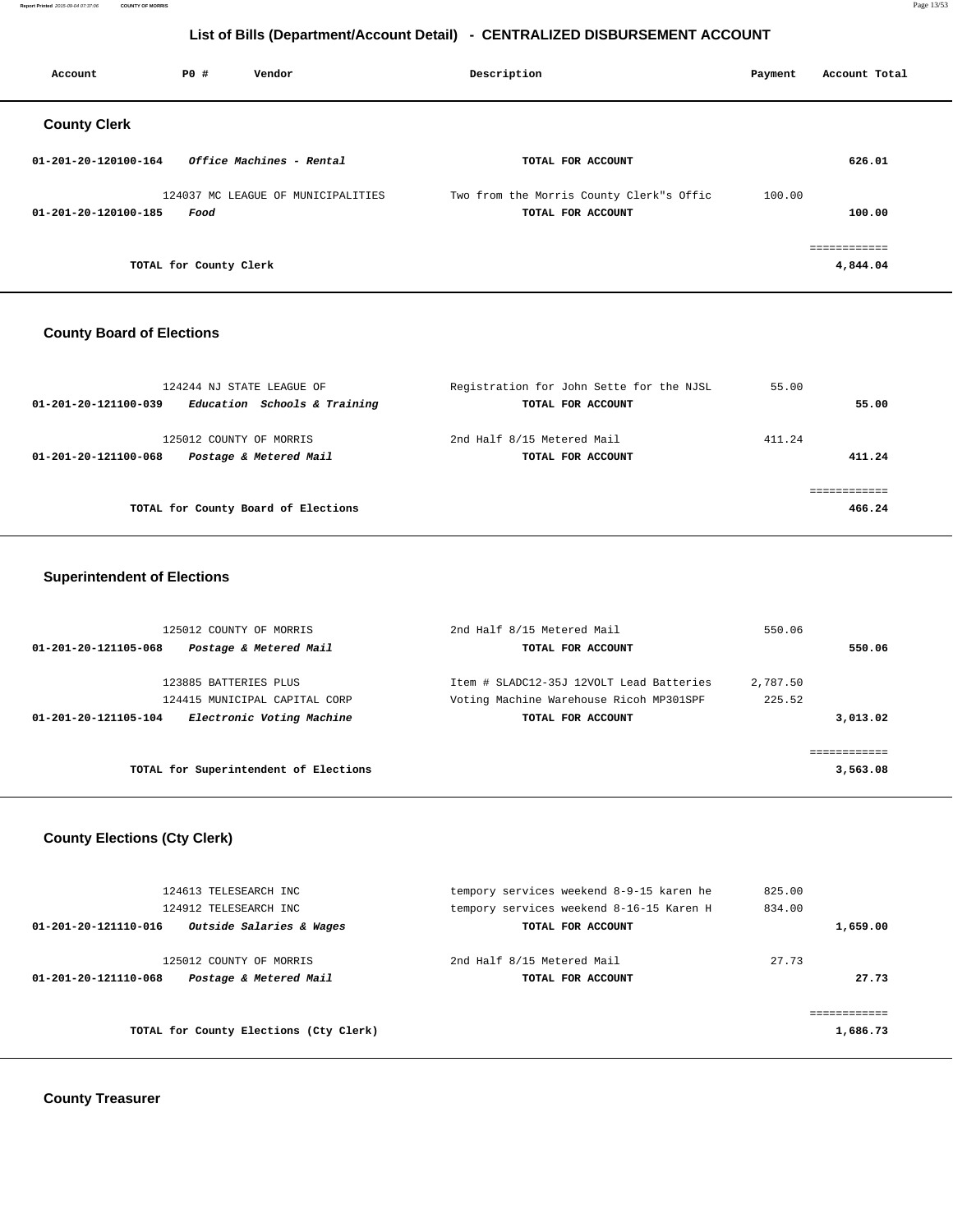**Report Printed** 2015-09-04 07:37:06 **COUNTY OF MORRIS** Page 14/53

# **List of Bills (Department/Account Detail) - CENTRALIZED DISBURSEMENT ACCOUNT**

| Account                 | PO#                        | Vendor                             | Description                              | Payment | Account Total |
|-------------------------|----------------------------|------------------------------------|------------------------------------------|---------|---------------|
| <b>County Treasurer</b> |                            |                                    |                                          |         |               |
|                         | 124543 OFFICE TEAM         |                                    | T. Gould w/e 8/7/15                      | 875.00  |               |
|                         | 124214 OFFICE TEAM         |                                    | J. Morris w/e 7/24/15                    | 883.75  |               |
|                         | 124214 OFFICE TEAM         |                                    | J. Morris w/e 7/31/15                    | 410.31  |               |
|                         | 124216 OFFICE TEAM         |                                    | T. Gould w/e 7/31/15                     | 875.00  |               |
| 01-201-20-130100-016    |                            | Outside Salaries & Wages           | TOTAL FOR ACCOUNT                        |         | 3,119.06      |
|                         |                            | 124201 OFFICE CONCEPTS GROUP, INC. | Treasurer's Office Supplies 7/20/15 per  | 77.78   |               |
| 01-201-20-130100-058    |                            | Office Supplies & Stationery       | TOTAL FOR ACCOUNT                        |         | 77.78         |
|                         |                            | 125012 COUNTY OF MORRIS            | 2nd Half 8/15 Metered Mail               | 260.57  |               |
| 01-201-20-130100-068    |                            | Postage & Metered Mail             | TOTAL FOR ACCOUNT                        |         | 260.57        |
|                         | 124902 READY REFRESH       |                                    | 0441273851 7/15/15-8/14/15 Nestle Pure L | 26.91   |               |
|                         | 124902 READY REFRESH       |                                    | 0441273851 7/15/15-8/14/15 Nestle Pure L | 11.96   |               |
|                         | 124902 READY REFRESH       |                                    | Cooler Rental                            | 0.99    |               |
|                         | 124902 READY REFRESH       |                                    | Sleeve 9oz Plastic Cups                  | 2.80    |               |
|                         | 124902 READY REFRESH       |                                    | Sleeve 9oz Plastic Cups                  | 2.80    |               |
| 01-201-20-130100-084    |                            | Other Outside Services             | TOTAL FOR ACCOUNT                        |         | 45.46         |
|                         |                            |                                    |                                          |         | ============  |
|                         | TOTAL for County Treasurer |                                    |                                          |         | 3,502.87      |

#### **Purchasing Division**

|             | 536.25 | C. Kristiansen w/e 8/2/15                | 124143 TELESEARCH INC         |                      |
|-------------|--------|------------------------------------------|-------------------------------|----------------------|
|             | 546.00 | C. Kristiansen w/e 8/9/15                | 124143 TELESEARCH INC         |                      |
| 1,082.25    |        | TOTAL FOR ACCOUNT                        | Outside Salaries and Wages    | 01-201-20-130105-016 |
|             | 356.95 | Adobe Acrobat Pro DC 2015 Ouote 10054280 | 123506 SHI INTERNATIONAL CORP |                      |
| 356.95      |        | TOTAL FOR ACCOUNT                        | Data Processing Supplies      | 01-201-20-130105-037 |
|             | 175.71 | 2nd Half 8/15 Metered Mail               | 125012 COUNTY OF MORRIS       |                      |
| 175.71      |        | TOTAL FOR ACCOUNT                        | Postage & Metered Mail        | 01-201-20-130105-068 |
|             | 21.92  | 07/15/15-08/14/15<br>0434495552          | 124914 READY REFRESH          |                      |
| 21.92       |        | TOTAL FOR ACCOUNT                        | Other Administrative Supplies | 01-201-20-130105-095 |
|             |        |                                          |                               |                      |
| =========== |        |                                          |                               |                      |
| 1,636.83    |        |                                          | TOTAL for Purchasing Division |                      |
|             |        |                                          |                               |                      |

#### **Office Services**

| Office Supplies & Stationery<br>01-201-20-130110-058 | TOTAL FOR ACCOUNT                        | 43.98 |
|------------------------------------------------------|------------------------------------------|-------|
| 124903 READY REFRESH                                 | WATER COOLER RENTAL                      | 0.99  |
| 124903 READY REFRESH                                 | SLEEVE 90Z CUPS                          | 2.78  |
| 124903 READY REFRESH                                 | 5 GALLON BOTTLES OF DRINKING WATER       | 2.99  |
| 124903 READY REFRESH                                 | SLEEVE 90Z CUPS                          | 2.78  |
| 124903 READY REFRESH                                 | 5 GALLON BOTTLES OF DRINKING WATER       | 14.95 |
| 124201 OFFICE CONCEPTS GROUP, INC.                   | Mailroom Office Supplies 7/20/15 per att | 19.49 |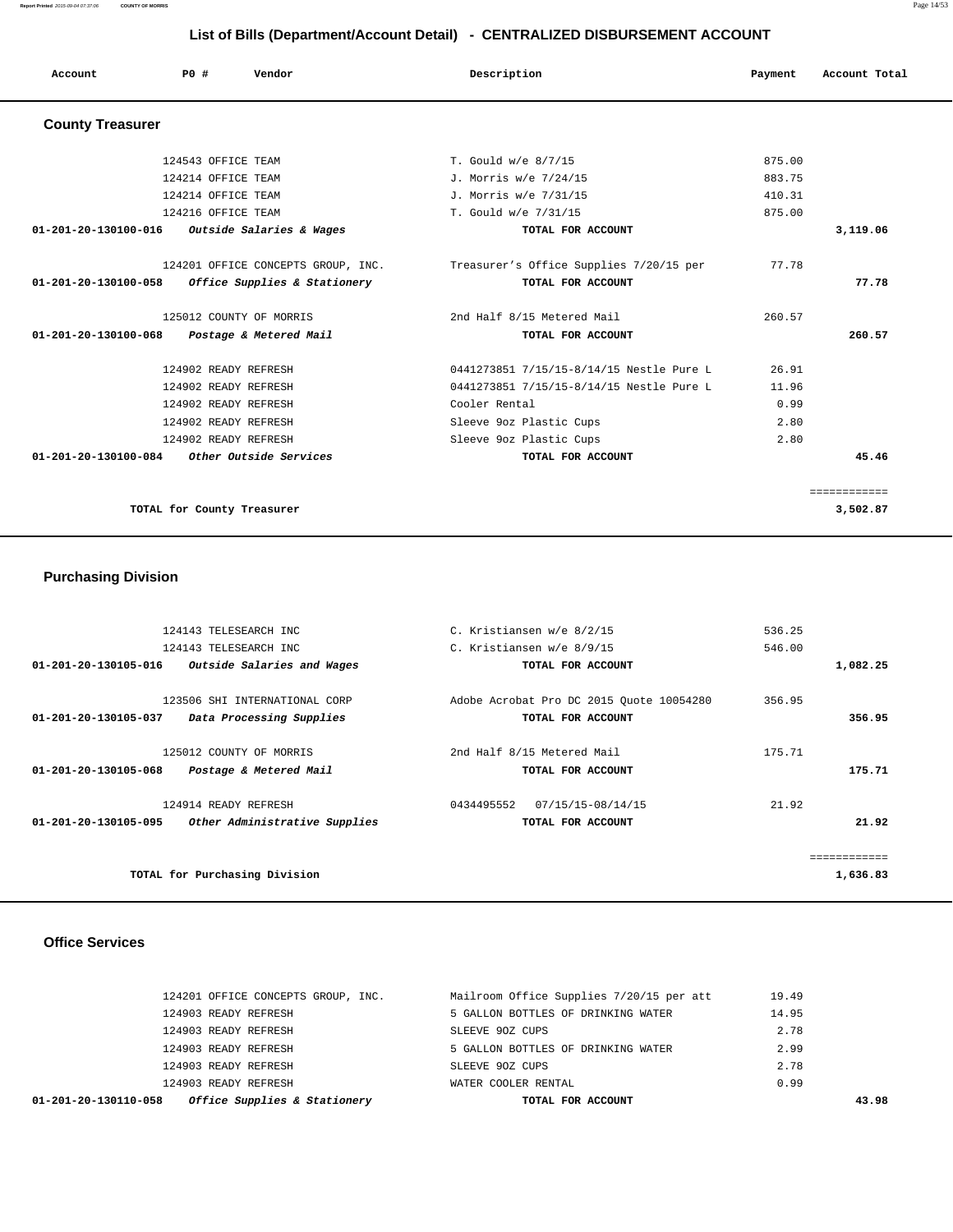**Report Printed** 2015-09-04 07:37:06 **COUNTY OF MORRIS** Page 15/53

| List of Bills (Department/Account Detail) - CENTRALIZED DISBURSEMENT ACCOUNT |                           |                                                                                                    |                                                                                         |                                |                           |
|------------------------------------------------------------------------------|---------------------------|----------------------------------------------------------------------------------------------------|-----------------------------------------------------------------------------------------|--------------------------------|---------------------------|
| Account                                                                      | P0 #                      | Vendor                                                                                             | Description                                                                             | Payment                        | Account Total             |
| <b>Office Services</b>                                                       |                           |                                                                                                    |                                                                                         |                                |                           |
| 01-201-20-130110-069                                                         | Printing                  |                                                                                                    | TOTAL FOR ACCOUNT                                                                       |                                | 15,914.00                 |
| 01-201-20-130110-164                                                         | 123285 SECAP FINANCE      | Office Machines - Rental                                                                           | 3Q15 Mailroom Postage Equipment<br>TOTAL FOR ACCOUNT                                    | 2,097.00                       | 2,097.00                  |
|                                                                              | TOTAL for Office Services |                                                                                                    |                                                                                         |                                | ============<br>18,054.98 |
| <b>Information Technology Div</b>                                            |                           |                                                                                                    |                                                                                         |                                |                           |
| 01-201-20-140100-068                                                         |                           | 125012 COUNTY OF MORRIS<br>Postage & Metered Mail                                                  | 2nd Half 8/15 Metered Mail<br>TOTAL FOR ACCOUNT                                         | 4.60                           | 4.60                      |
|                                                                              |                           | TOTAL for Information Technology Div                                                               |                                                                                         |                                | ============<br>4.60      |
| <b>County Board of Taxation</b>                                              |                           |                                                                                                    |                                                                                         |                                |                           |
| 01-201-20-150100-068                                                         |                           | 125012 COUNTY OF MORRIS<br>Postage & Metered Mail                                                  | 2nd Half 8/15 Metered Mail<br>TOTAL FOR ACCOUNT                                         | 392.98                         | 392.98                    |
|                                                                              |                           | TOTAL for County Board of Taxation                                                                 |                                                                                         |                                | ============<br>392.98    |
| <b>County Counsel</b>                                                        |                           |                                                                                                    |                                                                                         |                                |                           |
|                                                                              |                           | 124410 CLEARY GIACOBBE ALFIERI &<br>124410 CLEARY GIACOBBE ALFIERI &<br>124414 INGLESINO, WEBSTER, | Construction Bd. of Appeals<br>John St.-Highview property<br>Morris View legal services | 1,758.00<br>168.00<br>3,736.57 |                           |
| 01-201-20-155100-051                                                         | Legal                     | 125012 COUNTY OF MORRIS                                                                            | TOTAL FOR ACCOUNT<br>2nd Half 8/15 Metered Mail                                         | 87.33                          | 5,662.57                  |
| 01-201-20-155100-068                                                         |                           | Postage & Metered Mail                                                                             | TOTAL FOR ACCOUNT                                                                       |                                | 87.33                     |
| 01-201-20-155100-162                                                         | 123835 VIA INC.           | Furniture & Fixtures                                                                               | 1 chair per attached quote 231165<br>TOTAL FOR ACCOUNT                                  | 418.20                         | 418.20                    |

**TOTAL for County Counsel 6,168.10**

 **County Surrogate** 

| 125012 COUNTY OF MORRIS                        | 2nd Half 8/15 Metered Mail | 337.12 |
|------------------------------------------------|----------------------------|--------|
| Postage & Metered Mail<br>01-201-20-160100-068 | TOTAL FOR ACCOUNT          | 337.12 |
|                                                |                            |        |
|                                                |                            |        |
| TOTAL for County Surrogate                     |                            | 337.12 |

============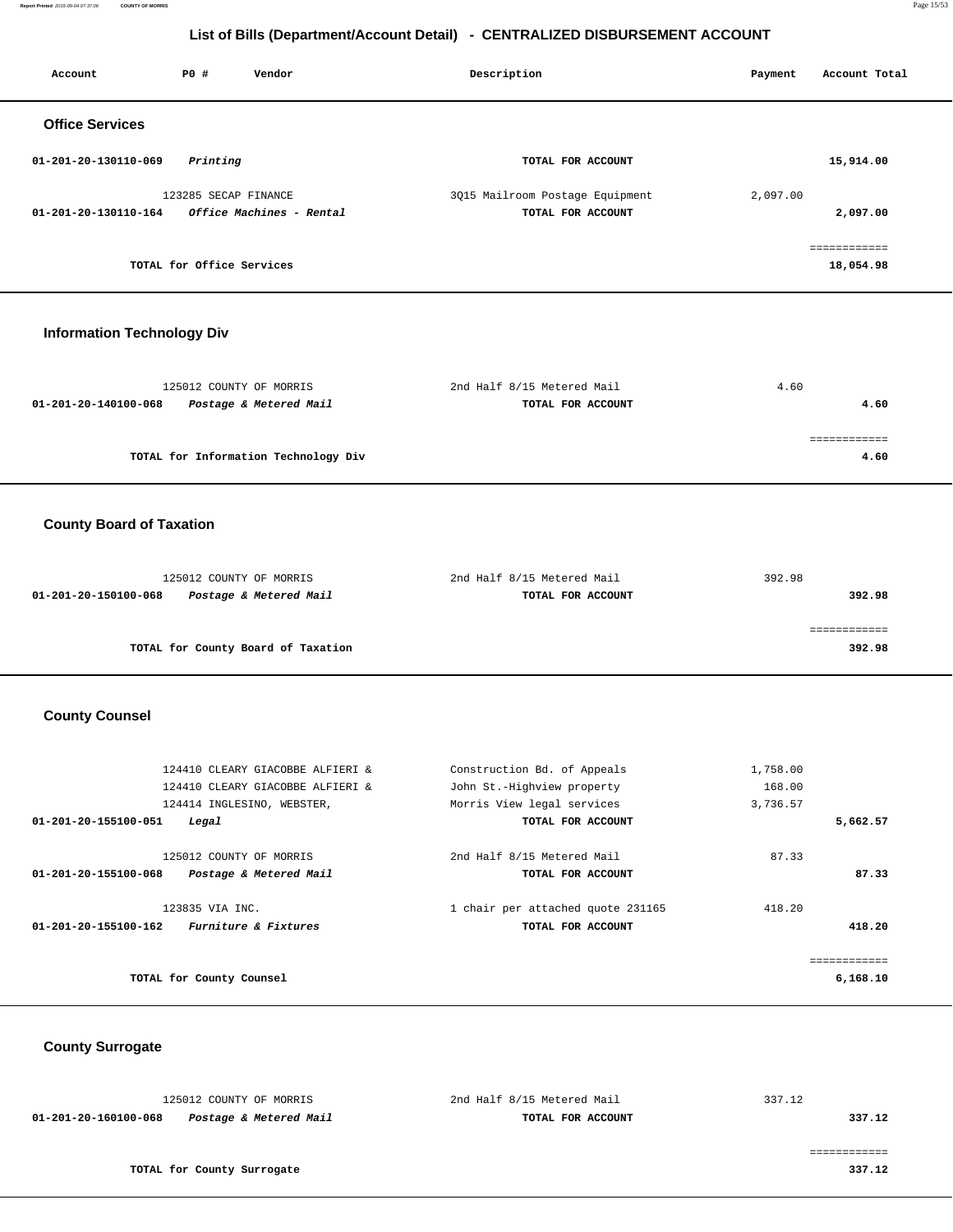**Report Printed** 2015-09-04 07:37:06 **COUNTY OF MORRIS** Page 16/53

# **List of Bills (Department/Account Detail) - CENTRALIZED DISBURSEMENT ACCOUNT**

| Account<br>. | P0 # | Vendor | Description | Payment | Account Total<br>.<br>. |
|--------------|------|--------|-------------|---------|-------------------------|
|              |      |        |             |         |                         |

# **Engineering**

| 125012 COUNTY OF MORRIS                                       | 2nd Half 8/15 Metered Mail                                              | 5.05      |              |
|---------------------------------------------------------------|-------------------------------------------------------------------------|-----------|--------------|
| 125012 COUNTY OF MORRIS                                       | 2nd Half 8/15 Metered Mail                                              | 50.33     |              |
| 125012 COUNTY OF MORRIS                                       | 2nd Half 8/15 Metered Mail                                              | 2.61      |              |
| 01-201-20-165100-068 Postage & Metered Mail                   | TOTAL FOR ACCOUNT                                                       |           | 57.99        |
|                                                               | 123893 R.S. KNAPP CO. INC. THE CN 4264H015 HP Design JetMonthly Svcs. C | 66.64     |              |
| $01 - 201 - 20 - 165100 - 164$ Office Machines - Rental       | TOTAL FOR ACCOUNT                                                       |           | 66.64        |
| 123861 RESIDEX, LLC                                           | Sterofab - 1 case $(1$ gal)                                             | 140.41    |              |
| 123861 RESIDEX, LLC                                           | Catchmaster 72MB 4.5 Mouse Glue Board (7                                | 69.04     |              |
| 123861 RESIDEX, LLC                                           | PT Wasp Freeze Wasp & Hornet Killer - 2                                 | 202.46    |              |
| 123861 RESIDEX, LLC                                           | Quikstrike Fly Bait ( 1 lb. 12 per case)                                | 21.77     |              |
| 123861 RESIDEX, LLC                                           | Drione Insecticide (1 lb, 8 per case                                    | 229.63    |              |
| 123625 KENVIL POWER EOUIPMENT, INC.                           | Gear Head (-2)                                                          | $-351.88$ |              |
| 123625 KENVIL POWER EQUIPMENT, INC. 12 Bar ST 3/8 043 PM      |                                                                         | $-62.98$  |              |
| 123625 KENVIL POWER EQUIPMENT, INC. (2) HT KM Pruner Attachme |                                                                         | 419.98    |              |
| 123625 KENVIL POWER EQUIPMENT, INC. Processing Surcharge      |                                                                         | 0.25      |              |
| 01-201-20-165100-225<br>Chemicals & Sprays                    | TOTAL FOR ACCOUNT                                                       |           | 668.68       |
|                                                               |                                                                         |           |              |
|                                                               |                                                                         |           | ============ |

**TOTAL for Engineering 793.31**

# **Heritage Commission**

| 124190 STAPLES ADVANTAGE                                                  | office supplies/paper                           | 213.90       |
|---------------------------------------------------------------------------|-------------------------------------------------|--------------|
| 124190 STAPLES ADVANTAGE                                                  | shipping                                        | 7.98         |
| Office Supplies & Stationery<br>01-201-20-175100-058                      | TOTAL FOR ACCOUNT                               | 221.88       |
| 125012 COUNTY OF MORRIS<br>Postage & Metered Mail<br>01-201-20-175100-068 | 2nd Half 8/15 Metered Mail<br>TOTAL FOR ACCOUNT | 1.46<br>1.46 |
| TOTAL for Heritage Commission                                             |                                                 | 223.34       |

# **Planning Board**

| 123712 NJ STATE LEAGUE OF                            | Registration for the following to attend | 110.00 |        |
|------------------------------------------------------|------------------------------------------|--------|--------|
| Education Schools & Training<br>01-201-20-180100-039 | TOTAL FOR ACCOUNT                        |        | 110.00 |
| 125012 COUNTY OF MORRIS                              | 2nd Half 8/15 Metered Mail               | 66.73  |        |
|                                                      |                                          |        |        |
| 01-201-20-180100-068<br>Postage & Metered Mail       | TOTAL FOR ACCOUNT                        |        | 66.73  |
|                                                      |                                          |        |        |
| 123763 NJ STATE LEAGUE OF                            | Renewal of NJ Municipalities Magazine Pe | 25.00  |        |
| Publication & Subscriptions<br>01-201-20-180100-070  | TOTAL FOR ACCOUNT                        |        | 25.00  |
|                                                      |                                          |        |        |
| 123764 TROPICANA CASINO & RESORT                     | Reservations for the following at Tropic | 170.00 |        |
| 123764 TROPICANA CASINO & RESORT                     | Additional room charge                   | 20.00  |        |
| 124145 CHRISTINE MARION                              | Parking expense for the NJ Site Improvem | 8.00   |        |
| 01-201-20-180100-082<br>Travel Expense               | TOTAL FOR ACCOUNT                        |        | 198.00 |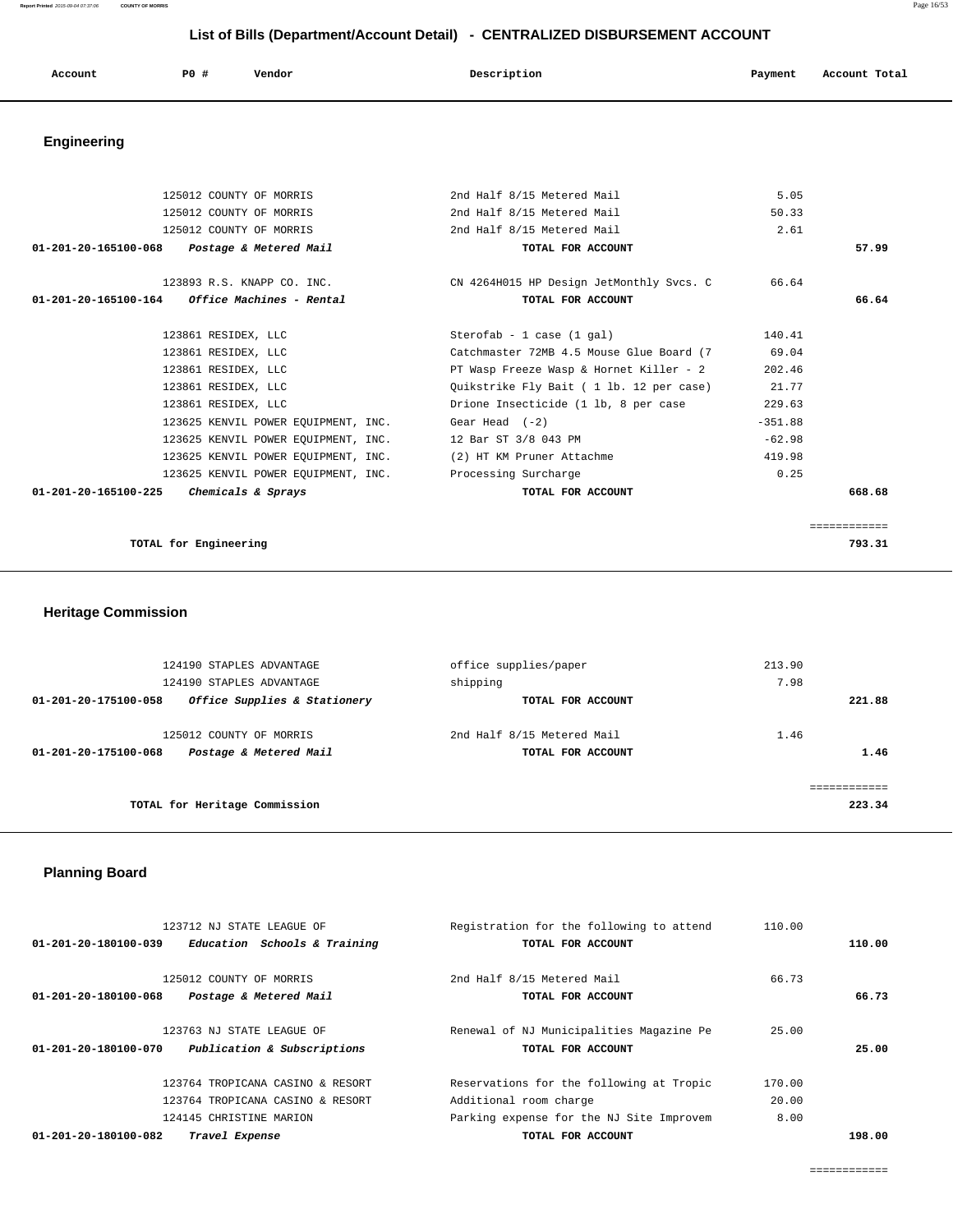| Account               | P0 #                     | Vendor | Description | Payment | Account Total |
|-----------------------|--------------------------|--------|-------------|---------|---------------|
| <b>Planning Board</b> |                          |        |             |         |               |
|                       | TOTAL for Planning Board |        |             |         | 399.73        |

# **County Weights & Measures**

| 125012 COUNTY OF MORRIS                                                          | 2nd Half 8/15 Metered Mail               | 0.49     |              |
|----------------------------------------------------------------------------------|------------------------------------------|----------|--------------|
| 01-201-22-201100-068<br>Postage & Metered Mail                                   | TOTAL FOR ACCOUNT                        |          | 0.49         |
| 124271 MORRIS COUNTY MUNICIPAL<br>Other Outside Services<br>01-201-22-201100-084 | CUSTOMER # WEIGHTSM                      | 350.00   | 350.00       |
|                                                                                  | TOTAL FOR ACCOUNT                        |          |              |
| 124379 JERSEY CENTRAL POWER & LIGHT                                              | 100 007 051 277 WEIGHTS & MEASURES DATED | 1,088.96 |              |
| Electricity<br>01-201-22-201100-137                                              | TOTAL FOR ACCOUNT                        |          | 1,088.96     |
|                                                                                  |                                          |          | ============ |
| TOTAL for County Weights & Measures                                              |                                          |          | 1,439.45     |

# **Employee Group Insurance**

|                      | TOTAL for Employee Group Insurance                                              |                                                  |            | 564,883.85   |
|----------------------|---------------------------------------------------------------------------------|--------------------------------------------------|------------|--------------|
|                      |                                                                                 |                                                  |            | ============ |
|                      | 01-203-23-220100-090 (2014) Employee Group Insurance Expendit TOTAL FOR ACCOUNT |                                                  |            | 1,258.80     |
|                      | 110897 NANCY COLLARILE                                                          | Medicare B - July 2014 through December 1,258.80 |            |              |
| 01-201-23-220100-090 | Employee Group Insurance Expenditures                                           | TOTAL FOR ACCOUNT                                |            | 563,625.05   |
|                      | 121611 UNA HUTCHIN                                                              | Medicare B - January 2015 through June 2         | 629.40     |              |
|                      | 121839 SYBIL RALPH                                                              | Medicare B - January 2015 through June 2         | 629.40     |              |
|                      | 122038 OLGA VISCO                                                               | Medicare B - January 2015 through June 2         | 629.40     |              |
|                      | 121603 GLORIA HIBBERT                                                           | Medicare B - January 2015 through June 2         | 629.40     |              |
|                      | 121783 ELIZABETH O'KEEFFE                                                       | Medicare B - January 2015 through June 2         | 629.40     |              |
|                      | 121996 DANIEL TERRY                                                             | Medicare B - January 2015 through June 2         | 629.40     |              |
|                      | 122093 CHARLOTTE GRAHAM                                                         | Medicare B - January 2015 through June 2         | 629.40     |              |
|                      | 121734 THOMAS MCNIECE                                                           | Medicare B - January 2015 through June 2         | 629.40     |              |
|                      | 124186 STAPLES ADVANTAGE                                                        | Smoke Detector                                   | 62.99      |              |
|                      | 124186 STAPLES ADVANTAGE                                                        | Hearing Protector, Safey Glasses                 | 88.56      |              |
|                      | 124186 STAPLES ADVANTAGE                                                        | Glove Ntrle                                      | 27.28      |              |
|                      | 124186 STAPLES ADVANTAGE                                                        | Smoke Alarm                                      | 20.39      |              |
|                      | 124186 STAPLES ADVANTAGE                                                        | Fire extinquisher                                | 29.49      |              |
|                      | 124186 STAPLES ADVANTAGE                                                        | Safety Glasses                                   | 5.18       |              |
|                      | 124186 STAPLES ADVANTAGE                                                        | Pelican Light                                    | 33.29      |              |
|                      | 124186 STAPLES ADVANTAGE                                                        | Industrial Flashlight 10000 CP                   | 13.99      |              |
|                      | 121736 NANCY MEEKER                                                             | Medicare B - January 2015 through June 2         | 629.40     |              |
|                      | 124277 HORIZON BLUE CROSS BLUE SHIELD                                           | September 2015 Main County & Morris View         | 39,448.81  |              |
|                      | 124279 HORIZON BLUE CROSS BLUE SHIELD                                           | September 2015 PBA 151 Medical HMO #0807         | 167,762.79 |              |
|                      | 124331 HORIZON BLUE CROSS BLUE SHIELD                                           | September 2015 PBA 151 Medical PPO/Medal         | 349,838.28 |              |
|                      | 123359 ESTATE OF KARLENE JARRETT                                                | Medicare B - January 2015 through June 2         | 629.40     |              |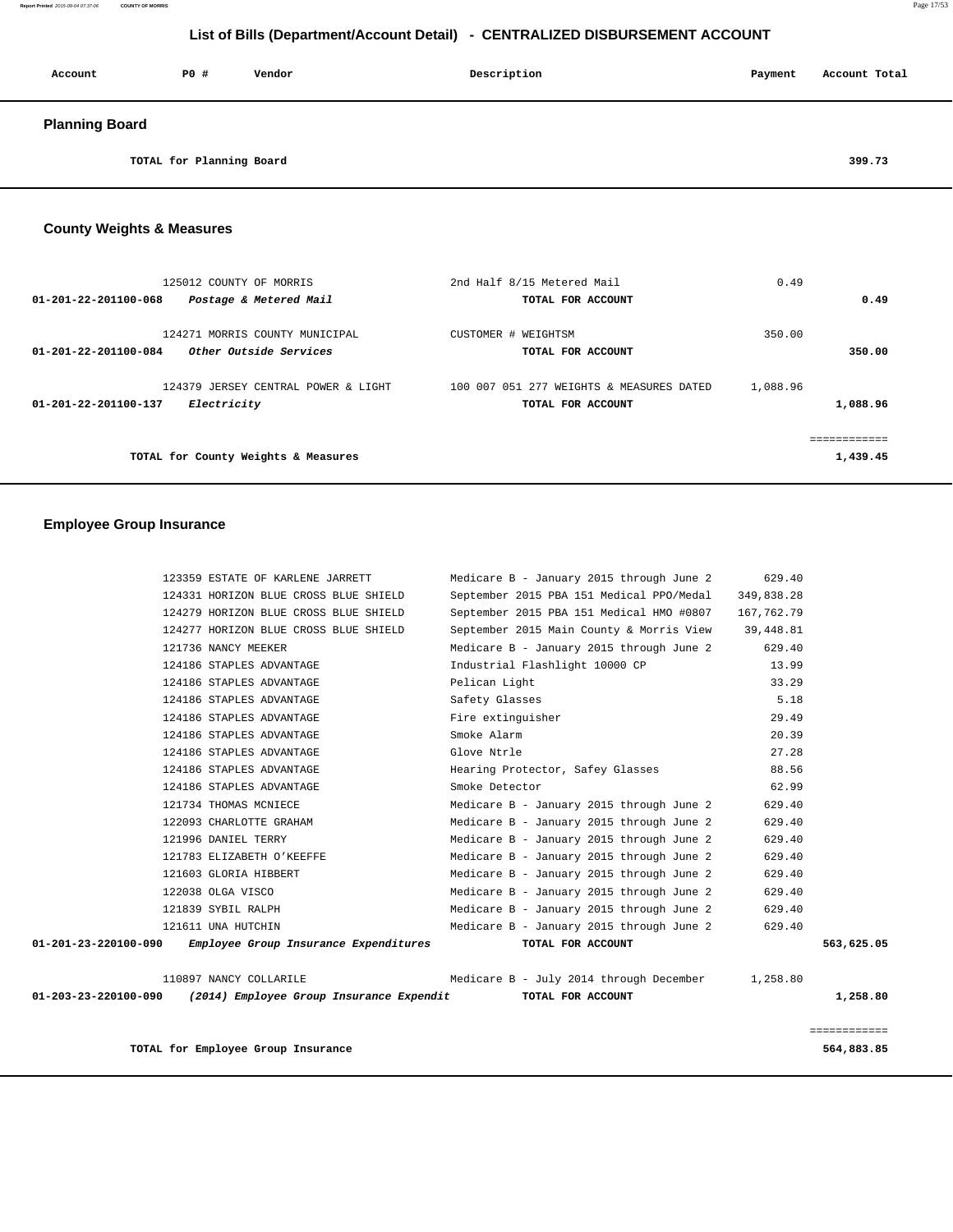**Report Printed** 2015-09-04 07:37:06 **COUNTY OF MORRIS** Page 18/53

# **List of Bills (Department/Account Detail) - CENTRALIZED DISBURSEMENT ACCOUNT**

| Account                        | PO#<br>Vendor                               | Description                              | Payment  | Account Total            |
|--------------------------------|---------------------------------------------|------------------------------------------|----------|--------------------------|
|                                |                                             |                                          |          |                          |
|                                | 123924 SOLAR TECHNOLOGY INC.                | VMS Board cell modem repair per attached | 366.00   |                          |
|                                | 124848 VERIZON WIRELESS                     | Wireless Service - MCP                   | 80.04    |                          |
|                                | 01-201-25-252100-031 Cellular Phones/Pagers | TOTAL FOR ACCOUNT                        |          | 446.04                   |
|                                | 115538 QUENCH USA, INC.                     | AC#D060587, 3/2/15 720 UV Hot and Cold,  | 144.00   |                          |
|                                | 124180 STAPLES ADVANTAGE                    | Inv Date 7/29/15                         | 48.49    |                          |
| 01-201-25-252100-058           | Office Supplies & Stationery                | TOTAL FOR ACCOUNT                        |          | 192.49                   |
|                                | 123791 CABLEVISION                          | Service Period - 10/1/15-12/31/15        | 301.65   |                          |
|                                | 123799 CABLEVISION                          | Service Period 10/1/15-12/31/15          | 927.66   |                          |
|                                | 123802 TABB INC.                            | Inv Date 7/31/15                         | 114.00   |                          |
|                                | 123505 FF1 PROFESSIONAL SAFETY SERVICES     | Split Account - OEM                      | 12.82    |                          |
|                                | 123789 ALL COUNTY RENTAL CENTER             | Forklift Propane Inv Date 6/29/15        | 33.00    |                          |
|                                | 123789 ALL COUNTY RENTAL CENTER             | Account 8298600 Inv Date 7/21/15         | 33.00    |                          |
|                                | 123361 EMSAR NJ                             | Stretcher repair per attached invoice da | 499.18   |                          |
|                                | 121201 FASTER URGENT CARE                   | Medical Equipment/Supplies for SOG/SERT  | 998.84   |                          |
|                                | 123659 GRAINGER                             | Item #5WTP0, Tarp, Reversible            | 341.55   |                          |
|                                | 123659 GRAINGER                             | Item #6YXW9, Heavy-Duty Bungee Strap     | 112.80   |                          |
|                                | 122194 KJI ELECTRONICS INC                  | Pofung UV-5R HTs and accessories per att | 1,302.00 |                          |
|                                | 124847 DIRECT TV INC                        | Account 056856956 - Business, Local Chan | 63.99    |                          |
| 01-201-25-252100-059           | Other General Expenses                      | TOTAL FOR ACCOUNT                        |          | 4,740.49                 |
|                                | 125012 COUNTY OF MORRIS                     | 2nd Half 8/15 Metered Mail               | 4.65     |                          |
|                                | 125012 COUNTY OF MORRIS                     | 2nd Half 8/15 Metered Mail               | 5.82     |                          |
| $01 - 201 - 25 - 252100 - 068$ | Postage & Metered Mail                      | TOTAL FOR ACCOUNT                        |          | 10.47                    |
|                                | 123982 MUNICIPAL CAPITAL CORP               | Payment 9/12 3rd QTR 2015, L&PS          | 681.46   |                          |
|                                | 123982 MUNICIPAL CAPITAL CORP               | Payment 9/12, 3rd QTR 2015, EMER. MGMT.  | 1,016.21 |                          |
| 01-201-25-252100-164           | Office Machines - Rental                    | TOTAL FOR ACCOUNT                        |          | 1,697.67                 |
|                                | 123698 GRAINGER                             | Item #20FZ43 Protective Case             | 213.78   |                          |
| 01-201-25-252100-258           | Equipment                                   | TOTAL FOR ACCOUNT                        |          | 213.78                   |
|                                | 115538 QUENCH USA, INC.                     | AC#D060587, 3/2/15 720 UV Hot and Cold 9 | 192.00   |                          |
| 01-203-25-252100-058           | (2014) Office Supplies & Stationery         | TOTAL FOR ACCOUNT                        |          | 192.00                   |
|                                | TOTAL for Office of Emergency Management    |                                          |          | ============<br>7,492.94 |

#### **Communications Center**

|                                | 124017 OUENCH USA, INC.                 | D060586, 8/1/15, Chiller3-UV-U N00006297 | 48.00    |          |
|--------------------------------|-----------------------------------------|------------------------------------------|----------|----------|
|                                | 124017 OUENCH USA, INC.                 | D048914, 8/1/15, 720-UV-HC N000061882, E | 108.00   |          |
| $01 - 201 - 25 - 252105 - 058$ | Office Supplies & Stationery            | TOTAL FOR ACCOUNT                        |          | 156.00   |
|                                | 125012 COUNTY OF MORRIS                 | 2nd Half 8/15 Metered Mail               | 10.57    |          |
| $01 - 201 - 25 - 252105 - 068$ | Postage & Metered Mail                  | TOTAL FOR ACCOUNT                        |          | 10.57    |
|                                | 123911 FF1 PROFESSIONAL SAFETY SERVICES | Order Ack./Ouote# 473364, 7/28/15, Unifo | 3,737.90 |          |
| $01 - 201 - 25 - 252105 - 202$ | Uniform And Accessories                 | TOTAL FOR ACCOUNT                        |          | 3,737.90 |
|                                |                                         |                                          |          |          |
|                                | TOTAL for Communications Center         |                                          |          | 3,904.47 |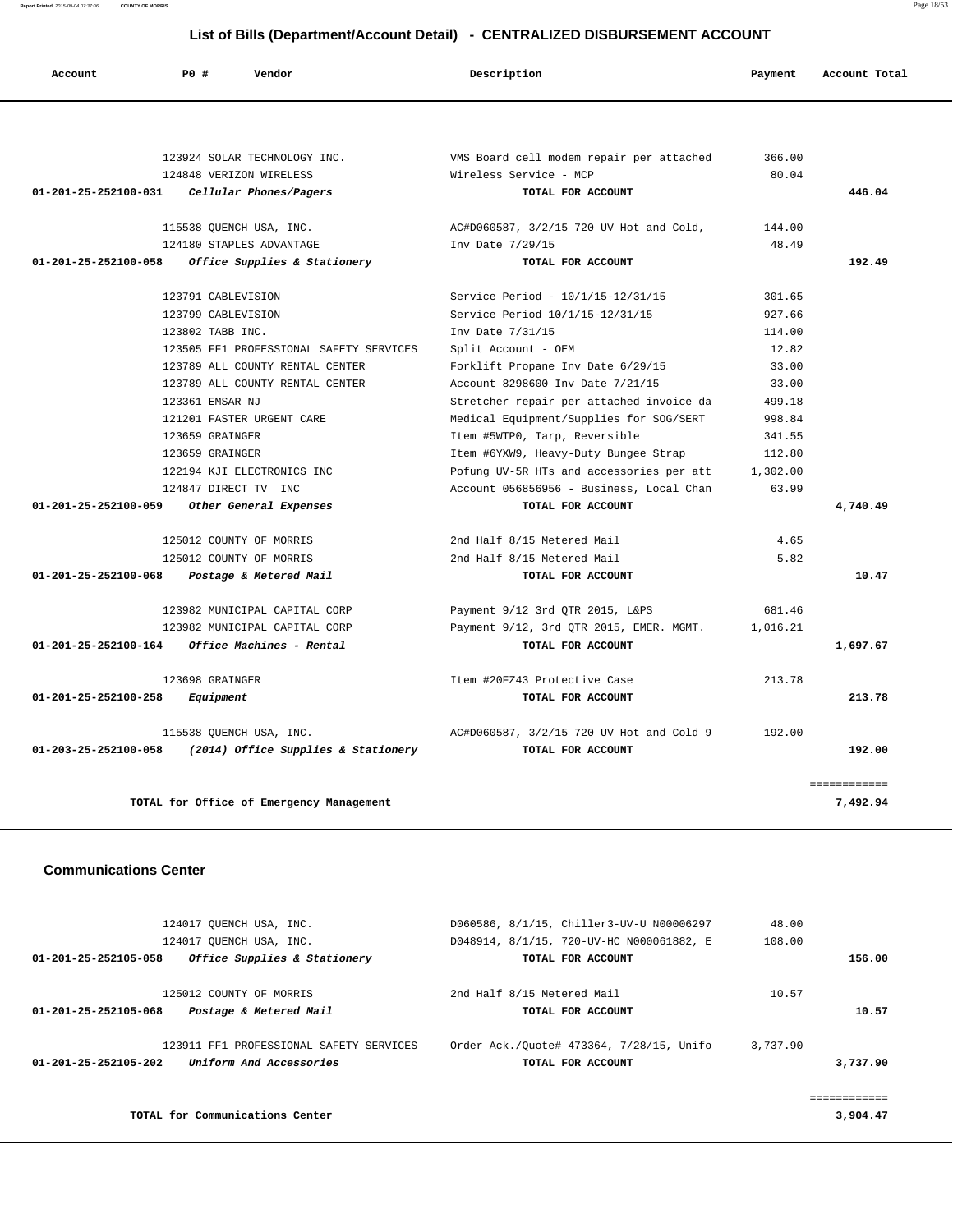**Report Printed** 2015-09-04 07:37:06 **COUNTY OF MORRIS** Page 19/53

| List of Bills (Department/Account Detail) - CENTRALIZED DISBURSEMENT ACCOUNT |                 |                                          |                                  |          |               |  |  |
|------------------------------------------------------------------------------|-----------------|------------------------------------------|----------------------------------|----------|---------------|--|--|
| Account                                                                      | PO#             | Vendor                                   | Description                      | Payment  | Account Total |  |  |
|                                                                              |                 |                                          |                                  |          |               |  |  |
|                                                                              |                 | 123676 MORRISTOWN MEMORIAL HOSPITAL      | Morgue Use 2nd QTR 2015 50 cases | 1,500.00 |               |  |  |
| 01-201-25-254100-055                                                         | Morgue Fees     |                                          | TOTAL FOR ACCOUNT                |          | 1,500.00      |  |  |
|                                                                              |                 | 124832 CARLOS FONSECA, M.D.              | RMB Car Battery 8/8/15           | 125.68   |               |  |  |
| 01-201-25-254100-059                                                         |                 | Other General Expenses                   | TOTAL FOR ACCOUNT                |          | 125.68        |  |  |
|                                                                              |                 | 125012 COUNTY OF MORRIS                  | 2nd Half 8/15 Metered Mail       | 30.04    |               |  |  |
| 01-201-25-254100-068                                                         |                 | Postage & Metered Mail                   | TOTAL FOR ACCOUNT                |          | 30.04         |  |  |
|                                                                              |                 | 123797 CANDACE RANKIN                    | Rmb Mileage 2nd Qtr 2015         | 121.45   |               |  |  |
| 01-201-25-254100-082                                                         |                 | Travel Expense                           | TOTAL FOR ACCOUNT                |          | 121.45        |  |  |
|                                                                              | 124676 NMS LABS |                                          | Morris Toxicology 7/15           | 6,068.00 |               |  |  |
|                                                                              | 124676 NMS LABS |                                          | Sussex Toxicology 7/15           | 1,611.00 |               |  |  |
|                                                                              | 124676 NMS LABS |                                          | Warren Toxicology 7/15           | 2,399.00 |               |  |  |
| 01-201-25-254100-084 Other Outside Services                                  |                 |                                          | TOTAL FOR ACCOUNT                |          | 10,078.00     |  |  |
|                                                                              | 122897 MOPEC    |                                          | BD040 Mopec Autopsy Saw          | 1,102.50 |               |  |  |
|                                                                              | 122897 MOPEC    |                                          | BD102 Section Blade              | 268.50   |               |  |  |
|                                                                              | 122897 MOPEC    |                                          | BA028 PM Thread                  | 55.00    |               |  |  |
|                                                                              | 122897 MOPEC    |                                          | FREIGHT                          | 30.01    |               |  |  |
| $01 - 201 - 25 - 254100 - 203$                                               |                 | X-Ray & Medical Supplies                 | TOTAL FOR ACCOUNT                |          | 1,456.01      |  |  |
|                                                                              |                 |                                          |                                  |          | ============  |  |  |
|                                                                              |                 | TOTAL for County Medical Examiner Office |                                  |          | 13,311.18     |  |  |

# **County Sheriff's Department**

the control of the control of the control

| 124360 SHERIFF EDWARD V. ROCHFORD                                      | Craig Brooks - Bullet Ricochet Course                               | 40.00          |        |
|------------------------------------------------------------------------|---------------------------------------------------------------------|----------------|--------|
| 124360 SHERIFF EDWARD V. ROCHFORD                                      | Rosemary Cicerone Brown - Bullet Ricoche                            | 40.00          |        |
| $01-201-25-270100-039$ Education Schools & Training                    | TOTAL FOR ACCOUNT                                                   |                | 80.00  |
|                                                                        |                                                                     |                |        |
|                                                                        | 123524 MORRISTOWN LUMBER & Cans 15oz. ORG Marking Paint, SKU#130026 | 37.03          |        |
| 01-201-25-270100-047 Identification Equip&Supplies                     | TOTAL FOR ACCOUNT                                                   |                | 37.03  |
| 124377 SHERIFF EDWARD V. ROCHFORD                                      | R. Moser - FEDEX Purchase Order to Taser                            | 34.50          |        |
| 124377 SHERIFF EDWARD V. ROCHFORD                                      | B. Stanton - Staples                                                | 12.82          |        |
| 124973 DENISE THORNTON                                                 | Food for Mock/CALEA 8/18/2015                                       | 164.83         |        |
| 01-201-25-270100-059 Other General Expenses                            | TOTAL FOR ACCOUNT                                                   |                | 212.15 |
|                                                                        |                                                                     |                |        |
| 125012 COUNTY OF MORRIS                                                | 2nd Half 8/15 Metered Mail                                          | 451.53         |        |
|                                                                        |                                                                     |                |        |
| 01-201-25-270100-068 Postage & Metered Mail                            | TOTAL FOR ACCOUNT                                                   |                | 451.53 |
|                                                                        |                                                                     |                |        |
| 114688 LEXISNEXIS RISK DATA                                            | $1/1/15$ - $1/31/15$ , Inv dtd $1/31/15$ , Acct#                    | 155.00         |        |
| 117644 LEXISNEXIS RISK DATA                                            | $3/1/15$ - $3/31/15$ , Inv dtd $3/31/15$                            | 155.00         |        |
| 120623 LEXISNEXIS RISK DATA                                            | $4/1/15$ - $1/30/15$ , Inv dtd $4/30/15$                            | 155.00         |        |
| 120623 LEXISNEXIS RISK DATA                                            | $5/1/15$ - $5/31/15$ , Inv dtd $5/31/15$                            | 6.50           |        |
| 01-201-25-270100-078 Software Maintenance                              | TOTAL FOR ACCOUNT                                                   |                | 471.50 |
|                                                                        |                                                                     |                |        |
| 124374 SHERIFF EDWARD V. ROCHFORD                                      | E. Crooker - Crime Scene - Food Hanover                             | 53.79          |        |
| 124374 SHERIFF EDWARD V. ROCHFORD                                      | P. DiGavero - refreshments for k-9 Demo                             | 60.96          |        |
| 124374 SHERIFF EDWARD V. ROCHFORD                                      | S. Hunter - food k-9 demo                                           | 81.50          |        |
| 124374 SHERIFF EDWARD V. ROCHFORD<br>124374 SHERIFF EDWARD V. ROCHFORD | D. Kenny - Tolls Extradition Queens<br>W. Peralta - Fuel            | 14.00<br>24.61 |        |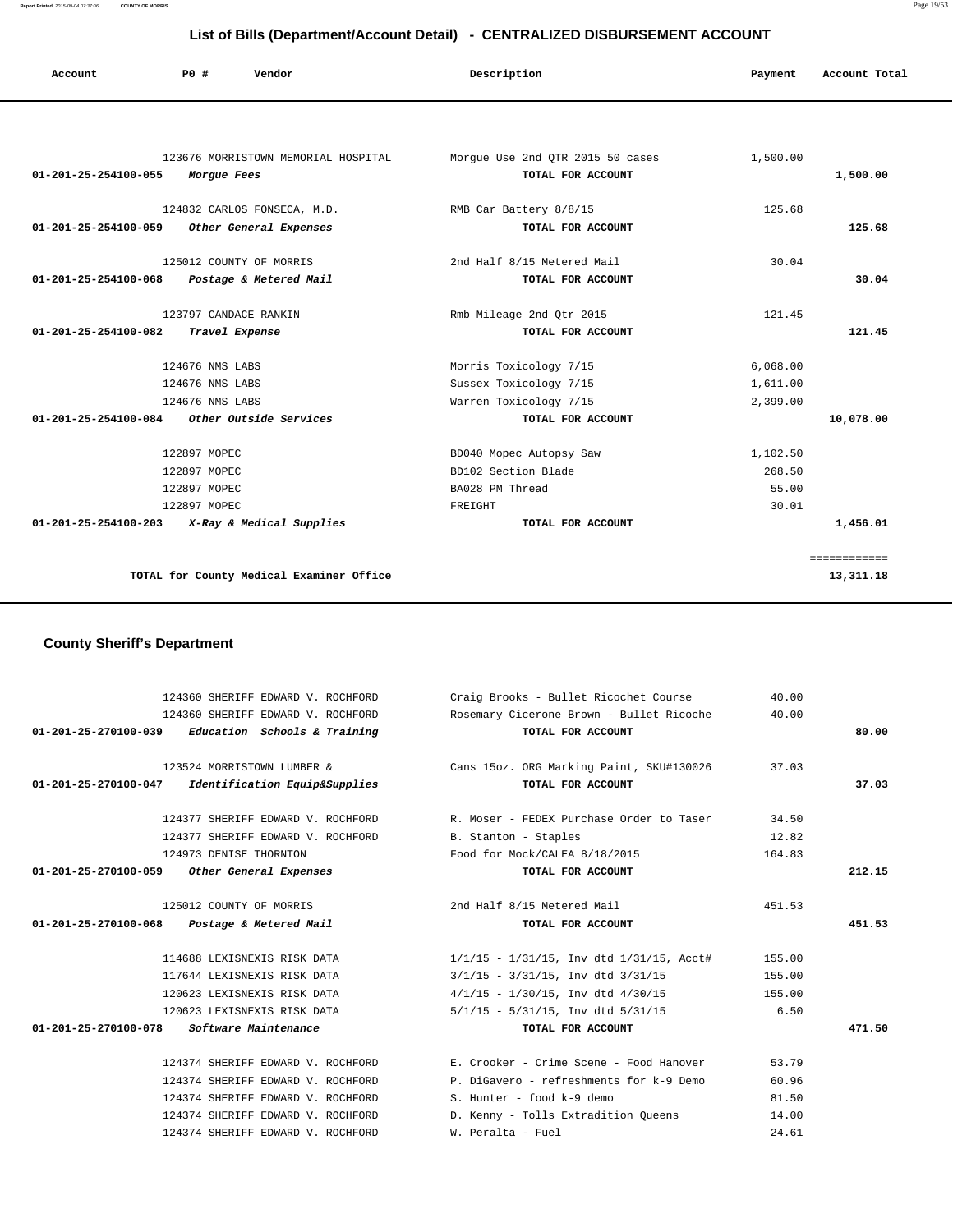**Report Printed** 2015-09-04 07:37:06 **COUNTY OF MORRIS** Page 20/53

# **List of Bills (Department/Account Detail) - CENTRALIZED DISBURSEMENT ACCOUNT**

| Account                            | PO#    | Vendor                                  | Description                              | Payment | Account Total |
|------------------------------------|--------|-----------------------------------------|------------------------------------------|---------|---------------|
| <b>County Sheriff's Department</b> |        |                                         |                                          |         |               |
|                                    |        | 124374 SHERIFF EDWARD V. ROCHFORD       | D. Thornton - Tolls                      | 7.60    |               |
|                                    |        | 124374 SHERIFF EDWARD V. ROCHFORD       | C. Kovacs - Tolls                        | 50.45   |               |
| 01-201-25-270100-082               |        | Travel Expense                          | TOTAL FOR ACCOUNT                        |         | 306.91        |
|                                    |        | 123689 U-LINE SHIPPING SUPPLY           | Item#S-2651/36x60 4MIL POLYBAG 50/CT     | 390.00  |               |
|                                    |        | 123689 U-LINE SHIPPING SUPPLY           | Item#S-9926 2x110 2.5MIL "TAMPER EVIDENT | 106.20  |               |
|                                    |        | 123689 U-LINE SHIPPING SUPPLY           | Item#S-4728 18x16x12 BOX 25/250          | 171.00  |               |
|                                    |        | 123689 U-LINE SHIPPING SUPPLY           | Item#S-20042 13x8x2" HANDGUN EVIDENCE BO | 125.00  |               |
|                                    |        | 123689 U-LINE SHIPPING SUPPLY           | Shipping & Handling/J.P. Express         | 70.71   |               |
| 01-201-25-270100-095               |        | Other Administrative Supplies           | TOTAL FOR ACCOUNT                        |         | 862.91        |
|                                    |        | 123708 FIRE FIGHTERS EQUIPMENT CO INC   | "D" Oxygen Cylinders Recharged & Sealed, | 60.50   |               |
| 01-201-25-270100-193               | Oxygen |                                         | TOTAL FOR ACCOUNT                        |         | 60.50         |
|                                    |        | 123371 UNIVERSAL UNIFORM SALES CO INC   | COOK - Pants, Inv dtd 6/12/15, POS#2-221 | 59.00   |               |
|                                    |        | 123371 UNIVERSAL UNIFORM SALES CO INC   | TURKOT - Emblems, Inv dtd 6/12/15, POS#2 | 69.00   |               |
|                                    |        | 123371 UNIVERSAL UNIFORM SALES CO INC   | ABRUSCI - Alterations/Emblems/Misc, Inv  | 47.00   |               |
|                                    |        | 123371 UNIVERSAL UNIFORM SALES CO INC   | BENEVENTO - Shirts/Emblemsm, Inv dtd 6/1 | 300.00  |               |
|                                    |        | 123371 UNIVERSAL UNIFORM SALES CO INC   | PUZIO - Cuff/Mag, Inv dtd 6/25/15, POS#2 | 39.00   |               |
|                                    |        | 123371 UNIVERSAL UNIFORM SALES CO INC   | ROYCE - Full Uniform, Inv dtd 7/15/15    | 777.00  |               |
| 01-201-25-270100-202               |        | Uniform And Accessories                 | TOTAL FOR ACCOUNT                        |         | 1,291.00      |
|                                    |        | 123179 MIRION TECHNOLOGIES (GDS) INC    | 11512S - TLD Badges & Badges for Officer | 916.94  |               |
| 01-201-25-270100-203               |        | X-Ray & Medical Supplies                | TOTAL FOR ACCOUNT                        |         | 916.94        |
|                                    |        | 124357 SHERIFF EDWARD V. ROCHFORD       | C. Brooks - Armorers tool for MP5        | 107.94  |               |
| 01-201-25-270100-246               |        | Tools - Others                          | TOTAL FOR ACCOUNT                        |         | 107.94        |
|                                    |        | 124380 SHERIFF EDWARD V. ROCHFORD       | D. Ackerman - replace 2 microphones      | 57.96   |               |
|                                    |        | 123704 FF1 PROFESSIONAL SAFETY SERVICES | Flow Test, Inspect & Perform low air aud | 250.00  |               |
|                                    |        | 123704 FF1 PROFESSIONAL SAFETY SERVICES | Hydrostatically Test SCBA Cylinder, Inv  | 75.00   |               |
|                                    |        | 123668 GEN-EL SAFETY & INDUSTRIAL       | PosiCheck Flow Test, Item#12-4051200, In | 266.00  |               |
|                                    |        | 123775 ADVANCED MICRO DISTRIBUTION      | Repair Services for (1) HP 4350 Maintena | 445.00  |               |
| 01-201-25-270100-262               |        | Machinery Repairs & Parts               | TOTAL FOR ACCOUNT                        |         | 1,093.96      |

**TOTAL for County Sheriff's Department 5,892.37**

# **County Prosecutor's Office**

| Outside Salaries & Wages<br>01-201-25-275100-016 | TOTAL FOR ACCOUNT                        |        | 721.80 |
|--------------------------------------------------|------------------------------------------|--------|--------|
| 124567 BERYL SKOG                                | Supplemental Case Pay-#150702MRSCD10, 15 | 225.00 |        |
| 124567 BERYL SKOG                                | Wkend & Holiday Supplemental Pay -July 2 | 33.50  |        |
| 124567 BERYL SKOG                                | Reg Supplemental On Call Pay- July 2015  | 66.40  |        |
| 124574 SANDRA HOYER                              | Wkend & Holiday Supplemental Pay -July 2 | 32.50  |        |
| 124574 SANDRA HOYER                              | Req. On Call Supplemental Hours-July 201 | 30.40  |        |
| 124568 JUNE WITTY                                | Wkend & Holiday Pay                      | 21.50  |        |
| 124568 JUNE WITTY                                | Reg.On Call Supplement -July 2015        | 124.80 |        |
| 124572 JAIME SHANAPHY                            | Supplemental Case Pay -#150723MRMM49     | 75.00  |        |
| 124572 JAIME SHANAPHY                            | Wkend & Holiday Pay - July 2015          | 2.50   |        |
| 124572 JAIME SHANAPHY                            | Reg.on call supplemental Pay-July 2015   | 36.80  |        |
| 124546 DOROTHY DIFABIO                           | Wkend & Holiday Supplemental Pay-July 20 | 15.00  |        |
| 124546 DOROTHY DIFABIO                           | Reg.On Call Supplemental Pay - July 2015 | 58.40  |        |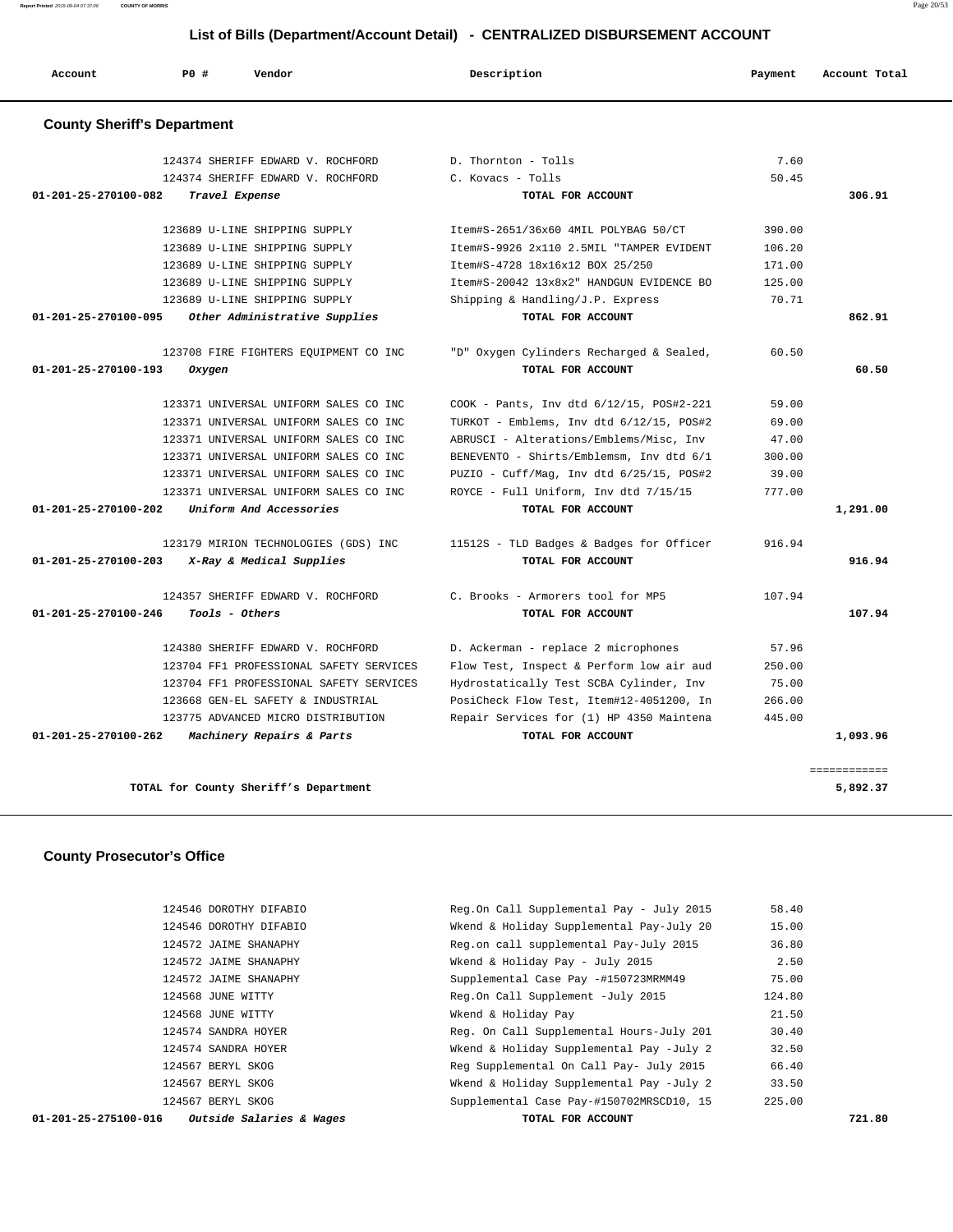**Report Printed** 2015-09-04 07:37:06 **COUNTY OF MORRIS** Page 21/53

# **List of Bills (Department/Account Detail) - CENTRALIZED DISBURSEMENT ACCOUNT**

| Account                                      | PO#<br>Vendor                                                                                                                                                                                          | Description                                                                                                                                                                                                                                                                                                                        | Payment                                                                    | Account Total   |
|----------------------------------------------|--------------------------------------------------------------------------------------------------------------------------------------------------------------------------------------------------------|------------------------------------------------------------------------------------------------------------------------------------------------------------------------------------------------------------------------------------------------------------------------------------------------------------------------------------|----------------------------------------------------------------------------|-----------------|
| <b>County Prosecutor's Office</b>            |                                                                                                                                                                                                        |                                                                                                                                                                                                                                                                                                                                    |                                                                            |                 |
| 01-201-25-275100-031                         | Cellular Phones/Pagers                                                                                                                                                                                 | TOTAL FOR ACCOUNT                                                                                                                                                                                                                                                                                                                  |                                                                            | 59.51           |
| 01-201-25-275100-037                         | 124204 W.B. MASON COMPANY INC<br>Data Processing Supplies                                                                                                                                              | Account#C1033751-Ink & Toner<br>TOTAL FOR ACCOUNT                                                                                                                                                                                                                                                                                  | 551.20                                                                     | 551.20          |
| 01-201-25-275100-039                         | 123281 SOMERSET COUNTY POLICE<br>Education Schools & Training                                                                                                                                          | Strategic Interviewing (5/14-5/15/15)**<br>TOTAL FOR ACCOUNT                                                                                                                                                                                                                                                                       | 220.00                                                                     | 220.00          |
|                                              | 124664 GANN LAW BOOKS<br>124664 GANN LAW BOOKS                                                                                                                                                         | 2015 NJ Criminal Code Title 2C Publicati<br>Shipping                                                                                                                                                                                                                                                                               | 4,756.00<br>67.00                                                          |                 |
| 01-201-25-275100-050                         | Law Books                                                                                                                                                                                              | TOTAL FOR ACCOUNT                                                                                                                                                                                                                                                                                                                  |                                                                            | 4,823.00        |
|                                              | 123847 T J'S SPORTWIDE TROPHY<br>124469 MINUTEMAN PRESS<br>124170 PAPER MART INC<br>124179 W.B. MASON COMPANY INC<br>124204 W.B. MASON COMPANY INC                                                     | Sales Order #278886-Part #AIRFLYTE P4272<br>Business Cards: Calderwood, Napurano, Tr<br>8 1/2x11 Copy Paper<br>Misc. Office Supplies<br>Account #C1033751- Legal Pads                                                                                                                                                              | 131.72<br>397.60<br>1,234.00<br>172.13<br>103.04                           |                 |
| 01-201-25-275100-058                         | Office Supplies & Stationery                                                                                                                                                                           | TOTAL FOR ACCOUNT                                                                                                                                                                                                                                                                                                                  |                                                                            | 2,038.49        |
| 01-201-25-275100-068                         | 123851 FEDEX<br>125012 COUNTY OF MORRIS<br>Postage & Metered Mail                                                                                                                                      | Account #1051-0576-2 (7/16/15)<br>2nd Half 8/15 Metered Mail<br>TOTAL FOR ACCOUNT                                                                                                                                                                                                                                                  | 80.68<br>1,076.42                                                          | 1,157.10        |
| 01-201-25-275100-079                         | 124709 M.C. PROSECUTOR'S EMERGENT<br>Special Projects                                                                                                                                                  | Confidential Fund Replenishment (May, Ju<br>TOTAL FOR ACCOUNT                                                                                                                                                                                                                                                                      | 4,162.62                                                                   | 4,162.62        |
| $01 - 201 - 25 - 275100 - 081$               | 124585 ELITE TRANSCRIPTS INC.<br>124593 ELITE TRANSCRIPTS INC.<br>123846 KING TRANSCRIPTION<br>Transcripts                                                                                             | State v Sutherland, Ryan 6/11/15** Req.<br>State v Dwayne Wright ** Req. Det. Ramon<br>State v Guy Parker **** Req.by AP Gouck<br>TOTAL FOR ACCOUNT                                                                                                                                                                                | 337.45<br>500.22<br>768.84                                                 | 1,606.51        |
| 01-201-25-275100-082                         | 124492 PAULA JORDAO<br>124492 PAULA JORDAO<br>124142 MICHAEL PILKINGTON<br>Travel Expense                                                                                                              | Travel to Hamilton for Appellate Symposi<br>Toll<br>Training: Basic Data Recovery (High-Tech<br>TOTAL FOR ACCOUNT                                                                                                                                                                                                                  | 46.20<br>3.30<br>517.65                                                    | 567.15          |
| 01-201-25-275100-088                         | 124491 JOHN SPEIRS<br>Meeting Exp Advisory Board Etc                                                                                                                                                   | Bail Reform/BWC Meeting - 8/3/15*Chief J<br>TOTAL FOR ACCOUNT                                                                                                                                                                                                                                                                      | 62.36                                                                      | 62.36           |
| 01-201-25-275100-118                         | 123082 CABLEVISION<br>123082 CABLEVISION<br>123082 CABLEVISION<br>123082 CABLEVISION<br>124498 DAILY RECORD<br>112828 TEEL, INC.<br>112828 TEEL, INC.<br>124495 MARSHALL WANG<br>Investigation Expense | Account #07876-616338-01-7 (MCPO-3rd Flr<br>Account#07876-625785-01-9 (SEU-2nd Flr.)<br>Account#07876-634130-01-5(SEU-HTCU)<br>Account#07876-629490-01-0 (MCPO-3rd Flr.<br>Account #DR0147202 8/1-7/31/15<br>*Quote #3448***IP-Box iPhone Password Un<br>Shipping<br>Travel to Interview and Arrest Defendant<br>TOTAL FOR ACCOUNT | 189.90<br>229.85<br>200.73<br>167.85<br>266.98<br>250.00<br>15.00<br>58.02 | 1,378.33        |
|                                              | 118126 KROLL ONTRACK, INC.                                                                                                                                                                             | Case #2011X-02857 (State v S.Corcoran) D                                                                                                                                                                                                                                                                                           | 350.00                                                                     |                 |
| 01-201-25-275100-121<br>01-201-25-275100-126 | Witness Fees And Mileage<br>124833 ADMINISTRATIVE OFFICE<br>Court Expenses-Extradition                                                                                                                 | TOTAL FOR ACCOUNT<br>Reimbursement to the Attorney Collateral<br>TOTAL FOR ACCOUNT                                                                                                                                                                                                                                                 | 50.00                                                                      | 350.00<br>50.00 |

123857 INSTITUTE FOR FORENSIC PSYCHOLOGY 7/14/15 Fitness for Duty-Psychological E 1,500.00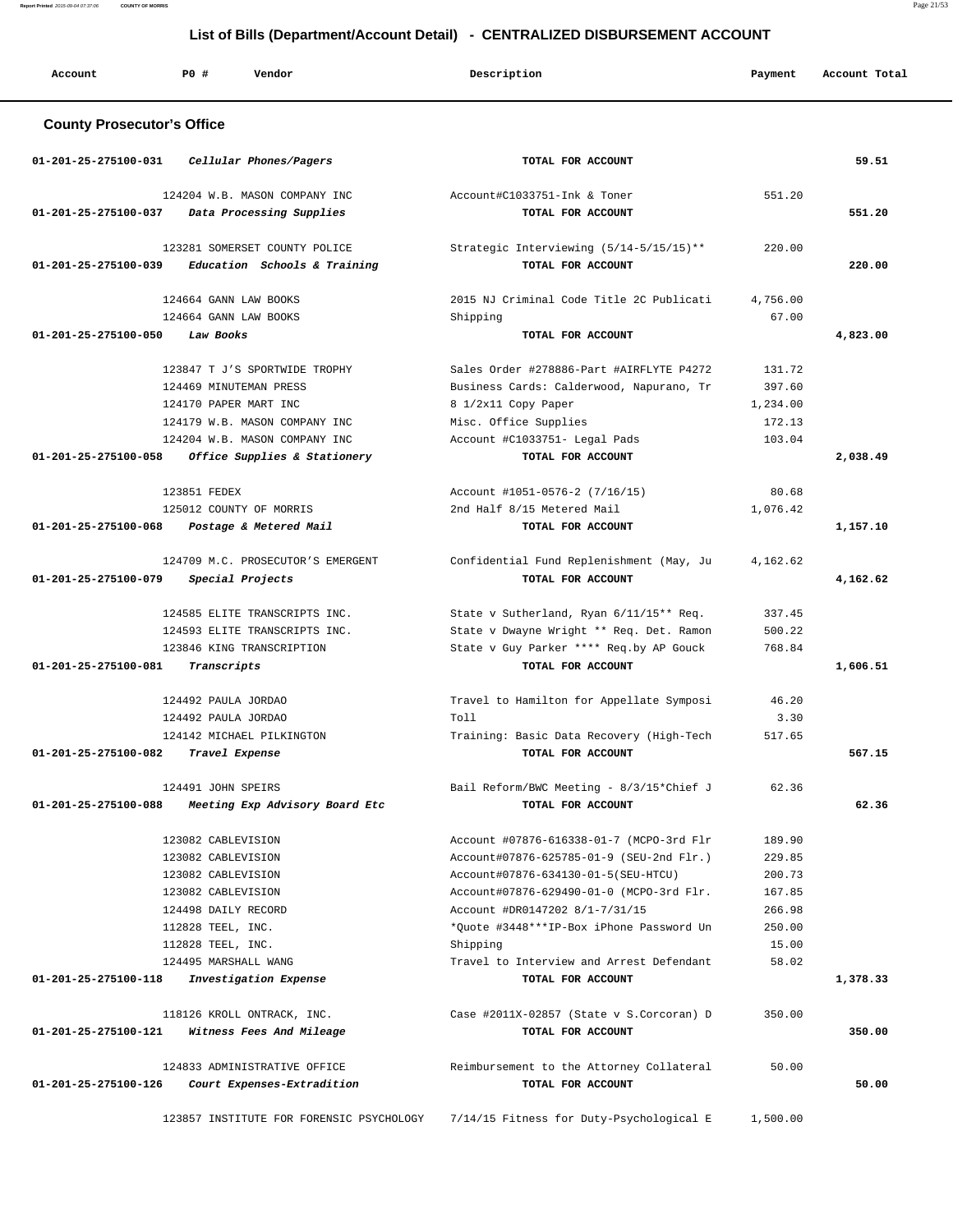**Report Printed** 2015-09-04 07:37:06 **COUNTY OF MORRIS** Page 22/53

# **List of Bills (Department/Account Detail) - CENTRALIZED DISBURSEMENT ACCOUNT**

| Account                           | PO#                   | Vendor                               | Description                              | Payment  | Account Total |  |  |
|-----------------------------------|-----------------------|--------------------------------------|------------------------------------------|----------|---------------|--|--|
| <b>County Prosecutor's Office</b> |                       |                                      |                                          |          |               |  |  |
| 01-201-25-275100-189              | Medical               |                                      | TOTAL FOR ACCOUNT                        |          | 2,400.00      |  |  |
|                                   |                       | 123859 AMERICAN RED CROSS OF         | CUSTOMER #30140MCP-NJ *****First Aid & C | 598.00   |               |  |  |
| 01-203-25-275100-039              |                       | (2014) Education Schools & Training  | TOTAL FOR ACCOUNT                        |          | 598.00        |  |  |
|                                   | 109344 SIG SAUER INC. |                                      | 76 Product #320C-40-BSS**P320, Carry.40, | 1,916.00 |               |  |  |
| 01-203-25-275100-116              |                       | (2014) Firearms                      | TOTAL FOR ACCOUNT                        |          | 1,916.00      |  |  |
|                                   |                       |                                      |                                          |          | ============  |  |  |
|                                   |                       | TOTAL for County Prosecutor's Office |                                          |          | 22,662.07     |  |  |
|                                   |                       |                                      |                                          |          |               |  |  |

#### **County Jail**

| 123016 BOYDD PRODUCTS, INC.                                         | OFFICER TRAINING AIDS DATED 6.2.15                                             | 179.00   |           |
|---------------------------------------------------------------------|--------------------------------------------------------------------------------|----------|-----------|
| 123377 CROSS COUNTRY EDUCATION, LLC TRAINING FOR R.EARLS ON 7.31.15 |                                                                                | 169.00   |           |
|                                                                     | 123377 CROSS COUNTRY EDUCATION, LLC TRAINING FOR M.DEMARTINEZ ON 7.31.15       | 169.00   |           |
| 123380 PESI INC.                                                    | TRAINING FOR R.EARLS ON 9.22.15                                                | 199.00   |           |
| $01-201-25-280100-039$ Education Schools & Training                 | TOTAL FOR ACCOUNT                                                              |          | 716.00    |
|                                                                     | 123346 DYNAMIC IMAGING SYSTMES INC TD SUPPLIES/CONFIG. AND TESTING DATED 7.    | 340.00   |           |
| 01-201-25-280100-047 Identification Equip&Supplies                  | TOTAL FOR ACCOUNT                                                              |          | 340.00    |
|                                                                     | 110825 HIPPO FACILITY MANAGEMENT INC. FACILITY WORK ORDER COMPUTER PROGRAM FOR | 119.00   |           |
|                                                                     | 123024 HIPPO FACILITY MANAGEMENT INC. FACILITY WORK ORDER COMPUTER PROGRAM FOR | 119.00   |           |
| 01-201-25-280100-059 Other General Expenses                         | TOTAL FOR ACCOUNT                                                              |          | 238.00    |
| 125012 COUNTY OF MORRIS 2nd Half 8/15 Metered Mail                  |                                                                                | 483.04   |           |
| $01 - 201 - 25 - 280100 - 068$ Postage & Metered Mail               | TOTAL FOR ACCOUNT                                                              |          | 483.04    |
|                                                                     | 123170 ACME AMERICAN REPAIRS INC. THE REPAIR/PARTS OF KITCHEN KETTLE DATED 6.  | 1,864.77 |           |
| 123170 ACME AMERICAN REPAIRS INC.                                   | REPAIR/PARTS OF KITCHEN KETTLE DATED 6.                                        | 1,864.77 |           |
| 123170 ACME AMERICAN REPAIRS INC.                                   | REPAIR/PARTS FOR KITCHEN KETTLE DATED 6                                        | 1,846.77 |           |
| 123170 ACME AMERICAN REPAIRS INC.                                   | REPAIR/PARTS FOR TRAY LINE MACHINE DATED                                       | 250.00   |           |
| 123170 ACME AMERICAN REPAIRS INC.                                   | CONTRACT BILLING DATED 7.6.15                                                  | 2,788.50 |           |
| 123170 ACME AMERICAN REPAIRS INC.                                   | REPAIR/PARTS FOR KITCHEN OVEN DATED 7.6.                                       | 1,089.71 |           |
| 123114 ACME AMERICAN REPAIRS INC.                                   | REPAIR/PARTS FOR KITCHEN FREEZER DATED 6                                       | 1,670.20 |           |
| 123114 ACME AMERICAN REPAIRS INC.                                   | CLEANING AND SANITIZING OF KITCHEN ICE                                         | 750.00   |           |
| 123114 ACME AMERICAN REPAIRS INC.                                   | REPAIR/PARTS FOR KITCHEN DISHWASHER DATE                                       | 8,869.80 |           |
| 123114 ACME AMERICAN REPAIRS INC.                                   | REPAIR/PARTS FOR KITCHEN ICE MAKERS DATE                                       | 455.20   |           |
| 123309 BINSKY SERVICE LLC                                           | REPLACE HUMIDITY SENSOR RTU 4 DATED 7.1                                        | 675.00   |           |
| 123309 BINSKY SERVICE LLC                                           | REPLACE BLOWER AND BLOWER MOTOR FAN PULL                                       | 1,486.00 |           |
| 123113 BINSKY SERVICE LLC                                           | FIELD LABOR DATED 6.8.15                                                       | 294.00   |           |
| 123345 JOHN WILLS STUDIOS INC                                       | PHOTOGRAPH SETTING PLUS FREIGHT DATED 7.                                       | 559.71   |           |
| 123025 MORRIS COUNTY M.U.A                                          | FACILITY WASTE PULL FEE ON 6.4.15                                              | 660.00   |           |
| 123039 MORRIS COUNTY M.U.A                                          | FACILITY GARBAGE TIPPING FE                                                    | 739.93   |           |
| 124400 MORRIS COUNTY M.U.A                                          | FACILITY GARBAGE TIPPING FE                                                    | 978.08   |           |
| 124400 MORRIS COUNTY M.U.A                                          | FACILITY GARBAGE TIPPING FE                                                    | 947.83   |           |
| 124400 MORRIS COUNTY M.U.A                                          | FACILITY GARBAGE PULLING FEE ON 7.2.15 A                                       | 1,320.00 |           |
| 01-201-25-280100-084 Other Outside Services                         | TOTAL FOR ACCOUNT                                                              |          | 29,110.27 |
|                                                                     | 117745 BOSCH SECURITY SYSTEMS, INC. SECURITY SYSTEM POWER SUPPLY DATED 4.3.1   | 816.15   |           |
| 123223 CY DRAKE LOCKSMITHS, INC.                                    | KEYS DATED 7.21.15                                                             | 17.25    |           |

123487 LAWMEN SUPPLY CO OF NJ, INC. WALK THRU METAL DETECTOR DATED 7.17.15. 3,389.55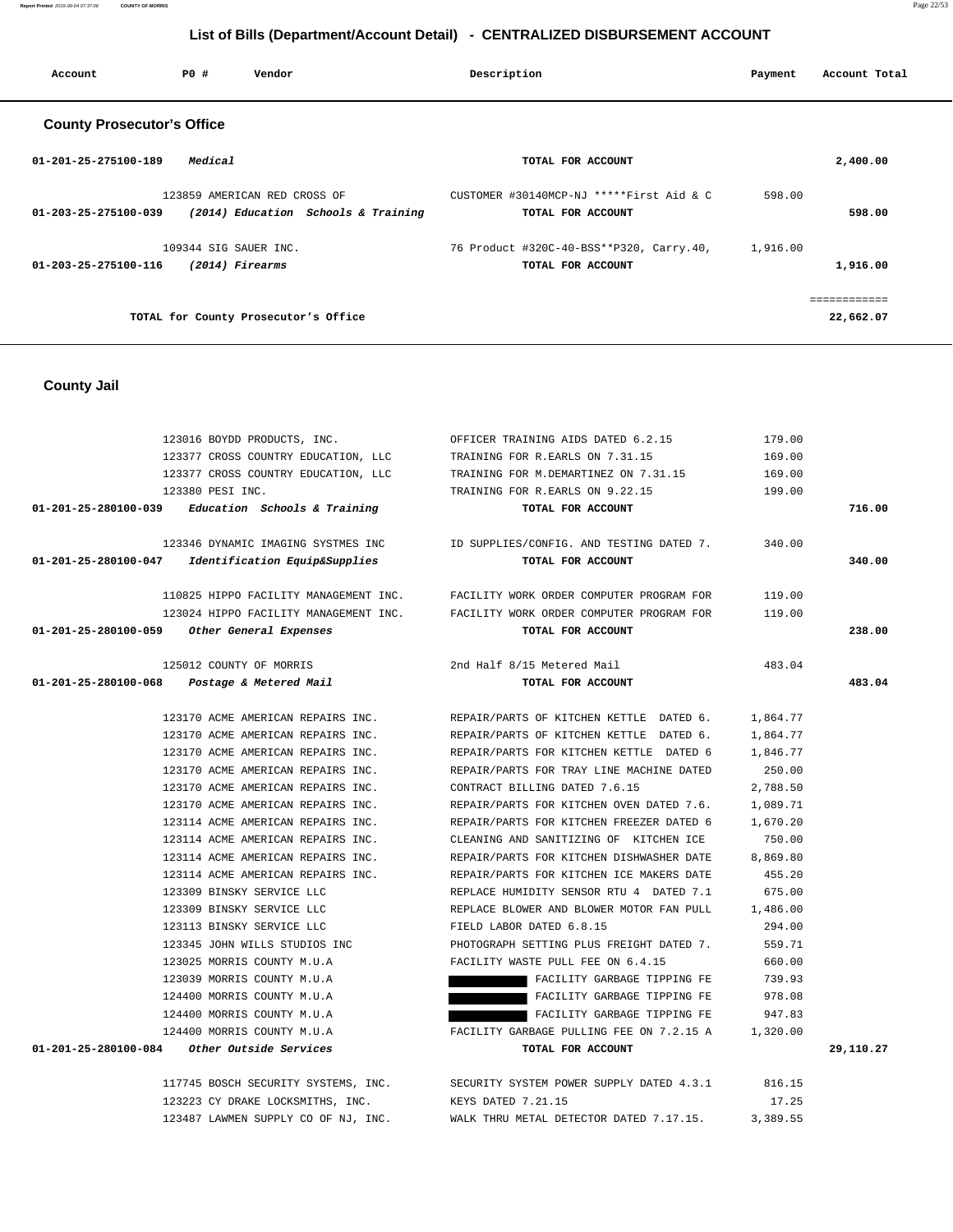| Account                                 | P0#                | Vendor                                                  | Description                                     | Payment   | Account Total |
|-----------------------------------------|--------------------|---------------------------------------------------------|-------------------------------------------------|-----------|---------------|
| <b>County Jail</b>                      |                    |                                                         |                                                 |           |               |
|                                         |                    | 123931 ATLANTIC TACTICAL OF NJ, INC.                    | OC CANISTER DATED 7.21.15                       | 9.73      |               |
|                                         |                    | 123931 ATLANTIC TACTICAL OF NJ, INC.                    | OC CANISTER DATED 7.27.15                       | 9.73      |               |
|                                         |                    | 123931 ATLANTIC TACTICAL OF NJ, INC.                    | OC CANISTERS DATED 7.31.15                      | 45.00     |               |
| 01-201-25-280100-128 Security Equipment |                    |                                                         | TOTAL FOR ACCOUNT                               |           | 4,494.16      |
|                                         |                    | 123009 DIAMOND DRINKING WATER, INC.                     | WATER COOLER RENT ON 7 WATER COOLERS FOR        | 2,940.00  |               |
| 01-201-25-280100-147                    | Water              |                                                         | TOTAL FOR ACCOUNT                               |           | 2,940.00      |
|                                         |                    |                                                         |                                                 |           |               |
|                                         |                    | 123917 MUNICIPAL CAPITAL CORP                           | COPIER LEASE PAYMENT FOR COPIERS IN RECO        | 3,299.25  |               |
|                                         |                    | $01 - 201 - 25 - 280100 - 164$ Office Machines - Rental | TOTAL FOR ACCOUNT                               |           | 3,299.25      |
|                                         |                    | 123904 ARAMARK CHARLOTTE LOCKBOX                        | 200334000 - Morris- STAFF & INMATE MEALS        | 12,936.38 |               |
|                                         |                    | 123904 ARAMARK CHARLOTTE LOCKBOX                        | STAFF MEALS DATED 7.22.15                       | 600.00    |               |
|                                         |                    | 123998 ARAMARK CHARLOTTE LOCKBOX                        | 200334000 - Morris - STAFF & INMATE MEAL        | 12,763.24 |               |
|                                         |                    | 123998 ARAMARK CHARLOTTE LOCKBOX                        | EVENT MEALS DATED 7.29.15                       | 112.50    |               |
| 01-201-25-280100-185                    | Food               |                                                         | TOTAL FOR ACCOUNT                               |           | 26,412.12     |
|                                         |                    | 121523 ATLANTIC HEALTH SYSTEM                           | MEDICAL CARE FOR J.BRINK DATED 5.13.15          | 178.10    |               |
|                                         |                    | 121523 ATLANTIC HEALTH SYSTEM                           | MEDICAL CARE FOR J.BRINK DATED 6.3.15           | 240.50    |               |
|                                         |                    | 121523 ATLANTIC HEALTH SYSTEM                           | MEDICAL CARE FOR C. THOMPSON DATED 6.10.1       | 551.85    |               |
|                                         |                    | 123037 ATLANTIC HEALTH SYSTEM                           | MEDICAL CARE FOR C. THOMPSON DATED 6.17.1       | 277.55    |               |
|                                         |                    | 123012 ATLANTIC HEALTH SYSTEM                           | MEDICAL CARE FOR J.BRINK DATED 4.22.15          | 825.50    |               |
|                                         |                    | 123012 ATLANTIC HEALTH SYSTEM                           | MEDICAL CARE FOR J.BRINK DATED 4.30.15          | 1,677.76  |               |
|                                         |                    | 123012 ATLANTIC HEALTH SYSTEM                           | MEDICAL CARE FOR J.BRINK DATED 5.6.15           | 1,801.15  |               |
|                                         |                    | 123012 ATLANTIC HEALTH SYSTEM                           | MEDICAL CARE FOR J.BRINK DATED 5.7.15           | 505.05    |               |
|                                         |                    | 123119 DENTRUST DENTAL INC.                             | INMATE DENTAL CARE FOR JUNE 2015 DATED 6        | 2,935.00  |               |
|                                         |                    | 123344 DIVERSIFIED STORAGE                              | MEDICAL FILE DIVIDERS DATED 7.8.15              | 2,495.00  |               |
|                                         |                    | 123019 MORRIS COUNTY AFTER CARE CENTER                  | MEDICAL CARE FOR C. THOMPSON FROM 6.10.15       | 280.00    |               |
|                                         |                    | 123019 MORRIS COUNTY AFTER CARE CENTER                  | MEDICAL CARE FOR C.BRENGARD FROM 6.6.15         | 130.00    |               |
|                                         |                    | 123013 MORRIS COUNTY AFTER CARE CENTER                  | MEDICAL CARE FOR C. THOMPSON FROM 6.5.15        | 140.00    |               |
|                                         |                    | 123013 MORRIS COUNTY AFTER CARE CENTER                  | MEDICAL CARE FOR A. SOTO FROM 6.4.15 TO 6       | 140.00    |               |
|                                         | 123116 MOBILEX USA |                                                         | INMATE XRAYS FOR JUNE 2015 DATED 7.1.15         | 442.00    |               |
|                                         |                    | 123027 TREASURER-STATE OF NEW JERSEY                    | REGISTRATION RENEWAL FOR MEDICAL WASTE F        | 500.00    |               |
|                                         |                    | 120999 ATLANTIC HEALTH SYSTEM                           | MEDICAL CARE FOR S. FERNANDEZ DATED 5.9.1       | 1,014.14  |               |
|                                         |                    | 120999 ATLANTIC HEALTH SYSTEM                           | MEDICAL CARE FOR J.MACCARIO DATED 5.11.1        | 1,097.91  |               |
|                                         |                    | 120999 ATLANTIC HEALTH SYSTEM                           | MEDICAL CARE FOR J.BRINK DATED 5.13.15          | 16.90     |               |
|                                         |                    | 120999 ATLANTIC HEALTH SYSTEM                           | MEDICAL CARE FOR J.BRINK DATED 5.20.15          | 16.90     |               |
|                                         |                    | 120999 ATLANTIC HEALTH SYSTEM                           | MEDICAL CARE FOR J.BRINK DATED 6.3.15           | 521.95    |               |
|                                         |                    | 120999 ATLANTIC HEALTH SYSTEM                           | MEDICAL CARE FOR C. THOMPSON DATED 5.20.1 16.90 |           |               |
|                                         |                    | 120999 ATLANTIC HEALTH SYSTEM                           | MEDICAL CARE FOR C.THOMPSON DATED 5.20.1        | 260.65    |               |
|                                         |                    | 120999 ATLANTIC HEALTH SYSTEM                           | MEDICAL CARE FOR C. THOMPSON DATED 5.27.1       | 277.55    |               |
|                                         |                    | 120999 ATLANTIC HEALTH SYSTEM                           | MEDICAL CARE FOR C.THOMPSON DATED 6.3.15        | 518.05    |               |
|                                         |                    | 120999 ATLANTIC HEALTH SYSTEM                           | MEDICAL CARE FOR A.SOTO DATED 5.13.15           | 16.90     |               |
|                                         |                    | 120999 ATLANTIC HEALTH SYSTEM                           | MEDICAL CARE FOR A.SOTO DATED 5.14.15           | 260.65    |               |
|                                         |                    | 120999 ATLANTIC HEALTH SYSTEM                           | MEDICAL CARE FOR A.SOTO DATED 5.20.15           | 859.30    |               |
|                                         |                    | 120999 ATLANTIC HEALTH SYSTEM                           | MEDICAL CARE FOR A. SOTO DATED 5.10.15          | 82.55     |               |
|                                         |                    | 120999 ATLANTIC HEALTH SYSTEM                           | MEDICAL CARE FOR A.SOTO DATED 5.27.15           | 685.75    |               |
|                                         |                    | 123120 BIO- REFERENCE LABORATORIES, INC.                | INMATE LAB WORK FOR JUNE 2015 DATED 6.29        | 811.50    |               |
|                                         |                    | 123120 BIO- REFERENCE LABORATORIES, INC.                | CREDIT                                          | $-11.39$  |               |
|                                         |                    | 117846 NEW JERSEY HEALTHCARE                            | MEDICAL CARE FOR R.LONG DATED 3.05.15           | 1,266.00  |               |
|                                         |                    | 123107 STERICYCLE INC.                                  | MEDICAL WASTE FEES DATED 4.1.15                 | 329.76    |               |
|                                         |                    | 123123 HENRY SCHEIN INC                                 | MEDICAL SUPPLIES DATED 7.6.15                   | 842.07    |               |
|                                         |                    | 123121 HENRY SCHEIN INC                                 | MEDICAL SUPPLIES DATED 7.1.15                   | 148.73    |               |
| $01 - 201 - 25 - 280100 - 189$ Medical  |                    |                                                         | TOTAL FOR ACCOUNT                               |           | 22,152.23     |

123375 ATLANTIC TACTICAL OF NJ, INC. 2 RETIRED AND 2 WALLET BADGES PLUS SHIPP 325.39

**Report Printed** 2015-09-04 07:37:06 **COUNTY OF MORRIS** Page 23/53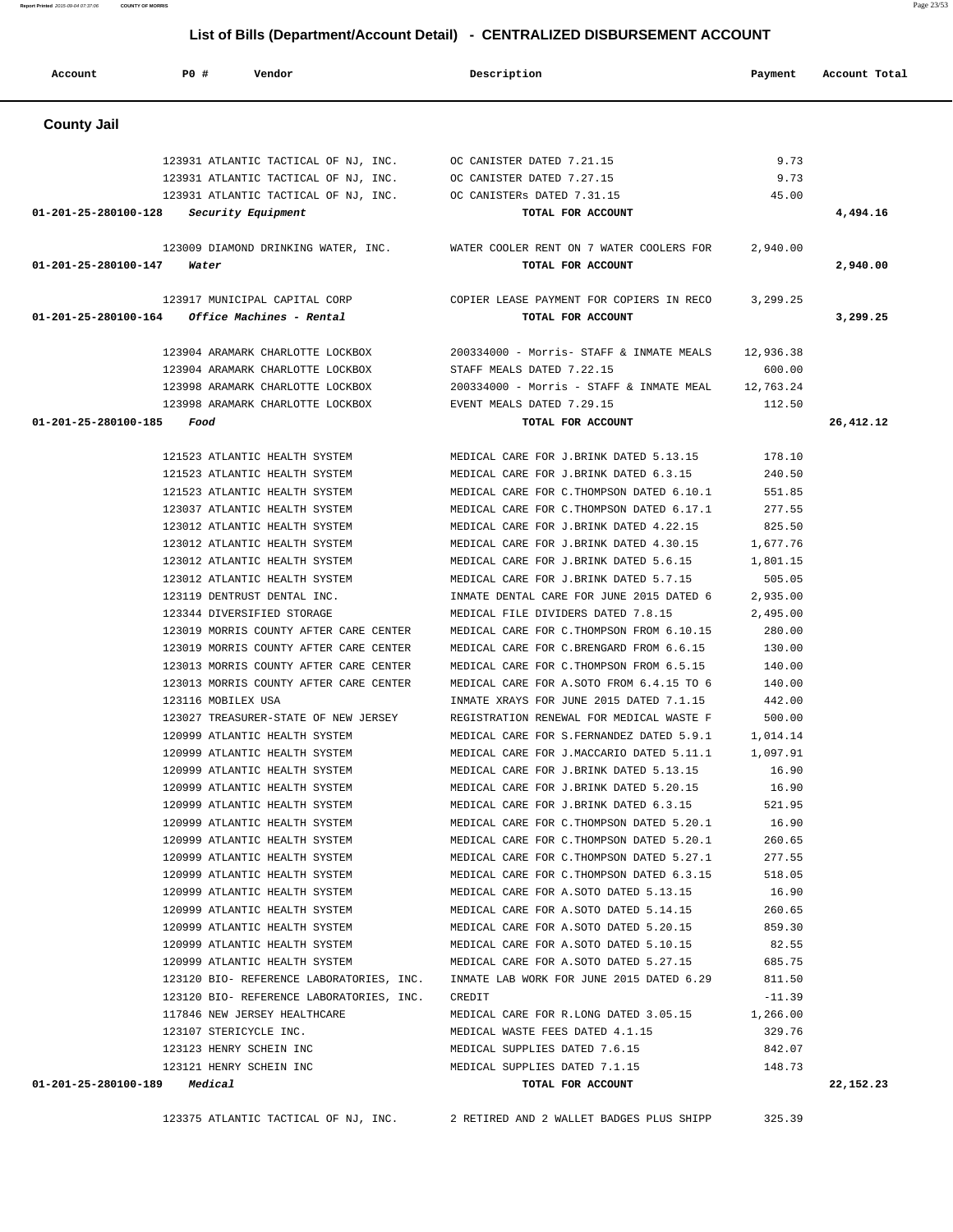| Account              | P0 #<br>Vendor                                                                 | Description                                                               | Payment          | Account Total |
|----------------------|--------------------------------------------------------------------------------|---------------------------------------------------------------------------|------------------|---------------|
| <b>County Jail</b>   |                                                                                |                                                                           |                  |               |
|                      | 123163 UNIVERSAL UNIFORM SALES CO INC                                          | UNIFORMS FOR LENAHAN DATED 6.18.15                                        | 10.00            |               |
|                      | 123122 UNIVERSAL UNIFORM SALES CO INC                                          | UNIFORMS FOR FLORES DATED 6.29.15                                         | 79.00            |               |
|                      | 123122 UNIVERSAL UNIFORM SALES CO INC                                          | UNIFORMS FOR MIKE MOLDE DATED 6.29.15                                     | 80.50            |               |
|                      | 123122 UNIVERSAL UNIFORM SALES CO INC                                          | UNIFORMS FOR DAVIDEK DATED 7.1.15                                         | 44.00            |               |
|                      | 123122 UNIVERSAL UNIFORM SALES CO INC                                          | UNIFORMS FOR BABBIT DATED 7.6.15                                          | 105.00           |               |
|                      | 123368 UNIVERSAL UNIFORM SALES CO INC                                          | UNIFORMS FOR A.GARCIA DATED 7.10.15                                       | 62.00            |               |
|                      | 123124 UNIVERSAL UNIFORM SALES CO INC                                          | UNIFORMS FOR WASILEWSKI DATED 4.14.15                                     | 88.00            |               |
|                      | 123124 UNIVERSAL UNIFORM SALES CO INC                                          | UNIFORMS FOR MAPES DATED 4.15.15                                          | 105.00           |               |
|                      | 123124 UNIVERSAL UNIFORM SALES CO INC<br>123124 UNIVERSAL UNIFORM SALES CO INC | UNIFORMS FOR FUCCI DATED 4.21.15<br>UNIFORMS FOR ROYCE DATED 4.24.15      | 134.00<br>105.90 |               |
|                      | 123124 UNIVERSAL UNIFORM SALES CO INC                                          | UNIFORMS FOR PASCALE DATED 4.28.15                                        | 16.00            |               |
|                      | 123124 UNIVERSAL UNIFORM SALES CO INC                                          | UNIFORMS FOR ANDICO DATED 5.1.15                                          | 116.00           |               |
|                      | 123124 UNIVERSAL UNIFORM SALES CO INC                                          | UNIFORMS FOR BARRANTES DATED 5.28.15                                      | 95.00            |               |
|                      | 123124 UNIVERSAL UNIFORM SALES CO INC                                          | UNIFORMS FOR CRUSE DATED 5.20.15                                          | 7.00             |               |
|                      | 123124 UNIVERSAL UNIFORM SALES CO INC                                          | UNIFORMS FOR RIBAUDO DATED 5.5.15                                         | 95.00            |               |
|                      | 123117 UNIVERSAL UNIFORM SALES CO INC                                          | UNIFORMS FOR ADAMSKY DATED 6.30.15                                        | 800.00           |               |
|                      | 123117 UNIVERSAL UNIFORM SALES CO INC                                          | UNIFORMS FOR CASEY DATED 6.30.15                                          | 800.00           |               |
|                      | 123117 UNIVERSAL UNIFORM SALES CO INC                                          | UNIFORMS FOR WIGGINS DATED 6.30.15                                        | 741.00           |               |
|                      | 123117 UNIVERSAL UNIFORM SALES CO INC                                          | UNIFORMS FOR H.GONZALEZ DATED 6.30.15                                     | 800.00           |               |
|                      | 123117 UNIVERSAL UNIFORM SALES CO INC                                          | UNIFORMS FOR HERRMANN DATED 6.30.15                                       | 800.00           |               |
|                      | 123117 UNIVERSAL UNIFORM SALES CO INC                                          | UNIFORMS FOR SANROMAN DATED 6.30.15                                       | 800.00           |               |
|                      | 123117 UNIVERSAL UNIFORM SALES CO INC                                          | UNIFORMS FOR SOTO DATED 6.30.15                                           | 804.00           |               |
|                      | 123117 UNIVERSAL UNIFORM SALES CO INC<br>123117 UNIVERSAL UNIFORM SALES CO INC | UNIFORMS FOR KOSTOVSKI DATED 6.30.15<br>UNIFORMS FOR STRATA DATED 6.30.15 | 800.00<br>800.00 |               |
|                      | 123117 UNIVERSAL UNIFORM SALES CO INC                                          | UNIFORMS FOR CALI DATED 6.30.15                                           | 800.00           |               |
|                      | 123117 UNIVERSAL UNIFORM SALES CO INC                                          | UNIFORMS FOR BAILEY DATED 6.30.15                                         | 800.00           |               |
|                      | 123117 UNIVERSAL UNIFORM SALES CO INC                                          | UNIFORMS FOR GENNARELLI DATED 6.30.15                                     | 800.00           |               |
|                      | 123117 UNIVERSAL UNIFORM SALES CO INC                                          | DEPARTMENT PATCHES DATED 6.29.15                                          | 2,000.00         |               |
|                      | 123117 UNIVERSAL UNIFORM SALES CO INC                                          | UNIFORMS FOR DIRENZO DATED 6.29.15                                        | 152.00           |               |
|                      | 123117 UNIVERSAL UNIFORM SALES CO INC                                          | UNIFORMS FOR BROWN DATED 6.29.15                                          | 144.00           |               |
| 01-201-25-280100-202 | Uniform And Accessories                                                        | TOTAL FOR ACCOUNT                                                         |                  | 13,398.53     |
|                      | 123010 COOPER ELECTRIC SUPPLY CO.                                              | ELECTRICAL SUPPLIES DATED 5.22.15                                         | 1,264.48         |               |
|                      | 123018 GRAINGER                                                                | COMMERCIAL VACUUM DATED 6.11.15                                           | 339.54           |               |
|                      | 123031 GRAINGER                                                                | 2 AIR CIRCULATORS DATED 7.6.15                                            | 240.28           |               |
|                      | 123017 GRAINGER                                                                | MAINTENANCE SUPPLIES DATED 5.29.15                                        | 7.76             |               |
|                      | 123017 GRAINGER                                                                | MAINTENANCE SUPPLIES DATED 6.9.15                                         | 49.98            |               |
|                      | 123032 MORRISTOWN LUMBER &                                                     | MAINTENANCE SUPPLIES DATED 7.10.15                                        | 19.74            |               |
|                      | 123312 SHERWIN WILLIAMS                                                        | PAINT DATED 7.22.15                                                       | 42.79            |               |
| 01-201-25-280100-249 | 123026 ONE SOURCE OF NEW JERSEY LLC<br>Bldg Maintenance Supplies               | MISC. MAINTENANCE SUPPLIES DATED 7.8.15<br>TOTAL FOR ACCOUNT              | 163.50           | 2,128.07      |
|                      |                                                                                |                                                                           |                  |               |
|                      | 123366 ALLEN PAPER & SUPPLY CO                                                 | FACILITY PAPER PRODUCTS DATED 7.24.15                                     | 2,180.30         |               |
| 01-201-25-280100-252 | Janitorial Supplies                                                            | TOTAL FOR ACCOUNT                                                         |                  | 2,180.30      |
|                      | 123900 R & J CONTROL, INC.                                                     | GENERATOR MAINTENANCE DATED 7.23.15                                       | 374.00           |               |
|                      | $01-201-25-280100-262$ Machinery Repairs & Parts                               | TOTAL FOR ACCOUNT                                                         |                  | 374.00        |
|                      | 123381 FIRE FIGHTERS EQUIPMENT CO INC                                          | VEHICLE SAFETY ITEMS DATED 7.22.15                                        | 1,475.00         |               |
| 01-201-25-280100-266 | Safety Items                                                                   | TOTAL FOR ACCOUNT                                                         |                  | 1,475.00      |
|                      | 120998 ATLANTIC HEALTH SYSTEM                                                  | MEDICAL CARE FOR M.BROWN DATED 12.3.14                                    | 6,881.60         |               |
|                      | 104819 MOBILEX USA                                                             | INMATE XRAYS FOR AUG. 2014 DATED 9.1.14                                   | 612.00           |               |
|                      | 99700 MOBILEX USA                                                              | INMATE XRAYS FOR MAY 2014 DATED 6.1.14                                    | 612.00           |               |
| 01-203-25-280100-189 | (2014) Medical                                                                 | TOTAL FOR ACCOUNT                                                         |                  | 8,105.60      |

============

**TOTAL for County Jail 117,846.57 117,846.57**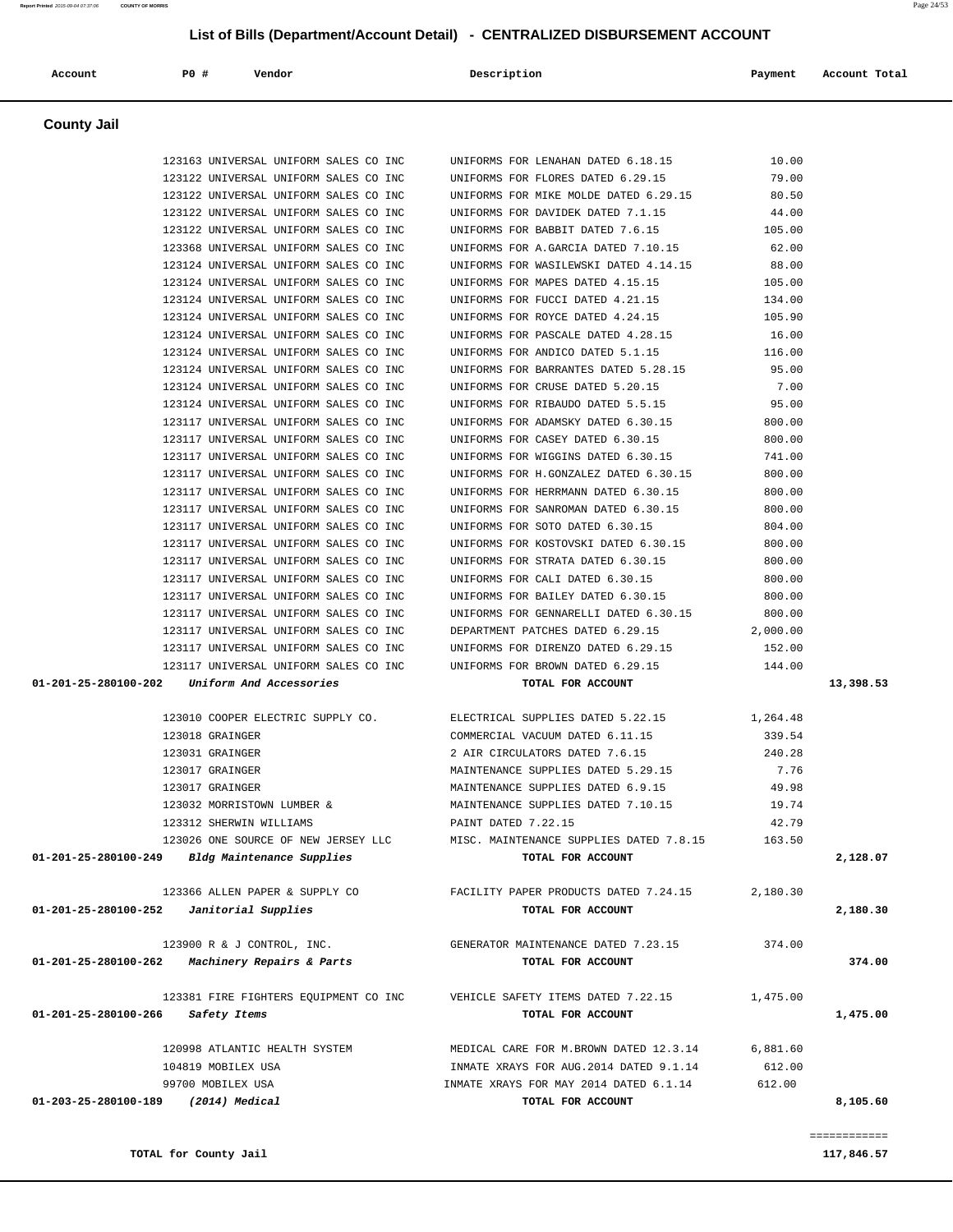| Account<br>. | PO# | Vendor<br>. | Description | Payment<br>. . | Account Total<br>. |
|--------------|-----|-------------|-------------|----------------|--------------------|
|              |     |             |             |                |                    |

# **County Youth Detention Facilit**

|          | 9.51     | Science Solar Power experiment           | 124727 EDWARD SHAPLEY                    |                                |
|----------|----------|------------------------------------------|------------------------------------------|--------------------------------|
|          | 58.97    | Cable service for Power to Learn billing | 123427 CABLEVISION                       |                                |
|          | 295.00   | Live Mammal presentation                 | 124787 WALLABY TALES LLC                 |                                |
| 363.48   |          | TOTAL FOR ACCOUNT                        | Education Schools & Training             | $01 - 201 - 25 - 281100 - 039$ |
|          | 67.72    | 2nd Half 8/15 Metered Mail               | 125012 COUNTY OF MORRIS                  |                                |
| 67.72    |          | TOTAL FOR ACCOUNT                        | Postage & Metered Mail                   | 01-201-25-281100-068           |
|          | 1,452.77 | (2) Ricoh MP4002SP Copiers Payment 7/12  | 123980 MUNICIPAL CAPITAL CORP            |                                |
| 1,452.77 |          | TOTAL FOR ACCOUNT                        | Office Machines - Rental                 | 01-201-25-281100-164           |
|          | 45.00    | Retirement plaque for Carol Clemmer      | 124794 MORRIS COUNTY ENGRAVING LLC       |                                |
|          | 3.15     | 7% Tax                                   | 124794 MORRIS COUNTY ENGRAVING LLC       |                                |
|          | 85.00    | Renewal 7/20/15 - 7/19/16NJ Regulated Me | 122638 TREASURER-STATE OF NEW JERSEY     |                                |
|          | 727.49   | Supply of medicines March 2015           | 124729 WHITES HEALTHCARE ENTERPRISES INC |                                |
|          | 14.24    | Supply of medicines April 2015           | 124729 WHITES HEALTHCARE ENTERPRISES INC |                                |
|          | 35.00    | Administration Fee for CPR Cards (paperw | 123464 LIFESAVERS INC                    |                                |
|          | 49.00    | Administration Fee for CPR Cards (paperw | 123464 LIFESAVERS INC                    |                                |
|          | 56.00    | Administration Fee for CPR Cards (paperw | 123464 LIFESAVERS INC                    |                                |
| 1,014.88 |          | TOTAL FOR ACCOUNT                        | Medical                                  | 01-201-25-281100-189           |
|          | 415.00   | Modu 10 oz tall paper hot cup euro (20/5 | 124974 ALLEN PAPER & SUPPLY CO           |                                |
|          | 862.00   | Maui 7oz cool wishes paper cold cup (250 | 124974 ALLEN PAPER & SUPPLY CO           |                                |
|          | 30.00    | $A-1$ elite bleach 5.25% (6/1qal cs)     | 124974 ALLEN PAPER & SUPPLY CO           |                                |
|          | 122.50   | Generic lunch napkin 11.5 x 13 1 ply (12 | 124974 ALLEN PAPER & SUPPLY CO           |                                |
|          | 64.00    | C fold towel white (2400/cs) eminence    | 124974 ALLEN PAPER & SUPPLY CO           |                                |
|          | 30.50    | Fork whit light weight (1000 cs)         | 124974 ALLEN PAPER & SUPPLY CO           |                                |
|          | 30.50    | Teaspoon wht light weight                | 124974 ALLEN PAPER & SUPPLY CO           |                                |
|          | 68.50    | Fluff out facial tissue (30/100 cs)      | 124974 ALLEN PAPER & SUPPLY CO           |                                |
|          | 5.40     | Maxi angle broom (12/cs)                 | 124974 ALLEN PAPER & SUPPLY CO           |                                |
|          | 16.25    | Tradex 1mil Lg clr emboss poly glove     | 124988 ALLEN PAPER & SUPPLY CO           |                                |
|          |          | TOTAL FOR ACCOUNT                        | Janitorial Supplies                      | 01-201-25-281100-252           |

 **Road Repairs** 

| 123946 SPACE FARMS INC                                         | deer removal 7/1 - 7/31/2015             | 2,145.00 |          |
|----------------------------------------------------------------|------------------------------------------|----------|----------|
| <i>Contracted Services</i><br>$01 - 201 - 26 - 290100 - 036$   | TOTAL FOR ACCOUNT                        |          | 2,145.00 |
|                                                                |                                          |          |          |
| 124928 TRITEC OFFICE EQUIPMENT INC                             | 7/1 - 8/6/2015 Ricoh MPC2051 ID 5919 Ser | 32.90    |          |
| Office Supplies & Stationery<br>$01 - 201 - 26 - 290100 - 058$ | TOTAL FOR ACCOUNT                        |          | 32.90    |
|                                                                |                                          |          |          |
| 125012 COUNTY OF MORRIS                                        | 2nd Half 8/15 Metered Mail               | 16.06    |          |
| $01 - 201 - 26 - 290100 - 068$<br>Postage & Metered Mail       | TOTAL FOR ACCOUNT                        |          | 16.06    |
|                                                                | meals $4/14 - 5/15/2015$                 | 440.00   |          |
| 123870 R.B.'S DELI                                             |                                          |          |          |
| 123870 R.B.'S DELI                                             | 15% Gratuity                             | 66.00    |          |
| $01 - 201 - 26 - 290100 - 188$<br>Meals                        | TOTAL FOR ACCOUNT                        |          | 506.00   |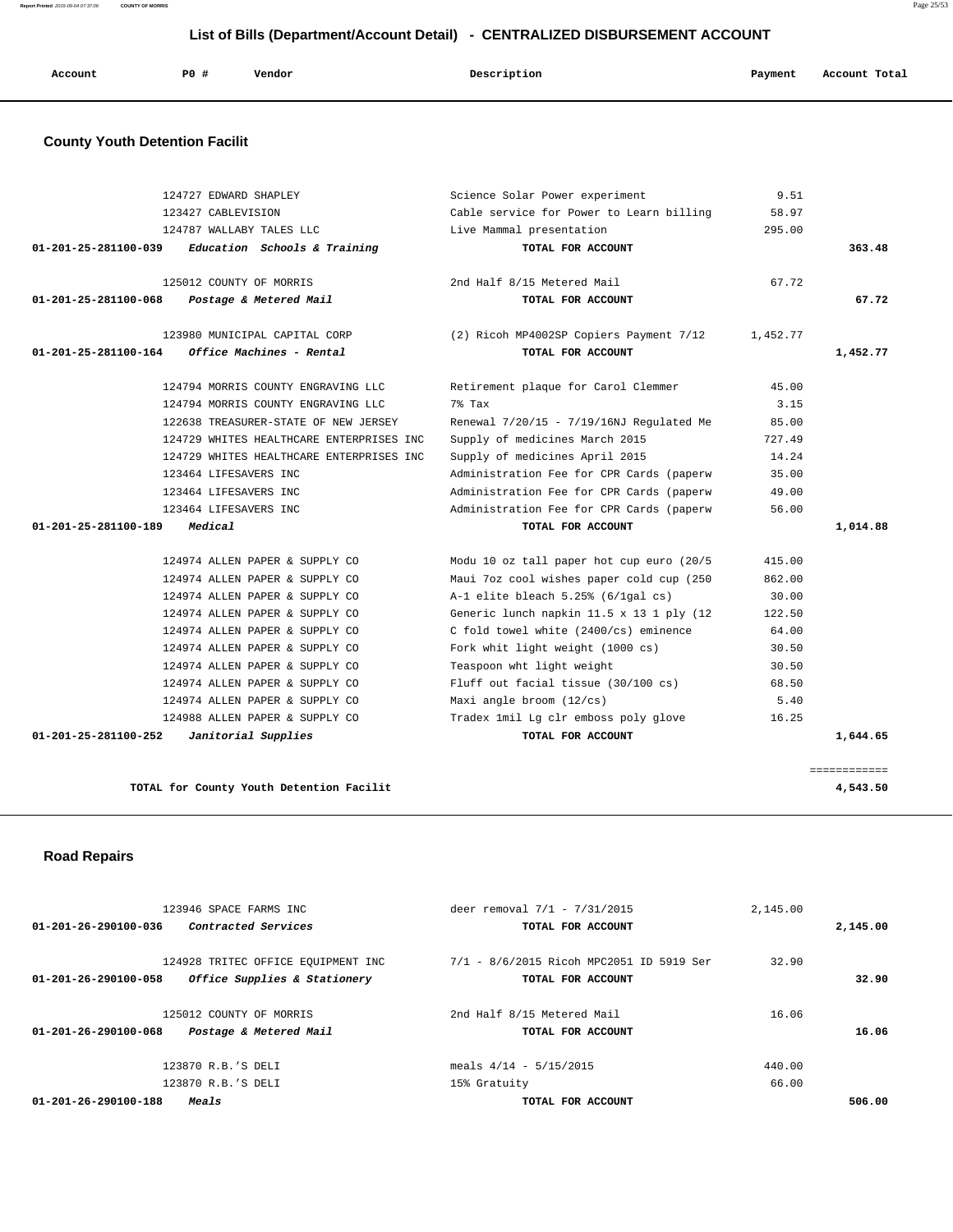**Report Printed** 2015-09-04 07:37:06 **COUNTY OF MORRIS** Page 26/53

#### **List of Bills (Department/Account Detail) - CENTRALIZED DISBURSEMENT ACCOUNT**

| Account                        | PO#                    | Vendor                               | Description                              | Payment   | Account Total |
|--------------------------------|------------------------|--------------------------------------|------------------------------------------|-----------|---------------|
| <b>Road Repairs</b>            |                        |                                      |                                          |           |               |
|                                |                        | 124975 HAROLD W. SERGENT             | work boots per contract                  | 90.00     |               |
|                                | 124986 CHRIS LIOS      |                                      | work boots per contract                  | 90.00     |               |
|                                | 124590 THOMAS WALLACE  |                                      | work boots per contract                  | 90.00     |               |
| 01-201-26-290100-207           |                        | Uniform & Clothing Allowance         | TOTAL FOR ACCOUNT                        |           | 360.00        |
|                                |                        | 122797 GENERAL FOUNDRIES INC         | E-inlet frame & grates                   | 6,950.00  |               |
|                                |                        | 122797 GENERAL FOUNDRIES INC         | A-inlet frame & grate                    | 2,184.00  |               |
|                                |                        | 122797 GENERAL FOUNDRIES INC         | NJ DOT bicycle safe grate                | 1,170.00  |               |
|                                |                        | 122797 GENERAL FOUNDRIES INC         | NJ DOT curb N 8 N-style 8 curb for B/D i | 2,520.00  |               |
|                                |                        | 122797 GENERAL FOUNDRIES INC         | Curb bolt set bolts/nuts/washers         | 99.00     |               |
| 01-201-26-290100-224           |                        | Catch Basin Drainage & Pipes         | TOTAL FOR ACCOUNT                        |           | 12,923.00     |
|                                |                        | 123171 BOROUGH OF WHARTON            | Snow Removal for Truck 347, 352, 354 Da  | 22,857.14 |               |
| 01-201-26-290100-228           |                        | Contracted Snow/Ice Removal          | TOTAL FOR ACCOUNT                        |           | 22,857.14     |
|                                |                        | 123376 COUNTY WELDING SUPPLY CO      | acetylene, oxygen                        | 20.65     |               |
| 01-201-26-290100-238           | Signage                |                                      | TOTAL FOR ACCOUNT                        |           | 20.65         |
|                                |                        | 123899 NORTHEASTERN HARDWARE CO INC. | hand roller                              | 139.95    |               |
| $01 - 201 - 26 - 290100 - 260$ |                        | Construction Materials               | TOTAL FOR ACCOUNT                        |           | 139.95        |
|                                |                        | 123886 GEN-EL SAFETY & INDUSTRIAL    | confine space recovery, leg securing cha | 1,498.50  |               |
| 01-201-26-290100-266           | Safety Items           |                                      | TOTAL FOR ACCOUNT                        |           | 1,498.50      |
|                                |                        |                                      |                                          |           | ============  |
|                                | TOTAL for Road Repairs |                                      |                                          |           | 40,499.20     |

# **Bridges and Culverts**

|                                               | 123912 OFFICE CONCEPTS GROUP, INC.                                | wipes, gojo fast 225/buckt                      | 66.15        |
|-----------------------------------------------|-------------------------------------------------------------------|-------------------------------------------------|--------------|
|                                               | 123912 OFFICE CONCEPTS GROUP, INC.                                | inkcartridge, 97 tri color                      | 33.51        |
|                                               | 123912 OFFICE CONCEPTS GROUP, INC.                                | inkcartridge, 96                                | 30.09        |
|                                               | 123912 OFFICE CONCEPTS GROUP, INC.                                | inkcartridge 950                                | 19.91        |
|                                               | $01-201-26-292100-058$ Office Supplies & Stationery               | TOTAL FOR ACCOUNT                               | 149.66       |
|                                               |                                                                   |                                                 |              |
|                                               | 123393 KENVIL POWER EQUIPMENT, INC. Base - Part No. 4002-713-9708 |                                                 | 12.06        |
|                                               | 123393 KENVIL POWER EQUIPMENT, INC.                               | Autocut 25 2 Part: 4002-710-2191                | 37.84        |
|                                               | 123393 KENVIL POWER EQUIPMENT, INC.                               | Compression Spring - Part No. $0000-997-1$ 1.71 |              |
|                                               | 123393 KENVIL POWER EQUIPMENT, INC.                               | Processing Surcharge                            | 0.52         |
|                                               | 123343 KENVIL POWER EQUIPMENT, INC.                               | Diagnostic Labor-2cycle                         | 23.75        |
|                                               | 123343 KENVIL POWER EOUIPMENT, INC.                               | Surcharge                                       | 0.25         |
|                                               | 123343 KENVIL POWER EOUIPMENT, INC.                               | BG55 27.2CC Hand Blower                         | 151.45       |
|                                               | 123342 RICCIARDI BROTHERS OF                                      | Coronado Universal Metal Prime G                | 251.94       |
|                                               | 123342 RICCIARDI BROTHERS OF                                      | 9x1/2 DYNEL Sleeve                              | 13.14        |
|                                               | 123342 RICCIARDI BROTHERS OF                                      | PPG VET 4" Double Thick Brush                   | 34.90        |
|                                               | 123342 RICCIARDI BROTHERS OF                                      | ALLPRO 19" Mini Frame #7759                     | 5.98         |
| $01 - 201 - 26 - 292100 - 246$ Tools - Others |                                                                   | TOTAL FOR ACCOUNT                               | 533.54       |
|                                               |                                                                   |                                                 |              |
|                                               | 123341 COUNTY WELDING SUPPLY CO                                   | UN1072 Oxygen Compressed 2.2CWS 251 cf C        | 21.50        |
|                                               | 122781 COUNTY WELDING SUPPLY CO                                   | cws 125 cf argoncws 125 ar/co2 75/25cws         | 35.40        |
| $01 - 201 - 26 - 292100 - 248$                | Welding-Oxygen-Acetylene Etc                                      | TOTAL FOR ACCOUNT                               | 56.90        |
|                                               |                                                                   |                                                 |              |
|                                               |                                                                   |                                                 | ============ |

**TOTAL for Bridges and Culverts 740.10**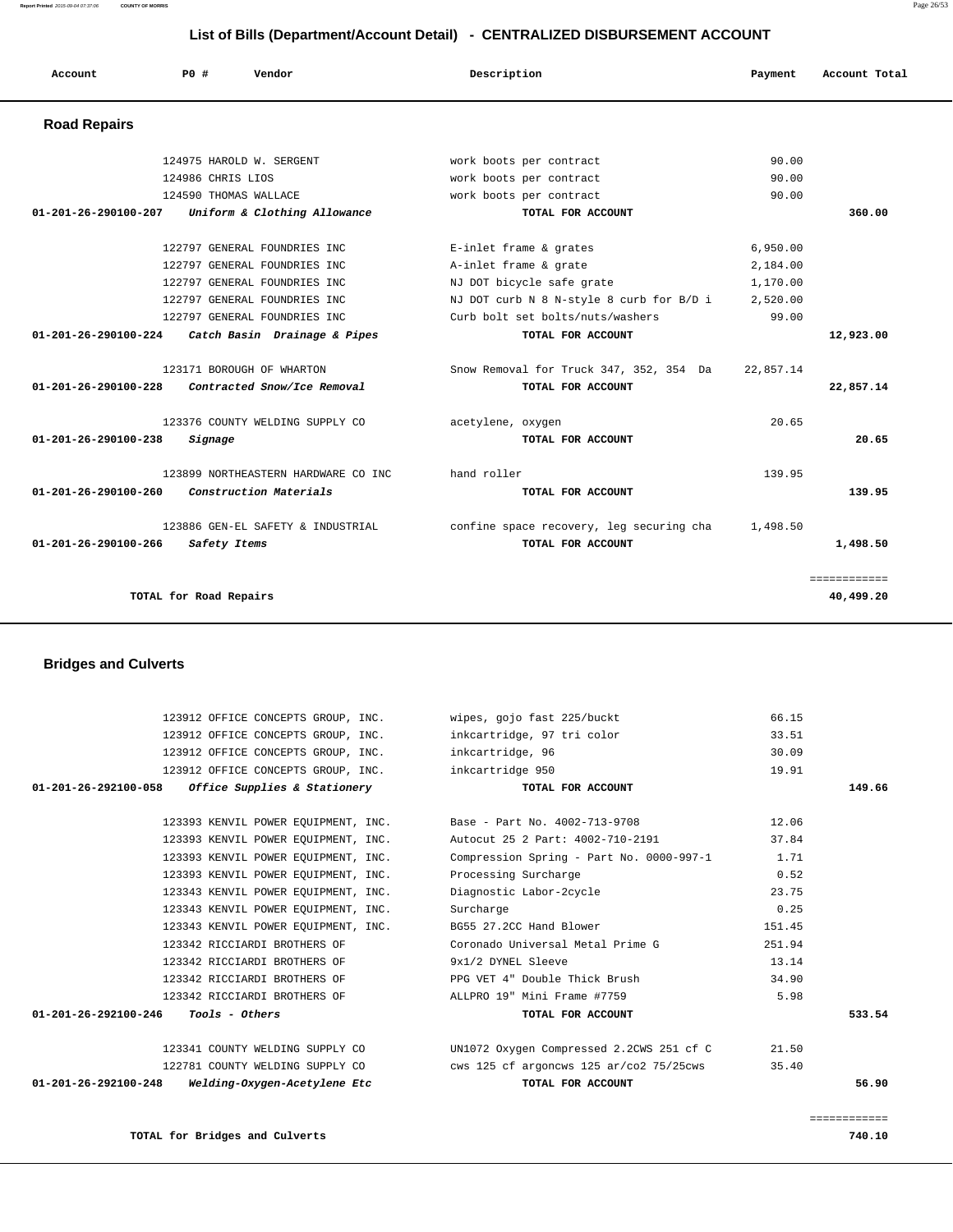**Report Printed** 2015-09-04 07:37:06 **COUNTY OF MORRIS** Page 27/53

# **List of Bills (Department/Account Detail) - CENTRALIZED DISBURSEMENT ACCOUNT**

| Account | PO# | Vendor | Description | Payment | Account Total |
|---------|-----|--------|-------------|---------|---------------|
|         |     |        |             |         |               |

#### **Shade Tree Commission**

| 124687 BRIAN DAVIS<br>Uniform & Clothing Allowance<br>01-201-26-300100-207               | work boots per contract<br>TOTAL FOR ACCOUNT                   | 90.00<br>90.00   |
|------------------------------------------------------------------------------------------|----------------------------------------------------------------|------------------|
| 123637 ONE SOURCE OF NEW JERSEY LLC<br>Machinery Repairs & Parts<br>01-201-26-300100-262 | 1/4 flow form tubing, CRC brakleen/engine<br>TOTAL FOR ACCOUNT | 263.75<br>263.75 |
| TOTAL for Shade Tree Commission                                                          |                                                                | 353.75           |

# **Buildings & Grounds**

|                                         | 123711 FOLEY, INC.                                      | RE: EMERGENCY GENERATOR REPAIR/ 06-30-15                                            | 1,934.83 |           |
|-----------------------------------------|---------------------------------------------------------|-------------------------------------------------------------------------------------|----------|-----------|
|                                         | 123711 FOLEY, INC.                                      | RE: OEM - GEN 1 OUARTERLY INSPECTION/ SE                                            | 213.50   |           |
|                                         | 123711 FOLEY, INC.                                      | RE: OEM - GEN 2 QUARTERLY INSPECTION/ SE                                            | 213.50   |           |
|                                         | 01-201-26-310100-044 Equipment Service Agreements       | TOTAL FOR ACCOUNT                                                                   |          | 2,361.83  |
|                                         | 124456 LAZ PARKING                                      | 590803109/ JUROR PKG - JULY 2015/ DATED 6,847.50                                    |          |           |
| 01-201-26-310100-062 Parking Lot Rental |                                                         | TOTAL FOR ACCOUNT                                                                   |          | 6,847.50  |
|                                         | 123374 AESFIRE LLC                                      | RE: COURTHOUSE/ 06-30-15                                                            | 420.00   |           |
|                                         |                                                         | 124839 EMPLOYMENT HORIZONS, INC. CLEANING SERVICES - JULY 2015/ DATED 07- 44,059.00 |          |           |
|                                         | 01-201-26-310100-084 Other Outside Services             | TOTAL FOR ACCOUNT                                                                   |          | 44,479.00 |
|                                         | 123975 GRAINGER                                         | WO75798/ RE: 911 MEM/ 07-30-15                                                      | 46.94    |           |
|                                         | 124909 READY REFRESH                                    | 0434507703/07-15-15 THRU 08-14-15/DATE 150.37                                       |          |           |
|                                         | 01-201-26-310100-095 Other Administrative Supplies      | TOTAL FOR ACCOUNT                                                                   |          | 197.31    |
|                                         | 123828 MORRIS COUNTY MUNICIPAL                          | 100055/ WASTE COLLECTION -JULY 2015/ 07- 5,545.33                                   |          |           |
|                                         |                                                         | 123828 MORRIS COUNTY MUNICIPAL 100055/ TIPPING FEES - JULY 2015/ 08-05- 1,633.90    |          |           |
|                                         |                                                         | 124346 MORRIS COUNTY MUNICIPAL 600291/RE: REFUSE REMOVAL/ JULY 2015/0 155.92        |          |           |
|                                         | $01-201-26-310100-143$ Rubbish & Trash Removal          | TOTAL FOR ACCOUNT                                                                   |          | 7,335.15  |
|                                         |                                                         | 124718 TRITEC OFFICE EQUIPMENT INC    UD#6233/ COLOR COPIES/ 07-14-15               | 30.24    |           |
|                                         | $01 - 201 - 26 - 310100 - 164$ Office Machines - Rental | TOTAL FOR ACCOUNT                                                                   |          | 30.24     |
|                                         | 124424 DIEGO MALDONADO                                  | RE: 2015 WORK BOOTS                                                                 | 90.00    |           |
|                                         | 124726 MARTINA REYES                                    | RE: 2015 WORK BOOTS - NIGHT CREW/ 08-17-                                            | 90.00    |           |
|                                         | 01-201-26-310100-207 Uniform & Clothing Allowance       | TOTAL FOR ACCOUNT                                                                   |          | 180.00    |
|                                         | 123983 RICCIARDI BROTHERS OF                            | WO75537/ RE: A&R/ 07-01-15                                                          | 85.89    |           |
|                                         | 123983 RICCIARDI BROTHERS OF                            | WO387647/ RE: A&R/ 07-02-15                                                         | 179.74   |           |
|                                         | 123983 RICCIARDI BROTHERS OF                            | WO75435/ RE: CH/ 07-06-15                                                           | 189.59   |           |
|                                         | 123983 RICCIARDI BROTHERS OF                            | WO75337/ RE: CH - CR1/ 07-10-15                                                     | 63.48    |           |
|                                         | 123983 RICCIARDI BROTHERS OF                            | WO75664/ RE: FREEHOLDERS/ 07-13-15                                                  | 63.45    |           |
|                                         | 123983 RICCIARDI BROTHERS OF                            | WO75664/RE: FREEHOLDERS/07-14-15                                                    | 31.99    |           |
|                                         | 123983 RICCIARDI BROTHERS OF                            | WO75664/RE: FREEHOLDERS/07-15-15                                                    | 79.93    |           |
|                                         | 123983 RICCIARDI BROTHERS OF                            | WO75664/ RE: FREEHOLDERS/ 07-16-15                                                  | 76.33    |           |
|                                         | 123983 RICCIARDI BROTHERS OF                            | WO74342/ RE: OTA/ 07-21-15                                                          | 228.23   |           |
|                                         | 123983 RICCIARDI BROTHERS OF                            | WO75332/ RE: PSTA/ 07-21-15                                                         | 302.96   |           |
|                                         | 123983 RICCIARDI BROTHERS OF                            | WO75634/ RE: A&R/ 07-24-15                                                          | 83.47    |           |
|                                         | 123983 RICCIARDI BROTHERS OF                            | WO75337/ RE: CH - CR1/ 07-29-15                                                     | 110.61   |           |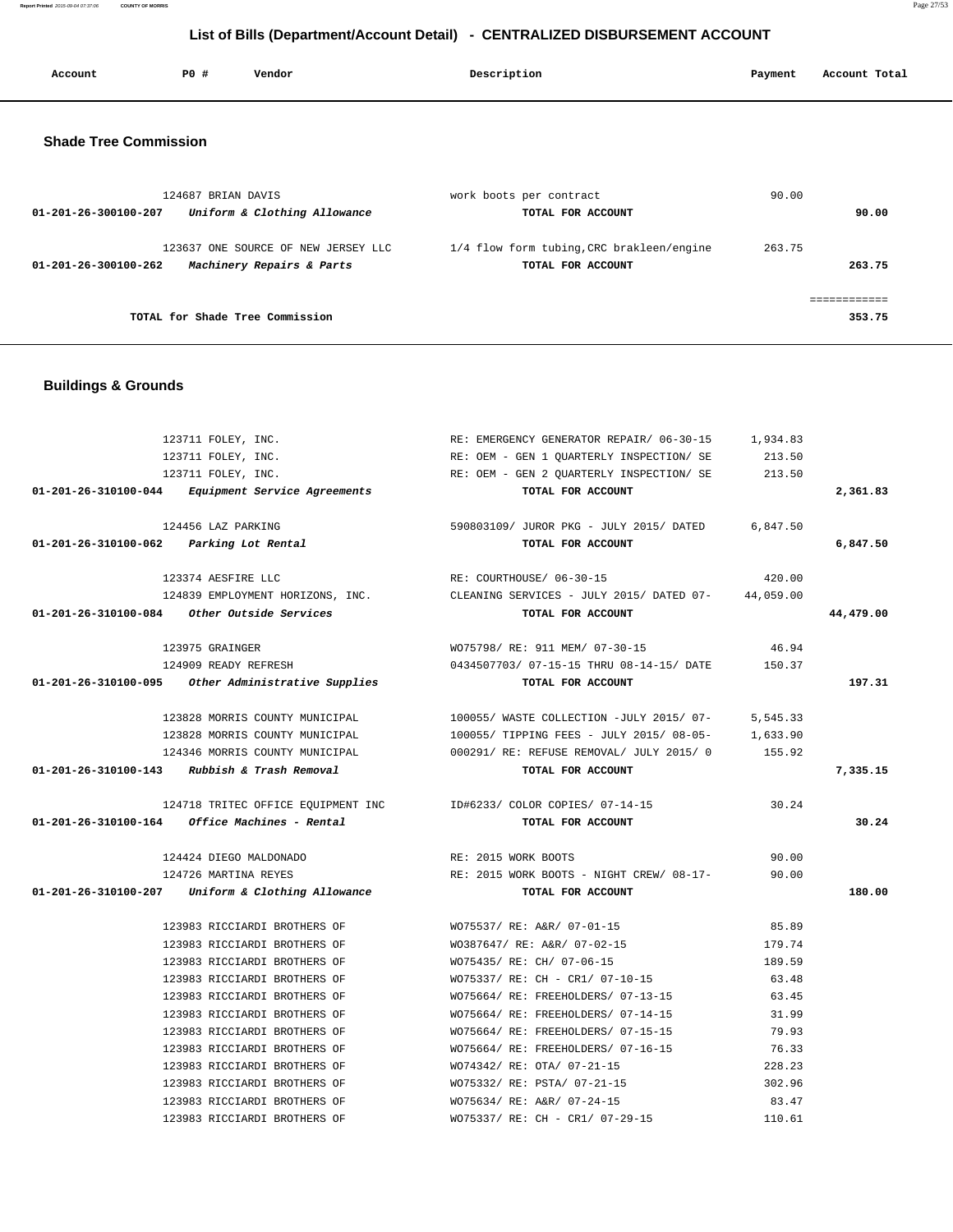| Account                        | <b>PO #</b><br>Vendor                            | Description                              | Payment  | Account Total |
|--------------------------------|--------------------------------------------------|------------------------------------------|----------|---------------|
| <b>Buildings &amp; Grounds</b> |                                                  |                                          |          |               |
|                                | 123983 RICCIARDI BROTHERS OF                     | WO75813/ RE: PSTA/ 07-31-15              | 298.94   |               |
|                                | 124182 SHERWIN-WILLIAMS                          | WO75163/ RE: A&R - P1/ 08-03-15          | 43.49    |               |
|                                | 124182 SHERWIN-WILLIAMS                          | WO75853/ RE: CTY LIBRARY/ 08-10-15       | 167.97   |               |
| 01-201-26-310100-234           | Paint                                            | TOTAL FOR ACCOUNT                        |          | 2,100.72      |
|                                | 123787 GENERAL PLUMBING SUPPLY INC.              | WO74922/ RE: B&G/ 07-22-15               | 642.35   |               |
|                                | 123787 GENERAL PLUMBING SUPPLY INC.              | WO74922/ RE: B&G/ 07-28-15               | 207.14   |               |
|                                | 123787 GENERAL PLUMBING SUPPLY INC.              | WO75787/ RE: 911 MEMORIAL/ 07-29-15      | 11.56    |               |
|                                | 123769 GENERAL PLUMBING SUPPLY INC.              | WO74922/ RE: B&G/ 07-01-15               | 66.14    |               |
|                                | 123769 GENERAL PLUMBING SUPPLY INC.              | WO74922/ RE: B&G/ 07-09-15               | 388.88   |               |
|                                | 123769 GENERAL PLUMBING SUPPLY INC.              | WO74922/ RE: B&G/ 07-14-15               | 469.26   |               |
|                                | 123769 GENERAL PLUMBING SUPPLY INC.              | WO74922/ RE: B&G/ 07-14-15               | 19.27    |               |
|                                | 123769 GENERAL PLUMBING SUPPLY INC.              | WO74922/ RE: B&G/ 07-14-15               | 6.97     |               |
|                                | 123769 GENERAL PLUMBING SUPPLY INC.              | WO74922/ RE: B&G/ 07-15-15               | 81.78    |               |
|                                | 123769 GENERAL PLUMBING SUPPLY INC.              | WO75716/ RE: A&R - P1                    | 192.03   |               |
|                                | 123769 GENERAL PLUMBING SUPPLY INC.              | WO74922/ RE: B&G/ 07-27-15               | 195.21   |               |
| 01-201-26-310100-235           | Pipes - Others                                   | TOTAL FOR ACCOUNT                        |          | 2,280.59      |
|                                | 123321 BARCO PRODUCTS COMPANY                    | WO75140/ RE: OTA/ 07-01-15               | 1,392.88 |               |
|                                | 123975 GRAINGER                                  | WO75812/ RE: CH - CR1/ 08-06-15          | 97.20    |               |
|                                | 123975 GRAINGER                                  | WO75661/ RE: PSTA/ 07-30-15              | 65.30    |               |
|                                | 123950 FASTENAL COMPANY                          | WO75747/ RE: JDC/ 07-31-15               | 53.64    |               |
| 01-201-26-310100-249           | Bldg Maintenance Supplies                        | TOTAL FOR ACCOUNT                        |          | 1,609.02      |
|                                | 123937 GRASS ROOTS TURF PRODUCTS INC             | WO75819/ RE: B&G/ 08-04-15               | 412.34   |               |
|                                | 123937 GRASS ROOTS TURF PRODUCTS INC             | WO75828/ RE: 911 MEM/ 08-04-15           | 265.05   |               |
|                                | 124474 AQUARIUS SUPPLY, INC.                     | WO75787/ RE: 911 MEMORIAL/ 07-29-15      | 393.45   |               |
|                                | 124474 AQUARIUS SUPPLY, INC.                     | WO75787/ RE: 911 MEMORIAL/ 07-29-15      | 88.18    |               |
|                                | 124474 AQUARIUS SUPPLY, INC.                     | WO75787/ RE: 911 MEMORIAL/ 07-29-15      | 176.37   |               |
|                                | 124545 COUNTY CONCRETE CORP.                     | WO75809/ RE: COUNTY LIBRARY/ 07-31-15    | 32.00    |               |
|                                | 124545 COUNTY CONCRETE CORP.                     | WO75859/ RE: 911 MEMORIAL/ 08-10-15      | 64.00    |               |
|                                | 124545 COUNTY CONCRETE CORP.                     | WO75859/ RE: 911 MEMORIAL/ 08-10-15      | 64.00    |               |
| 01-201-26-310100-251           | Ground Maintenance Supplies                      | TOTAL FOR ACCOUNT                        |          | 1,495.39      |
|                                | 124274 CLIFTON ELEVATOR SERVICE CO INC           | RE: A&R/ 08-05-15                        | 462.50   |               |
|                                | 124462 R & J CONTROL, INC.                       | RE: COUNTY GARAGE - EMERGENCY REPAIR/ 08 | 1,007.07 |               |
|                                | $01-201-26-310100-262$ Machinery Repairs & Parts | TOTAL FOR ACCOUNT                        |          | 1,469.57      |
|                                | 124488 JOHNSTONE SUPPLY                          | WO75428/ RE: B&G/ 08-07-15               | 158.23   |               |
|                                | 124842 JOHNSTONE SUPPLY                          | WO75873/ RE: CH/ 08-12-15                | 54.92    |               |
|                                | 124842 JOHNSTONE SUPPLY                          | WO75872/ RE: CH/ 08-12-15                | 54.24    |               |
|                                | 124842 JOHNSTONE SUPPLY                          | WO75428/ RE: B&G/ 08-19-15               | 148.74   |               |
|                                | 01-201-26-310100-264 Heat & A/C                  | TOTAL FOR ACCOUNT                        |          | 416.13        |

**TOTAL for Buildings & Grounds 70,802.45**

### **Motor Services Center**

| 123065 DOSSIER SYSTEMS                               | DOSSIER BASIC TRAINING KATHLEEN WHITE TO       | 1,295.00 |          |
|------------------------------------------------------|------------------------------------------------|----------|----------|
| Education Schools & Training<br>01-201-26-315100-039 | TOTAL FOR ACCOUNT                              |          | 1,295.00 |
| 123759 CABLEVISION                                   | $07876 - 599391 - 01 - 7, 07/08/15 - 08/07/15$ | 59.95    |          |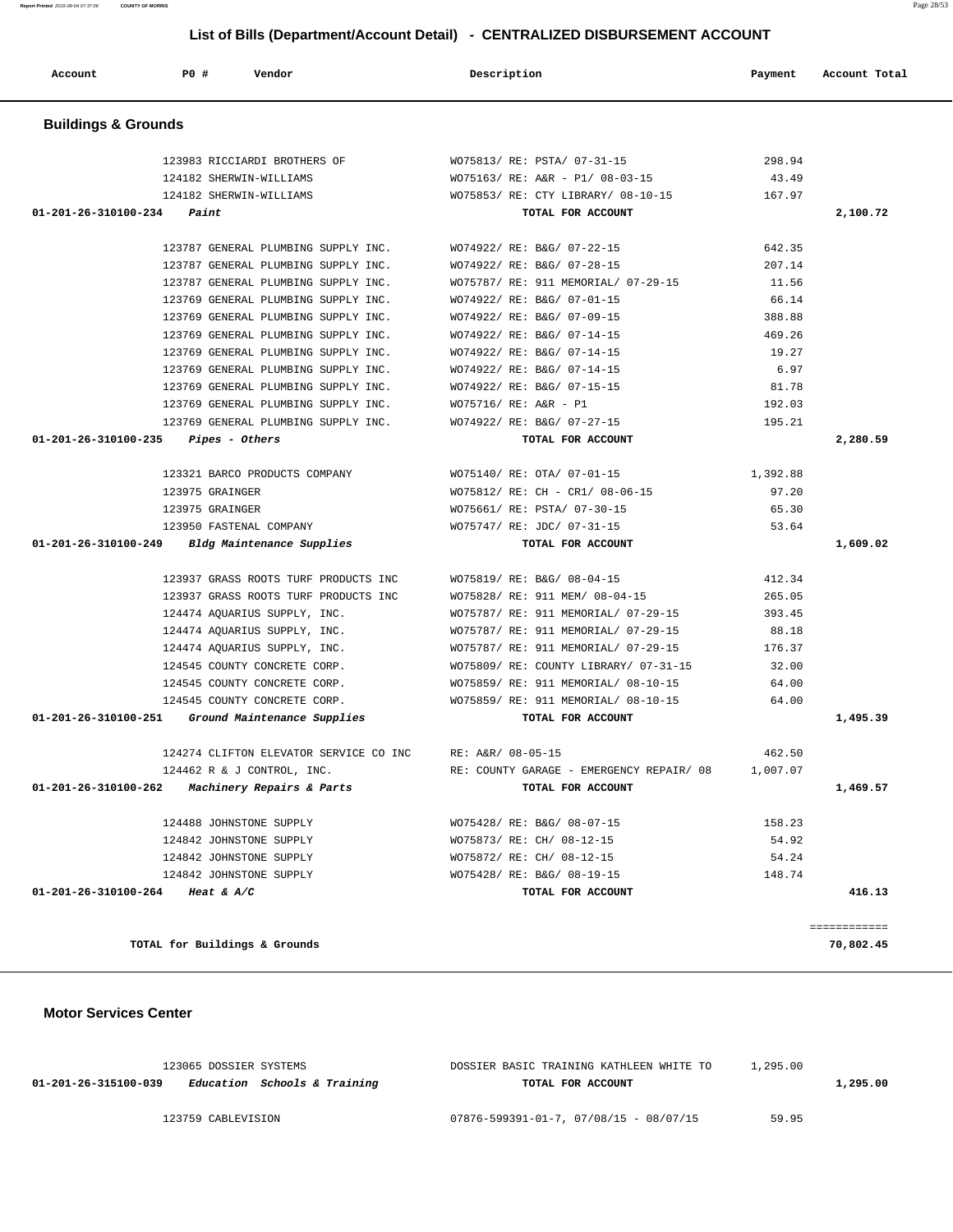**Account P0 # Vendor Description Payment Account Total Motor Services Center**  124600 MUNICIPAL CAPITAL CORP LEASE ON COPIER 792.55 124549 BOONTON AUTO PARTS CHROMA BASE 100.16 124583 J & D SALES & SERVICE LLC FLEETWASH 395.00  **01-201-26-315100-098 Other Operating&Repair Supply TOTAL FOR ACCOUNT 1,499.18** 124755 DANIEL MAHONEY WORK BOOTS PER CONTRACT 84.99 119952 AMERICAN WEAR INC. Uniforms - Motor Service Center 390.40 119952 AMERICAN WEAR INC. Uniforms - Motor Service Center 173.61  **01-201-26-315100-207 Uniform & Clothing Allowance TOTAL FOR ACCOUNT 649.00**  $124595$  METALS USA PLATES  $\kappa$  street. Street, see Street 386.000 and 386.000 and 386.000 and 386.000 and 386.000 and 386.000 and 386.000 and 386.000 and 386.000 and 386.000 and 386.000 and 386.000 and 386.000 and 386.0  **01-201-26-315100-243 Steel TOTAL FOR ACCOUNT 386.00** 123671 GOODYEAR AUTO SERVICE TIRES 486.35 123761 STS TIRE & AUTO CENTERS TIRES 227.44 123761 STS TIRE & AUTO CENTERS TIRES TIRES 433.30 123761 STS TIRE & AUTO CENTERS TIRES 445.08 124565 INTER CITY TIRE TIRES 669.18 124565 INTER CITY TIRE TIRES TIRES THE SERVICE OF SERVICE SERVICE SERVICE SERVICE SERVICE SERVICE SERVICE SERVICE SERVICE SERVICE SERVICE SERVICE SERVICE SERVICE SERVICE SERVICE SERVICE SERVICE SERVICE SERVICE SERVICE SERV  **01-201-26-315100-245 Tires TOTAL FOR ACCOUNT 2,822.33** 123705 JESCO INC. STARTER,BOWL 360.06 123705 JESCO INC. GASKET 4.04 123681 MONTAGE ENTERPRISES INC. BEARING KIT 120.00 123681 MONTAGE ENTERPRISES INC. SPINNER MOTOR 595.68 123681 MONTAGE ENTERPRISES INC. SWITCH SERVICE SERVICE 217.34 123694 ODB CO MAIN BROOM 250.00 123760 STEWART & STEVENSON TRANSYND 520.14 124555 DOVER BRAKE & CLUTCH CO INC SHOE KIT,BRAKE DRUM,DUST SHIELD 529.60 123749 MID-ATLANTIC TRUCK CENTRE INC SLACK ADJUSTER 284.79 123749 MID-ATLANTIC TRUCK CENTRE INC MOTOR STAR 314.85 123749 MID-ATLANTIC TRUCK CENTRE INC STRAP FUEL 302.14 123749 MID-ATLANTIC TRUCK CENTRE INC PAN, GASKE, TUBE, SEAL, SHIELD 1,889.51 123749 MID-ATLANTIC TRUCK CENTRE INC FILTER 87.50 123749 MID-ATLANTIC TRUCK CENTRE INC MUFFLER 1,175.67 124580 MID-ATLANTIC TRUCK CENTRE INC PAN,GASKET,FILTER 653.26 124580 MID-ATLANTIC TRUCK CENTRE INC BOLT 8.14 124580 MID-ATLANTIC TRUCK CENTRE INC PUMP 69.27 124580 MID-ATLANTIC TRUCK CENTRE INC MIRROR,SEAL 301.59 124580 MID-ATLANTIC TRUCK CENTRE INC FILTER 111.81 124580 MID-ATLANTIC TRUCK CENTRE INC SENSOR 133.03 124580 MID-ATLANTIC TRUCK CENTRE INC HINGE 86.82 124580 MID-ATLANTIC TRUCK CENTRE INC REGULATOR 482.23 124580 MID-ATLANTIC TRUCK CENTRE INC LIGHT 30.10 124580 MID-ATLANTIC TRUCK CENTRE INC MOTOR STAR 292.72 124580 MID-ATLANTIC TRUCK CENTRE INC BEZEL 30.64 124580 MID-ATLANTIC TRUCK CENTRE INC PIPE 118.32 124580 MID-ATLANTIC TRUCK CENTRE INC AY ASA 189.86 124580 MID-ATLANTIC TRUCK CENTRE INC TUBE,SLEEVE 186.56 124580 MID-ATLANTIC TRUCK CENTRE INC CREDIT CONSTRUCTED AND THE SERIES OF THE SERIES OF THE SERIES OF THE SERIES OF THE SERIES OF THE SERIES OF THE SERIES OF THE SERIES OF THE SERIES OF THE SERIES OF THE SERIES OF THE SERI 124580 MID-ATLANTIC TRUCK CENTRE INC CREDIT CONSTRUCTED AND THE 125.00 124580 MID-ATLANTIC TRUCK CENTRE INC CREDIT CREDIT CONSIDERED AND 1390.00 124580 MID-ATLANTIC TRUCK CENTRE INC CREDIT CONSTRUCTED AND  $-410.00$ 124580 MID-ATLANTIC TRUCK CENTRE INC CREDIT CREDIT CHARGES AND THE 18.12  **01-201-26-315100-261 Spare Parts for Equipment TOTAL FOR ACCOUNT 8,252.55**

 **List of Bills (Department/Account Detail) - CENTRALIZED DISBURSEMENT ACCOUNT**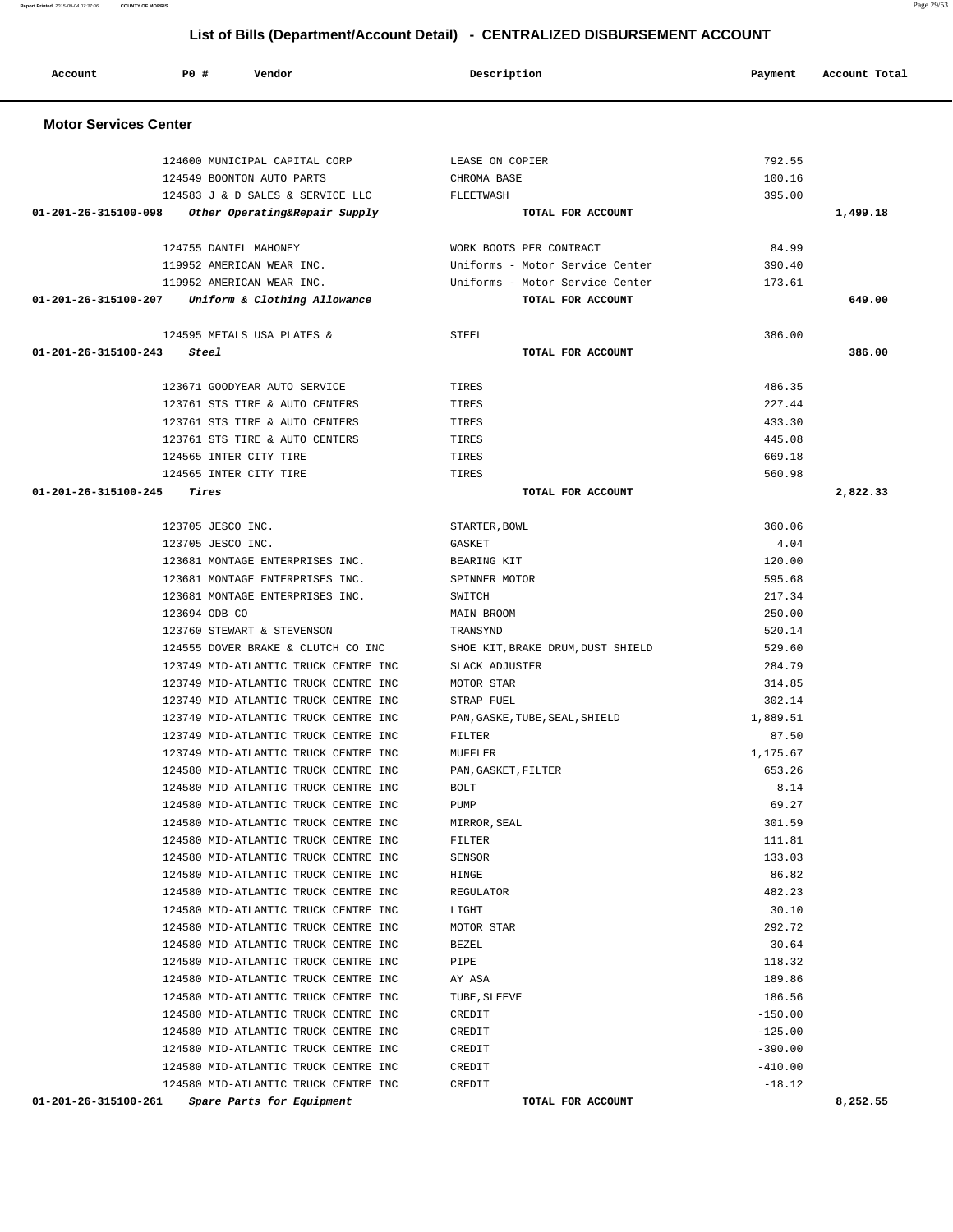| Account<br>. | PO# | Vendor | Description | Payment | Account Total |
|--------------|-----|--------|-------------|---------|---------------|
|              |     |        |             |         |               |

#### **Motor Services Center**

| 123703 FLEMINGTON BUICK CHEVROLET                     | HINGE                                                   | 83.54     |           |
|-------------------------------------------------------|---------------------------------------------------------|-----------|-----------|
| 123703 FLEMINGTON BUICK CHEVROLET                     | SHIELD KIT, BOLT, SHOE KIT, LEVER, SPRING KI            | 246.00    |           |
| 123751 NIELSEN DODGE - C-J-R                          | OIL FILTER                                              | 48.60     |           |
| 123754 RE-TRON TECHNOLOGIES INC.                      | BATTERY                                                 | 319.96    |           |
| 123753 ROUTE 23 AUTOMALL LLC                          | MODULE                                                  | 285.30    |           |
| 123753 ROUTE 23 AUTOMALL LLC                          | THERMOSTAT                                              | 8.58      |           |
| 123753 ROUTE 23 AUTOMALL LLC                          | CONDENSER, COMPRESS                                     | 164.81    |           |
| 123753 ROUTE 23 AUTOMALL LLC                          | SENSOR, TRANS FLUID                                     | 69.60     |           |
| 123753 ROUTE 23 AUTOMALL LLC                          | SENSOR                                                  | 12.22     |           |
| 123753 ROUTE 23 AUTOMALL LLC                          | MODULE                                                  | 250.26    |           |
| 123753 ROUTE 23 AUTOMALL LLC                          | FILTER ASY                                              | 57.72     |           |
| 123753 ROUTE 23 AUTOMALL LLC                          | BOOSTER ASY                                             | 358.34    |           |
| 124604 PLAINSMAN AUTO SUPPLY                          | MERCON, PROPANECYL, SCREWDRIVER, SWITCH, COI            | 488.10    |           |
| 124604 PLAINSMAN AUTO SUPPLY                          | CALIPER, ROTOR, LUBRICANT, OIL FILTER                   | 553.77    |           |
| 124604 PLAINSMAN AUTO SUPPLY                          | STARTER, SHAFT, CONTROL ARM, SOCKET, CLAMP, F 1, 832.81 |           |           |
| 124604 PLAINSMAN AUTO SUPPLY                          | LAMP, GREASE, UBOLT, PIPE, MAXLIFE                      | 24.99     |           |
| 124604 PLAINSMAN AUTO SUPPLY                          | BATTERY, CONTROL ARM, ALTERNATOR, ACCUFIT               | 378.99    |           |
| 124604 PLAINSMAN AUTO SUPPLY                          | BLADES, BULB, RATCHET, BUSHING, STABILIZER, O           | 534.90    |           |
| 124604 PLAINSMAN AUTO SUPPLY                          | HOSE END, FITTING, ORING, WHEEL NUT                     | 918.34    |           |
| 124604 PLAINSMAN AUTO SUPPLY                          | BRAKE PADS, ROTOR, BALLAST, COIL, CEMENT                | 468.11    |           |
| 124604 PLAINSMAN AUTO SUPPLY                          | STARTER, MOTOR, CONDENSER, SENSOR, ROTOR, DIS           | 1,007.61  |           |
| 124604 PLAINSMAN AUTO SUPPLY                          | VALVE, LAMP, CALIPER, ROTOR, HUB ASSEMBLY, RE           | 910.94    |           |
| 124604 PLAINSMAN AUTO SUPPLY                          | CREDIT                                                  | $-81.82$  |           |
| 123757 PLAINSMAN AUTO SUPPLY                          | FITTING, FILTER, SENSOR, TESTER, HOSE                   | 391.53    |           |
| 123757 PLAINSMAN AUTO SUPPLY                          | SWAYBAR, UBOLT, HOSE, EXTRACTOR, GASCAN, FILT           | 797.75    |           |
| 123757 PLAINSMAN AUTO SUPPLY                          | HOSE, CONVERTER, SENSOR, ASSEMBLY, TIEROD, PA           | 1,103.55  |           |
| 123757 PLAINSMAN AUTO SUPPLY                          | AIR FILTER, RADIATOR FAN                                | 266.26    |           |
| 123757 PLAINSMAN AUTO SUPPLY                          | AIR HOSE, VACUUM CONNECTOR, DROP LIGHT, BEA             | 537.08    |           |
| 123757 PLAINSMAN AUTO SUPPLY                          | IGNITION COIL, AIR HOSE, ROTOR                          | 218.26    |           |
| 123757 PLAINSMAN AUTO SUPPLY                          | MUFFLER, FILTER, STABILIZER, RELAY, TAIL PIP            | 419.59    |           |
| 123757 PLAINSMAN AUTO SUPPLY                          | OIL FILTER, DRAIN PAN, AIR FILTER, SEAL                 | 158.58    |           |
| 123757 PLAINSMAN AUTO SUPPLY                          | CLAMP, TUBING, MOTOR, SWITCH, PADS, ROTOR, BEA          | 978.85    |           |
| 124527 ALPHA GRAPHICS MORRISTOWN                      | DOOR HANGERS                                            | 267.50    |           |
| 124527 ALPHA GRAPHICS MORRISTOWN                      | NUMBER SEQUENTIAL CARBONLESS PADDING                    | 182.05    |           |
| 124553 D&B AUTO SUPPLY                                | AIR FILTER, ROTOR, BRAKE PADS                           | 477.78    |           |
| 124553 D&B AUTO SUPPLY                                | ABS HARNESS, ALARM, AIR FILTER, BRAKE PADS,             | 556.43    |           |
| 124553 D&B AUTO SUPPLY                                | SHOCK, MUFFLER, PIPE, PADS, ROTOR, AXEL, BEARI          | 1,474.37  |           |
| 124553 D&B AUTO SUPPLY                                | LAMP                                                    | 11.77     |           |
| 124553 D&B AUTO SUPPLY                                | HOSE, STARTER                                           | 216.63    |           |
| 124553 D&B AUTO SUPPLY                                | ROTOR, CAPSULE, PADS, OIL FILTER, FUEL FILTE            | 565.15    |           |
| 124553 D&B AUTO SUPPLY                                | HOSE, NUT, SENSOR, OIL                                  | 224.58    |           |
| 124553 D&B AUTO SUPPLY                                | SENSOR, OIL FILTER, BRAKE PADS, BRAKLEEN                | 114.71    |           |
| 124553 D&B AUTO SUPPLY                                | ROTOR, BRAKE PADS, TIE ROD, BEARING, PUMP, OI           | 1,310.93  |           |
| 124553 D&B AUTO SUPPLY                                | OUICK STRUT, ARM ASSEMBLY, WIP PART, OIL FI             | 885.97    |           |
| 124553 D&B AUTO SUPPLY                                | CREDIT                                                  | $-66.00$  |           |
| 124553 D&B AUTO SUPPLY                                | CREDIT                                                  | $-146.55$ |           |
| 124553 D&B AUTO SUPPLY                                | CREDIT                                                  | $-19.09$  |           |
| 124553 D&B AUTO SUPPLY                                | CREDIT                                                  | $-67.50$  |           |
| 124553 D&B AUTO SUPPLY                                | CREDIT                                                  | $-191.19$ |           |
| 124553 D&B AUTO SUPPLY                                | CREDIT                                                  | $-33.41$  |           |
| 124553 D&B AUTO SUPPLY                                | CREDIT                                                  | $-55.60$  |           |
| 124557 FLEMINGTON BUICK CHEVROLET                     | KNUCKLE, SHIELD                                         | 243.73    |           |
| 124557 FLEMINGTON BUICK CHEVROLET                     | LINK, LAMP                                              | 342.75    |           |
| 124557 FLEMINGTON BUICK CHEVROLET                     | BRACKET, PIN KIT                                        | 290.04    |           |
| 01-201-26-315100-291<br><i><b>Vehicle Repairs</b></i> | TOTAL FOR ACCOUNT                                       |           | 20,476.02 |
|                                                       |                                                         |           |           |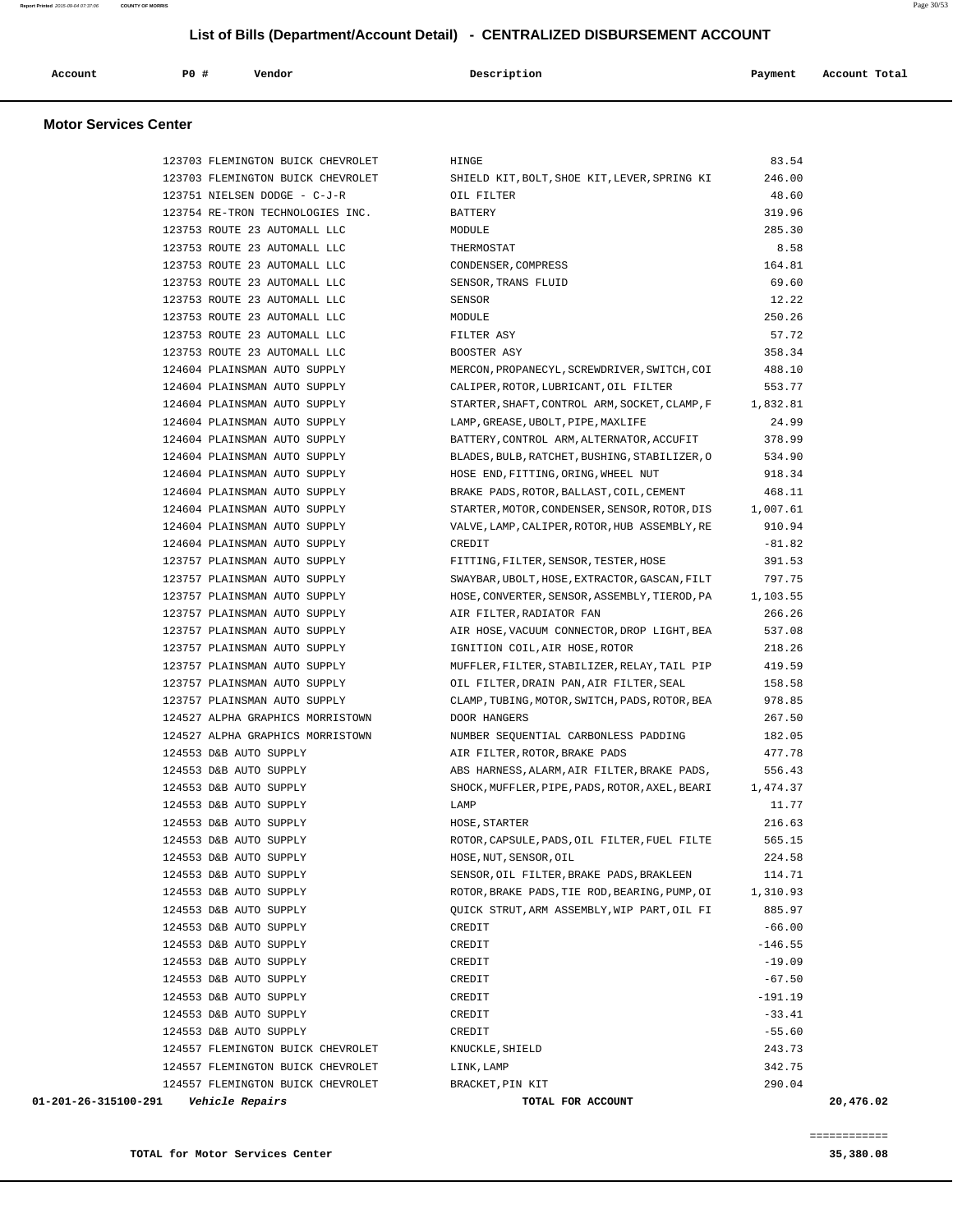**Report Printed** 2015-09-04 07:37:06 **COUNTY OF MORRIS** Page 31/53

# **List of Bills (Department/Account Detail) - CENTRALIZED DISBURSEMENT ACCOUNT**

| Account | PO# | Vendor<br>. | Description<br>$\sim$ $\sim$ | Payment | Account Total |
|---------|-----|-------------|------------------------------|---------|---------------|
|         |     |             |                              |         |               |

# **Mosquito Extermination**

| 124129 DAILY RECORD                                 | ULV Spray Notice Insertion Date 8-7-15 71.96    |        |              |
|-----------------------------------------------------|-------------------------------------------------|--------|--------------|
| 124577 NJ ADVANCE MEDIA, LLC                        | ULV Spray Notice - Display Ad - Insertio 146.70 |        |              |
| 01-201-26-320100-051<br>Legal                       | TOTAL FOR ACCOUNT                               |        | 218.66       |
|                                                     |                                                 |        |              |
| 123906 OFFICE CONCEPTS GROUP, INC.                  | Bookcase, 6 Shelf, Sqedq, MY #HON-1876N 158.24  |        |              |
| 123906 OFFICE CONCEPTS GROUP, INC.                  | Folder, PSBD, LT 1/3C, 25GN #PFX-17167 113.00   |        |              |
| 123906 OFFICE CONCEPTS GROUP, INC.                  | Tape, Correction, 2PK, Wht #BIC-WOTAPP2         | 3.23   |              |
| $01-201-26-320100-058$ Office Supplies & Stationery | TOTAL FOR ACCOUNT                               |        | 274.47       |
|                                                     |                                                 |        |              |
| 123906 OFFICE CONCEPTS GROUP, INC.                  | Towel, MLTIFLD, 16/250, WH #BWK-6200            | 45.32  |              |
| 123906 OFFICE CONCEPTS GROUP, INC.                  | Tissue, Toilet, 2-PLY, 58596 #BWK-6180          | 50.20  |              |
| $01-201-26-320100-249$ Bldg Maintenance Supplies    | TOTAL FOR ACCOUNT                               |        | 95.52        |
| 123906 OFFICE CONCEPTS GROUP, INC.                  | Kit, FRSTAID, BULK, 107/KT #FAO-223U            | 41.76  |              |
|                                                     |                                                 |        |              |
| 122859 ALL COUNTY RENTAL CENTER                     | Carburetor HD 22A #STI4116-120-0603             | 158.38 |              |
| 122859 ALL COUNTY RENTAL CENTER                     | 200 True Blue Starte #STE146947                 | 37.49  |              |
| 122859 ALL COUNTY RENTAL CENTER                     | 200 True Blue Starte #STE146939                 | 28.20  |              |
| $01 - 201 - 26 - 320100 - 258$<br>Equipment         | TOTAL FOR ACCOUNT                               |        | 265.83       |
|                                                     |                                                 |        |              |
|                                                     |                                                 |        | ============ |
| TOTAL for Mosquito Extermination                    |                                                 |        | 854.48       |

# **Health Management**

|                                | 124193 STAPLES ADVANTAGE     | Customer NYC 1054187invoice dated 8/4/20 | 28.49  |        |
|--------------------------------|------------------------------|------------------------------------------|--------|--------|
|                                | 124193 STAPLES ADVANTAGE     |                                          | 41.09  |        |
|                                | 124175 STAPLES ADVANTAGE     | Customer NYC 1054187                     | 42.25  |        |
| 01-201-27-330100-058           | Office Supplies & Stationery | TOTAL FOR ACCOUNT                        |        | 111.83 |
|                                |                              |                                          |        |        |
|                                | 120224 D&B AUTO SUPPLY       | Quote dated 6/1/2015 Battery and charger | 163.63 |        |
|                                | 123777 GRAINGER              | Item 2LRK9 Wall Mount Hose Reel          | 152.02 |        |
|                                | 124705 ANTHONY MARRONE       | Reimbursement for Pesticide Training Man | 150.00 |        |
|                                | 124707 TOM MYNES             | Reimbursement for Meal-7 hour Hazmat Cal | 4.69   |        |
| $01 - 201 - 27 - 330100 - 210$ | Environmental Compliance     | TOTAL FOR ACCOUNT                        |        | 470.34 |
|                                |                              |                                          |        |        |
|                                |                              |                                          |        |        |
|                                | TOTAL for Health Management  |                                          |        | 582.17 |
|                                |                              |                                          |        |        |

#### **Human Services**

| 124891 OFFICE CONCEPTS GROUP, INC.                     | 10 3-ring binders for Liz K              | 28.10  |        |
|--------------------------------------------------------|------------------------------------------|--------|--------|
| Office Supplies & Stationery<br>01-201-27-331100-058   | TOTAL FOR ACCOUNT                        |        | 28.10  |
| 125012 COUNTY OF MORRIS                                | 2nd Half 8/15 Metered Mail               | 56.42  |        |
| Postage & Metered Mail<br>01-201-27-331100-068         | TOTAL FOR ACCOUNT                        |        | 56.42  |
| 124971 LONGFELLOWS SANDWICH DELI                       | Refreshments for HSAC meeting on 7-28-15 | 137.99 |        |
| 124985 LONGFELLOWS SANDWICH DELI                       | Food and Refreshments for MHSAAB funding | 97.92  |        |
| Meeting Exp Advisory Board Etc<br>01-201-27-331100-088 | TOTAL FOR ACCOUNT                        |        | 235.91 |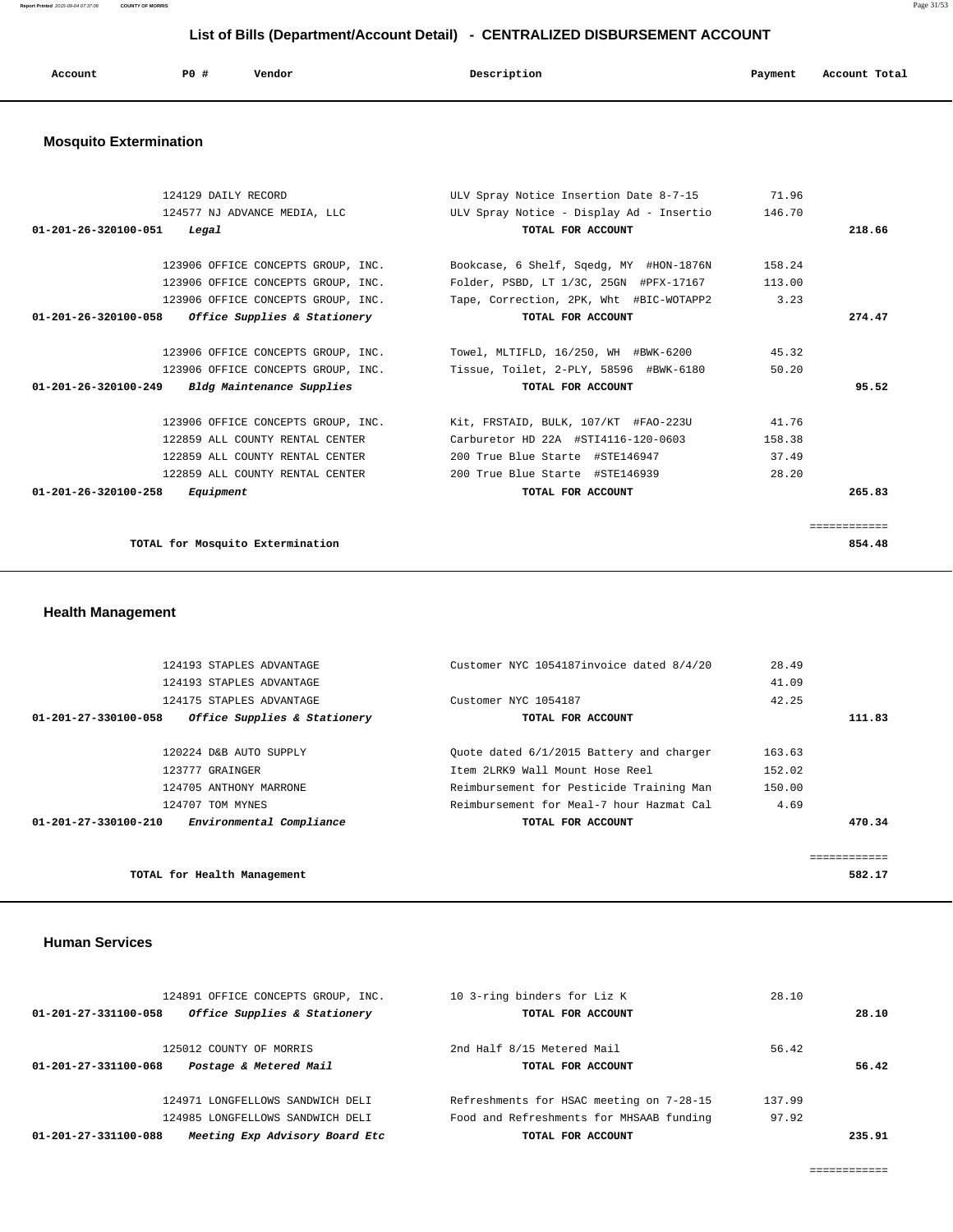#### **Report Printed** 2015-09-04 07:37:06 **COUNTY OF MORRIS** Page 32/53

# **List of Bills (Department/Account Detail) - CENTRALIZED DISBURSEMENT ACCOUNT**

| Account               | P0# | Vendor | Description | Payment | Account Total |
|-----------------------|-----|--------|-------------|---------|---------------|
| <b>Human Services</b> |     |        |             |         |               |

**TOTAL for Human Services 320.43**

#### **Youth Shelter**

|              | 8.54     | 7 ELEVEN PRIMARY TIME FOR RESIDENTS      | 124691 THOMAS POLLIO                            |
|--------------|----------|------------------------------------------|-------------------------------------------------|
|              | 15.39    | ACME REWARDS FOR RESIDNETS               | 124691 THOMAS POLLIO                            |
|              | 160.00   | GIFT CARDS PRIMARY TIME MCDONALDS, FIVE  | 124691 THOMAS POLLIO                            |
| 183.93       |          | TOTAL FOR ACCOUNT                        | 01-201-27-331110-059 Other General Expenses     |
|              | 8.95     | 2nd Half 8/15 Metered Mail               | 125012 COUNTY OF MORRIS                         |
| 8.95         |          | TOTAL FOR ACCOUNT                        | $01-201-27-331110-068$ Postage and Metered Mail |
|              | 72.25    | Dietary Services for Various Divisions o | 124570 SODEXO INC & AFFILIATES                  |
| 72.25        |          | TOTAL FOR ACCOUNT                        | 01-201-27-331110-185<br>Food                    |
|              | 7,037.33 | Comprehensive Medical Services July 2015 | 124472 MORRISTOWN MEDICAL CENTER                |
| 7,037.33     |          | TOTAL FOR ACCOUNT                        | Medical<br>01-201-27-331110-189                 |
|              | 108.08   | Can Liners - Youth Shelter LARG BLACK GA | 120980 CALICO INDUSTRIES, INC.                  |
|              | 77.67    | Coarse Paper and Household Supplies 9 in | 124774 ALLEN PAPER & SUPPLY CO                  |
|              | 102.00   | rolled towels                            | 124774 ALLEN PAPER & SUPPLY CO                  |
|              | 76.80    | c fold towels                            | 124774 ALLEN PAPER & SUPPLY CO                  |
| 364.55       |          | TOTAL FOR ACCOUNT                        | 01-201-27-331110-252<br>Janitorial Supplies     |
| ============ |          |                                          |                                                 |
| 7,667.01     |          |                                          | TOTAL for Youth Shelter                         |

# **Office on Aging**

| 124547 BETH DENMEAD                            | Car Insurance              | 12.00  |
|------------------------------------------------|----------------------------|--------|
| 01-201-27-333100-048<br>Insurance              | TOTAL FOR ACCOUNT          | 12.00  |
|                                                |                            |        |
| 125012 COUNTY OF MORRIS                        | 2nd Half 8/15 Metered Mail | 124.99 |
| 01-201-27-333100-068<br>Postage & Metered Mail | TOTAL FOR ACCOUNT          | 124.99 |
| 124547 BETH DENMEAD                            | July 2015 Mileage          | 63.70  |
| 01-201-27-333100-082                           |                            | 63.70  |
| Travel Expense                                 | TOTAL FOR ACCOUNT          |        |
|                                                |                            |        |
|                                                |                            |        |
| TOTAL for Office on Aging                      |                            | 200.69 |

#### **Grant in Aid**

| 01-201-27-342000-468       | Grant in Aid GIA:COMMUNITY HOPE | TOTAL FOR ACCOUNT                        | 38,896.26 |
|----------------------------|---------------------------------|------------------------------------------|-----------|
| 124698 COMMUNITY HOPE INC. |                                 | Boonton residential services 4/1/15-6-30 | 20,016.36 |
| 124701 COMMUNITY HOPE INC. |                                 | Boonton residential services 2015 O1 GIA | 18,879.90 |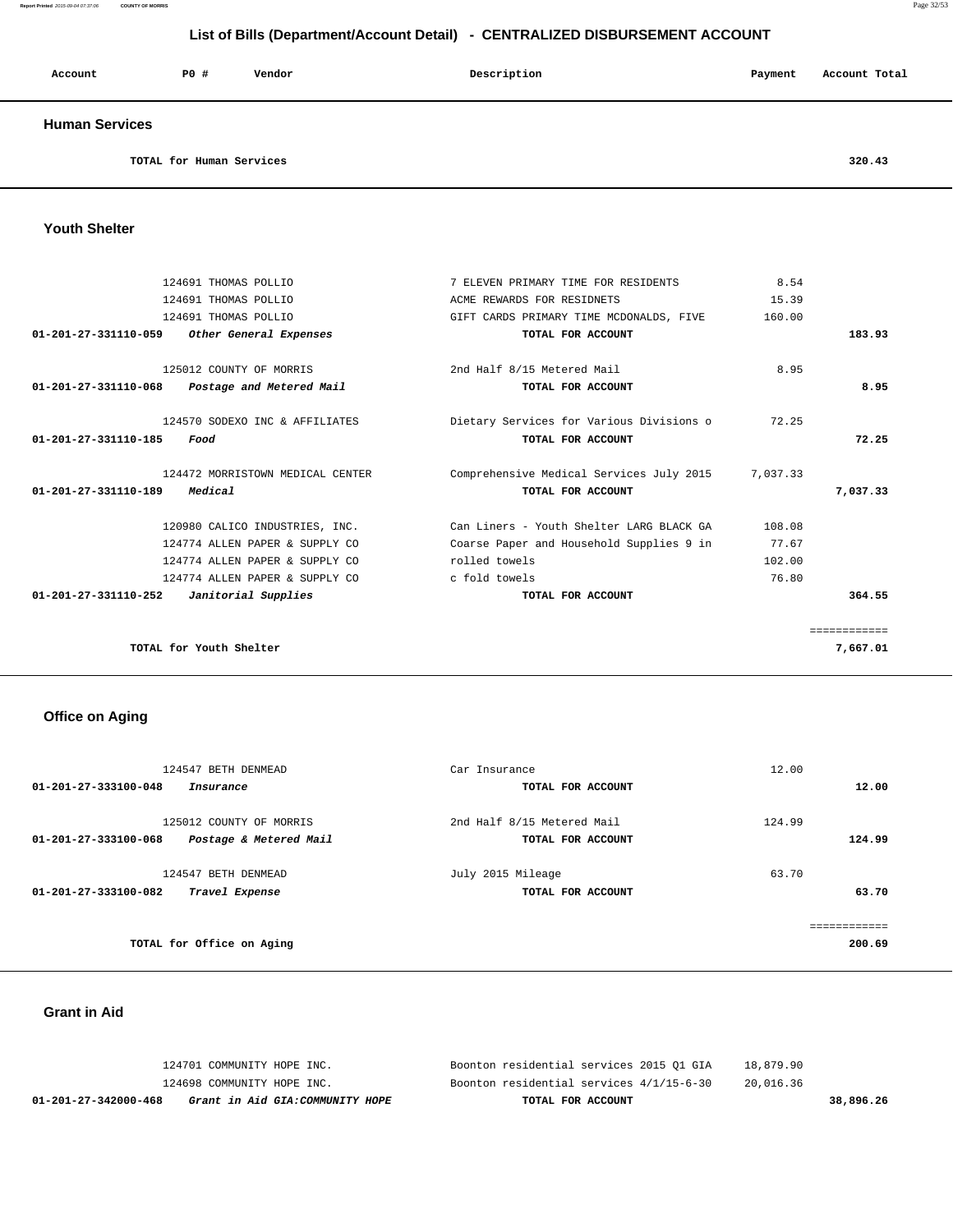**Report Printed** 2015-09-04 07:37:06 **COUNTY OF MORRIS** Page 33/53

# **List of Bills (Department/Account Detail) - CENTRALIZED DISBURSEMENT ACCOUNT**

| Account              | PO#                    | Vendor                                 | Description       | Payment | Account Total             |
|----------------------|------------------------|----------------------------------------|-------------------|---------|---------------------------|
| <b>Grant in Aid</b>  |                        |                                        |                   |         |                           |
| 01-201-27-342000-480 |                        | Grant in Aid GIA: HOPEHOUSEOPERTNFIXIT | TOTAL FOR ACCOUNT |         | 2,326.00                  |
|                      | TOTAL for Grant in Aid |                                        |                   |         | ------------<br>41,222.26 |

#### **Seniors, Disabled & Veterans**

| 124775 CHARLES JURGENSEN                                           | NJ Assoc. of Cty Veteran Service Officer                      | 25.00          |
|--------------------------------------------------------------------|---------------------------------------------------------------|----------------|
| 124775 CHARLES JURGENSEN<br>01-201-27-343100-082<br>Travel Expense | National Assoc. of Cty Veteran Service o<br>TOTAL FOR ACCOUNT | 40.00<br>65.00 |
|                                                                    |                                                               |                |
|                                                                    |                                                               |                |
| TOTAL for Seniors, Disabled & Veterans                             |                                                               | 65.00          |
|                                                                    |                                                               |                |

#### **County Board of Social Service**

|                      | 123907 STAPLES ADVANTAGE           | Microsoft 200 Optical Mouse              | 238.80    |           |
|----------------------|------------------------------------|------------------------------------------|-----------|-----------|
|                      | 124556 TRITEC OFFICE EQUIPMENT INC | Type L Refill Staples                    | 106.00    |           |
|                      | 124556 TRITEC OFFICE EQUIPMENT INC | Shipping & Handling                      | 8.00      |           |
|                      | 124504 STAPLES ADVANTAGE           | Order #71390009299-000-001/6-30-15       | 590.04    |           |
| 01-201-27-345100-058 | Office Supplies & Stationery       | TOTAL FOR ACCOUNT                        |           | 942.84    |
|                      | 123279 LANGUAGE LINE SERVICES      | Over the Phone Interpretation Service -  | 30.60     |           |
|                      | 124897 READY REFRESH               | Water for Morris Township/ 07-15-15 to 0 | 366.25    |           |
| 01-201-27-345100-059 | Other General Expenses             | TOTAL FOR ACCOUNT                        |           | 396.85    |
|                      | 124535 JOHNSON & JOHNSON, ESOS     | Legal services rendered for the month of | 3,396.00  |           |
|                      | 124535 JOHNSON & JOHNSON, ESOS     | Collections - Professional Service       | 1,927.96  |           |
|                      | 124535 JOHNSON & JOHNSON, ESOS     | MAP - Saliba v. OTA                      | 480.00    |           |
|                      | 124500 UNITRONIX DATA SYSTEMS INC  | Proprietary Computer Software Maintenanc | 5,682.60  |           |
| 01-201-27-345100-325 | Special Services                   | TOTAL FOR ACCOUNT                        |           | 11,486.56 |
|                      | 124503 JESSICA REYMUNDO            | FSS - Mileage reimb. for February to Jun | 36.05     |           |
| 01-201-27-345100-332 | Mileage                            | TOTAL FOR ACCOUNT                        |           | 36.05     |
|                      | 124505 CORNELL AGBA                | MAP - Insurance reimb. for January to Ju | 72.00     |           |
|                      | 124505 CORNELL AGBA                | Insurance reimb. for July to December 20 | 72.00     |           |
|                      | 124503 JESSICA REYMUNDO            | Parking Fees                             | 39.00     |           |
|                      | 124503 JESSICA REYMUNDO            | Insurance reimb. for July to December 20 | 90.00     |           |
|                      | 124566 MARIA T VELASOUEZ           | CSP - Insurance reimb. for July to Decem | 72.00     |           |
|                      | 124268 SUSAN KLEIN                 | MAP - Insurance reimb. for July to Decem | 72.00     |           |
| 01-201-27-345100-333 | Other Allowances                   | TOTAL FOR ACCOUNT                        |           | 417.00    |
|                      | 114011 LABORATORY CORPORATION OF   | DNA Testing for 12/27/14 to 01/31/15 - A | 193.50    |           |
| 01-201-27-345100-351 | Paternity Expenses                 | TOTAL FOR ACCOUNT                        |           | 193.50    |
|                      | 123287 TREASURER. ST OF NJ         | CSP Collection Intercept Fees for the 2n | 10,063.05 |           |
|                      | 123288 TREASURER. ST OF NJ         | CSP Collection Intercept Fees (Pre-Offse | 104.00    |           |
| 01-201-27-345100-353 | Collection Service Fees            | TOTAL FOR ACCOUNT                        |           | 10,167.05 |
|                      |                                    |                                          |           |           |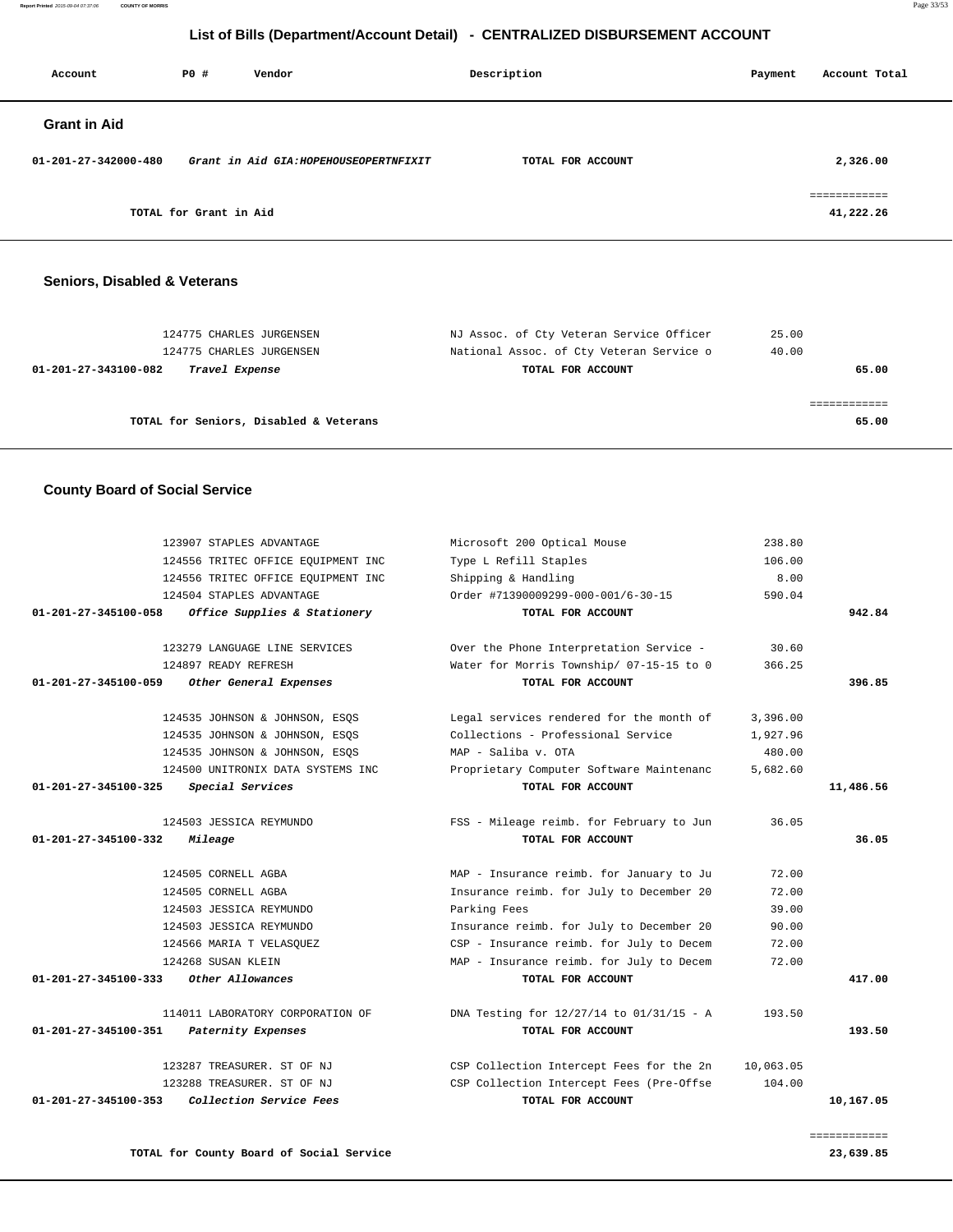| Account | P <sub>0</sub> | Vendor | Description | Pavment | Account Total |
|---------|----------------|--------|-------------|---------|---------------|
|         |                |        |             |         |               |

#### **MV:Administration**

|                      | 124936 ARNEL P GARCIA                             | LPN, 8-16 thru 8-29-2015                                             | 1,856.00       |           |
|----------------------|---------------------------------------------------|----------------------------------------------------------------------|----------------|-----------|
|                      | 124937 BARKEL FLEMMING                            | LPN, 8-16 thru 8-29-2015                                             | 2,316.52       |           |
|                      | 124938 CARRELLE L CALIXTE                         | LPN,8-16 thru 8-29-2015                                              | 3,248.00       |           |
|                      | 124939 DAMACINA L. OKE                            | LPN, 8-16 thru 8-29-2015                                             | 928.00         |           |
|                      | 124940 DANILO LAPID                               | RN, 8-16 thru 8-29-2015                                              | 1,184.00       |           |
|                      | 124942 EDITHA MARQUEZ                             | RN, 8-16 thru 8-29-2015                                              | 1,184.00       |           |
|                      | 124943 ELIZABETH VILLASENOR                       | RN, 8-16 thru 8-29-2015                                              | 2,368.00       |           |
|                      | 124944 ELLEN M. NOLL                              | LPN, 8-16 thru 8-29-2015                                             | 464.00         |           |
|                      | 124947 EVELYN TOLENTINO                           | RN, 8-16 thru 8-29-2015                                              | 1,572.50       |           |
|                      | 124948 GEORGINA GRAY-HORSLEY                      | LPN, 8-16 thru 8-29-2015                                             | 928.00         |           |
|                      | 124949 HARRIET VALLECER RN                        | RN,8-16 thru 8-29-2015                                               | 888.00         |           |
|                      | 124950 ILLIENE CHARLES, RN                        | RN,8-16 thru 8-29-2015                                               | 2,414.25       |           |
|                      | 124951 LOREEN RAFISURA                            | RN,8-16 thru 8-29-2015                                               | 289.71         |           |
|                      | 124952 LOUISE R. MACCHIA                          | RN,8-16 thru 8-29-2015                                               | 2,266.25       |           |
|                      | 124953 MADUKWE IMO IBOKO, RN                      | RN,8-16 thru 8-29-2015                                               | 2,348.39       |           |
|                      | 124954 MARIA CARMELITA OBLINA                     | LPN, 8-16 thru 8-29-2015                                             | 725.00         |           |
|                      | 124955 MARTHA YAGHI                               | RN,8-16 thru 8-29-2015                                               | 888.00         |           |
|                      | 124956 MELOJANE CELESTINO                         | RN,8-16 thru 8-29-2015                                               | 295.26         |           |
|                      | 124957 MICHELLE CAPILI                            | RN, 8-16 thru 8-29-2015                                              | 2,664.00       |           |
|                      | 124958 MIRLENE ESTRIPLET                          | RN, 8-16 thru 8-29-2015                                              | 1,763.79       |           |
|                      | 124959 ROSE DUMAPIT                               | RN,8-16 thru 8-29-2015                                               | 1,471.86       |           |
|                      | 124960 ROSEMARY BATANE COBCOBO                    | RN,8-16 thru 8-29-2015                                               | 888.00         |           |
|                      | 124961 SHELLEY REINER                             | LPN, 8-16 thru 8-29-2015                                             | 1,123.75       |           |
|                      | 124962 SUZIE COLLIN                               | RN, 8-16 thru 8-29-2015                                              | 2,987.75       |           |
|                      | 124963 TEODORA O. DELEON                          | RN, 8-16 thru 8-29-2015                                              | 592.00         |           |
|                      | 124964 TERESA OMWENGA                             | RN, 8-16 thru 8-29-2015                                              | 1,184.00       |           |
|                      | 124941 DAVID JEAN-LOUIS                           | LPN, 8-16 thru 8-29-2015                                             | 2,083.16       |           |
| 01-201-27-350100-013 | Temporary Help - Per Diem Nurses                  | TOTAL FOR ACCOUNT                                                    |                | 40,922.19 |
|                      |                                                   |                                                                      |                |           |
|                      |                                                   |                                                                      |                |           |
|                      | 124861 AEQUOR HEALTHCARE SERVICES, LLC            | Agency Nursing Services, 8-2 thru 8-8-201                            | 6,915.44       |           |
|                      | 124861 AEQUOR HEALTHCARE SERVICES, LLC            | Agency Nursing Services, 8-9 thru 8-15-20                            | 8,524.02       |           |
|                      | $01-201-27-350100-016$ Outside Salaries & Wages   | TOTAL FOR ACCOUNT                                                    |                | 15,439.46 |
|                      |                                                   |                                                                      |                |           |
|                      | 124867 eSOLUTIONS, INC.                           | 5374, Medicare Claims Processing & Activa 6,667.05                   |                |           |
|                      | 01-201-27-350100-040 Electronic Data Processing   | TOTAL FOR ACCOUNT                                                    |                | 6,667.05  |
|                      |                                                   |                                                                      |                |           |
|                      | 124872 LOVEYS PIZZA & GRILL                       | Employee Luncheon, 8-14-2015                                         | 66.90          |           |
|                      | 01-201-27-350100-041 Employee Recognition Program | TOTAL FOR ACCOUNT                                                    |                | 66.90     |
|                      |                                                   |                                                                      |                |           |
|                      | 123492 GRAINGER                                   | 806843231, 5-28-2015                                                 | 69.85          |           |
|                      | 123493 GRAINGER                                   | 806843231,5-6-2015                                                   | 273.49         |           |
|                      | 123495 GRAINGER                                   | 806843231, 7-8-2015                                                  | 105.64         |           |
|                      | 124289 JENNIFER CARPINTERI                        | Replace Missing Resident Money                                       | 60.00          |           |
|                      | 124871 JENNIFER CARPINTERI                        | Resident Reimbursement, August~2015                                  | 311.92         |           |
| 01-201-27-350100-046 | General Stores                                    | TOTAL FOR ACCOUNT                                                    |                | 820.90    |
|                      |                                                   |                                                                      |                |           |
|                      | 124860 AMDA                                       | Data Card Sets, 8-24-2015                                            | 792.11         |           |
|                      | 124850 STAPLES ADVANTAGE                          | 1032198,8-7-2015                                                     | 42.06          |           |
|                      | 124850 STAPLES ADVANTAGE                          | 1032198,8-7-2015                                                     | 36.12          |           |
|                      | 124850 STAPLES ADVANTAGE                          | 1032198,8-6-2015                                                     | 44.98          |           |
| 01-201-27-350100-058 | Office Supplies & Stationery                      | TOTAL FOR ACCOUNT                                                    |                | 915.27    |
|                      |                                                   |                                                                      |                |           |
|                      | 124869 FEDEX<br>124869 FEDEX                      | $3684 - 0206 - 0, 8 - 10 - 2015$<br>$3684 - 0206 - 0, 8 - 24 - 2015$ | 30.39<br>73.23 |           |

**Report Printed** 2015-09-04 07:37:06 **COUNTY OF MORRIS** Page 34/53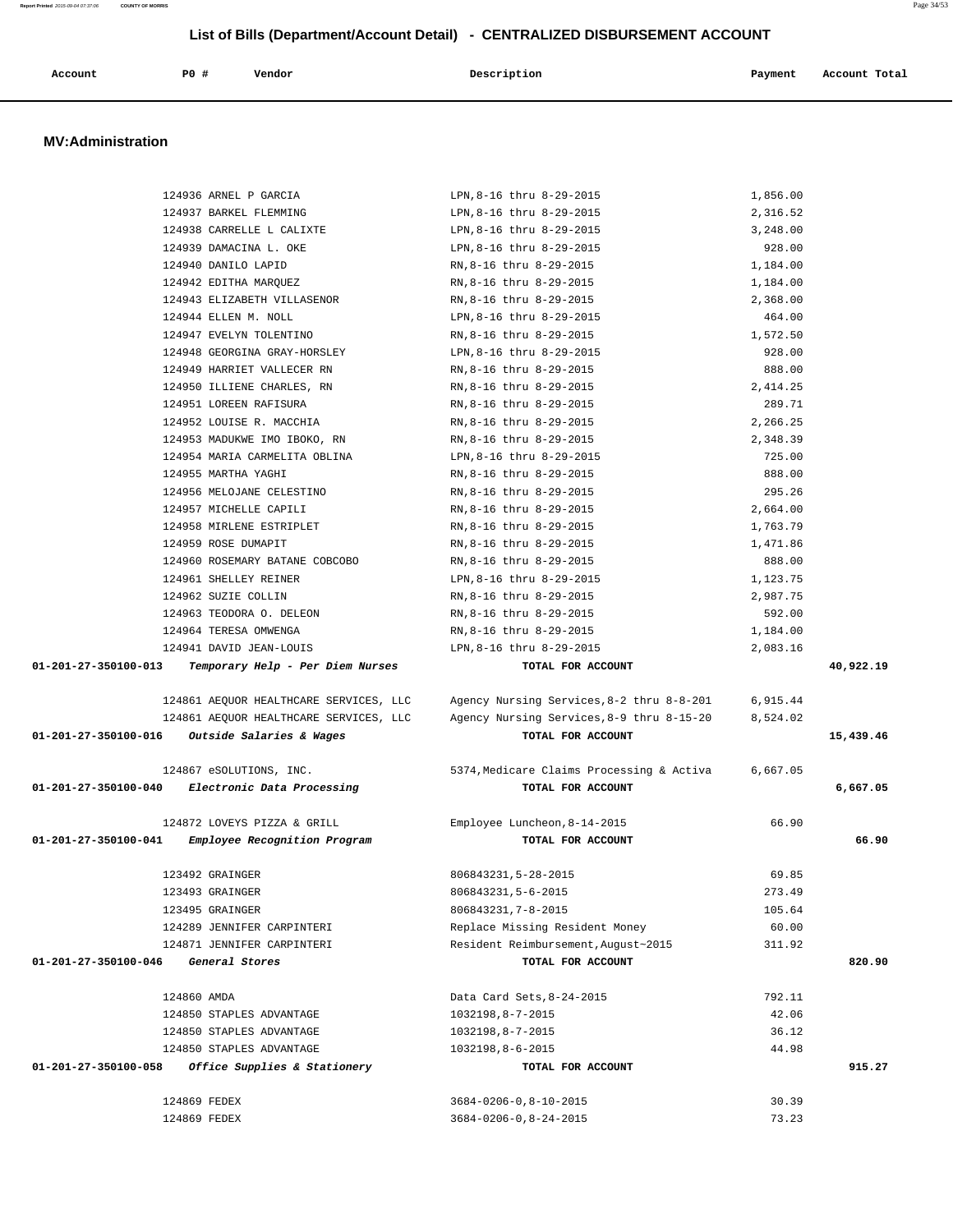**Report Printed** 2015-09-04 07:37:06 **COUNTY OF MORRIS** Page 35/53

# **List of Bills (Department/Account Detail) - CENTRALIZED DISBURSEMENT ACCOUNT**

| Account                        | PO#                         | Vendor                         | Description                              | Payment | Account Total |  |
|--------------------------------|-----------------------------|--------------------------------|------------------------------------------|---------|---------------|--|
| <b>MV:Administration</b>       |                             |                                |                                          |         |               |  |
| $01 - 201 - 27 - 350100 - 068$ |                             | Postage & Metered Mail         | TOTAL FOR ACCOUNT                        |         | 192.04        |  |
|                                |                             | 124863 ALL-STAR IDENTIFICATION | Badge Identification Supplies, 8-20-2015 | 543.00  |               |  |
|                                |                             | 124877 U-LINE SHIPPING SUPPLY  | 6576155,8-13-2015                        | 49.24   |               |  |
| $01 - 201 - 27 - 350100 - 266$ | Safety Items                |                                | TOTAL FOR ACCOUNT                        |         | 592.24        |  |
|                                |                             |                                |                                          |         | ============  |  |
|                                | TOTAL for MV:Administration |                                |                                          |         | 65,616.05     |  |

# **MV:Building Services**

| 123442 TBS CONTROLS LLC                                     | M13000, August~2015                      | 2,679.17 |              |
|-------------------------------------------------------------|------------------------------------------|----------|--------------|
| 01-201-27-350110-044 Equipment Service Agreements           | TOTAL FOR ACCOUNT                        |          | 2,679.17     |
|                                                             |                                          |          |              |
| 123493 GRAINGER                                             | 806843231,5-6-2015                       | 759.54   |              |
| 123440 PELICAN SPORT CENTER INC                             | 2260005296,7-21-2015                     | 55.96    |              |
| 122446 SHERWIN WILLIAMS                                     | $6776 - 8278 - 3, 6 - 25 - 2015$         | 325.64   |              |
| 123501 SHERWIN WILLIAMS                                     | $6776 - 8728 - 3, 4 - 9 - 2015$          | 240.04   |              |
| 123501 SHERWIN WILLIAMS                                     | $6776 - 8728 - 3, 5 - 5 - 2015$          | 213.63   |              |
| 123495 GRAINGER                                             | 806843231, 7-8-2015                      | 456.71   |              |
| 124307 HUDSON AWNING & SIGN CO. INC.                        | Fabricate and Install New Coer for Gable | 4,225.00 |              |
| 01-201-27-350110-204<br>Plant Operation                     | TOTAL FOR ACCOUNT                        |          | 6,276.52     |
|                                                             |                                          |          |              |
| 123436 COOPER ELECTRIC SUPPLY CO.                           | 228382, 7-2-2015                         | 9.95     |              |
| 123436 COOPER ELECTRIC SUPPLY CO.                           | 228382, 7-6-2015                         | 597.00   |              |
| 123436 COOPER ELECTRIC SUPPLY CO.                           | 228382, 7-8-2015                         | 102.00   |              |
| 123436 COOPER ELECTRIC SUPPLY CO.                           | 228382, 7-8-2015                         | 158.36   |              |
| 121296 MARIDO SERVICES INC.                                 | 13518,6-4-2015                           | 2,913.81 |              |
| 123441 TBS CONTROLS LLC                                     | M13000,6-25-2015                         | 70.65    |              |
| 124873 MILLER & CHITTY CO INC                               | 0014350000,8-20-2015                     | 2,905.00 |              |
| 124874 NATIONAL INDUSTRIES                                  | MVNH065,8-10-2015                        | 86.50    |              |
| $01 - 201 - 27 - 350110 - 262$<br>Machinery Repairs & Parts | TOTAL FOR ACCOUNT                        |          | 6,843.27     |
|                                                             |                                          |          |              |
|                                                             |                                          |          | ============ |
| TOTAL for MV: Building Services                             |                                          |          | 15,798.96    |

 **MV:Dietary** 

| 124851 STAR LEDGER                         | 947758, w/e 8-15-2015 | 61.50  |
|--------------------------------------------|-----------------------|--------|
| 124851 STAR LEDGER                         | 947758, w/e 8-22-2015 | 61.50  |
| Coffee / Gift Shop<br>01-201-27-350115-186 | TOTAL FOR ACCOUNT     | 123.00 |
|                                            |                       |        |
|                                            |                       |        |
| TOTAL for MV: Dietary                      |                       | 123.00 |
|                                            |                       |        |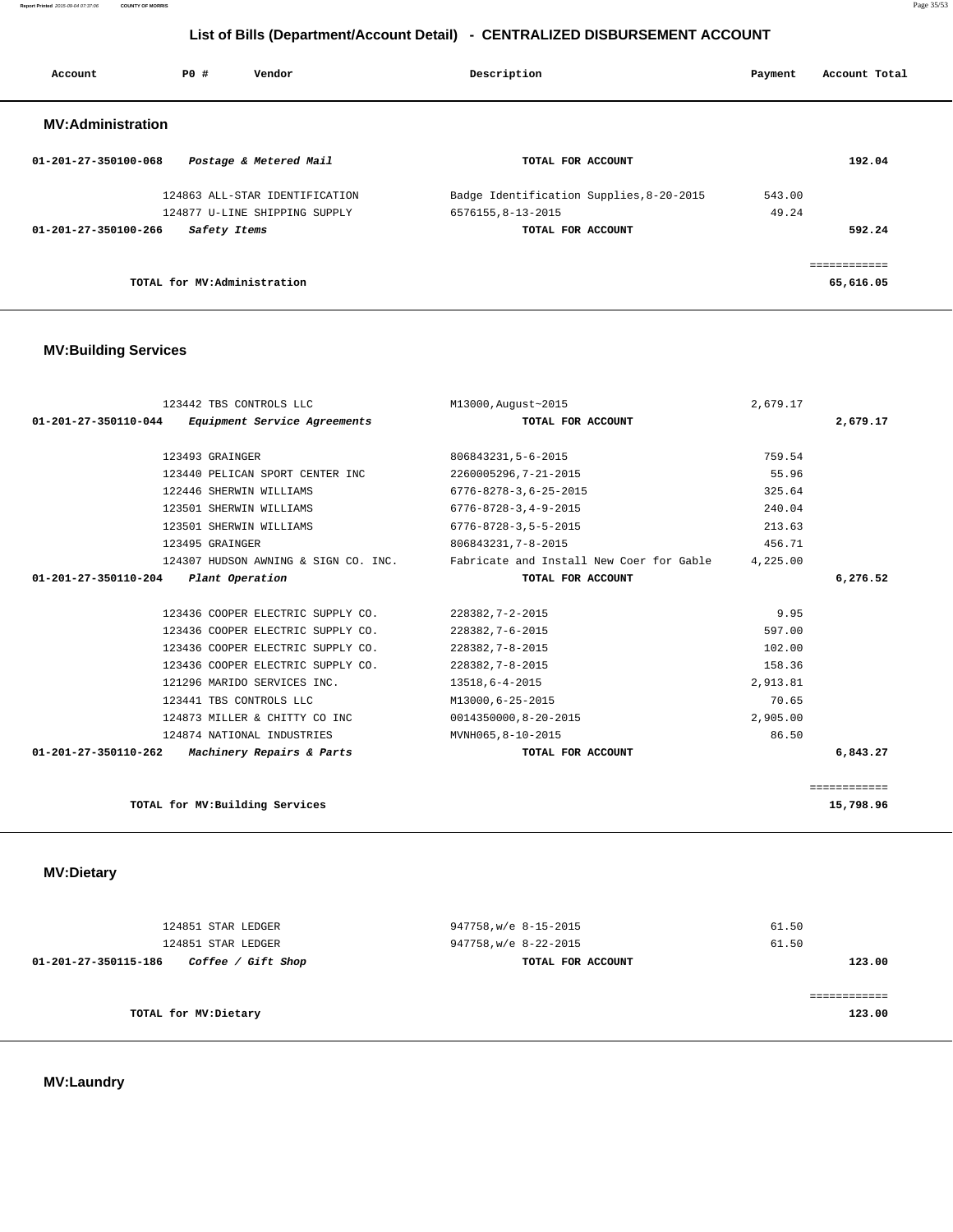**Report Printed** 2015-09-04 07:37:06 **COUNTY OF MORRIS** Page 36/53

# **List of Bills (Department/Account Detail) - CENTRALIZED DISBURSEMENT ACCOUNT**

| Account              | <b>PO #</b>           | Vendor | Description       | Account Total<br>Payment |
|----------------------|-----------------------|--------|-------------------|--------------------------|
| <b>MV:Laundry</b>    |                       |        |                   |                          |
|                      | 124849 READY SUPPLY   |        | B060, 7-2-2015    | 5,820.00                 |
|                      | 124849 READY SUPPLY   |        | B06Q, 8-12-2015   | 4, 173. 28               |
| 01-201-27-350125-182 | Diapers               |        | TOTAL FOR ACCOUNT | 25,081.43                |
|                      |                       |        |                   | ============             |
|                      | TOTAL for MV: Laundry |        |                   | 25,081.43                |

# **MV:Nursing**

| 124862 ALBERTA SCOCOZZA R.R.A.                          | Training of New Medical Records Technici | 350.00    |              |
|---------------------------------------------------------|------------------------------------------|-----------|--------------|
| 124875 PHARMA CARE INC                                  | Pharmaceutical Consultation, July~2015   | 4,045.22  |              |
| $01 - 201 - 27 - 350130 - 035$<br>Consultation Fee      | TOTAL FOR ACCOUNT                        |           | 4,395.22     |
|                                                         |                                          |           |              |
| 124870 JML MEDICAL INC.                                 | 5MOC02, MorPay for July~2015             | 6, 202.08 |              |
| 124870 JML MEDICAL INC.                                 | 5MOC02, 7-20-2015                        | 2,755.20  |              |
| 124870 JML MEDICAL INC.                                 | 5MOC02, 7-20-2015                        | 4,734.26  |              |
| 124870 JML MEDICAL INC.                                 | 5MOC02, 7-23-2015                        | 795.44    |              |
| 124849 READY SUPPLY                                     | B060, 7-17-2015                          | 99.75     |              |
| $01 - 201 - 27 - 350130 - 046$<br>General Stores        | TOTAL FOR ACCOUNT                        |           | 14,586.73    |
| 124859 DORIS A LOMOTEY                                  | CNA Re-Certification, 8-17-2015          | 30.00     |              |
| 124858 ANGELA R. WRAY                                   | CNA Re-Certification, 8-25-2015          | 30.00     |              |
| $01 - 201 - 27 - 350130 - 191$<br>Nursing               | TOTAL FOR ACCOUNT                        |           | 60.00        |
| 123491 COLOPLAST CORP                                   | 14302, 11-21-2014                        | 403.32    |              |
| (2014) General Stores<br>$01 - 203 - 27 - 350130 - 046$ | TOTAL FOR ACCOUNT                        |           | 403.32       |
|                                                         |                                          |           | ============ |
| TOTAL for MV: Nursing                                   |                                          |           | 19,445.27    |

#### **MV:Recreation/Volunteer Svc**

|                      | TOTAL for MV: Recreation/Volunteer Svc |                                    |        | 1,422.18     |
|----------------------|----------------------------------------|------------------------------------|--------|--------------|
|                      |                                        |                                    |        | ============ |
| 01-201-27-350135-194 | <i>Patient Activities</i>              | TOTAL FOR ACCOUNT                  |        | 1,422.18     |
|                      | 124871 JENNIFER CARPINTERI             | Resident Activities, August~2015   | 70.24  |              |
|                      | 124866 DENNIS GRAU                     | Music Therapy on 2D, 8-18-2015     | 150.00 |              |
|                      | 124866 DENNIS GRAU                     | Music Therapy in Atrium, 8-4-2015  | 150.00 |              |
|                      | 124865 CREATING WITH CLAY LLC          | Pottery Class in Atrium, 8-24-2015 | 100.00 |              |
|                      | 124865 CREATING WITH CLAY LLC          | Pottery Class on 2D, 8-6-2015      | 100.00 |              |
|                      | 124864 ARTISTIC AOUARIA INC            | Fish Tank Maintenance, August~2015 | 556.50 |              |
|                      | 124298 ORIENTAL TRADING COMPANY INC.   | 194078861,7-9-2015                 | 8.50   |              |
|                      | 124298 ORIENTAL TRADING COMPANY INC.   | 194078861,7-9-2015                 | 195.81 |              |
|                      | 124289 JENNIFER CARPINTERI             | Resident Activities, July-August   | 91.13  |              |
|                      |                                        |                                    |        |              |

 **MV:Rehabilitation**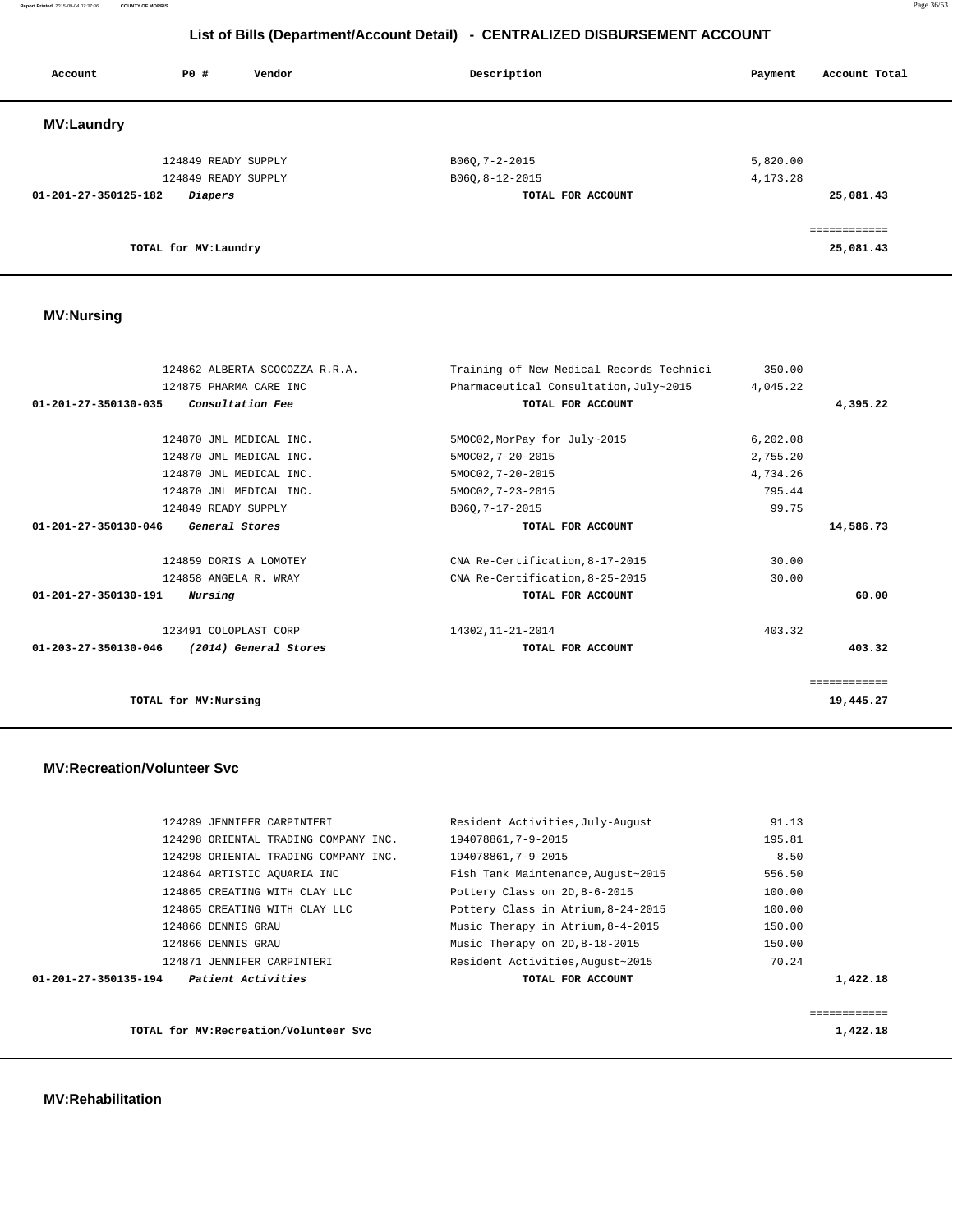**Report Printed** 2015-09-04 07:37:06 **COUNTY OF MORRIS** Page 37/53

# **List of Bills (Department/Account Detail) - CENTRALIZED DISBURSEMENT ACCOUNT**

| Account                        | PO#                          | Vendor                                                                                                      | Description                                                        | Payment                | Account Total              |
|--------------------------------|------------------------------|-------------------------------------------------------------------------------------------------------------|--------------------------------------------------------------------|------------------------|----------------------------|
| <b>MV:Rehabilitation</b>       |                              |                                                                                                             |                                                                    |                        |                            |
| $01 - 201 - 27 - 350140 - 036$ |                              | 124876 SELECT REHABILITATION INC.<br>124876 SELECT REHABILITATION INC.<br>Contracted Services               | 850, July~2015<br>850, Credit Memo, July~2015<br>TOTAL FOR ACCOUNT | 154,944.07<br>$-63.01$ | 155,201.06                 |
|                                | TOTAL for MV: Rehabilitation |                                                                                                             |                                                                    |                        | ============<br>155,201.06 |
| <b>County Adjuster</b>         |                              |                                                                                                             |                                                                    |                        |                            |
| 01-201-27-357100-068           | 125012 COUNTY OF MORRIS      | Postage & Metered Mail                                                                                      | 2nd Half 8/15 Metered Mail<br>TOTAL FOR ACCOUNT                    | 265.69                 | 265.69                     |
|                                | TOTAL for County Adjuster    |                                                                                                             |                                                                    |                        | ============<br>265.69     |
| <b>Dental Clinic</b>           |                              |                                                                                                             |                                                                    |                        |                            |
| 01-201-27-365100-095           |                              | 124198 ROBERT A. CHARMOY, DMD PA Frank Delane cleaning and exam<br>Dental Clinic Other Administrative Suppl | TOTAL FOR ACCOUNT                                                  | 60.00                  | 60.00                      |
|                                | TOTAL for Dental Clinic      |                                                                                                             |                                                                    |                        | ============<br>60.00      |

# **County Library**

| 123295 BERNAN                                            | 0782711 dated 05/28/15                                                            | 56.00    |
|----------------------------------------------------------|-----------------------------------------------------------------------------------|----------|
| 123295 BERNAN                                            | 0782711 dated 07/02/15                                                            | 112.35   |
|                                                          | 19.45 123297 CENTER POINT LARGE PRINT 67 Order#XCP15-6 dated $06/01/15$           |          |
| 122550 CCH INC                                           | 4001080275 dated 06/01/15                                                         | 3,097.00 |
|                                                          | 122756 EBSCO INFORMATION SERVICES TN-S-31910-00 dated 06/26/15; Convert fr 107.05 |          |
|                                                          | 118370 EBSCO INFORMATION SERVICES TN-S-31910-00 dated 04/03/15 24.48              |          |
| 122972 GALE                                              | 116418 dated 05/27/15                                                             | 55.18    |
| 122972 GALE                                              | 116418 dated 06/04/15                                                             | 307.09   |
| 122972 GALE                                              | 116418 dated 06/05/15                                                             | 51.98    |
| 122972 GALE                                              | 116418 dated 06/09/15                                                             | 24.26    |
| 122972 GALE                                              | 116418 dated 06/09/15                                                             | 205.20   |
| 122972 GALE                                              | 116418 dated 06/09/15                                                             | 128.70   |
| 122972 GALE                                              | 116418 dated 06/09/15                                                             | 128.70   |
| 122972 GALE                                              | 116418 dated 06/09/15                                                             | 128.70   |
| 122972 GALE                                              | 116418 dated 06/19/15                                                             | 25.59    |
| 122972 GALE                                              | 116418 dated 07/01/15                                                             | 841.38   |
| 122972 GALE                                              | 116418 dated 07/09/15                                                             | 31.19    |
|                                                          | 123300 GREY HOUSE PUBLISHING 796367 dated 06/10/15 Life & Annuity Ins 199.20      |          |
| 123300 GREY HOUSE PUBLISHING 796367 dated 07/01/15 Banks |                                                                                   | 199.20   |
|                                                          | 123301 INFORMATION TODAY INC The Library & Book Trade Almanac                     | 282.05   |
|                                                          | 123302 J.R. O'DWYER COMPANY, INC. Directory of Public Relations Forms 103.00      |          |
| 123303 LEXIS NEXIS                                       | 150KMG dated 06/30/15                                                             | 174.00   |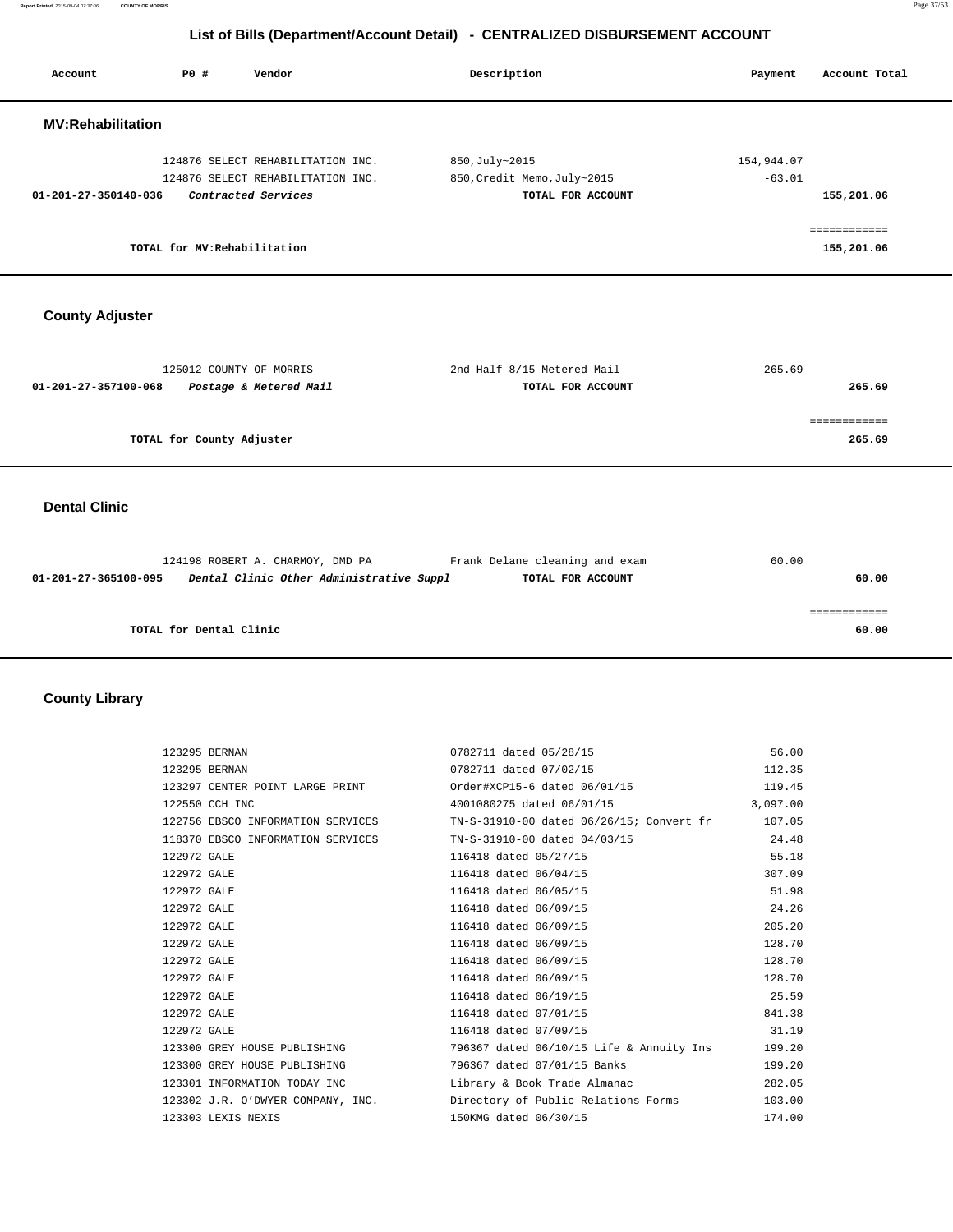**01-201-29-392100-058 Office Supplies & Stationery TOTAL FOR ACCOUNT 132.65**

124911 TRITEC OFFICE EQUIPMENT INC CC-COLOR COPIES 04/1/2015-06/30/2015 132.65

#### **County Superintendent of Schoo**

|                      | 122533 A M BEST COMPANY                                          | 2001275924 dated 05/05/15; 1 002150115 L                               | 2,451.00 |              |
|----------------------|------------------------------------------------------------------|------------------------------------------------------------------------|----------|--------------|
|                      | 123294 BAKER & TAYLOR BOOKS                                      | 321652 C000745 3 B00000 dated 06/04/15                                 | 100.99   |              |
|                      | 123294 BAKER & TAYLOR BOOKS                                      | 321652 L0444405 3 B00000 dated 06/08/15                                | 75.65    |              |
|                      | 123308 REGENT BOOK CO                                            | 24627 dated 06/29/15                                                   | 16.01    |              |
|                      | 122567 YBP LIBRARY SERVICE                                       | 5343-10 dated 05/18/15                                                 | 640.00   |              |
|                      | $01-201-29-390100-028$ Books & Periodicals                       | TOTAL FOR ACCOUNT                                                      |          | 11,067.40    |
|                      | 123296 BRODART CO                                                | 290667 dated 06/15/15                                                  | 188.40   |              |
|                      | 123087 PAPER MART INC                                            | 85928-25 dated 06/30/15 Ref#2212897 1,160.00                           |          |              |
|                      | $01-201-29-390100-058$ Office Supplies & Stationery              | TOTAL FOR ACCOUNT                                                      |          | 1,348.40     |
|                      | 125012 COUNTY OF MORRIS                                          | 2nd Half 8/15 Metered Mail                                             | 949.27   |              |
|                      | 01-201-29-390100-068 Postage & Metered Mail                      | TOTAL FOR ACCOUNT                                                      |          | 949.27       |
|                      | 122973 MIDWEST TAPE LLC                                          | 2000001148 dated 06/22/15                                              | 44.79    |              |
|                      | 122973 MIDWEST TAPE LLC                                          | 2000001148 dated 06/16/15                                              | 713.99   |              |
|                      | 123307 RECORDED BOOKS LLC                                        | 91165 dated 06/04/15                                                   | 34.75    |              |
|                      | 01-201-29-390100-083    Video & Film Materials                   | TOTAL FOR ACCOUNT                                                      |          | 793.53       |
|                      |                                                                  | 123311 STRAUB AUDIO/VIDEO SYSTEMS LLC Morris County Lib dated 07/16/15 | 295.00   |              |
|                      | 122566 SERVICE ASSOCIATES II, INC. Service date 06/14/15         |                                                                        | 975.00   |              |
|                      | 01-201-29-390100-084 Other Outside Services                      | TOTAL FOR ACCOUNT                                                      |          | 1,270.00     |
|                      | 113748 STAPLES ADVANTAGE                                         | NYC1054187 dated 12/23/14                                              | $-8.91$  |              |
|                      | 113748 STAPLES ADVANTAGE                                         | NYC1054187 dated 12/23/14                                              | $-5.80$  |              |
|                      | 113748 STAPLES ADVANTAGE                                         | NYC1054187 dated 01/24/15                                              | 55.11    |              |
|                      | 113748 STAPLES ADVANTAGE                                         | NYC1054187 dated 01/30/15                                              | 1.59     |              |
|                      | 113748 STAPLES ADVANTAGE                                         | NYC1054187 dated 02/03/15                                              | 2.29     |              |
|                      | 122564 ORIENTAL TRADING COMPANY INC. 11040960 dated 06/24/15     |                                                                        | 159.01   |              |
|                      | 122563 OFFICE CONCEPTS GROUP, INC. 16868 Dept#LIB dated 06/22/15 |                                                                        | 527.76   |              |
|                      | 122563 OFFICE CONCEPTS GROUP, INC. 16868 Dept#LIB dated 06/23/15 |                                                                        | 43.71    |              |
|                      | 122974 OFFICE CONCEPTS GROUP, INC.                               | 16868 Dept# LIB dated 07/018/15                                        | 324.84   |              |
|                      | 122974 OFFICE CONCEPTS GROUP, INC.                               | 16868 Dept# LIB dated 07/02/15                                         | 9.79     |              |
|                      | 122974 OFFICE CONCEPTS GROUP, INC.                               | 16868 Dept# LIB dated 07/21/15                                         | 1,106.88 |              |
|                      | 123310 STAPLES ADVANTAGE                                         | NYC 1054187 dated 06/27/15                                             | 14.39    |              |
|                      | 123310 STAPLES ADVANTAGE                                         | NYC 1054187 dated 06/27/15                                             | 14.39    |              |
|                      | 123310 STAPLES ADVANTAGE                                         | NYC 1054187 dated 06/27/15                                             | 17.38    |              |
|                      | 123310 STAPLES ADVANTAGE                                         | NYC 1054187 dated 06/27/15                                             | 17.38    |              |
|                      | 123310 STAPLES ADVANTAGE                                         | NYC 1054187 dated 07/02/15                                             | 12.69    |              |
| 01-201-29-390100-095 | 118369 DICK BLICK<br>Other Administrative Supplies               | 421115 dated 04/23/15<br>TOTAL FOR ACCOUNT                             | 70.67    | 2,363.17     |
|                      |                                                                  |                                                                        |          |              |
| 01-203-29-390100-058 | 113748 STAPLES ADVANTAGE<br>(2014) Office Supplies & Stationery  | NYC1054187 dated 12/20/14<br>TOTAL FOR ACCOUNT                         | 3.29     | 3.29         |
|                      |                                                                  |                                                                        |          |              |
|                      |                                                                  |                                                                        |          | ============ |
|                      | TOTAL for County Library                                         |                                                                        |          | 17,795.06    |

| Report Printed 2015-09-04 07:37:06 | <b>COUNTY OF MORRIS</b>        |                                                                              |          | Page 38/53    |
|------------------------------------|--------------------------------|------------------------------------------------------------------------------|----------|---------------|
|                                    |                                | List of Bills (Department/Account Detail) - CENTRALIZED DISBURSEMENT ACCOUNT |          |               |
| Account                            | PO#<br>Vendor                  | Description                                                                  | Payment  | Account Total |
| <b>County Library</b>              |                                |                                                                              |          |               |
|                                    | 123305 NJ STATE LEAGUE OF      | Protecting Your Town's Environment                                           | 12.00    |               |
|                                    | 122565 OXFORD UNIVERSITY PRESS | 1087326 dated 02/12/15                                                       | 75.00    |               |
|                                    | 122533 A M BEST COMPANY        | 2001275924 dated 05/05/15; 1 002150115 L                                     | 2.451.00 |               |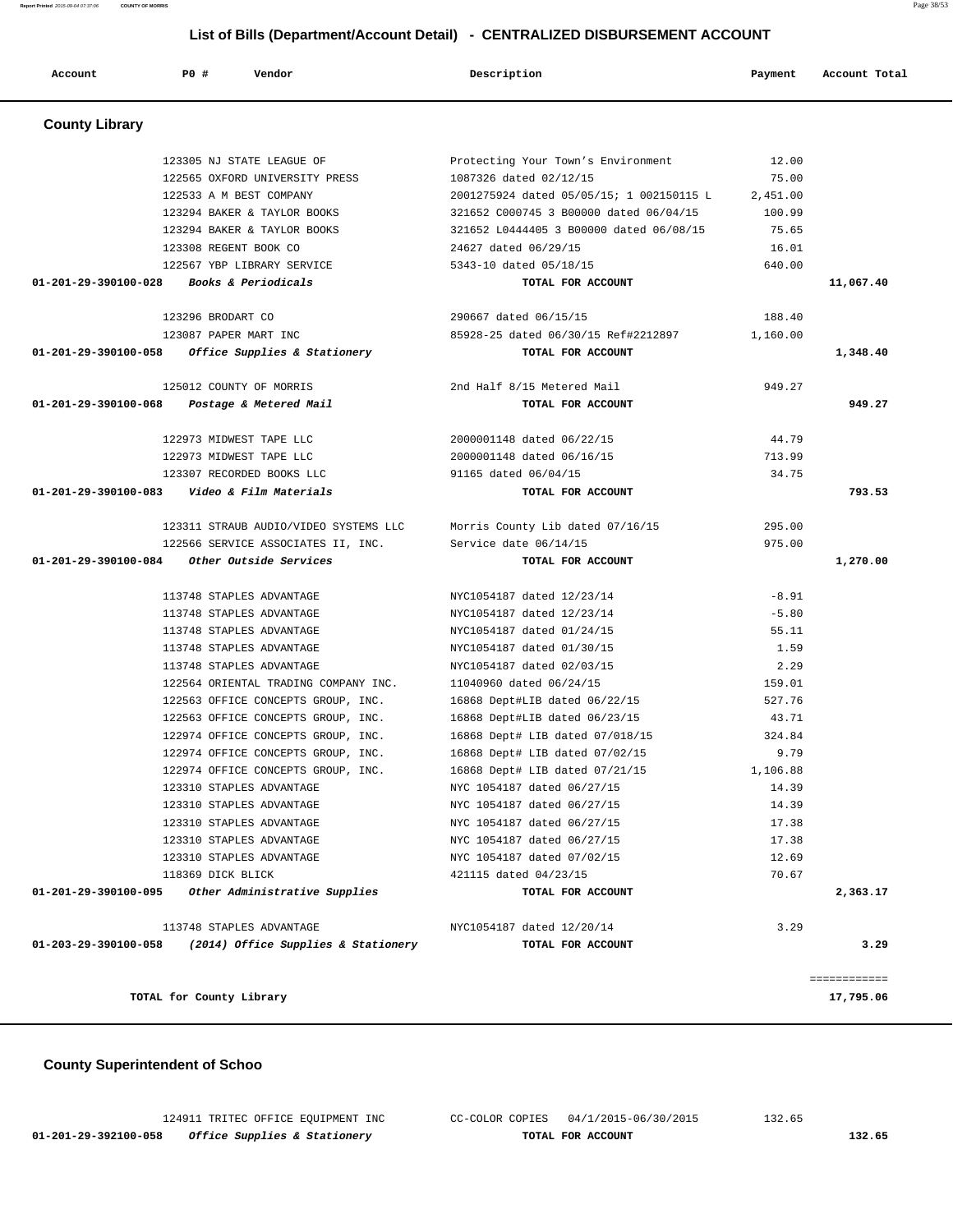**Report Printed** 2015-09-04 07:37:06 **COUNTY OF MORRIS** Page 39/53

# **List of Bills (Department/Account Detail) - CENTRALIZED DISBURSEMENT ACCOUNT**

| Account                               | PO# | Vendor                                   | Description       | Account Total<br>Payment |
|---------------------------------------|-----|------------------------------------------|-------------------|--------------------------|
| <b>County Superintendent of Schoo</b> |     |                                          |                   |                          |
| $01 - 201 - 29 - 392100 - 068$        |     | Postage & Metered Mail                   | TOTAL FOR ACCOUNT | 86.15                    |
|                                       |     | TOTAL for County Superintendent of Schoo |                   | ------------<br>218.80   |

# **Contribution to County College**

| 124624 COUNTY COLLEGE OF MORRIS          | 1st Half 9/15 Operating Budget | 492,916.67 |
|------------------------------------------|--------------------------------|------------|
| 01-201-29-395100-090<br>Expenditures     | TOTAL FOR ACCOUNT              | 492,916.67 |
|                                          |                                |            |
|                                          |                                |            |
| TOTAL for Contribution to County College |                                | 492,916.67 |
|                                          |                                |            |

# **Rutgers Extension Service**

| 125012 COUNTY OF MORRIS<br>Postage & Metered Mail<br>01-201-29-396100-068      | 2nd Half 8/15 Metered Mail<br>TOTAL FOR ACCOUNT | 99.08<br>99.08       |
|--------------------------------------------------------------------------------|-------------------------------------------------|----------------------|
| 123781 MORRIS COUNTY 4-H ASSOCIATION<br>Rental - Other<br>01-201-29-396100-257 | tent rental<br>TOTAL FOR ACCOUNT                | 2,000.00<br>2,000.00 |
| TOTAL for Rutgers Extension Service                                            |                                                 | 2,099.08             |

#### **Rmb Out of Cty Two Yr Coll**

| 124628 MERCER COUNTY COMMUNITY                                   | Summer 2015 Chargeback - Hymowitz       | 1,625.78   |
|------------------------------------------------------------------|-----------------------------------------|------------|
| 124625 UNION COUNTY COLLEGE                                      | 2015 Spring Semester Chargeback Billing | 4, 112, 13 |
| Rmb Out of Cty Two Yr Coll Expenditures<br>01-201-29-397100-090  | TOTAL FOR ACCOUNT                       | 5,737.91   |
|                                                                  |                                         |            |
| 124627 MIDDLESEX COUNTY VOCATIONAL &                             | Chargeback Fall 2014 J. Morgan          | 968.70     |
| (2014) Rmb Out of Cty Two Yr Coll Expend<br>01-203-29-397100-090 | TOTAL FOR ACCOUNT                       | 968.70     |
|                                                                  |                                         |            |
|                                                                  |                                         |            |
| TOTAL for Rmb Out of Cty Two Yr Coll                             |                                         | 6,706.61   |

#### **Fire and Police Academy**

| 125012 COUNTY OF MORRIS                         | 2nd Half 8/15 Metered Mail | 71.37  |
|-------------------------------------------------|----------------------------|--------|
| Postage & Metered Mail<br>01-201-29-407100-068  | TOTAL FOR ACCOUNT          | 71.37  |
| 124458 MORRIS COUNTY MUNICIPAL                  | ID:100045 Tipping Fees     | 393.12 |
| Rubbish & Trash Removal<br>01-201-29-407100-143 | TOTAL FOR ACCOUNT          | 393.12 |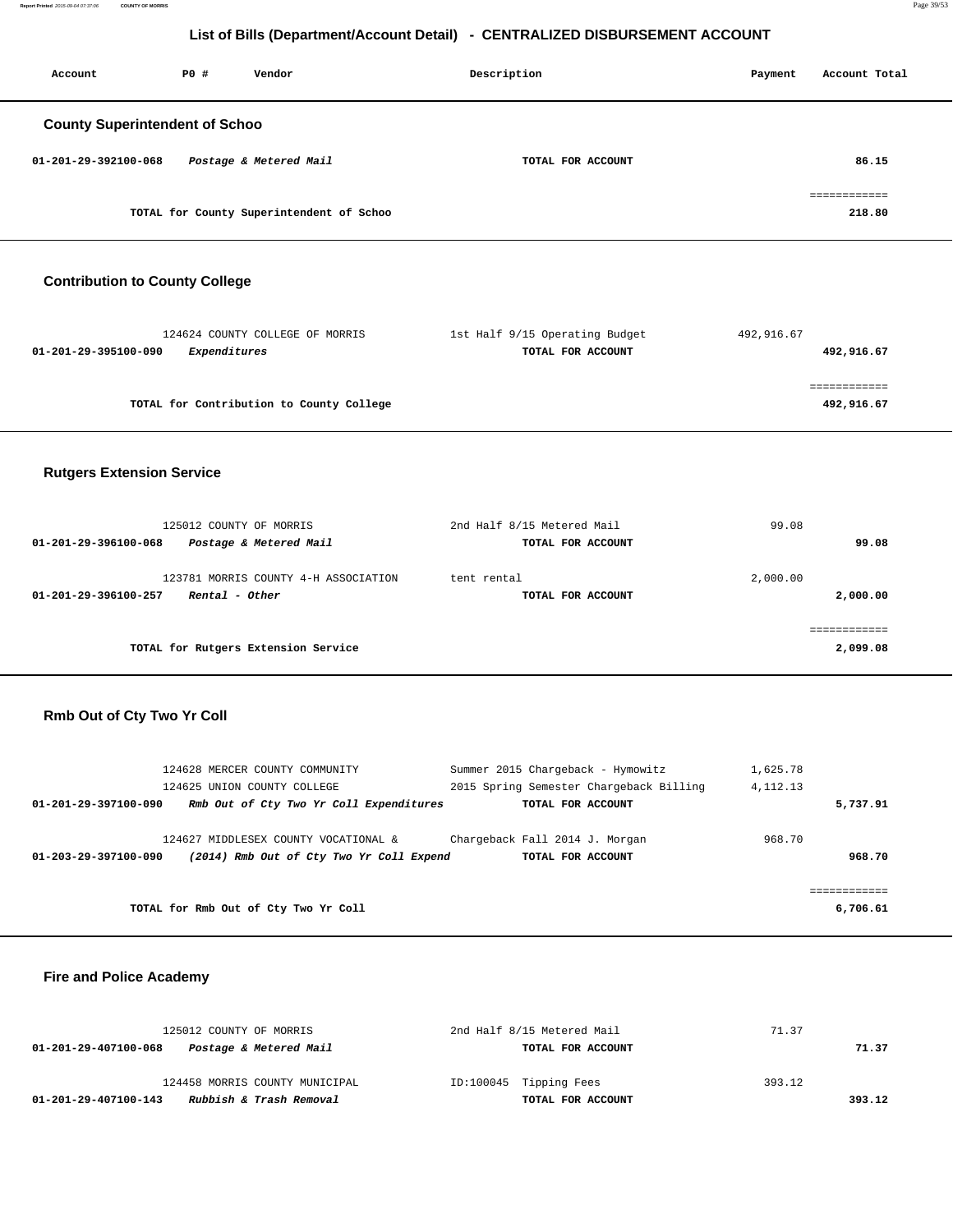| 124354 BOROUGH OF BUILER                                     | 8495-1 Rt 23 Traffic Light                                                             | 67.48     |           |
|--------------------------------------------------------------|----------------------------------------------------------------------------------------|-----------|-----------|
| 124354 BOROUGH OF BUTLER                                     | 8495-0 Rt 23 So Light Pole #144 92.70                                                  |           |           |
|                                                              | 124617 JERSEY CENTRAL POWER & LIGHT 10-00-59-9968-9-0 Rt 15 & Dewey Ave 8/11 59.59     |           |           |
| 124396 JERSEY CENTRAL POWER & LIGHT                          | 10-00-64-2465-3-9 Rt 53 & Diamond Sprin 35.56                                          |           |           |
| 124383 JERSEY CENTRAL POWER & LIGHT                          | 20-00-00-0538-4-9, REMOTE LOCATIONS, DATE 3, 415.48                                    |           |           |
|                                                              | 124379 JERSEY CENTRAL POWER & LIGHT 20-00-00-0528-1-7 MASTER ACCOUNT DATED 8 55,885.37 |           |           |
|                                                              | 124841 JERSEY CENTRAL POWER & LIGHT 100 102 459 516 - COMM CENTER DATED 8/21 1,572.03  |           |           |
| 01-201-31-430100-137 Electricity                             | TOTAL FOR ACCOUNT                                                                      |           | 63,791.85 |
|                                                              |                                                                                        |           |           |
|                                                              | 124704 N.J. NATURAL GAS COMPANY 22-0009-4999-6Y/ RE: MONTVILLE/ 7/16/15 184.68         |           |           |
| 124573 DIRECT ENERGY BUSINESS MARKETING ACCT # 612830/612925 |                                                                                        | 7,529.63  |           |
| 124573 DIRECT ENERGY BUSINESS MARKETING                      | ACCT# 612830/612926                                                                    | 5,956.87  |           |
| 124573 DIRECT ENERGY BUSINESS MARKETING                      | ACCT#612830/612929                                                                     | 16,636.56 |           |
| 124573 DIRECT ENERGY BUSINESS MARKETING                      | ACCT#612830/612930                                                                     | 2,083.21  |           |
| 124573 DIRECT ENERGY BUSINESS MARKETING                      | ACCT#612830/612932                                                                     | 768.50    |           |
| 124573 DIRECT ENERGY BUSINESS MARKETING                      | ACCT#612830/612936                                                                     | 1, 293.82 |           |
| 124573 DIRECT ENERGY BUSINESS MARKETING                      | ACCT#612830/612938                                                                     | 990.46    |           |
| 124573 DIRECT ENERGY BUSINESS MARKETING                      | ACCT#612830/612940                                                                     | 42.30     |           |
| 124573 DIRECT ENERGY BUSINESS MARKETING                      | ACCT#612830/612941                                                                     | 265.32    |           |
| 124573 DIRECT ENERGY BUSINESS MARKETING                      | ACCT#612830/612943                                                                     | 4,675.44  |           |
| 124573 DIRECT ENERGY BUSINESS MARKETING                      | ACCT#612830/612945                                                                     | 127.02    |           |
| 124573 DIRECT ENERGY BUSINESS MARKETING                      | ACCT#612830/612947                                                                     | 559.31    |           |
| 124573 DIRECT ENERGY BUSINESS MARKETING                      | ACCT\$612830/612933                                                                    | $-65.21$  |           |
| 124385 PSE&G CO                                              | REF # MOMBAG/ 66-254-142-04 - 18 HIGHVIE 44.76                                         |           |           |
| 124144 PSE&G CO                                              | 66 472 055 00, July-2015                                                               | 657.56    |           |
| 124299 PSE&G CO                                              | 65 858 068 08, July-2015 1, 742.95                                                     |           |           |
| 123814 SUBURBAN PROPANE -2347                                | Propane Delivery                                                                       | 579.73    |           |
| 123814 SUBURBAN PROPANE -2347                                | Rounding                                                                               | 0.31      |           |
|                                                              |                                                                                        |           |           |

#### 124508 NATIONAL FUEL OIL INC. 4500 GALS DIESEL FUEL FOR THE HILL 8,485.20 124508 NATIONAL FUEL OIL INC. 4750 GALS DIESEL FUEL FOR WHARTON 8,154.33 124508 NATIONAL FUEL OIL INC. 4500 GALS DIESEL FUEL FOR COUNTY GARAGE 7,380.45 124508 NATIONAL FUEL OIL INC. 775 GALS DIESEL FUEL FOR MONTVILLE 1,271.08  **01-201-31-430100-136 Diesel Fuel TOTAL FOR ACCOUNT 25,291.06** 123830 TIOGA SOLAR MORRIS COUNTY 1 LLC 136242003/ RE: VOTING TECH 1,241.74 123830 TIOGA SOLAR MORRIS COUNTY 1 LLC 136242003/ RE: SCHUYLER BUILDING 549.34 123830 TIOGA SOLAR MORRIS COUNTY 1 LLC 136242003/ RE: SCHYULER GARAGE 824.10 124354 BOROUGH OF BUTLER 8496-0 Rt 23 & Decker Ave 48.46 124354 BOROUGH OF BUTLER 8495-1 Rt 23 Traffic Light 67.48 124354 BOROUGH OF BUTLER 8495-0 Rt 23 So Light Pole #144 92.70

#### **Utilities**

| <b>Fire and Police Academy</b>                   |                           |              |
|--------------------------------------------------|---------------------------|--------------|
| Office Machines - Rental<br>01-201-29-407100-164 | TOTAL FOR ACCOUNT         | 946.02       |
| 123815 KIDDE FIRE TRAINERS, INC.                 | Cannisters of Smoke Fluid | 2,400.00     |
| 123399 MORRISTOWN LUMBER &                       | Hardware                  | 17.88        |
| 123399 MORRISTOWN LUMBER &                       | Safety SNP 1/4x2-3/8 Zinc | 4.84         |
| 123399 MORRISTOWN LUMBER &                       | HX WH SMS Z 12x1 1/4      | 11.49        |
| 123399 MORRISTOWN LUMBER &                       | FH PHL MS Z 1/4-20x1 1/2  | 10.49        |
| 123399 MORRISTOWN LUMBER &                       | $7/16$ " OSB $4x8$        | 59.70        |
| $01 - 201 - 29 - 407100 - 258$<br>Equipment      | TOTAL FOR ACCOUNT         | 2,504.40     |
|                                                  |                           | ============ |
| TOTAL for Fire and Police Academy                |                           | 3,914.91     |

# **List of Bills (Department/Account Detail) - CENTRALIZED DISBURSEMENT ACCOUNT**

 **Account P0 # Vendor Description Payment Account Total**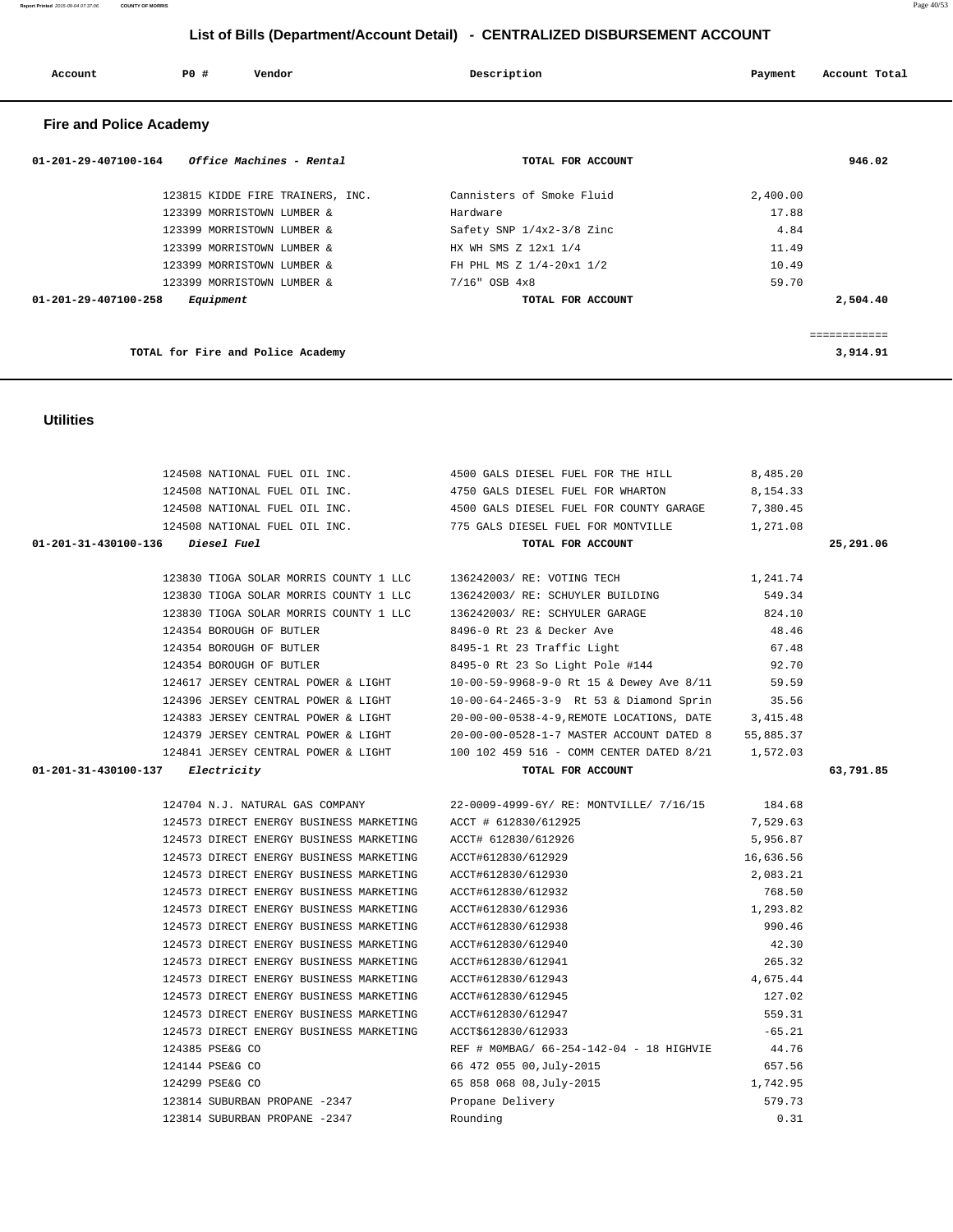| Account     | P0 # | Vendor | Description | Payment | Account Total |
|-------------|------|--------|-------------|---------|---------------|
| 11411242222 |      |        |             |         |               |

#### **Utilities**

| 01-201-31-430100-141<br>Natural Gas          | TOTAL FOR ACCOUNT                        | 44,083.04    |
|----------------------------------------------|------------------------------------------|--------------|
| 124280 MORRIS COUNTY MUNICIPAL               | 100041, Tipping Fees, July-2015          | 4,100.35     |
| 124280 MORRIS COUNTY MUNICIPAL               | MORRIS55, Roll-Offs, July-2015           | 3,239.00     |
| 01-201-31-430100-143 Rubbish & Trash Removal | TOTAL FOR ACCOUNT                        | 7,339.35     |
| 124000 CENTURYLINK                           | 309973303, 7/19/15, T1 Chester site (7/1 | 1,785.33     |
| 124063 VERIZON                               | 973 267-2255 164 81Y 07/19/15            | 38.78        |
| 124212 VERIZON                               | 973 993-1440 628 16Y 08/01/15 Billing D  | 66.67        |
| 123878 VERIZON                               | 973-328-3165 445 58Y, 7/4/15, Dover WT ( | 32.46        |
| 123878 VERIZON                               | 973-829-0312 882 15Y, 7/4/15, Randolph O | 66.76        |
| 123878 VERIZON                               | 973-299-6835 828 04Y, 7/10/15, Boonton T | 32.52        |
| 123878 VERIZON                               | 973-584-2050 195 53Y, 7/11/15, Mt Rd Rox | 28.82        |
| 123878 VERIZON                               | 973-539-7933 842 07Y, 7/16/15, Randolph  | 28.87        |
| 123878 VERIZON                               | 973-697-0879 521 94Y, 7/22/15, Jefferson | 28.91        |
| 124362 VERIZON                               | 973-455-0378 979 71Y / RE: PENTHOUSE- A  | 66.67        |
| 01-201-31-430100-146<br>Telephone            | TOTAL FOR ACCOUNT                        | 2,175.79     |
| 124720 SOUTHEAST MORRIS COUNTY               | 7721000133.00/ CENTRAL AVE/ 3/18/15 THRU | 1,485.31     |
| 124720 SOUTHEAST MORRIS COUNTY               | 7721000133.00/ CENTRAL AVE/ 06-30/15 THR | 167.48       |
| 124719 SOUTHEAST MORRIS COUNTY               | 3423203530.00/ JDC/ 05-04-15 THRU 08-05- | 505.71       |
| 124719 SOUTHEAST MORRIS COUNTY               | 3423203520.01/ 9-11/ SEASONAL/ 04-20-15  | 1,787.20     |
| 01-201-31-430100-147<br>Water                | TOTAL FOR ACCOUNT                        | 3,945.70     |
|                                              |                                          | ============ |
| TOTAL for Utilities                          |                                          | 146,626.79   |

 **Contingent** 

| 124626 COUNTY OF MORRIS                      | John A. Jones (EE on Workers Comp) 2015 | 673.25 |
|----------------------------------------------|-----------------------------------------|--------|
| 01-201-35-470100-090<br>Program Expenditures | TOTAL FOR ACCOUNT                       | 673.25 |
|                                              |                                         |        |
|                                              |                                         |        |
| TOTAL for Contingent                         |                                         | 673.25 |

#### **Nutrition**

| 123918 STAPLES ADVANTAGE                             | Sharpie Marker Fine Black         | 9.64  |        |
|------------------------------------------------------|-----------------------------------|-------|--------|
| 123918 STAPLES ADVANTAGE                             | Utility Knives                    | 62.55 |        |
| 123918 STAPLES ADVANTAGE                             | Staples Hanging Folders 100 Ct.   | 3.29  |        |
| 123918 STAPLES ADVANTAGE                             | 3-Tab File Folders Manila 100 Ct. | 3.91  |        |
| 123918 STAPLES ADVANTAGE                             | Tape Dispenser 3/4" Refillable    | 1.16  |        |
| 123918 STAPLES ADVANTAGE                             | Gloves Vinyl X Large 100 Ct.      | 64.20 |        |
| Office Supplies & Stationery<br>01-201-41-716100-058 | TOTAL FOR ACCOUNT                 |       | 144.75 |
|                                                      |                                   |       |        |
|                                                      |                                   |       |        |
| 124473 DOROTHY TAYLOR                                | Glitter                           | 2.97  |        |
| 124473 DOROTHY TAYLOR                                | Fun Hoop Lazar DSP                | 2.99  |        |
| 124473 DOROTHY TAYLOR                                | Sign Board                        | 3.97  |        |
| 124473 DOROTHY TAYLOR                                | Cosmic Hoop                       | 8.00  |        |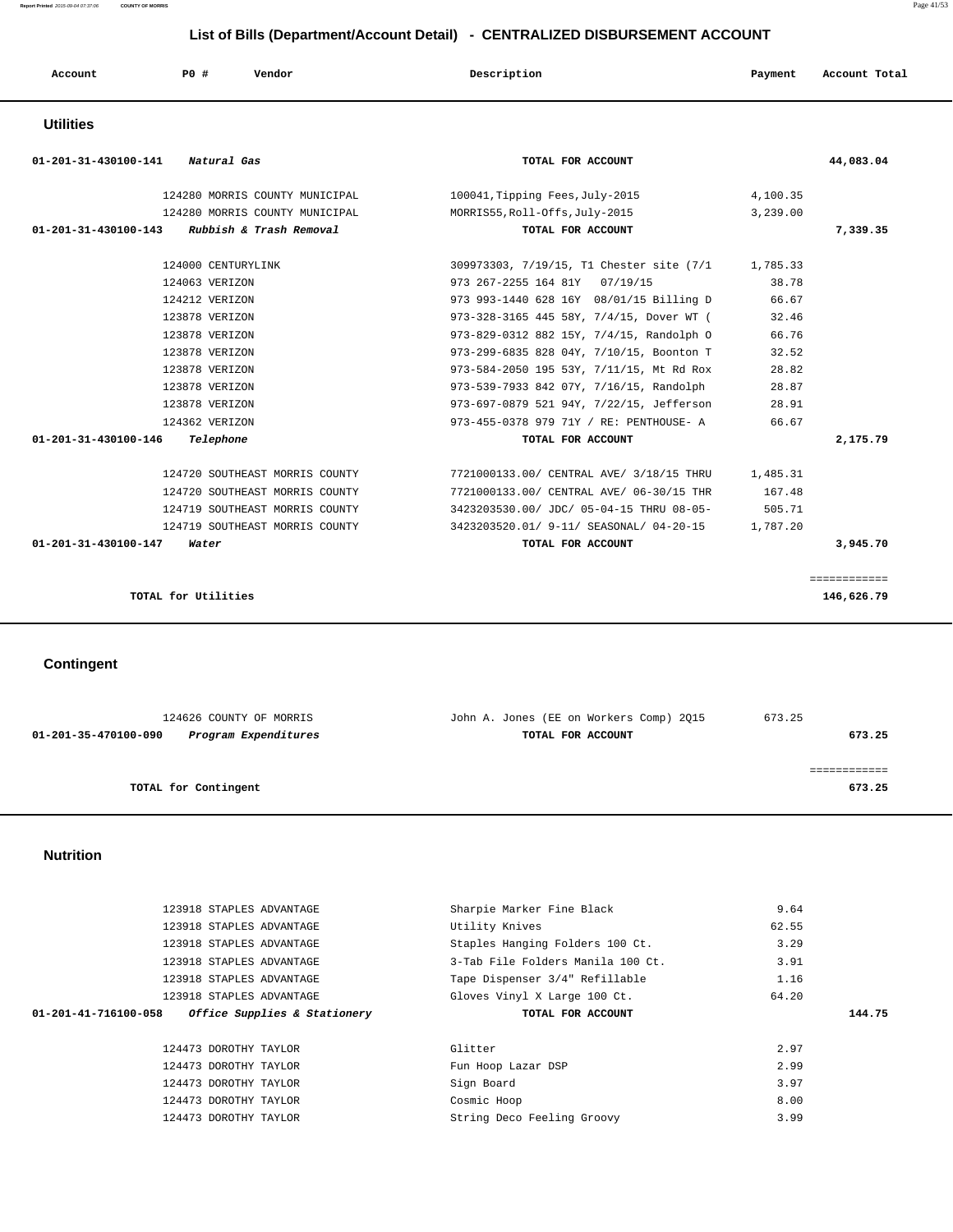**Report Printed** 2015-09-04 07:37:06 **COUNTY OF MORRIS** Page 42/53

# **List of Rills (Department/Account Detail)**

| List of Bills (Department/Account Detail) - CENTRALIZED DISBURSEMENT ACCOUNT |                       |                                |                                          |            |               |
|------------------------------------------------------------------------------|-----------------------|--------------------------------|------------------------------------------|------------|---------------|
| Account                                                                      | PO#                   | Vendor                         | Description                              | Payment    | Account Total |
| <b>Nutrition</b>                                                             |                       |                                |                                          |            |               |
|                                                                              | 124473 DOROTHY TAYLOR |                                | Swirl Deco Feeling Groovy                | 4.99       |               |
|                                                                              | 124473 DOROTHY TAYLOR |                                | Gift Cards                               | 90.00      |               |
|                                                                              | 124473 DOROTHY TAYLOR |                                | Midgets                                  | 5.62       |               |
|                                                                              | 124473 DOROTHY TAYLOR |                                | Twizzlers for Morristown Site Picnic     | 5.99       |               |
|                                                                              |                       | 124990 PETER LIMONE JR.        | Entertainment Butler Site Picnic 8/18/20 | 100.00     |               |
| 01-201-41-716100-059                                                         |                       | Other General Expenses         | TOTAL FOR ACCOUNT                        |            | 233.51        |
|                                                                              | 124790 VERIZON        |                                | 201 Z43-6536 999 73Y Monthly Service Cha | 777.36     |               |
| 01-201-41-716100-146                                                         | Telephone             |                                | TOTAL FOR ACCOUNT                        |            | 777.36        |
|                                                                              |                       | 124365 SODEXO INC & AFFILIATES | Daily Meals                              | 158,737.60 |               |
|                                                                              |                       | 124365 SODEXO INC & AFFILIATES | Weekend Meals                            | 7,858.80   |               |
|                                                                              |                       | 124365 SODEXO INC & AFFILIATES | Frozen Meals                             | 6,413.28   |               |
|                                                                              |                       | 124365 SODEXO INC & AFFILIATES | Boxed Meals                              | 13,272.96  |               |
|                                                                              |                       | 124365 SODEXO INC & AFFILIATES | Kosher Meals                             | 258.78     |               |

|                                      |                                          | ============ |
|--------------------------------------|------------------------------------------|--------------|
| TOTAL for Nutrition                  |                                          | 190,030.43   |
|                                      |                                          |              |
|                                      |                                          |              |
| <b>Area Plan Grant</b>               |                                          |              |
|                                      |                                          |              |
|                                      |                                          |              |
| 124946 CORNERSTONE FAMILY PROGRAMS   | 2015 Funding through the Older Americans | 5,650.00     |
| 124946 CORNERSTONE FAMILY PROGRAMS   | 2015 Funding through the Older American  | 5,410.00     |
| 124945 CORNERSTONE FAMILY PROGRAMS   | 2015 Funding through the Older Americans | 6,481.00     |
| 01-201-41-716110-090<br>Expenditures | TOTAL FOR ACCOUNT                        | 17,541.00    |
|                                      |                                          |              |
|                                      |                                          | ============ |
| TOTAL for Area Plan Grant            |                                          | 17,541.00    |

 **01-201-41-716100-185 Food TOTAL FOR ACCOUNT 188,874.81**

 124365 SODEXO INC & AFFILIATES Coffee 952.56 124365 SODEXO INC & AFFILIATES Other Services for 7/4/15 - 7/31-15 1,380.83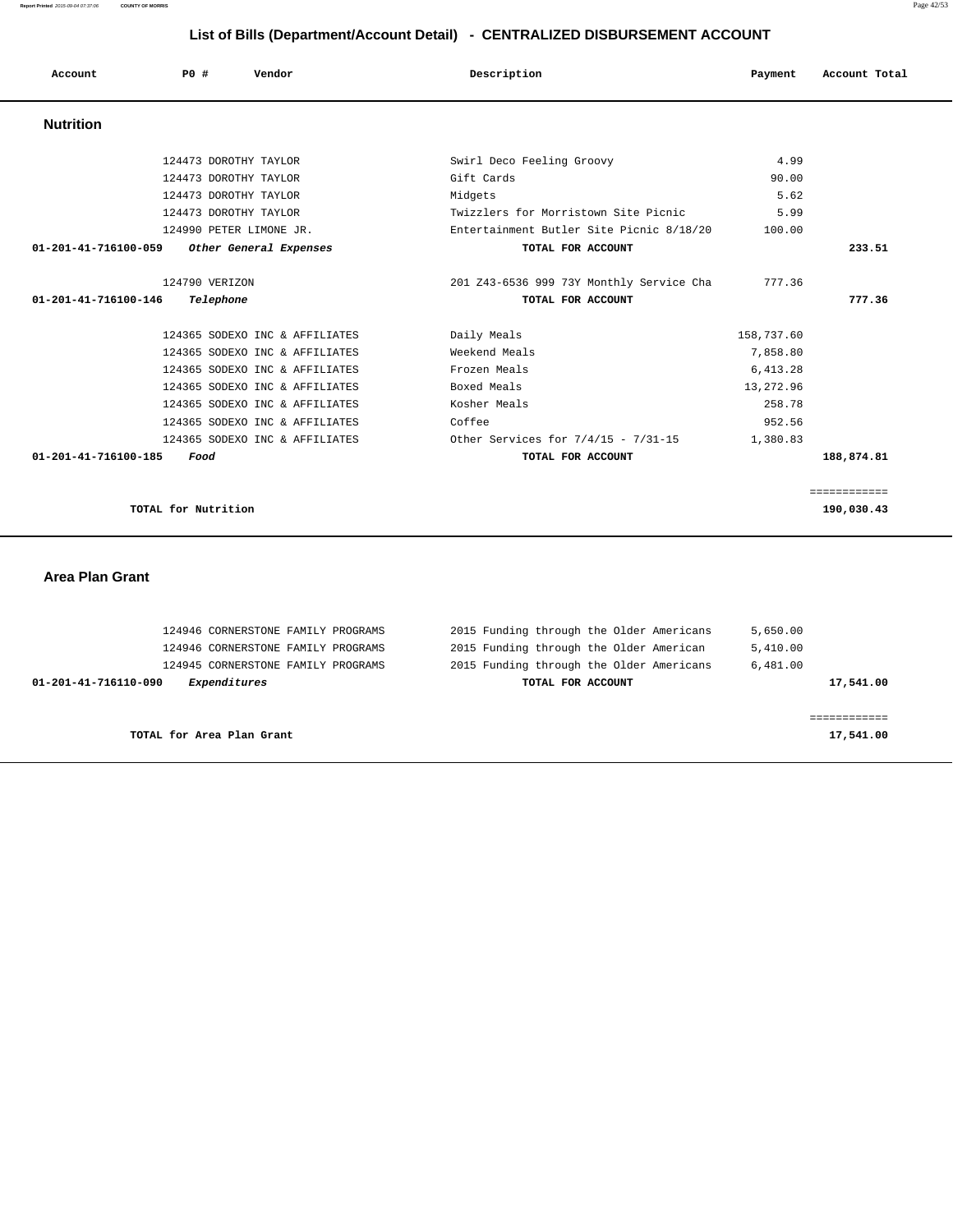**Report Printed** 2015-09-04 07:37:06 **COUNTY OF MORRIS** Page 43/53

# **List of Bills (Department/Account Detail) - CENTRALIZED DISBURSEMENT ACCOUNT**

|                            |                    |                                                                        | LIST OF BIIIS (Department/Account Detail) - CENTRALIZED DISBURSEMENT ACCOUNT |         |                        |
|----------------------------|--------------------|------------------------------------------------------------------------|------------------------------------------------------------------------------|---------|------------------------|
| Account                    | P0 #               | Vendor                                                                 | Description                                                                  | Payment | Account Total          |
|                            |                    |                                                                        | <b>Grant Fund</b>                                                            |         |                        |
| <b>Bio-Terrorism Grant</b> |                    |                                                                        |                                                                              |         |                        |
|                            |                    |                                                                        |                                                                              |         |                        |
| 02-213-41-718505-391       |                    | 125011 COUNTY OF MORRIS<br>Public Health Emer Grant $(7/1/14-6/30/15)$ | 2nd Half 8/15 Metered Mail<br>TOTAL FOR ACCOUNT                              | 54.62   | 54.62                  |
|                            |                    | TOTAL for Bio-Terrorism Grant                                          |                                                                              |         | ============<br>54.62  |
| <b>Bio-Terrorism Grant</b> |                    |                                                                        |                                                                              |         |                        |
|                            |                    |                                                                        |                                                                              |         |                        |
|                            | 124695 CABLEVISION |                                                                        | 07876 616465 01 8 Billing period 8/1/201                                     | 225.45  |                        |
| 02-213-41-718605-391       |                    | Public Health Emer Grant $(7/1/15-6/30/16)$                            | TOTAL FOR ACCOUNT                                                            |         | 225.45                 |
|                            |                    |                                                                        |                                                                              |         | ============           |
|                            |                    | TOTAL for Bio-Terrorism Grant                                          |                                                                              |         | 225.45                 |
| DEPARTMENT 741515          |                    |                                                                        |                                                                              |         |                        |
|                            |                    |                                                                        |                                                                              |         |                        |
|                            |                    | 124741 INFORMATION & TECHNOLOGY                                        | Ivonne C.                                                                    | 840.00  |                        |
| 02-213-41-741515-392       | 124980 JOHN PATTEN | WFNJ-TANF (7/1/14-12/31/15)                                            | TOTAL FOR ACCOUNT                                                            | 29.55   | 869.55                 |
|                            |                    |                                                                        |                                                                              |         |                        |
|                            |                    |                                                                        |                                                                              |         | ============<br>869.55 |
|                            |                    | TOTAL for DEPARTMENT 741515                                            |                                                                              |         |                        |
| DEPARTMENT 741520          |                    |                                                                        |                                                                              |         |                        |
|                            |                    | 124581 EDWARDS LEARNING CENTER                                         | Tehila A.                                                                    | 204.00  |                        |

|                      | TOTAL for DEPARTMENT 741520                                                                                                                                                                                                                                    |                   | 1,034.61    |
|----------------------|----------------------------------------------------------------------------------------------------------------------------------------------------------------------------------------------------------------------------------------------------------------|-------------------|-------------|
|                      |                                                                                                                                                                                                                                                                |                   | ----------- |
| 02-213-41-741520-392 | WFNJ-General Assistance(7/1/14-12/31/15)                                                                                                                                                                                                                       | TOTAL FOR ACCOUNT | 1,034.61    |
|                      | 124980 JOHN PATTEN                                                                                                                                                                                                                                             |                   | 14.61       |
|                      | 124608 EDWARDS LEARNING CENTER                                                                                                                                                                                                                                 | Kristen B.        | 204.00      |
|                      | 124608 EDWARDS LEARNING CENTER                                                                                                                                                                                                                                 | Cathy F.          | 204.00      |
|                      | 124606 EDWARDS LEARNING CENTER                                                                                                                                                                                                                                 | Stephanie Jean-J. | 204.00      |
|                      | 124581 EDWARDS LEARNING CENTER                                                                                                                                                                                                                                 | Fathia M.         | 204.00      |
|                      | $\pm$ 2. $\pm$ . $\pm$ . $\pm$ . $\pm$ . $\pm$ . $\pm$ . $\pm$ . $\pm$ . $\pm$ . $\pm$ . $\pm$ . $\pm$ . $\pm$ . $\pm$ . $\pm$ . $\pm$ . $\pm$ . $\pm$ . $\pm$ . $\pm$ . $\pm$ . $\pm$ . $\pm$ . $\pm$ . $\pm$ . $\pm$ . $\pm$ . $\pm$ . $\pm$ . $\pm$ . $\pm$ | 15111107          | 201.00      |

 **DEPARTMENT 741615** 

| WFNJ-TANF (7/1/15-12/31/16)<br>02-213-41-741615-392 | TOTAL FOR ACCOUNT |       | 23.24 |
|-----------------------------------------------------|-------------------|-------|-------|
| 124167 GSETA                                        |                   | 11.25 |       |
| 124236 GSETA                                        |                   | 11.25 |       |
| 123049 AT&T                                         |                   | 0.74  |       |
|                                                     |                   |       |       |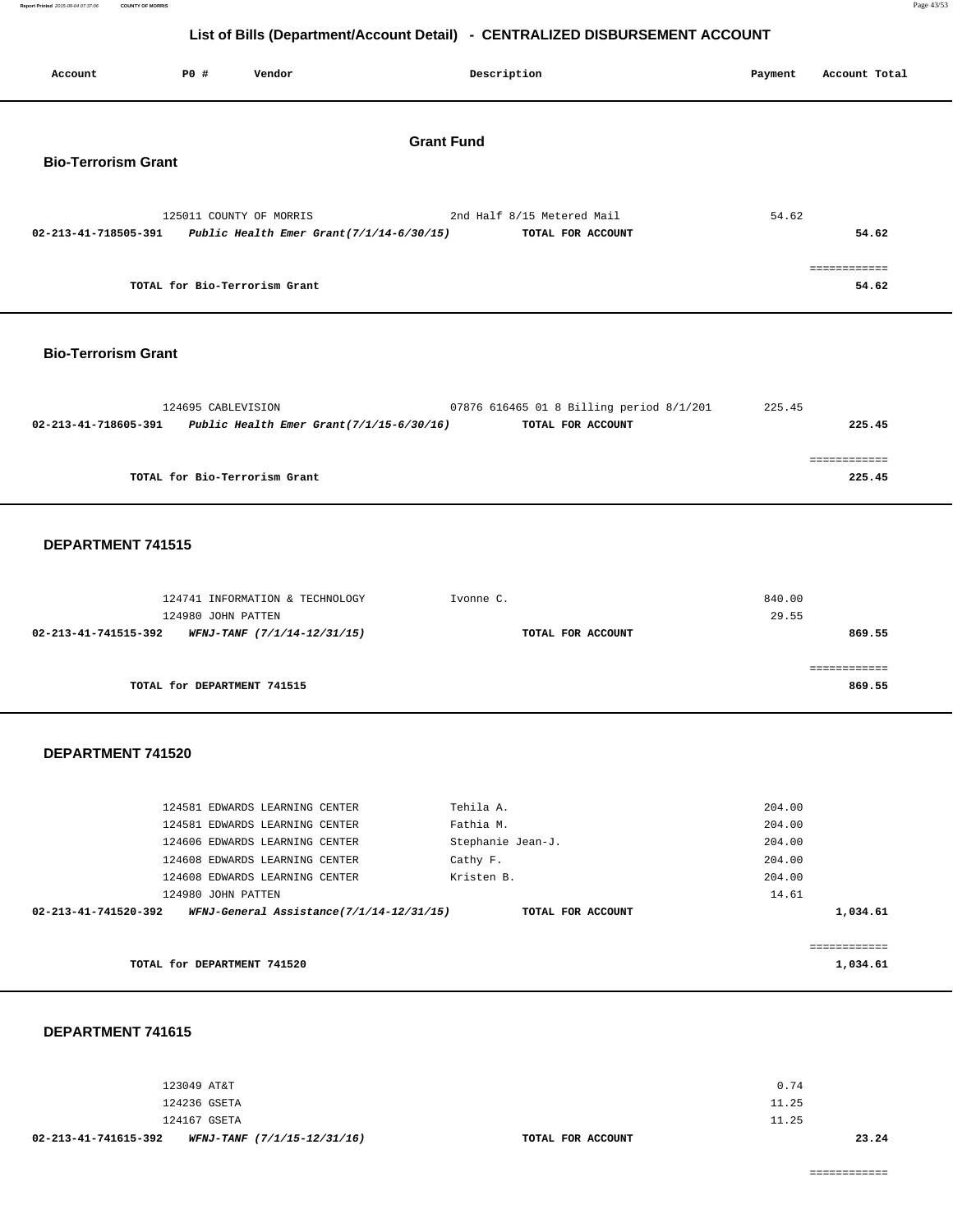**Report Printed** 2015-09-04 07:37:06 **COUNTY OF MORRIS** Page 44/53

# **List of Bills (Department/Account Detail) - CENTRALIZED DISBURSEMENT ACCOUNT**

| Account           | P0#                         | Vendor | Description | Payment | Account Total |
|-------------------|-----------------------------|--------|-------------|---------|---------------|
| DEPARTMENT 741615 |                             |        |             |         |               |
|                   | TOTAL for DEPARTMENT 741615 |        |             |         | 23.24         |
|                   |                             |        |             |         |               |

#### **DEPARTMENT 741620**

| 123049 AT&T<br>124236 GSETA                                      |                   | 0.56<br>4.50 |
|------------------------------------------------------------------|-------------------|--------------|
| 124167 GSETA                                                     |                   | 4.50         |
| WFNJ-General Assistance(7/1/15-12/31/16)<br>02-213-41-741620-392 | TOTAL FOR ACCOUNT | 9.56         |
| TOTAL for DEPARTMENT 741620                                      |                   | 9.56         |

#### **DEPARTMENT 742605**

|                                                 | 124777 ACE HEALTHCARE TRAINING       | Ledmise V.                                                                    | 1,500.00 |              |
|-------------------------------------------------|--------------------------------------|-------------------------------------------------------------------------------|----------|--------------|
|                                                 | 124735 AVTECH INSTITUTE              | Gilbert L.                                                                    | 362.67   |              |
|                                                 | 124783 AVTECH INSTITUTE              | Denice C.                                                                     | 1,296.00 |              |
|                                                 | 124773 AVTECH INSTITUTE              | Heidi W.                                                                      | 800.00   |              |
|                                                 | 124734 INFORMATION & TECHNOLOGY      | Mariela G.                                                                    | 1,020.00 |              |
|                                                 | 124743 INFORMATION & TECHNOLOGY      | Dialma M.                                                                     | 810.00   |              |
|                                                 | 124724 RUTGERS CENTER FOR CONTINUING | Naquisha S.                                                                   | 2,076.00 |              |
|                                                 | 124725 RUTGERS CENTER FOR CONTINUING | Nancy C.                                                                      | 3,004.00 |              |
| 123049 AT&T                                     |                                      |                                                                               | 4.64     |              |
| 124236 GSETA                                    |                                      |                                                                               | 76.50    |              |
| 124167 GSETA                                    |                                      |                                                                               | 76.50    |              |
|                                                 | 124442 MASTER DRIVING SCHOOL INC     | Juan B.                                                                       | 3,191.40 |              |
|                                                 | 124481 RARITAN VALLEY COMMUNITY      | Shawn I.                                                                      | 3,200.00 |              |
|                                                 | 124475 RUTGERS CENTER FOR CONTINUING | Brian P.                                                                      | 2,076.00 |              |
|                                                 |                                      | 124240 VISUAL ARCHITECTURAL DESIGNS, INC. Colleen F. Dates: 5/4/15 to 7/1/15. | 4,995.00 |              |
|                                                 | 124436 MEDICAL & DENTAL INSTITUTE    | Kim H.                                                                        | 3,200.00 |              |
|                                                 | 124737 INFORMATION & TECHNOLOGY      | Damaris H.                                                                    | 840.00   |              |
|                                                 | 124980 JOHN PATTEN                   |                                                                               | 209.05   |              |
| 02-213-41-742605-391 WIA Adult (7/1/14-6/30/16) |                                      | TOTAL FOR ACCOUNT                                                             |          | 28,737.76    |
|                                                 |                                      |                                                                               |          |              |
|                                                 |                                      |                                                                               |          | ============ |
|                                                 | TOTAL for DEPARTMENT 742605          |                                                                               |          | 28,737.76    |

#### **DEPARTMENT 742610**

| 124780 ACE HEALTHCARE TRAINING | Anthoni M.   | 3,200.00 |
|--------------------------------|--------------|----------|
| 124779 ACE HEALTHCARE TRAINING | Silvia B.    | 1,500.00 |
| 124778 ACE HEALTHCARE TRAINING | Angiolina M. | 1,500.00 |
| 124776 ACE HEALTHCARE TRAINING | Karlee F.    | 205.38   |
| 124760 AVTECH INSTITUTE        | Noel H.      | 920.00   |
| 124761 AVTECH INSTITUTE        | Mei Shou W.  | 1,288.00 |
| 124745 AVTECH INSTITUTE        | Shonda S.    | 933.33   |
| 124763 AVTECH INSTITUTE        | Jennifer B.  | 848.00   |
|                                |              |          |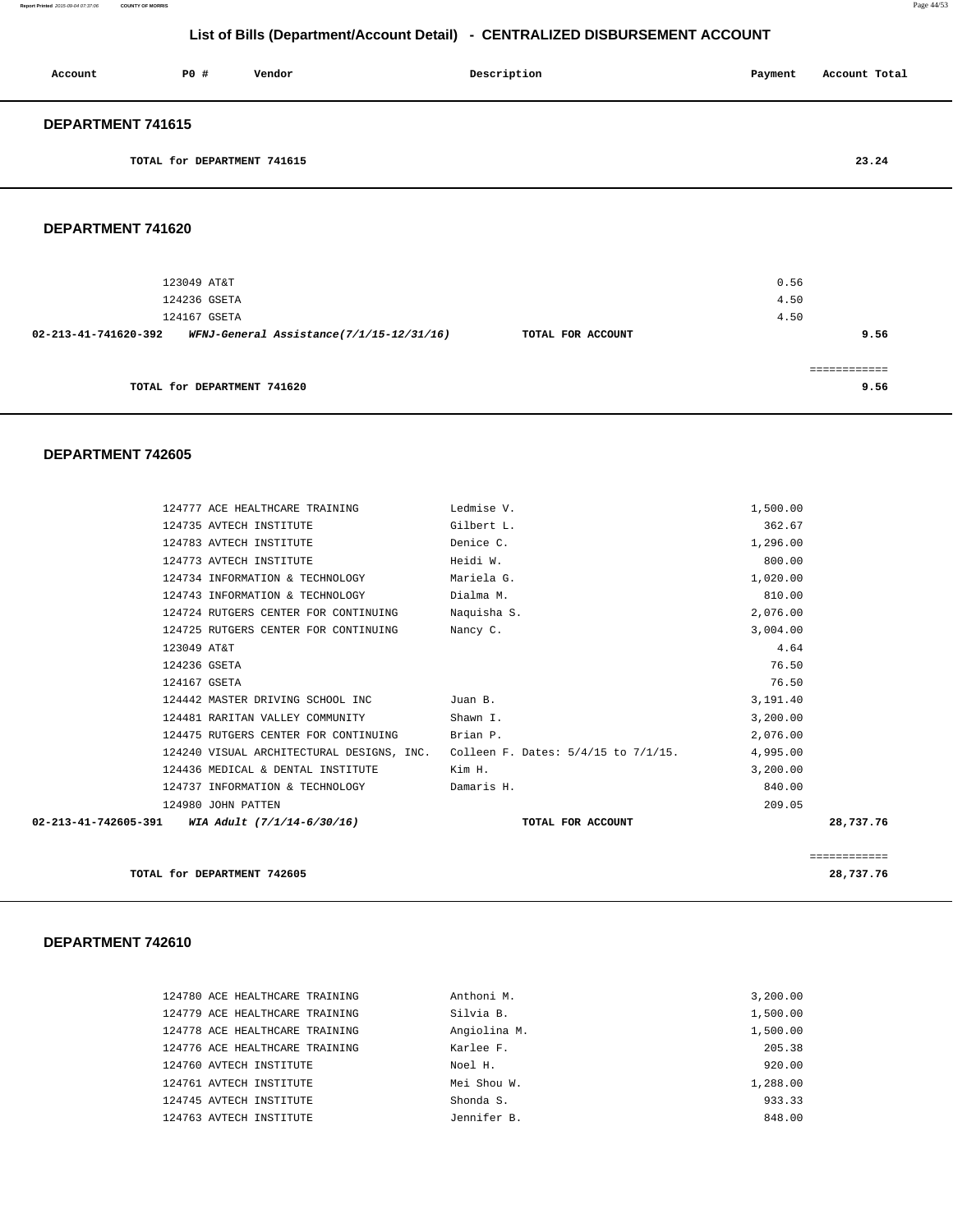|                   |                                      | LISTOI DIIIS (DEPARTINENTACCOUNT DETAIL) - CENTRALIZED DISBORSEMENT ACCOUNT |          |               |
|-------------------|--------------------------------------|-----------------------------------------------------------------------------|----------|---------------|
| Account           | <b>PO #</b><br>Vendor                | Description                                                                 | Payment  | Account Total |
| DEPARTMENT 742610 |                                      |                                                                             |          |               |
|                   | 124765 AVTECH INSTITUTE              | Kaushik M.                                                                  | 1,792.00 |               |
|                   | 124772 AVTECH INSTITUTE              | Ling S.                                                                     | 552.00   |               |
|                   | 124768 AVTECH INSTITUTE              | Anna N.                                                                     | 1,258.67 |               |
|                   | 124736 CHIRON TRAINING CENTER        | Rufina S.                                                                   | 1,293.36 |               |
|                   | 124759 DENTAL & MEDICAL CAREER       | Helen D.                                                                    | 645.00   |               |
|                   | 124758 DENTAL & MEDICAL CAREER       | Helen D.                                                                    | 2,382.70 |               |
|                   | 124733 INFORMATION & TECHNOLOGY      | Lina G.                                                                     | 840.00   |               |
|                   | 124732 INFORMATION & TECHNOLOGY      | Pedro C.                                                                    | 810.00   |               |
|                   | 124742 INFORMATION & TECHNOLOGY      | Antonio O.                                                                  | 870.00   |               |
|                   | 124738 INFORMATION & TECHNOLOGY      | Merly Z.                                                                    | 870.00   |               |
|                   | 124739 INFORMATION & TECHNOLOGY      | Yolanda R.                                                                  | 870.00   |               |
|                   | 124721 JERSEY TRACTOR-TRAILER        | Roberto S.                                                                  | 3,200.00 |               |
|                   | 124770 LINCOLN TECHNICAL INSTITUTE   | Lorenzo B.                                                                  | 799.00   |               |
|                   | 124722 JERSEY TRACTOR-TRAILER        | Robert W.                                                                   | 2,000.00 |               |
|                   | 124730 RUTGERS CENTER FOR CONTINUING | Florencia R.                                                                | 1,819.00 |               |
|                   | 124731 RUTGERS CENTER FOR CONTINUING | Terri C.                                                                    | 1,436.00 |               |
|                   | 124723 RUTGERS, THE STATE UNIVERSITY | Wayne M.                                                                    | 3,196.00 |               |
|                   | 124781 RUTGERS CENTER FOR CONTINUING | Alan Z.                                                                     | 2,156.00 |               |
|                   | 124782 RUTGERS CENTER FOR CONTINUING | Ronald B.                                                                   | 1,502.00 |               |
|                   | 123049 AT&T                          | 908-859-3220 Acct #1001-196-9846                                            | 10.20    |               |
|                   | 124236 GSETA                         | October 2-day conference registration fe                                    | 99.00    |               |
|                   | 124167 GSETA                         | Jack Patten, registration for the 20015                                     | 99.00    |               |
|                   | 124444 JERSEY TRACTOR-TRAILER        | Andrew M.                                                                   | 3,200.00 |               |
|                   | 124438 MASTER DRIVING SCHOOL INC     | Frank R.                                                                    | 3,191.40 |               |
|                   | 124461 M.C. SCHOOL OF TECHNOLOGY     | Phillip D.                                                                  | 800.00   |               |
|                   | 124440 MASTER DRIVING SCHOOL INC     | Hector P.                                                                   | 3,191.40 |               |
|                   | 124740 INFORMATION & TECHNOLOGY      | Rosa R.                                                                     | 1,350.00 |               |
|                   | 124744 RUTGERS CENTER FOR CONTINUING | Malgorzata W.                                                               | 1,756.00 |               |

 124980 JOHN PATTEN Travel & expenses 3/27/15 to 7/8/15. 270.24 125011 COUNTY OF MORRIS 2nd Half 8/15 Metered Mail 243.14

 **02-213-41-742610-391 WIA Dislocated Worker (7/1/14-6/30/16) TOTAL FOR ACCOUNT 53,904.82**

============

**TOTAL for DEPARTMENT 742610 53,904.82**

# **DEPARTMENT 742620**

| 124795 NEWBRIDGE SERVICES INC        | Alexandra T.                    | 1,000.00 |
|--------------------------------------|---------------------------------|----------|
| 123049 AT&T                          |                                 | 2.41     |
| 124236 GSETA                         |                                 | 33.75    |
| 124167 GSETA                         |                                 | 33.75    |
| 124467 LONGFELLOWS SANDWICH DELI     | Orientation meeting             | 130.00   |
| 124582 LEIGH CARTER                  | Travel from 6/25/15 to 8/10/15. | 162.38   |
| 124235 NEWBRIDGE SERVICES INC        | Dioulie H.                      | 450.00   |
| 124234 NEWBRIDGE SERVICES INC        | Carolina C.                     | 225.00   |
| 124232 NEWBRIDGE SERVICES INC        | Kevin N.                        | 225.00   |
| 124229 NEWBRIDGE SERVICES INC        | Kayla W.                        | 1,000.00 |
| 124476 RUTGERS CENTER FOR CONTINUING | Aubree J.                       | 1,820.00 |
| 124821 NEWBRIDGE SERVICES INC        | Patrick C.                      | 225.00   |
| 124823 NEWBRIDGE SERVICES INC        | Pedro C.                        | 450.00   |
| 124826 NEWBRIDGE SERVICES INC        | Benjamin N.                     | 225.00   |
| 124827 NEWBRIDGE SERVICES INC        | Isabel 0.                       | 450.00   |
| 124824 NEWBRIDGE SERVICES INC        | Shatyana G.                     | 1,000.00 |

**Report Printed** 2015-09-04 07:37:06 **COUNTY OF MORRIS** Page 45/53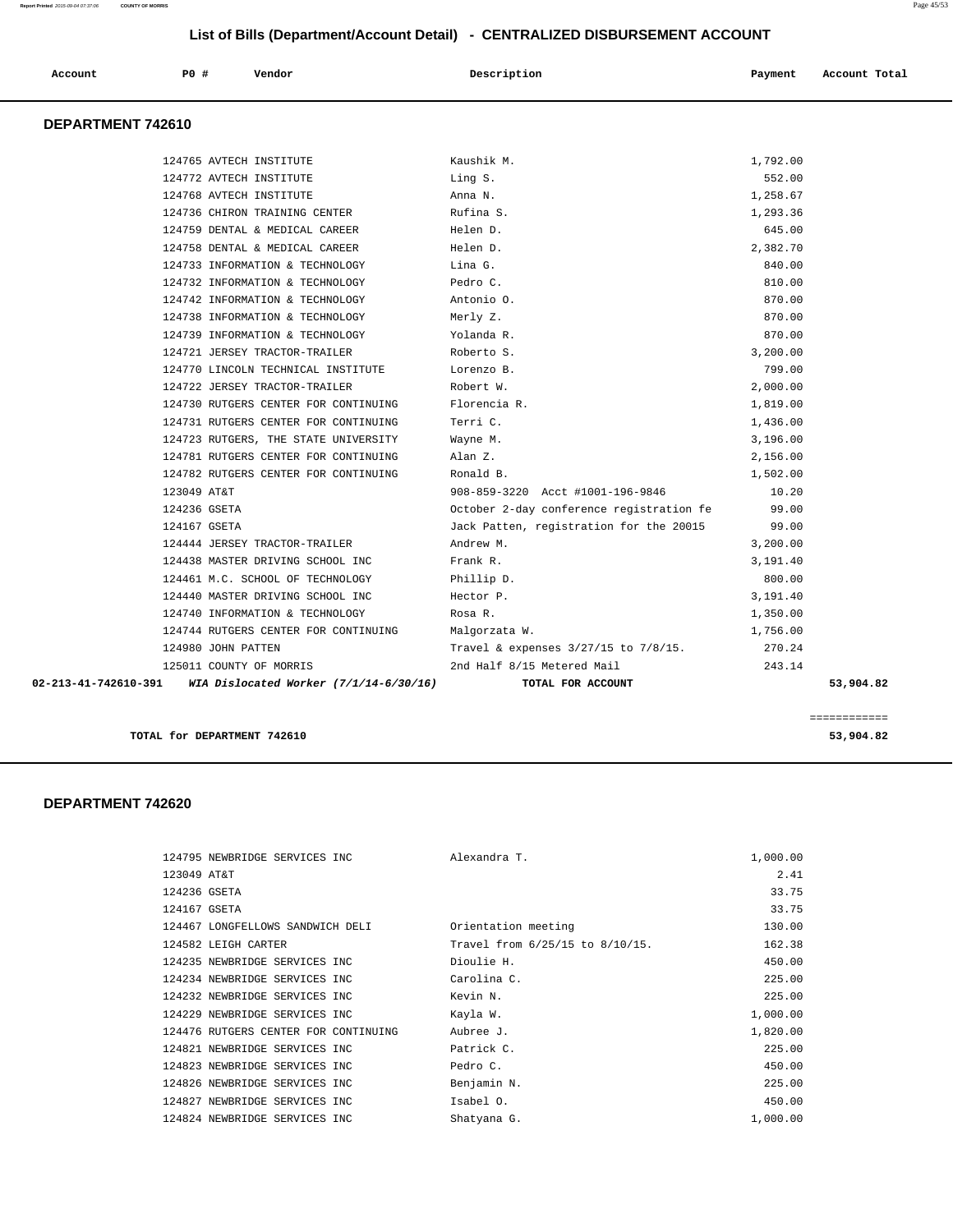**Report Printed** 2015-09-04 07:37:06 **COUNTY OF MORRIS** Page 46/53

|                      | List of Bills (Department/Account Detail) - CENTRALIZED DISBURSEMENT ACCOUNT |                                                                                                                         |                       |                                                               |                           |                           |
|----------------------|------------------------------------------------------------------------------|-------------------------------------------------------------------------------------------------------------------------|-----------------------|---------------------------------------------------------------|---------------------------|---------------------------|
| Account              | P0 #                                                                         | Vendor                                                                                                                  | Description           |                                                               | Payment                   | Account Total             |
| DEPARTMENT 742620    |                                                                              |                                                                                                                         |                       |                                                               |                           |                           |
| 02-213-41-742620-391 | 124980 JOHN PATTEN                                                           | 124822 NEWBRIDGE SERVICES INC<br>124825 NEWBRIDGE SERVICES INC<br>WIA Youth (7/1/14-6/30/16)                            | Jamie E.<br>Kevin M.  | TOTAL FOR ACCOUNT                                             | 225.00<br>225.00<br>92.02 | 8,749.31                  |
|                      | TOTAL for DEPARTMENT 742620                                                  |                                                                                                                         |                       |                                                               |                           | ============<br>8,749.31  |
| DEPARTMENT 742710    |                                                                              |                                                                                                                         |                       |                                                               |                           |                           |
| 02-213-41-742710-391 |                                                                              | 124784 RUTGERS, THE STATE UNIVERSITY<br>124785 RUTGERS, THE STATE UNIVERSITY<br>WIOA Dislocated Worker (7/1/15-6/30/17) | Janine W.<br>Tammy E. | TOTAL FOR ACCOUNT                                             | 3,200.00<br>3,200.00      | 6,400.00                  |
|                      | TOTAL for DEPARTMENT 742710                                                  |                                                                                                                         |                       |                                                               |                           | 6,400.00                  |
| DEPARTMENT 752520    |                                                                              |                                                                                                                         |                       |                                                               |                           |                           |
| 02-213-41-752520-392 |                                                                              | 124792 THE EDUCATIONAL CENTER<br>SCP-Program Services (1/1/15-12/31/15)                                                 |                       | 29 students for 50 workshops<br>TOTAL FOR ACCOUNT             | 28,710.00                 | 28,710.00                 |
|                      | TOTAL for DEPARTMENT 752520                                                  |                                                                                                                         |                       |                                                               |                           | ============<br>28,710.00 |
| DEPARTMENT 752535    |                                                                              |                                                                                                                         |                       |                                                               |                           |                           |
| 02-213-41-752535-392 |                                                                              | 124793 FAMILY INTERVENTION<br>SCP-Family Court (1/1/15-12/31/15)                                                        |                       | July 2015Contact Hours 118.66Stabilizati<br>TOTAL FOR ACCOUNT | 16,817.00                 | 16,817.00                 |
|                      | TOTAL for DEPARTMENT 752535                                                  |                                                                                                                         |                       |                                                               |                           | ============<br>16,817.00 |
| Chapter 51           |                                                                              |                                                                                                                         |                       |                                                               |                           |                           |
| 02-213-41-757505-392 |                                                                              | 124427 ST. CLARE'S HOSPITAL<br>Chapter 51 (1/1/15-12/31/15)                                                             | Bed days              | TOTAL FOR ACCOUNT                                             | 2,448.00                  | 2,448.00                  |
|                      | TOTAL for Chapter 51                                                         |                                                                                                                         |                       |                                                               |                           | ============<br>2,448.00  |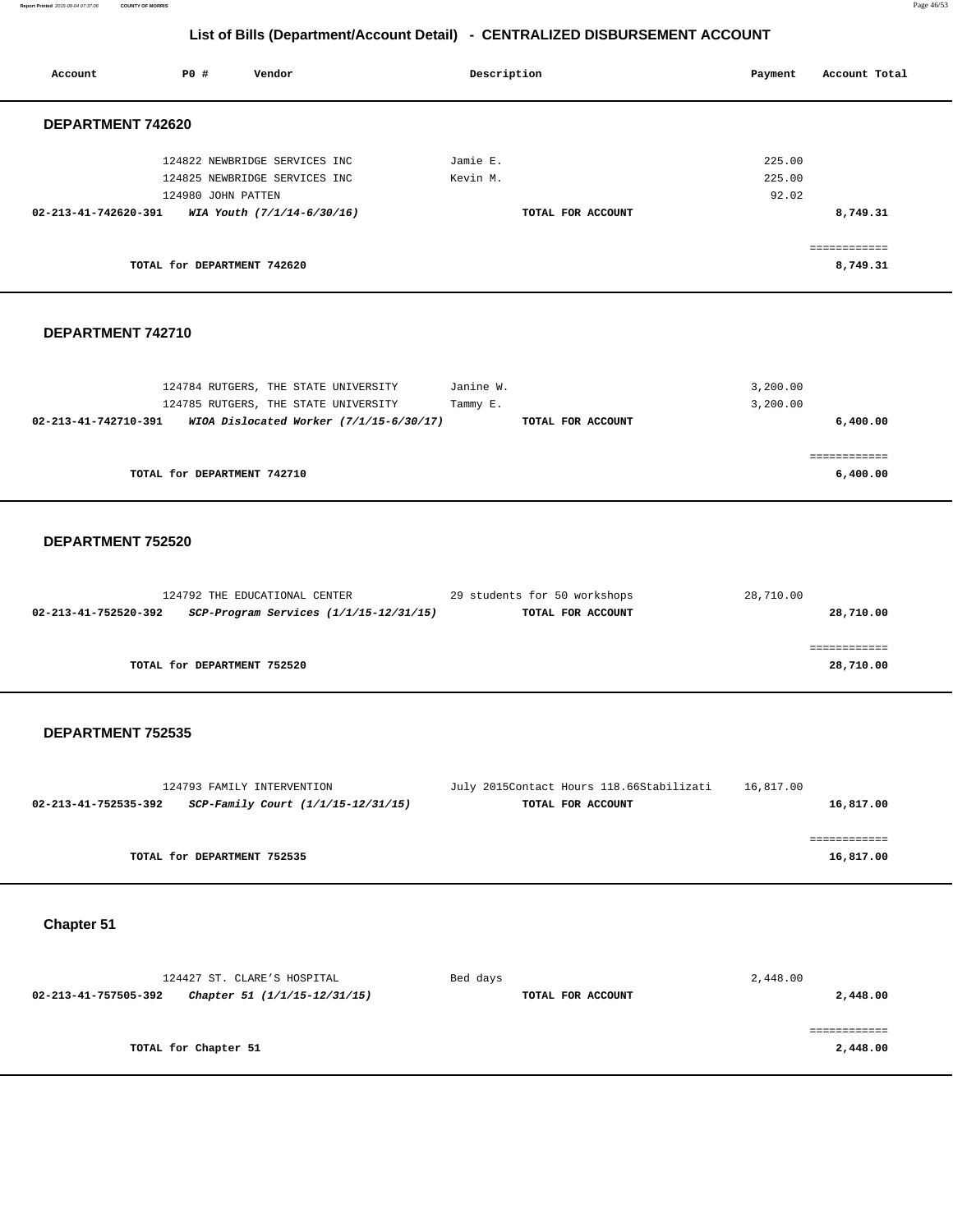| Account Total | Payment   | Description                              | Vendor                                | PO#<br>Account       |
|---------------|-----------|------------------------------------------|---------------------------------------|----------------------|
|               |           |                                          |                                       |                      |
|               | 11,671.93 | Washington Township Municipal Alliance F | 124588 TOWNSHIP OF WASHINGTON         |                      |
|               | 4,500.66  | East Hanover Municipal Alliance Q4 Fisca | 124791 TOWNSHIP OF EAST HANOVER       |                      |
| 480.52        |           | Netcong Municipal Alliance Fiscal Year 2 | 125060 NETCONG MUNICIPAL ALLIANCE     |                      |
|               | 6,550.00  | Rockaway Township Municipal Alliance Fis | 125057 TOWNSHIP OF ROCKAWAY           |                      |
| 889.83        |           | Netcong Municipal Alliance Fiscal Year 2 | 125059 NETCONG MUNICIPAL ALLIANCE     |                      |
|               | 5,903.52  | Netcong Municipal Alliance FY 2015 Q4 Ex | 125089 NETCONG MUNICIPAL ALLIANCE     |                      |
| 29,996.46     |           | TOTAL FOR ACCOUNT                        | Municipal Alliance $(7/1/14-6/30/15)$ | 02-213-41-758510-392 |
|               | 2,000.00  | Portion of transportation for bus leavin | 125010 RALLY BUS CORP.                |                      |
| 2,000.00      |           | TOTAL FOR ACCOUNT                        | Municipal Alliance (1/1/15-12/31/15)  | 02-213-41-758510-394 |
| ============  |           |                                          |                                       |                      |
| 31,996.46     |           |                                          | TOTAL for DEPARTMENT 758510           |                      |
|               |           |                                          |                                       |                      |

#### **DEPARTMENT 774505**

| 123000 ANDOVER TOWNSHIP<br>02-213-41-774505-391 DRE Call Out (10/1/14-9/30/15) | Callout 6/29/15<br>TOTAL FOR ACCOUNT  | 275.00<br>8,525.00 |
|--------------------------------------------------------------------------------|---------------------------------------|--------------------|
| 123000 ANDOVER TOWNSHIP                                                        | Callout 6/18/15                       | 220.00             |
| 123000 ANDOVER TOWNSHIP                                                        | Callout 6/18/15                       | 275.00             |
| 123000 ANDOVER TOWNSHIP                                                        | Callout 6/13/15                       | 440.00             |
| 123000 ANDOVER TOWNSHIP                                                        | Court 6/12/15                         | 220.00             |
| 123000 ANDOVER TOWNSHIP                                                        | Callout 6/12/15                       | 220.00             |
| 123000 ANDOVER TOWNSHIP                                                        | Callout $6/5/15$                      | 275.00             |
| 123000 ANDOVER TOWNSHIP                                                        | Callout $6/3/15$                      | 275.00             |
| 123000 ANDOVER TOWNSHIP                                                        | Callouit 5/30/15                      | 275.00             |
| 123000 ANDOVER TOWNSHIP                                                        | Callout 5/28/15                       | 275.00             |
| 123000 ANDOVER TOWNSHIP                                                        | Court 5/28/15                         | 220.00             |
| 123000 ANDOVER TOWNSHIP                                                        | Cert Training 5/26/15 (Miscellaneous) | 220.00             |
| 123000 ANDOVER TOWNSHIP                                                        | Callout 5/25/15                       | 385.00             |
| 123000 ANDOVER TOWNSHIP                                                        | Callout 5/24/15                       | 220.00             |
| 123000 ANDOVER TOWNSHIP                                                        | Callout 5/23/15                       | 220.00             |
| 123000 ANDOVER TOWNSHIP                                                        | Callout 5/17/15                       | 275.00             |
| 123000 ANDOVER TOWNSHIP                                                        | Callout 5/11/15                       | 550.00             |
| 123000 ANDOVER TOWNSHIP                                                        | Callout 5/9/15                        | 275.00             |
| 123000 ANDOVER TOWNSHIP                                                        | Callout 5/8/15                        | 220.00             |
| 123000 ANDOVER TOWNSHIP                                                        | Cert Training 5/6/15 (Miscellaneous)  | 330.00             |
| 123000 ANDOVER TOWNSHIP                                                        | 2-Callouts                            | 440.00             |
| 123000 ANDOVER TOWNSHIP                                                        | Training 4/28/15 (Miscellaneous)      | 330.00             |
| 123000 ANDOVER TOWNSHIP                                                        | Callout                               | 220.00             |
| 123000 ANDOVER TOWNSHIP                                                        | Training 4/23/15 (Miscellaneous)      | 220.00             |
| 123000 ANDOVER TOWNSHIP                                                        | Callout 4/23/15                       | 220.00             |
| 123000 ANDOVER TOWNSHIP                                                        | Callout 4/22/15                       | 220.00             |
| 123000 ANDOVER TOWNSHIP                                                        | Callout 4/21/15                       | 220.00             |
| 123000 ANDOVER TOWNSHIP                                                        | Callout 4/17/15                       | 275.00             |
| 123000 ANDOVER TOWNSHIP                                                        | Callout $4/14/15$                     | 275.00             |
| 123000 ANDOVER TOWNSHIP                                                        | Callout 4/12/15                       | 220.00             |
| 123000 ANDOVER TOWNSHIP                                                        | Court 4/6/15                          | 220.00             |
|                                                                                |                                       |                    |

**TOTAL for DEPARTMENT 774505 8,525.00**

============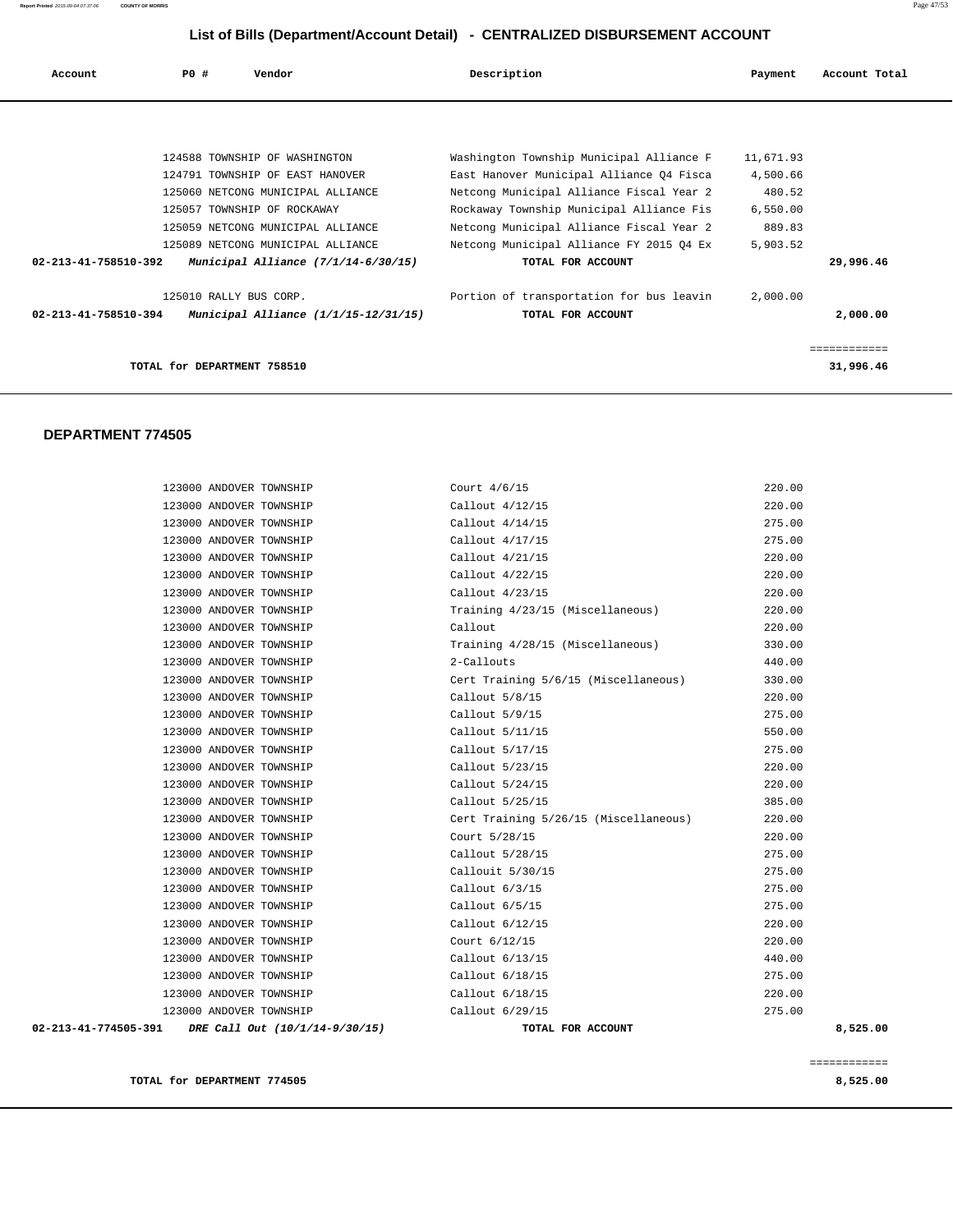| Account                               | PO#                         | Vendor                                                                  | Description                                                                          | Payment             | Account Total         |
|---------------------------------------|-----------------------------|-------------------------------------------------------------------------|--------------------------------------------------------------------------------------|---------------------|-----------------------|
| 02-213-41-783510-391                  |                             | 123512 HEWLETT-PACKARD COMPANY<br>SART/SANE Program 10/1/14-9/30/15     | HP Officejet 5740 e-All-in-One Printer**<br>TOTAL FOR ACCOUNT                        | 99.99               | 99.99                 |
|                                       | TOTAL for DEPARTMENT 783510 |                                                                         |                                                                                      |                     | ============<br>99.99 |
| <b>Urban Areas Security Initiativ</b> |                             |                                                                         |                                                                                      |                     |                       |
|                                       |                             | 123505 FF1 PROFESSIONAL SAFETY SERVICES<br>117651 V.E. RALPH & SON INC. | Equipment per attached quote #144450 dat<br>2013 UASI                                | 609.98<br>75,150.08 |                       |
|                                       |                             | 122998 DELL MARKETING L.P.<br>123072 CDW GOVERNMENT LLC                 | E7450 Latitude Laptop order per approved<br>Item #961865 per attached Quote #GHKL919 | 32,409.00<br>663.96 |                       |
| 02-213-41-784530-391                  |                             | FFY13 UASI (9/1/13-8/31/15)                                             | TOTAL FOR ACCOUNT                                                                    |                     | 108,833.02            |

**TOTAL for Urban Areas Security Initiativ 108,833.02**

#### **DEPARTMENT 784605**

| 117651 V.E. RALPH & SON INC.                                       | 2014 SHSP         | 36,065.92 |
|--------------------------------------------------------------------|-------------------|-----------|
| FFY14 Homeland Security $(9/1/14-8/31/16)$<br>02-213-41-784605-391 | TOTAL FOR ACCOUNT | 36,065.92 |
|                                                                    |                   |           |
|                                                                    |                   |           |
| TOTAL for DEPARTMENT 784605                                        |                   | 36,065.92 |
|                                                                    |                   |           |

============

#### **Body Armor Relpace-Sheriff**

|                      | 123521 ATLANTIC TACTICAL OF NJ, INC.   | Item#93F-APX-NV/Second Chance Prism PS - | 410.05 |
|----------------------|----------------------------------------|------------------------------------------|--------|
| 02-213-41-801410-392 | Body Armor-Sheriff (10/17/14-10/16/19) | TOTAL FOR ACCOUNT                        | 410.05 |
|                      |                                        |                                          |        |
|                      |                                        |                                          |        |
|                      | TOTAL for Body Armor Relpace-Sheriff   |                                          | 410.05 |

#### **DEPARTMENT 806401**

| 123862 METRO PET SUPPLY INC.                     | Midwest 1648 DD Life Stages Double Door | 259.98 |
|--------------------------------------------------|-----------------------------------------|--------|
| 123862 METRO PET SUPPLY INC.                     | Replacement Trays for above cages       | 73.98  |
| 02-213-41-806401-395<br><i>Sheriff Donations</i> | TOTAL FOR ACCOUNT                       | 333.96 |
|                                                  |                                         |        |
|                                                  |                                         |        |
| TOTAL for DEPARTMENT 806401                      |                                         | 333.96 |
|                                                  |                                         |        |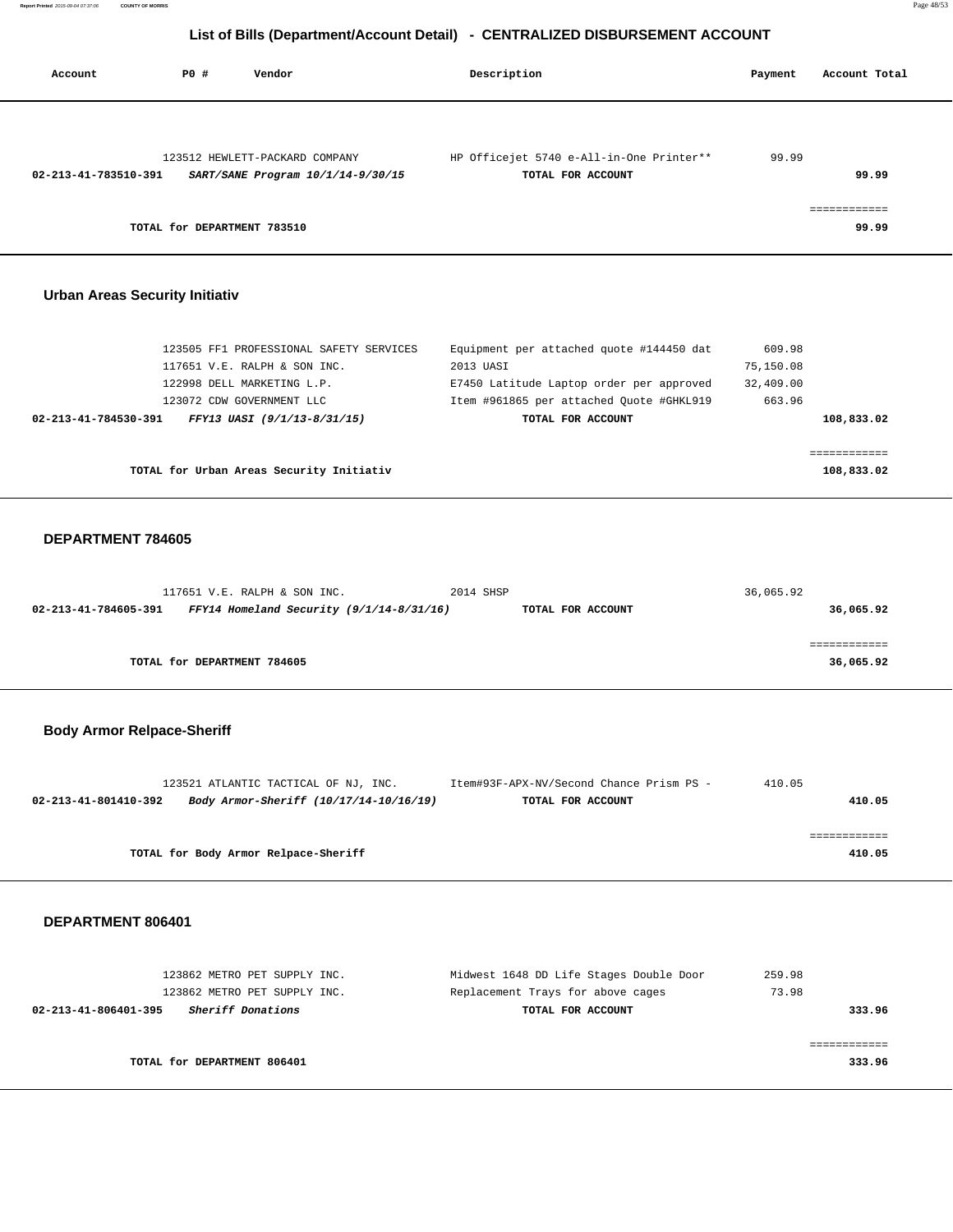| Report Printed 2015-09-04 07:37:06 | <b>COUNTY OF MORRIS</b> | Page 49/53 |
|------------------------------------|-------------------------|------------|
|                                    |                         |            |

| Account                              | <b>PO #</b><br>Vendor                                                      | Description                                                                   | Payment               | Account Total          |
|--------------------------------------|----------------------------------------------------------------------------|-------------------------------------------------------------------------------|-----------------------|------------------------|
|                                      |                                                                            |                                                                               |                       |                        |
|                                      |                                                                            |                                                                               |                       |                        |
|                                      |                                                                            | <b>County Capital</b>                                                         |                       |                        |
| <b>FeasibilityStudy Wing CommCtr</b> |                                                                            |                                                                               |                       |                        |
|                                      |                                                                            |                                                                               |                       |                        |
|                                      | 124411 CLEARY GIACOBBE ALFIERI &                                           | legal services rendered                                                       | 689.50                |                        |
| 04-216-55-953163-909                 | Miscellaneous - Other                                                      | TOTAL FOR ACCOUNT                                                             |                       | 689.50                 |
|                                      |                                                                            |                                                                               |                       |                        |
|                                      | TOTAL for FeasibilityStudy Wing CommCtr                                    |                                                                               |                       | ============<br>689.50 |
|                                      |                                                                            |                                                                               |                       |                        |
|                                      |                                                                            |                                                                               |                       |                        |
| <b>Bridge DesignConst varCty Loc</b> |                                                                            |                                                                               |                       |                        |
|                                      |                                                                            |                                                                               |                       |                        |
|                                      |                                                                            |                                                                               |                       |                        |
|                                      | 124389 RON-JON CONSTRUCTION CORP.                                          | Replacement of Bridge No. 190 on Kiel Av                                      | 175,505.50            |                        |
| 04-216-55-953184-951                 | Building & Improvements                                                    | TOTAL FOR ACCOUNT                                                             |                       | 175,505.50             |
|                                      |                                                                            |                                                                               |                       | ============           |
|                                      | TOTAL for Bridge DesignConst varCty Loc                                    |                                                                               |                       | 175,505.50             |
|                                      |                                                                            |                                                                               |                       |                        |
|                                      |                                                                            |                                                                               |                       |                        |
| DEPARTMENT 953270                    |                                                                            |                                                                               |                       |                        |
|                                      |                                                                            |                                                                               |                       |                        |
|                                      | 124387 THE RBA GROUP INC.                                                  | Prof. Svcs. Rendered Concerning Engineer                                      | 6,481.34              |                        |
| 04-216-55-953270-909                 | Road Design/Construc - var locations                                       | TOTAL FOR ACCOUNT                                                             |                       | 6,481.34               |
|                                      |                                                                            |                                                                               |                       | ============           |
|                                      | TOTAL for DEPARTMENT 953270                                                |                                                                               |                       | 6,481.34               |
|                                      |                                                                            |                                                                               |                       |                        |
|                                      |                                                                            |                                                                               |                       |                        |
| DEPARTMENT 953314                    |                                                                            |                                                                               |                       |                        |
|                                      |                                                                            |                                                                               |                       |                        |
|                                      |                                                                            |                                                                               |                       |                        |
|                                      | 124506 LS ENGINEERING ASSOCIATES CORP.<br>124622 HATCH MOTT MACDONALD, LLC | RE: CORNICE REPAIR AND CAPPING ADMIN & R<br>PROFESSIONAL ENGINEERING SERVICES | 1,000.00<br>1,856.00  |                        |
| 04-216-55-953314-909                 | Repair/Rplcment/Upgrd VarEquip-BldgGrnds                                   | TOTAL FOR ACCOUNT                                                             |                       | 2,856.00               |
|                                      |                                                                            |                                                                               |                       |                        |
|                                      | 108477 MSC INDUSTRIAL SUPPLY CO.<br>124514 EACM CORP.                      | WO73563/ RE: CH/ 10-27-14                                                     | 1,204.57<br>11,743.04 |                        |
| 04-216-55-953314-951                 | Repair/Rplcment/Upgrd VarEquip-BldgGrnds                                   | MAIN AIR HANDLER UPGRADE<br>TOTAL FOR ACCOUNT                                 |                       | 12,947.61              |
|                                      |                                                                            |                                                                               |                       |                        |
|                                      |                                                                            |                                                                               |                       | ============           |
|                                      | TOTAL for DEPARTMENT 953314                                                |                                                                               |                       | 15,803.61              |
|                                      |                                                                            |                                                                               |                       |                        |
| DEPARTMENT 953329                    |                                                                            |                                                                               |                       |                        |
|                                      |                                                                            |                                                                               |                       |                        |
|                                      |                                                                            |                                                                               |                       |                        |
|                                      | 123871 R.S. KNAPP CO. INC.                                                 | Five Mill & Resurfacing Projectson Count                                      | 1,471.70              |                        |
|                                      | 123871 R.S. KNAPP CO. INC.                                                 | Invoices: IL 538684, 538682, 538685                                           | 780.02                |                        |

| 04-216-55-953329-909 | Design,Building,Rehab of Roads-PublWorks | TOTAL FOR ACCOUNT | 2,251.72 |
|----------------------|------------------------------------------|-------------------|----------|
|                      |                                          |                   |          |

============

**TOTAL for DEPARTMENT 953329** 2,251.72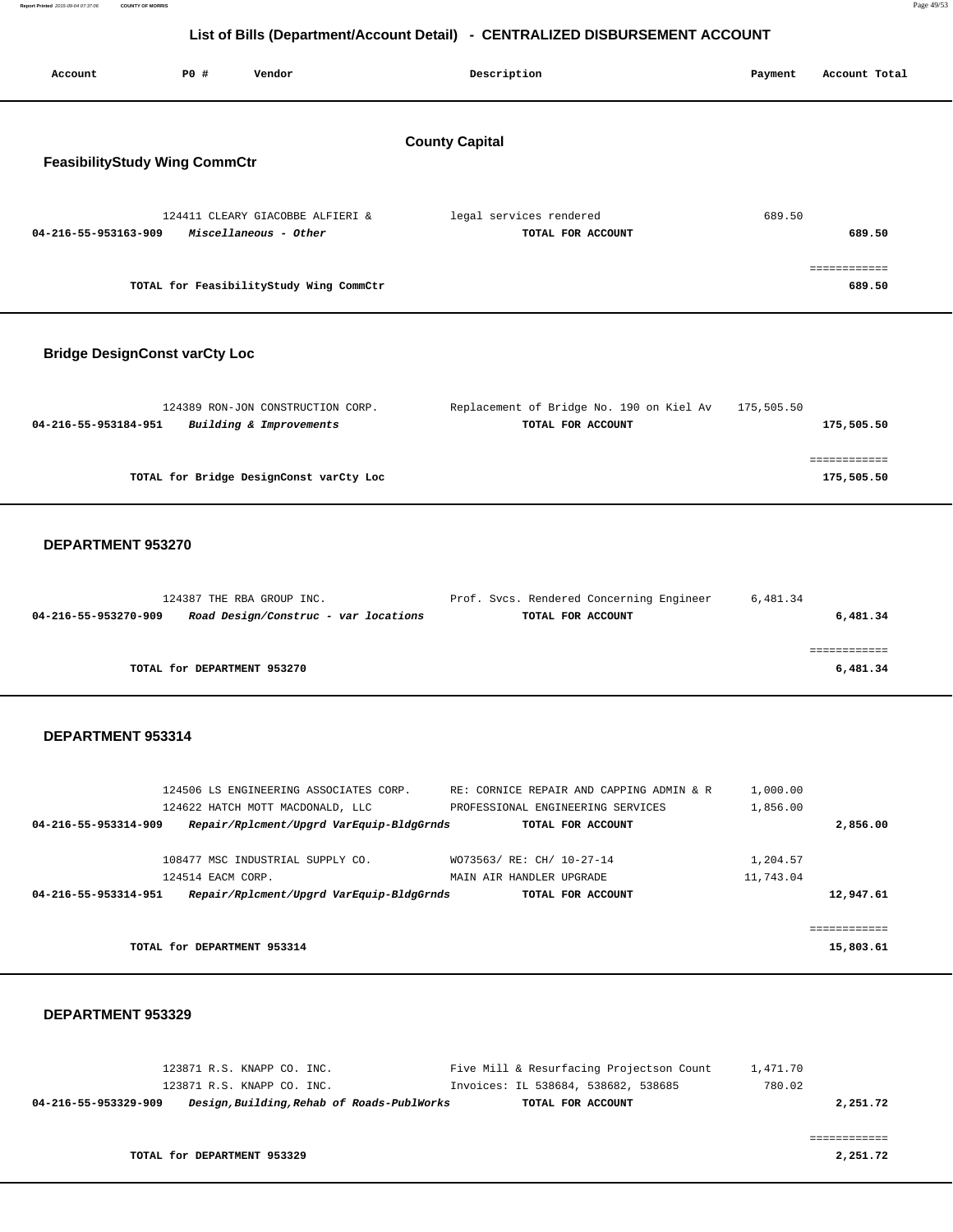**Report Printed** 2015-09-04 07:37:06 **COUNTY OF MORRIS** Page 50/53

#### **List of Bills (Department/Account Detail) - CENTRALIZED DISBURSEMENT ACCOUNT**

| Account              | P0 #                        | Vendor                                                                                                                                                      | Description                                                                                                                                                                                      | Payment                              | Account Total            |
|----------------------|-----------------------------|-------------------------------------------------------------------------------------------------------------------------------------------------------------|--------------------------------------------------------------------------------------------------------------------------------------------------------------------------------------------------|--------------------------------------|--------------------------|
| DEPARTMENT 953335    |                             |                                                                                                                                                             |                                                                                                                                                                                                  |                                      |                          |
| 04-216-55-953335-909 |                             | 123879 R.S. KNAPP CO. INC.<br>Demo Des, Demo&Feasibility Des-AnnStGar                                                                                       | Plans & Specs for the Ann StreetParking<br>TOTAL FOR ACCOUNT                                                                                                                                     | 907.50                               | 907.50                   |
|                      | TOTAL for DEPARTMENT 953335 |                                                                                                                                                             |                                                                                                                                                                                                  |                                      | ------------<br>907.50   |
| DEPARTMENT 953356    |                             |                                                                                                                                                             |                                                                                                                                                                                                  |                                      |                          |
| 04-216-55-953356-909 |                             | 124138 R.S. KNAPP CO. INC.<br>124138 R.S. KNAPP CO. INC.<br>124138 R.S. KNAPP CO. INC.<br>124138 R.S. KNAPP CO. INC.<br>Various Road-Designs & Construction | Milling & Resurfacing of Whitehall Road,<br>Milling & Resurfacing of Changebridge Ro<br>Milling & Resurfacing of Blue Mill Road<br>Milling & Resurfacing of Blue Mill Road/<br>TOTAL FOR ACCOUNT | 512.40<br>615.95<br>416.70<br>912.63 | 2,457.68                 |
|                      | TOTAL for DEPARTMENT 953356 |                                                                                                                                                             |                                                                                                                                                                                                  |                                      | ============<br>2,457.68 |
| DEPARTMENT 953362    |                             |                                                                                                                                                             |                                                                                                                                                                                                  |                                      |                          |
| 04-216-55-953362-951 | 123339 AESFIRE LLC          | 122949 DELL MARKETING L.P.<br>Security Improvement AR Bldg/Courthouse                                                                                       | RE: A&R - NEW MAILROOM/ 06-30-15<br>DELL OPTIPLEX 7020 SMALL FORM FARCTOR<br>TOTAL FOR ACCOUNT                                                                                                   | 2,020.00<br>2,001.06                 | 4,021.06                 |
|                      | TOTAL for DEPARTMENT 953362 |                                                                                                                                                             |                                                                                                                                                                                                  |                                      | ============<br>4,021.06 |
| DEPARTMENT 953382    |                             |                                                                                                                                                             |                                                                                                                                                                                                  |                                      |                          |

| 124394 SCHIFANO CONSTRUCTION CORP.                              | Milling & Resurfacing of Lees Hill Road   | 329,136.03 |
|-----------------------------------------------------------------|-------------------------------------------|------------|
| 124391 SCHIFANO CONSTRUCTION CORP.                              | Labor. Materials and Services in the Mill | 268,212.00 |
| 124844 SCHIFANO CONSTRUCTION CORP.                              | Milling & Resurfacing Lees Hill Road, To  | 59,015.52  |
| Road Resurfacing, MV arking lot, Railrd<br>04-216-55-953382-940 | TOTAL FOR ACCOUNT                         | 656,363.55 |
|                                                                 |                                           |            |
|                                                                 |                                           |            |
| TOTAL for DEPARTMENT 953382                                     |                                           | 656,363.55 |

|  |  | <b>DEPARTMENT 953388</b> |
|--|--|--------------------------|
|--|--|--------------------------|

| 117531 BEYER FORD                                        | 2015 JEEP CHEROKEE PER MCCPC CONTRACT#15 | 25,000.00 |
|----------------------------------------------------------|------------------------------------------|-----------|
| 117531 BEYER FORD                                        | 2015 JEEP CHEROKEE PER MCCPC CONTRACT#15 | 25,000.00 |
| Equip. & Vehicle Replacement-PPW<br>04-216-55-953388-957 | TOTAL FOR ACCOUNT                        | 50,000.00 |
|                                                          |                                          |           |
|                                                          |                                          |           |

**TOTAL for DEPARTMENT 953388 50,000.00**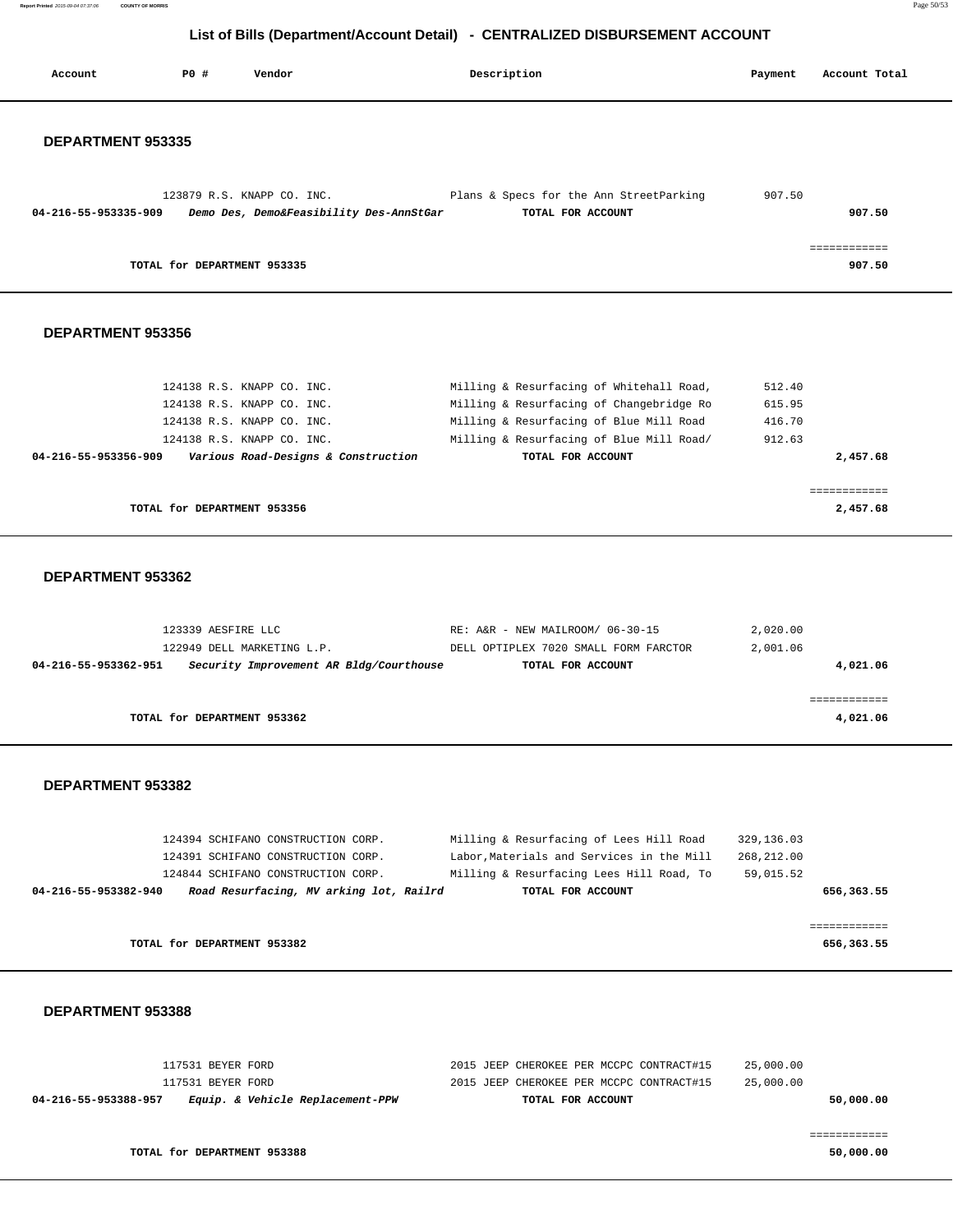**Report Printed** 2015-09-04 07:37:06 **COUNTY OF MORRIS** Page 51/53

# **List of Bills (Department/Account Detail) - CENTRALIZED DISBURSEMENT ACCOUNT**

| Account                                   | P0# | Vendor                                               | Description                                        | Account Total<br>Payment |
|-------------------------------------------|-----|------------------------------------------------------|----------------------------------------------------|--------------------------|
| <b>Rd Resurface &amp; Recon Var Roads</b> |     |                                                      |                                                    |                          |
| 04-216-55-953861-909                      |     | 124845 KELLER & KIRKPATRICK<br>Miscellaneous - Other | Milling & Resurfacing group 3<br>TOTAL FOR ACCOUNT | 2,445.00<br>2,445.00     |
|                                           |     | TOTAL for Rd Resurface & Recon Var Roads             |                                                    | ============<br>2,445.00 |
| DEPARTMENT 954304                         |     |                                                      |                                                    |                          |

| 119805 EXTEL COMMUNICATIONS                          | QUOTE: Morris County Court House Camera | 24,644.00 |
|------------------------------------------------------|-----------------------------------------|-----------|
| Var Capital Projects-Sheriff<br>04-216-55-954304-956 | TOTAL FOR ACCOUNT                       | 24,644.00 |
|                                                      |                                         |           |
|                                                      |                                         |           |
| TOTAL for DEPARTMENT 954304                          |                                         | 24,644.00 |
|                                                      |                                         |           |

#### **DEPARTMENT 954380**

|                      | 123006 ACCESS CONTROL SYSTEMS |                                          | X-RAY SYSTEM DATED 7.2.15. NJ STATE CONT |                   | 52,416.88 |           |
|----------------------|-------------------------------|------------------------------------------|------------------------------------------|-------------------|-----------|-----------|
| 04-216-55-954380-956 |                               | Purchase Two X-Ray Scanners-Sheriff/Jail |                                          | TOTAL FOR ACCOUNT |           | 52,416.88 |
|                      |                               |                                          |                                          |                   |           |           |
|                      |                               |                                          |                                          |                   |           |           |
|                      | TOTAL for DEPARTMENT 954380   |                                          |                                          |                   |           | 52,416.88 |
|                      |                               |                                          |                                          |                   |           |           |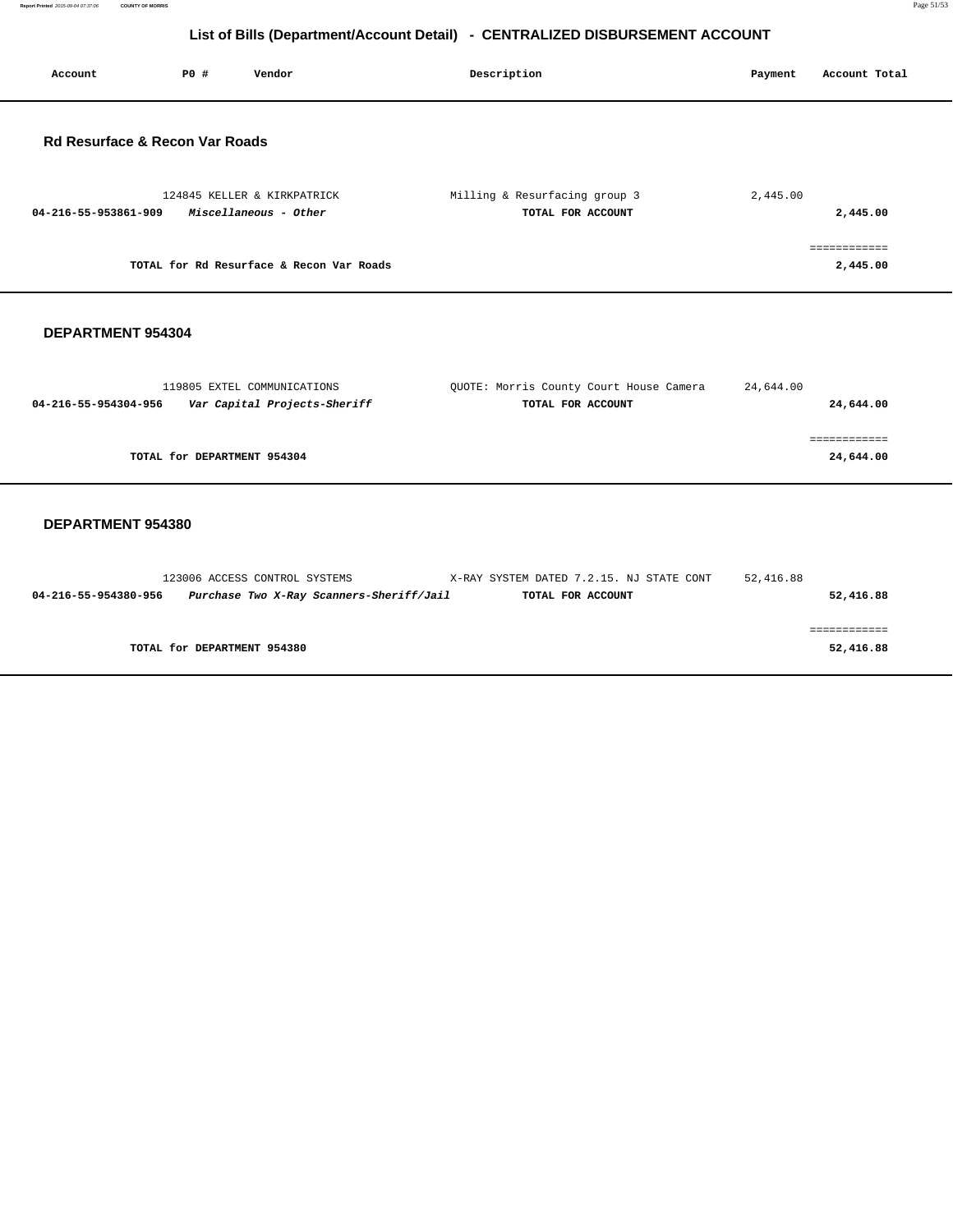**Report Printed** 2015-09-04 07:37:06 **COUNTY OF MORRIS** Page 52/53

# **List of Bills (Department/Account Detail) - CENTRALIZED DISBURSEMENT ACCOUNT**

| Account                    | PO# | Vendor                                                                    | Description                                                                                               | Payment                 | Account Total             |
|----------------------------|-----|---------------------------------------------------------------------------|-----------------------------------------------------------------------------------------------------------|-------------------------|---------------------------|
| <b>Motor Vehicle Fines</b> |     |                                                                           | <b>Dedicated Trust</b>                                                                                    |                         |                           |
| 13-290-56-575701-888       |     | 124919 COUNTY OF MORRIS<br>125014 COUNTY OF MORRIS<br>Motor Vehicle Fines | TRANSFER FUNDS FOR DEDICATED MOTOR VEHIC<br>TRANSFER FUNDS FOR DEDICATED MOTOR VEHIC<br>TOTAL FOR ACCOUNT | 46,719.93<br>24, 194.69 | 70,914.62                 |
|                            |     | TOTAL for Motor Vehicle Fines                                             |                                                                                                           |                         | ============<br>70,914.62 |

#### **Weights & Measures**

| 124967 COUNTY OF MORRIS                                      | TRANSFER FUNDS FOR DEDICATED WEIGHTS & M | 62,172.55  |
|--------------------------------------------------------------|------------------------------------------|------------|
| 125013 COUNTY OF MORRIS                                      | TRANSFER FUNDS FOR DEDICATED WEIGHTS & M | 93,944.46  |
| <i><b>Weights &amp; Measures</b></i><br>13-290-56-575801-888 | TOTAL FOR ACCOUNT                        | 156,117.01 |
|                                                              |                                          |            |
|                                                              |                                          |            |
| TOTAL for Weights & Measures                                 |                                          | 156,117.01 |
|                                                              |                                          |            |

#### **Environ Quality & Enforcement**

|                      | 124264 LUM, DRASCO & POSITAN LLC        | CEHA Enforcement Actions For Period Endi | 48.00        |
|----------------------|-----------------------------------------|------------------------------------------|--------------|
|                      | 124264 LUM, DRASCO & POSITAN LLC        |                                          | 180.00       |
|                      | 124264 LUM, DRASCO & POSITAN LLC        |                                          | 252.00       |
|                      | 124264 LUM, DRASCO & POSITAN LLC        |                                          | 60.00        |
|                      | 124264 LUM, DRASCO & POSITAN LLC        |                                          | 120.00       |
|                      | 124264 LUM, DRASCO & POSITAN LLC        |                                          | 10.34        |
|                      | 124264 LUM, DRASCO & POSITAN LLC        |                                          | 168.00       |
|                      | 124264 LUM, DRASCO & POSITAN LLC        |                                          | 24.00        |
| 13-290-56-578901-888 | Environ Quality & Enforcement           | TOTAL FOR ACCOUNT                        | 862.34       |
|                      |                                         |                                          |              |
|                      |                                         |                                          | ============ |
|                      | TOTAL for Environ Quality & Enforcement |                                          | 862.34       |
|                      |                                         |                                          |              |

#### **DEPARTMENT 580558**

| 124413 CLEARY GIACOBBE ALFIERI &               | General legal services | 688.50 |
|------------------------------------------------|------------------------|--------|
| 13-290-56-580558-888<br>Open Space - Ancillary | TOTAL FOR ACCOUNT      | 688.50 |
|                                                |                        |        |
|                                                |                        |        |
| TOTAL for DEPARTMENT 580558                    |                        | 688.50 |
|                                                |                        |        |

#### **DEPARTMENT 580560**